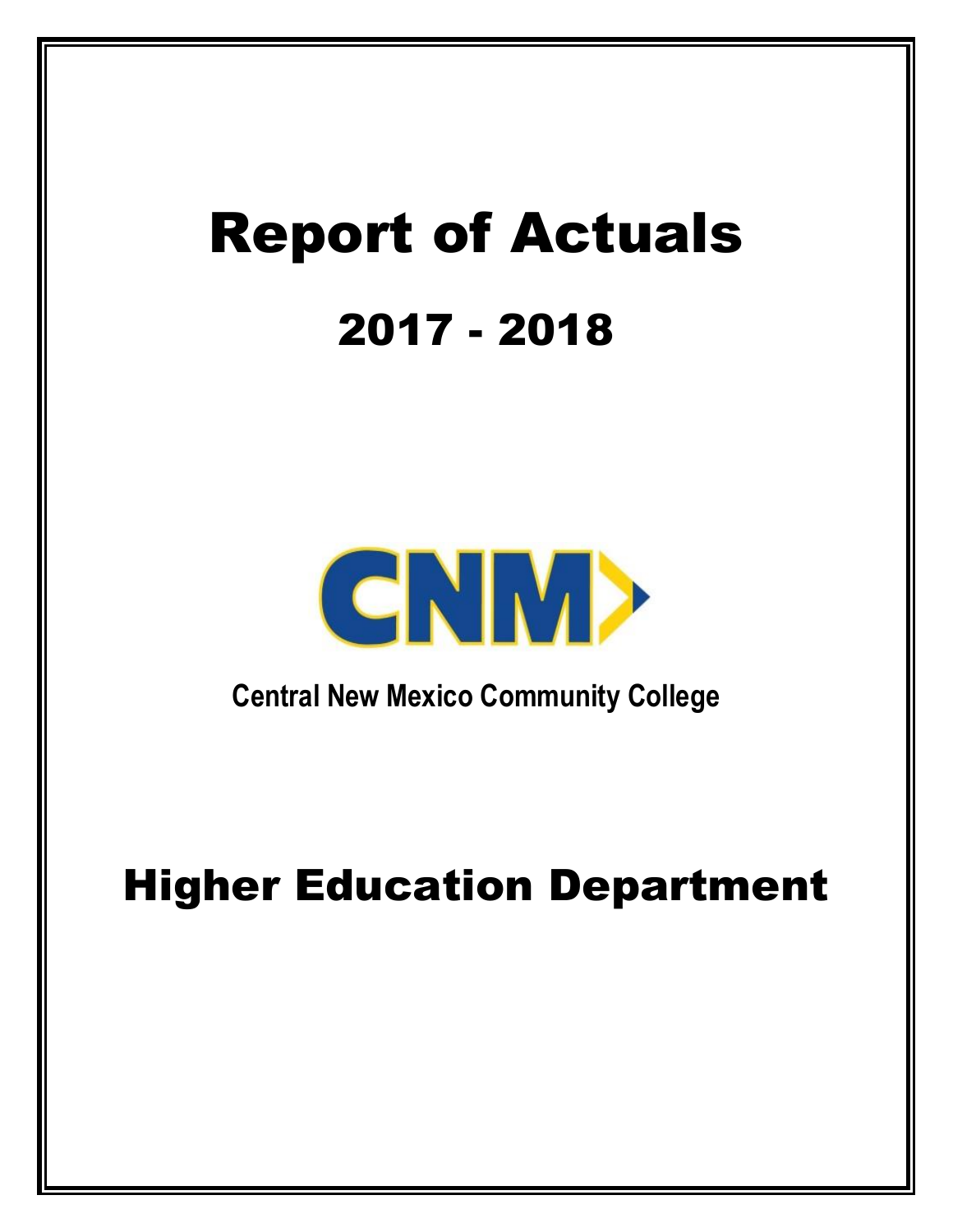### **Central New Mexico Community College (CNM) Report of Actuals 2017-2018**

#### **Table of Contents**

|             |                                                                          | Page           |
|-------------|--------------------------------------------------------------------------|----------------|
| Exhibit 1   | Summary of Current and Plant Funds                                       | 1              |
| Exhibit 1A  | <b>Detail of Transfers</b>                                               | 3              |
| Exhibit 1B  | Analysis of Unrestricted Current Funds Balances                          | 4              |
| Exhibit 2   | Summary of Instruction and General                                       | 5              |
| Exhibit 3   | Summary of Student Tuition and Fees for Instruction and General          | 6              |
| Exhibit 4   | Summary of Governmental Appropriations for Instruction and General       | $\overline{7}$ |
| Exhibit 5   | Summary of Governmental Grants and Contracts for Instruction and General | 7              |
| Exhibit 6   | Private Gifts, Grants, and Contracts for Instruction and General         | 8              |
| Exhibit 7   | Endowment, Land, Permanent Fund Incomes for Instruction and General      | 8              |
| Exhibit 8   | Sales and Services of Educational Activities for Instruction and General | 8              |
| Exhibit 9   | Other Sources of Revenues for Instruction and General                    | 8              |
| Exhibit 10  | Summary of Expenditures for Instruction                                  | 9              |
| Exhibit 10A | <b>Expenditures for Instruction-Detail</b>                               | 10             |
| Exhibit 11  | Summary of Expenditures for Academic Support                             | 27             |
| Exhibit 11A | <b>Expenditures for Academic Support-Detail</b>                          | 28             |
| Exhibit 12  | Summary of Expenditures for Student Services                             | 37             |
| Exhibit 12A | <b>Expenditures for Student Services-Detail</b>                          | 38             |
| Exhibit 13  | Summary of Expenditures for Institutional Support                        | 50             |
| Exhibit 13A | Expenditures for Institutional Support-Detail                            | 52             |
| Exhibit 14  | Summary of Expenditures for Operations and Maintenance                   | 68             |
| Exhibit 14A | <b>Expenditures for Operations and Maintenance-Detail</b>                | 69             |
| Exhibit 15  | <b>Student Social and Cultural Development Activities</b>                | 73             |
| Exhibit 17  | <b>Summary of Public Service</b>                                         | 74             |
| Exhibit 17A | <b>Public Service-Detail</b>                                             | 75             |
| Exhibit 18  | <b>Summary of Internal Services</b>                                      | 79             |
| Exhibit 18A | Internal Services-Detail                                                 | 80             |
| Exhibit 19  | Summary of Student Grants and Stipends                                   | 83             |
| Exhibit 20  | <b>Summary of Auxiliary Enterprises</b>                                  | 84             |
| Exhibit 20A | <b>Auxiliary Enterprises-Detail</b>                                      | 85             |
| Exhibit I   | Summary of Capital Outlay                                                | 88             |
| Exhibit II  | Summary of Renewals and Replacements                                     | 89             |
| Exhibit III | <b>Summary of Debt Services</b>                                          | 90             |
| Exhibit a   | Summary of Current Funds Revenue by Source                               | 91             |
| Exhibit b   | Summary of Salaries in All Current Funds                                 | 93             |
| Exhibit e   | <b>Salaries of Principal Officers</b>                                    | 96             |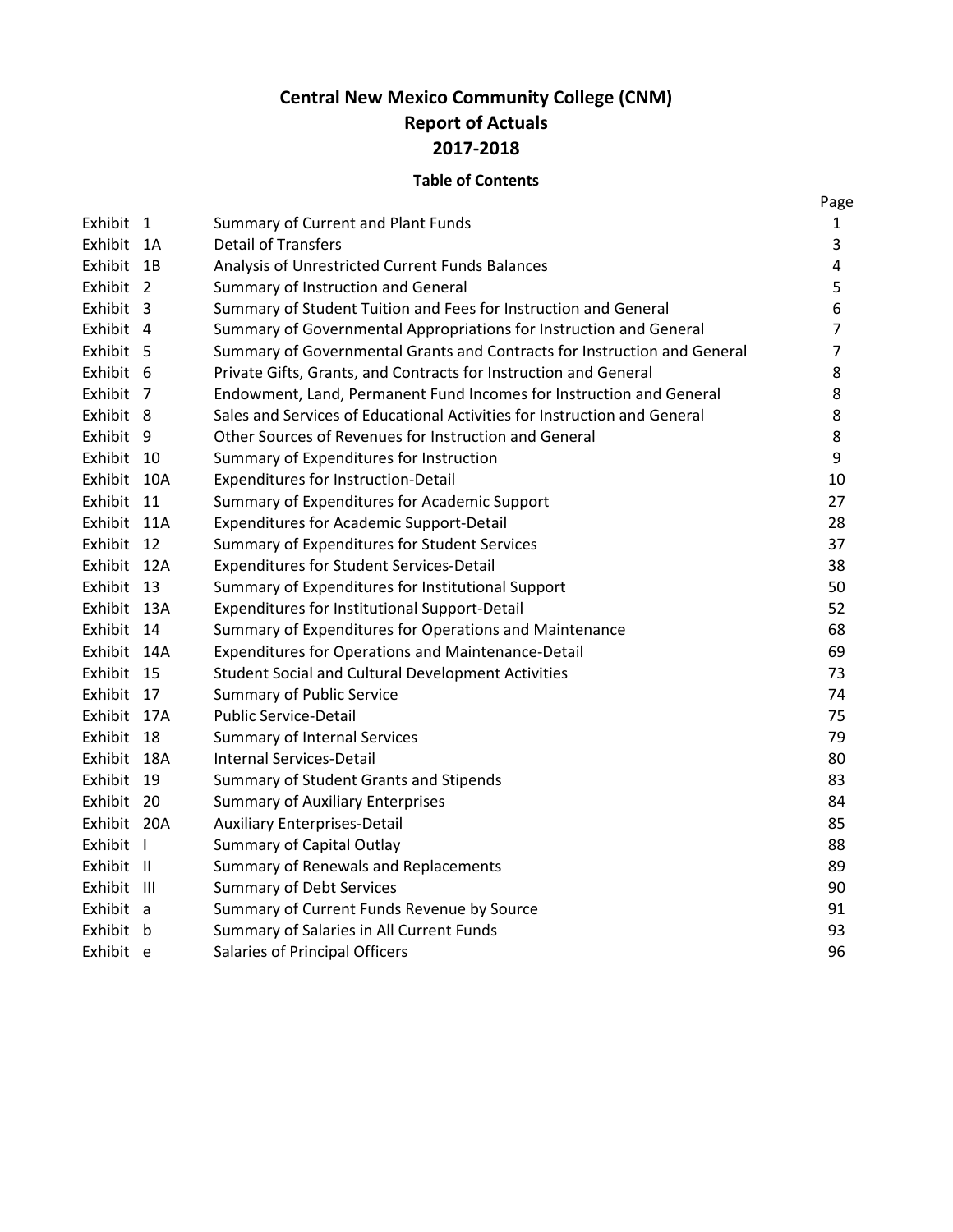#### **Central New Mexico Community College**

#### **Exhibit 1- Summary of Current and Plant Funds Page 1 of 2**

|                |                                        | Approved      | Estimated   |               |                         |             |                         |
|----------------|----------------------------------------|---------------|-------------|---------------|-------------------------|-------------|-------------------------|
|                |                                        | <b>Budget</b> |             | Actuals       |                         | Actuals     |                         |
|                |                                        | 2017-2018     |             | 2017-2018     |                         | 2017-2018   |                         |
|                |                                        | Unrest.       | Rest.       | Unrest.       | Rest.                   | Unrest.     | Rest.                   |
|                | 1 Revenues                             |               |             |               |                         |             |                         |
| $\overline{2}$ | Instruction and General                | 133,060,269   | 9,140,814   | 132, 175, 668 | 9,466,945               | 133,606,466 | 6,602,206               |
| 3              | <b>Student Social and Cultural</b>     | 115,000       | 4,000       | 100,000       | 4,000                   | 104,982     | 0                       |
| 4              | Research                               | $\Omega$      | $\Omega$    | $\Omega$      | $\Omega$                | 0           | 0                       |
| 5              | <b>Public Service</b>                  | 60,000        | 801,620     | 60,000        | 993,583                 | 58,629      | 600,348                 |
| 6              | <b>Internal Services</b>               | 3,000         | 67,645      | 3,000         | 73,376                  | 925         | 49,906                  |
| $\overline{7}$ | <b>Student Aid Grants and Stipends</b> | 0             | 28,334,929  | 0             | 28,334,929              | 0           | 24,311,503              |
| 8              | <b>Auxiliary Enterprises</b>           | 1,732,500     | 4,000       | 1,480,000     | 4,000                   | 1,785,148   | 0                       |
| 9              | Intercollegiate Athletics              | 0             | 0           | 0             | 0                       | 0           | 0                       |
| 10             | <b>Independent Operations</b>          | 0             | 0           | 0             | 0                       | 0           | 0                       |
| 11             | Subtotal - Current Funds               | 134,970,769   | 38,353,008  | 133,818,668   | 38,876,833              | 135,556,150 | 31,563,963              |
| 12             | Capital Outlay                         | 31,920,000    | 0           | 32,230,500    | 0                       | 19,448,773  | 0                       |
| 13             | Renewals and Replacements              | 3,605,436     | 0           | 3,272,899     | 0                       | 3,403,144   | 0                       |
| 14             | Retirement of Indebtedness             | 18,535,000    | 0           | 18,555,000    | 0                       | 18,592,279  | 0                       |
|                | 15 Total Revenues                      | 189,031,205   | 38,353,008  | 187,877,067   | 38,876,833              | 177,000,346 | 31,563,963              |
| 16             |                                        |               |             |               |                         |             |                         |
|                | 17 Beginning Balances                  |               |             |               |                         |             |                         |
| 18             | Instruction and General                | 18,293,536    | 0           | 18,293,536    | 0                       | 18,329,643  | 0                       |
| 19             | <b>Student Social and Cultural</b>     | 313,127       | 0           | 313,127       | 0                       | 307,461     | 0                       |
| 20             | Research                               | 0             | 0           | $\Omega$      | 0                       | $\Omega$    | 0                       |
| 21             | <b>Public Service</b>                  | 182,186       | 0           | 182,186       | 0                       | 172,186     | 0                       |
| 22             | <b>Internal Services</b>               | 0             | 0           | 0             | 0                       | 0           | 0                       |
| 23             | <b>Student Aid Grants and Stipends</b> | 141,172       | 0           | 141,172       | 0                       | 141,172     | 0                       |
| 24             | <b>Auxiliary Enterprises</b>           | 4,644,147     | 0           | 4,644,147     | 0                       | 4,623,707   | 0                       |
| 25             | Intercollegiate Athletics              | 0             | $\mathbf 0$ | 0             | 0                       | 0           | 0                       |
| 26             | Independent Operations                 | 0             | 0           | 0             | 0                       | 0           | 0                       |
| 27             | Subtotal - Current Funds               | 23,574,168    | 0           | 23,574,168    | $\overline{\mathbf{0}}$ | 23,574,170  | 0                       |
| 28             | Capital Outlay                         | 6,662,566     | 0           | 6,662,566     | 0                       | 6,662,566   | $\pmb{0}$               |
| 29             | Renewals and Replacements              | 10,621,160    | 0           | 10,621,160    | 0                       | 10,621,160  | 0                       |
| 30             | Retirement of Indebtedness             | 13,217,985    | 0           | 13,217,985    | 0                       | 13,217,984  | 0                       |
|                | 31 Total Beginning Balances            | 54,075,879    | 0           | 54,075,879    | 0                       | 54,075,880  | $\overline{\mathbf{0}}$ |
| 32             |                                        |               |             |               |                         |             |                         |
|                | 33 Total Available                     |               |             |               |                         |             |                         |
| 34             | <b>Instruction and General</b>         | 151,353,805   | 9,140,814   | 150,469,204   | 9,466,945               | 151,936,109 | 6,602,206               |
| 35             | <b>Student Social and Cultural</b>     | 428,127       | 4,000       | 413,127       | 4,000                   | 412,443     | 0                       |
| 36             | Research                               | 0             | $\Omega$    | 0             | 0                       | 0           | $\Omega$                |
| 37             | <b>Public Service</b>                  | 242,186       | 801,620     | 242,186       | 993,583                 | 230,815     | 600,348                 |
| 38             | <b>Internal Services</b>               | 3,000         | 67,645      | 3,000         | 73,376                  | 925         | 49,906                  |
| 39             | <b>Student Aid Grants and Stipends</b> | 141,172       | 28,334,929  | 141,172       | 28,334,929              | 141,172     | 24,311,503              |
| 40             | <b>Auxiliary Enterprises</b>           | 6,376,647     | 4,000       | 6,124,147     | 4,000                   | 6,408,855   | 0                       |
| 41             | Intercollegiate Athletics              | $\mathbf 0$   | $\mathbf 0$ | 0             | 0                       | 0           | $\mathbf 0$             |
| 42             | <b>Independent Operations</b>          | 0             | 0           | 0             | 0                       | 0           | 0                       |
| 43             | Subtotal - Current Funds               | 158,544,937   | 38,353,008  | 157,392,836   | 38,876,833              | 159,130,319 | 31,563,963              |
| 44             | Capital Outlay                         | 38,582,566    | 0           | 38,893,066    | 0                       | 26,111,339  | 0                       |
| 45             | Renewals and Replacements              | 14,226,596    | 0           | 13,894,059    | 0                       | 14,024,304  | 0                       |
| 46             | Retirement of Indebtedness             | 31,752,985    | $\Omega$    | 31,772,985    | 0                       | 31,810,263  | 0                       |
|                | 47 Total Available                     | 243,107,084   | 38,353,008  | 241,952,946   | 38,876,833              | 231,076,226 | 31,563,963              |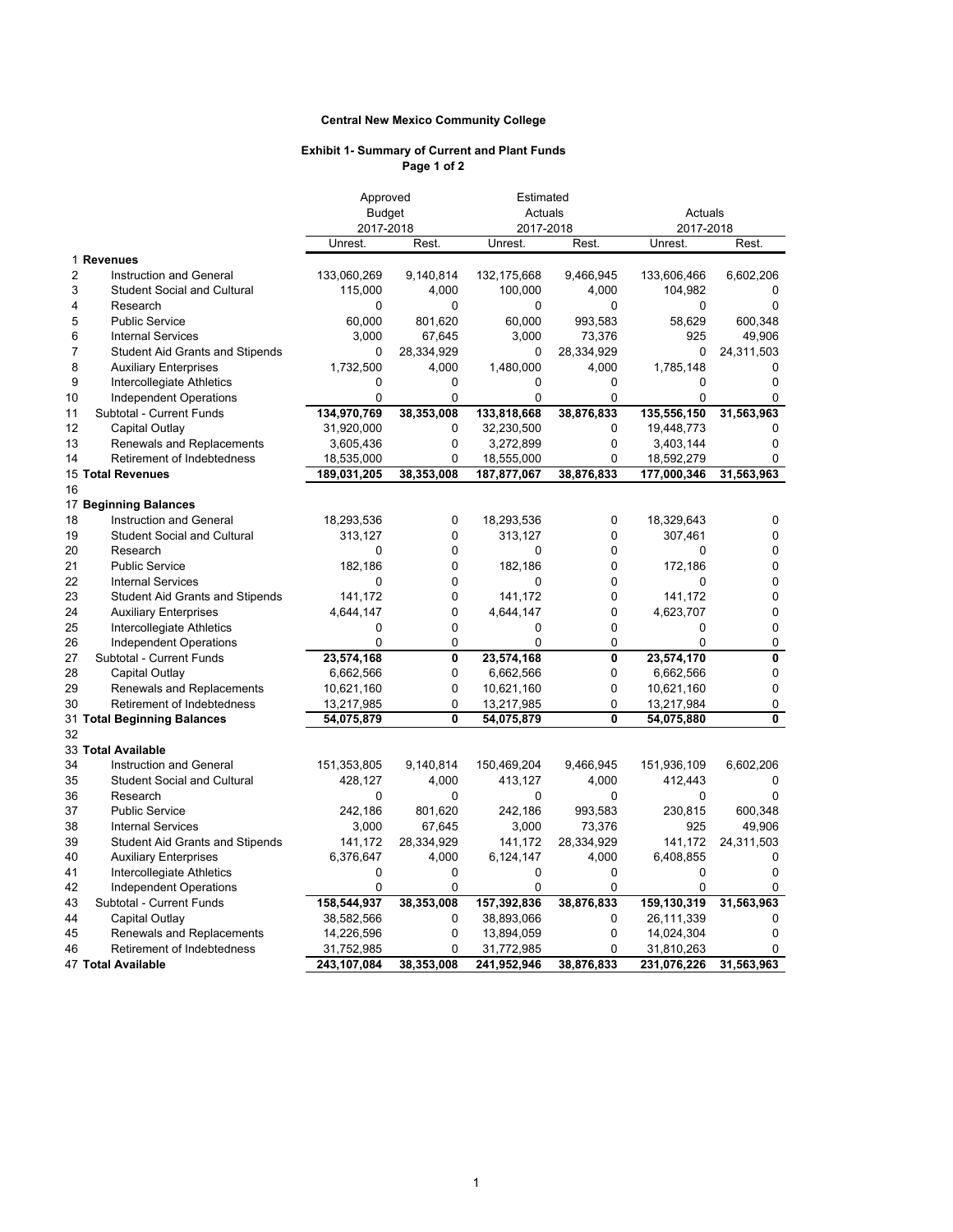#### **Exhibit 1- Summary of Current and Plant Funds Page 2 of 2 Central New Mexico Community College**

| Approved       |                                              | Estimated     |               |               |             |               |            |  |
|----------------|----------------------------------------------|---------------|---------------|---------------|-------------|---------------|------------|--|
|                |                                              |               | <b>Budget</b> |               | Actuals     | Actuals       |            |  |
|                |                                              | 2017-2018     |               | 2017-2018     |             | 2017-2018     |            |  |
|                |                                              | Unrest.       | Rest.         | Unrest.       | Rest.       | Unrest.       | Rest.      |  |
|                | 1 Expenditures                               |               |               |               |             |               |            |  |
| $\overline{2}$ | Instruction and General                      | 134,009,615   | 9,140,814     | 127,090,003   | 9,466,945   | 122,948,522   | 6,602,206  |  |
| 3              | <b>Student Social and Cultural</b>           | 131,157       | 4,000         | 159,349       | 4,000       | 122,717       | 0          |  |
| 4              | Research                                     | 0             | $\Omega$      | $\Omega$      | $\Omega$    | 0             | 0          |  |
| 5              | <b>Public Service</b>                        | 60,000        | 801,620       | 60,000        | 993,583     | 56,413        | 600,348    |  |
| 6              | <b>Internal Services</b>                     | 3,000         | 67,645        | 3,000         | 73,376      | 925           | 49,906     |  |
| 7              | <b>Student Aid Grants and Stipends</b>       | 2,419,072     | 28,334,929    | 2,419,072     | 28,334,929  | 2,155,873     | 24,311,503 |  |
| 8              | <b>Auxiliary Enterprises</b>                 | 907,482       | 4,000         | 747,645       | 4,000       | 543,331       | 0          |  |
| 9              | Intercollegiate Athletics                    | 0             | $\mathbf 0$   | 0             | 0           | 0             | 0          |  |
| 10             | Independent Operations                       | 0             | $\Omega$      | 0             | 0           | 0             | 0          |  |
| 11             | Subtotal - Current Funds                     | 137,530,326   | 38,353,008    | 130,479,069   | 38,876,833  | 125,827,781   | 31,563,962 |  |
| 12             | Capital Outlay                               | 29,000,000    | 0             | 32,176,954    | 0           | 20,534,077    | 0          |  |
| 13             | Renewals and Replacements                    | 6,500,000     | 0             | 9,000,000     | $\mathbf 0$ | 5,212,215     | 0          |  |
| 14             | Retirement of Indebtedness                   | 15,683,500    | $\Omega$      | 15,683,500    | $\Omega$    | 14,913,165    | $\Omega$   |  |
|                | 15 Total Expenditures                        | 188,713,826   | 38,353,008    | 187,339,523   | 38,876,833  | 166,487,238   | 31,563,962 |  |
| 16             |                                              |               |               |               |             |               |            |  |
|                | 17 Transfer to (from)                        |               |               |               |             |               |            |  |
| 18             | Instruction and General                      | (3,441,350)   | 0             | (7, 287, 888) | 0           | (7, 287, 888) | 0          |  |
| 19             | <b>Student Social and Cultural</b>           | (10, 800)     | $\mathbf{0}$  | (10, 800)     | $\mathbf 0$ | (10, 800)     | 0          |  |
| 20             | Research                                     | 0             | 0             | 0             | 0           | 0             | 0          |  |
| 21             | <b>Public Service</b>                        | 0             | $\Omega$      | 0             | $\Omega$    | 0             | 0          |  |
| 22             | <b>Internal Services</b>                     | 0             | 0             | 0             | $\mathbf 0$ | 0             | 0          |  |
| 23             | <b>Student Aid Grants and Stipends</b>       | 2,431,362     | $\Omega$      | 2,277,900     | $\Omega$    | 2,277,900     | 0          |  |
| 24             | <b>Auxiliary Enterprises</b>                 | (1, 150, 000) | 0             | (1, 150, 000) | $\mathbf 0$ | (1, 150, 000) | 0          |  |
| 25             | Intercollegiate Athletics                    | 0             | 0             | 0             | $\mathbf 0$ | 0             | 0          |  |
| 26             | Independent Operations                       | 0             | $\Omega$      | 0             | $\Omega$    | 0             | 0          |  |
| 27             | Subtotal - Current Funds                     | (2, 170, 788) | 0             | (6, 170, 788) | 0           | (6, 170, 788) | 0          |  |
| 28             | <b>Capital Outlay</b>                        | 500,000       | 0             | 4,500,000     | 0           | 4,500,000     | 0          |  |
| 29             | Renewals and Replacements                    | 1,670,788     | 0             | 1,670,788     | $\mathbf 0$ | 1,670,788     | 0          |  |
| 30             | Retirement of Indebtedness                   | 0             | 0             | 0             | 0           | 0             | 0          |  |
|                | 31 Total Transfers                           | 0             | 0             | $\mathbf{0}$  | 0           | 0             | 0          |  |
| 32             |                                              |               |               |               |             |               |            |  |
|                | 33 Ending Balances                           |               |               |               |             |               |            |  |
| 34             | Instruction and General                      | 13,902,840    | (0)           | 16,091,313    | 0           | 21,699,699    | 0          |  |
| 35             | <b>Student Social and Cultural</b>           | 286,170       | 0             | 242,978       | $\mathbf 0$ | 278,926       | 0          |  |
| 36             | Research                                     | 0             | $\mathbf{0}$  | 0             | $\mathbf 0$ | 0             | 0          |  |
| 37             | <b>Public Service</b>                        | 182,186       | 0             | 182,186       | $\mathbf 0$ | 174,402       | 0          |  |
| 38             | <b>Internal Services</b>                     | 0             | $\Omega$      | $\Omega$      | $\Omega$    | 0             | 0          |  |
| 39             | <b>Student Aid Grants and Stipends</b>       | 153,462       | 0             | 0             | $\mathbf 0$ | 263,199       | 0          |  |
| 40             | <b>Auxiliary Enterprises</b>                 | 4,319,165     | 0             | 4,226,502     | $\Omega$    | 4,715,524     | 0          |  |
| 41             | Intercollegiate Athletics                    | 0             | $\mathbf{0}$  | 0             | $\mathbf 0$ | 0             | 0          |  |
| 42             | Independent Operations                       | 0             | $\mathbf 0$   | 0             | 0           | 0             | 0          |  |
| 43             | Subtotal - Current Funds                     | 18,843,823    | (0)           | 20,742,979    | 0           | 27,131,750    | 0          |  |
| 44             | Capital Outlay                               | 10,082,566    | 0             | 11,216,112    | 0           | 10,077,262    | 0          |  |
| 45             | Renewals and Replacements                    | 9,397,384     | 0             | 6,564,847     | $\mathbf 0$ | 10,482,877    | 0          |  |
| 46             | Retirement of Indebtedness                   | 16,069,485    | 0             | 16,089,485    | 0           | 16,897,099    | 0          |  |
|                | 47 Total Ending Balances                     | 54,393,258    | (0)           | 54,613,423    | 0           | 64,588,988    | 0          |  |
| 48             |                                              |               |               |               |             |               |            |  |
|                | 49 Total Expenditures, Transfers, & Balances | 243,107,084   | 38,353,008    | 241,952,946   | 38,876,833  | 231,076,226   | 31,563,963 |  |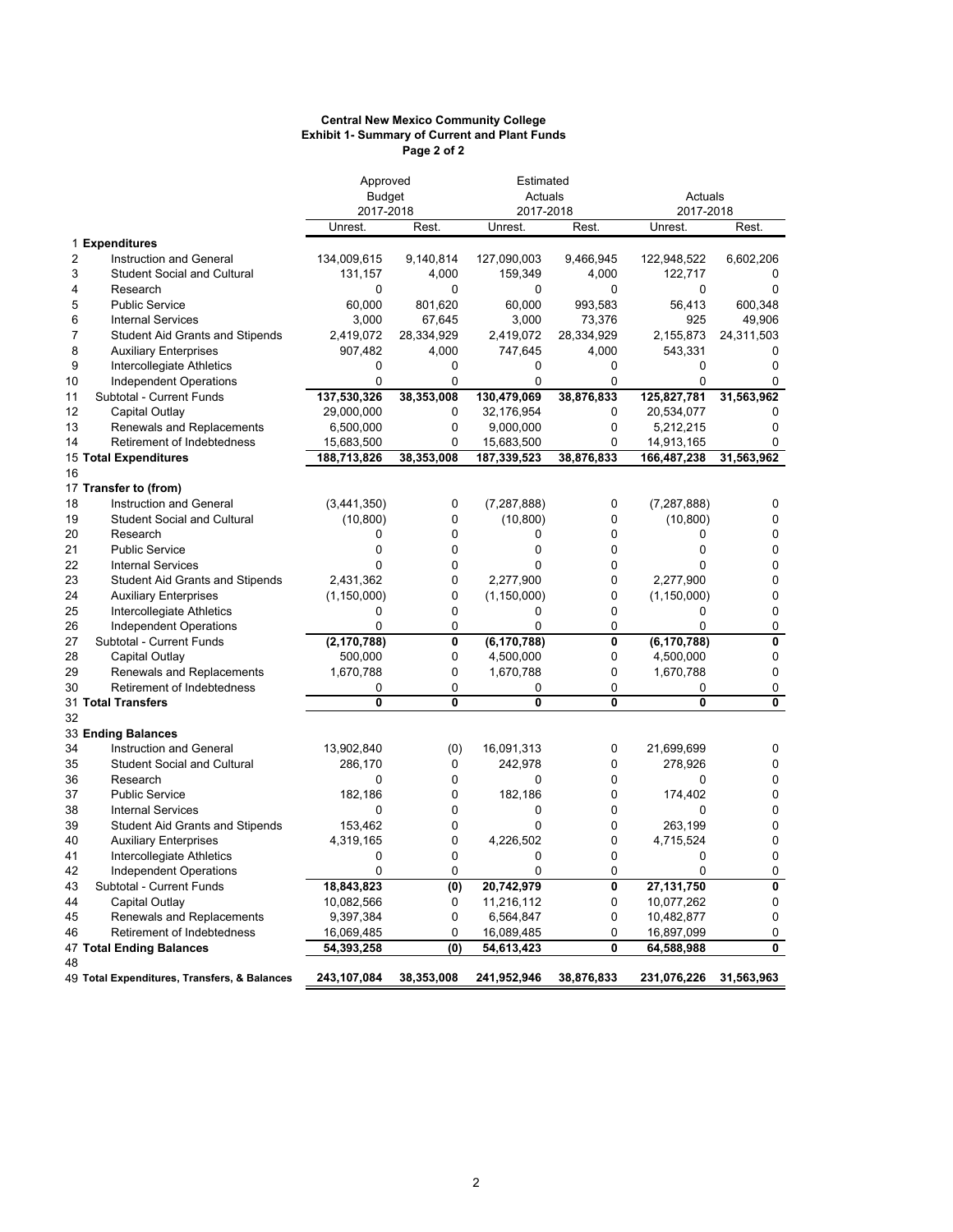#### **Central New Mexico Community College Detail of Transfers Exhibit 1A**

|                                                      | Approved<br><b>Budget</b><br>2017-2018 | Estimated<br>Actuals<br>2017-2018 | Actuals<br>2017-2018 |
|------------------------------------------------------|----------------------------------------|-----------------------------------|----------------------|
| 1 From Instruction and General                       |                                        |                                   |                      |
| 2<br><b>Mandatory Transfers</b>                      |                                        |                                   |                      |
| 3<br>Renewals and Replacements                       | 0                                      | 0                                 | 0                    |
| <b>Debt Service</b><br>4                             | 0                                      | 0                                 | 0                    |
| 5<br><b>Total Mandatory Transfers</b><br>6           | $\mathbf{0}$                           | 0                                 | 0                    |
| 7<br>Non-mandatory Transfers                         |                                        |                                   |                      |
| 8<br><b>Public Service</b>                           | 0                                      | 0                                 | 0                    |
| 9<br>Research                                        | 0                                      | 0                                 | 0                    |
| <b>Auxiliary Enterprises</b><br>10                   | 500,000                                | 1,000,000                         | 1,000,000            |
| 11<br><b>Student Aid Grants and Stipends</b>         | (2,270,562)                            | (2, 117, 100)                     | (2, 117, 100)        |
| 12<br>Plant Fund Capital Outlay                      | (500,000)                              | (4,500,000)                       | (4,500,000)          |
| 13<br>Renewals and Replacements                      | (1, 170, 788)                          | (1,670,788)                       | (1,670,788)          |
| <b>Total Non-mandatory Transfers</b><br>14           | (3, 441, 350)                          | (7, 287, 888)                     | (7, 287, 888)        |
| 15 Total From Instruction and General                | (3, 441, 350)                          | (7, 287, 888)                     | (7, 287, 888)        |
| 16                                                   |                                        |                                   |                      |
| 17 From Internal Services                            |                                        |                                   |                      |
| Renewals and Replacements<br>18                      | 0                                      | 0                                 | 0                    |
| 19 Total Internal Services<br>20                     | $\overline{0}$                         | $\overline{0}$                    | $\overline{0}$       |
| 21 Net Current Fund Transfers To (From)              |                                        |                                   |                      |
| 22<br>Instruction and General                        | 0                                      | 0                                 | 0                    |
| 23<br><b>Student Social and Cultural Development</b> | (10, 800)                              | (10, 800)                         | (10, 800)            |
| 24<br><b>Public Service</b>                          | 0                                      | 0                                 | 0                    |
| 25<br><b>Internal Services</b>                       | 0                                      | 0                                 | 0                    |
| 26<br>Research                                       | 0                                      | 0                                 | 0                    |
| 27<br><b>Student Aid and Grants</b>                  | 2,431,362                              | 2,277,900                         | 2,277,900            |
| 28<br><b>Auxiliary Enterprises</b>                   | (1, 150, 000)                          | (1, 150, 000)                     | (1, 150, 000)        |
| 29 Net Current Fund Transfers To (From)              | 1,270,562                              | 1,117,100                         | 1,117,100            |
| 30 Plant Funds                                       | 500,000                                | 4,500,000                         | 4,500,000            |
| 31 Renewals and Replacements                         | 1,670,788                              | 1,670,788                         | 1,670,788            |
| 32 Debt Service                                      | 0                                      | 0                                 | 0                    |
| <b>33 Net Total Transfers</b>                        | 3,441,350                              | 7,287,888                         | 7,287,888            |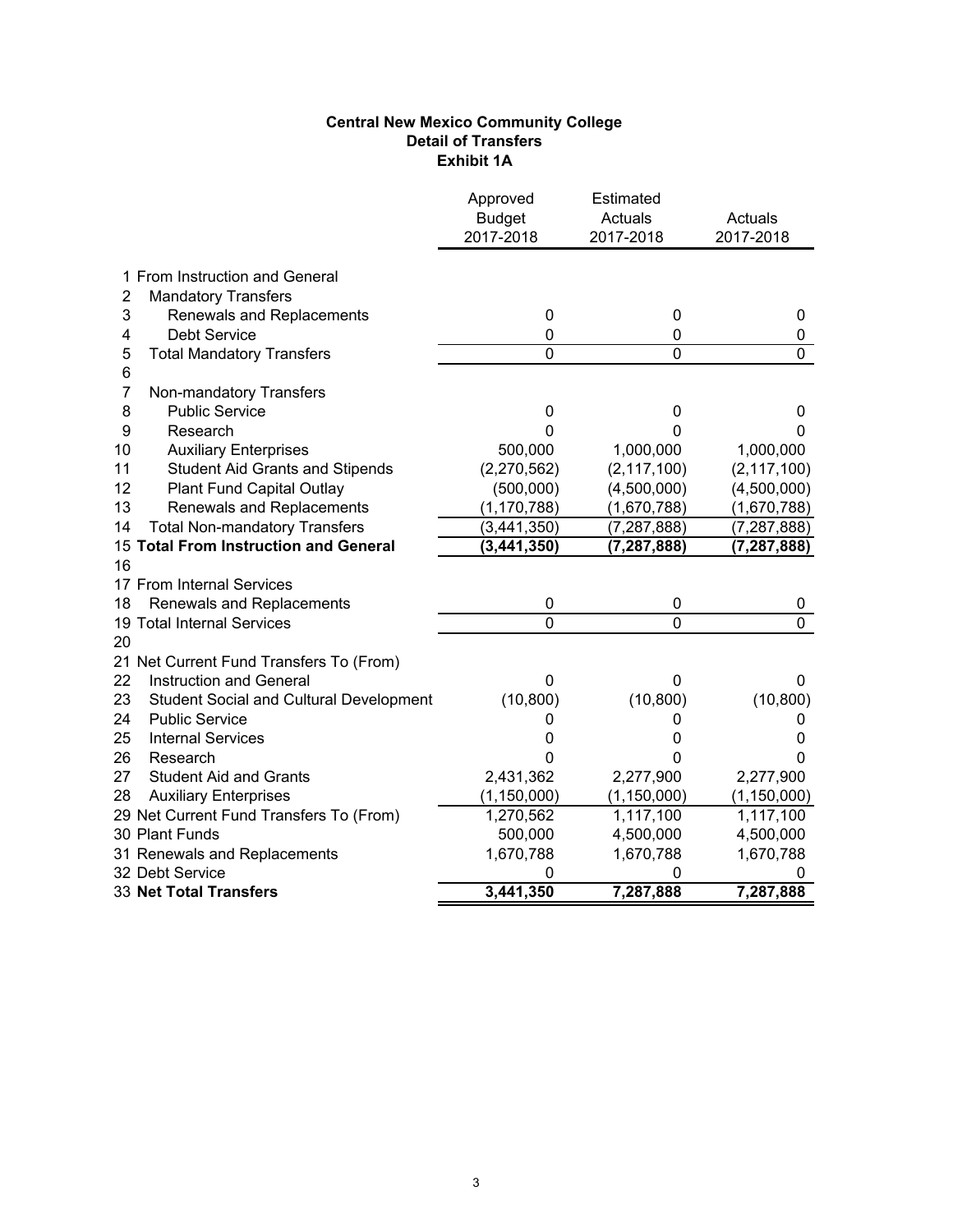#### **Central New Mexico Community College Analysis of Unrestricted Current Funds Balances Exhibit 1B**

|                |                                            | Approved<br><b>Budget</b><br>2017-2018 | Estimated<br>Actuals<br>2017-2018 | Actuals<br>2017-2018 |
|----------------|--------------------------------------------|----------------------------------------|-----------------------------------|----------------------|
|                | 1 Instruction and General                  |                                        |                                   |                      |
| 2<br>3         | <b>Beginning Balance</b>                   | 18,293,536                             | 18,293,536                        | 18,329,643           |
| 4              | <b>Ending Balance</b>                      | 13,902,840                             | 16,091,313                        | 21,699,699           |
| 5              | Reserved for Cash Flow                     | 8,401,627                              | 10,372,150                        | 16,166,588           |
| 6              | Reserved for Self Insurance                | 0                                      | 500,000                           | 500,000              |
| $\overline{7}$ | <b>Reserved for Risk</b>                   | 0                                      | 0                                 | 0                    |
| 8<br>9         | HED 3-6% Reserve                           | 5,501,213                              | 5,219,163                         | 5,033,111            |
|                | 10 Student Social and Cultural Development |                                        |                                   |                      |
| 11<br>12       | <b>Beginning Balance</b>                   | 313,127                                | 313,127                           | 307,461              |
| 13<br>14       | <b>Ending Balance</b>                      | 286,170                                | 242,978                           | 278,926              |
|                | 15 Research                                |                                        |                                   |                      |
| 16<br>17       | <b>Beginning Balance</b>                   |                                        |                                   |                      |
| 18<br>19       | <b>Ending Balance</b>                      |                                        |                                   |                      |
|                | 20 Public Service                          |                                        |                                   |                      |
| 21<br>22       | <b>Beginning Balance</b>                   | 182,186                                | 182,186                           | 172,186              |
| 23<br>24       | <b>Ending Balance</b>                      | 182,186                                | 182,186                           | 174,402              |
|                | 25 Internal Services                       |                                        |                                   |                      |
| 26<br>27       | <b>Beginning Balance</b>                   | 0                                      | 0                                 | 0                    |
| 28<br>29       | <b>Ending Balance</b>                      | 0                                      | 0                                 | 0                    |
|                | 30 Student Aid Grants and Stipends         |                                        |                                   |                      |
| 31<br>32       | <b>Beginning Balance</b>                   | 141,172                                | 141,172                           | 141,172              |
| 33<br>34       | <b>Ending Balance</b>                      | 153,462                                | 0                                 | 263,199              |
|                | <b>35 Auxiliary Enterprises</b>            |                                        |                                   |                      |
| 36<br>37       | <b>Beginning Balance</b>                   | 4,644,147                              | 4,644,147                         | 4,623,707            |
| 38<br>39       | <b>Ending Balance</b>                      | 4,319,165                              | 4,226,502                         | 4,715,524            |
|                | 40 Intercollegiate Athletics               |                                        |                                   |                      |
| 41<br>42       | <b>Beginning Balance</b>                   |                                        |                                   |                      |
| 43             | <b>Ending Balance</b>                      |                                        |                                   |                      |

4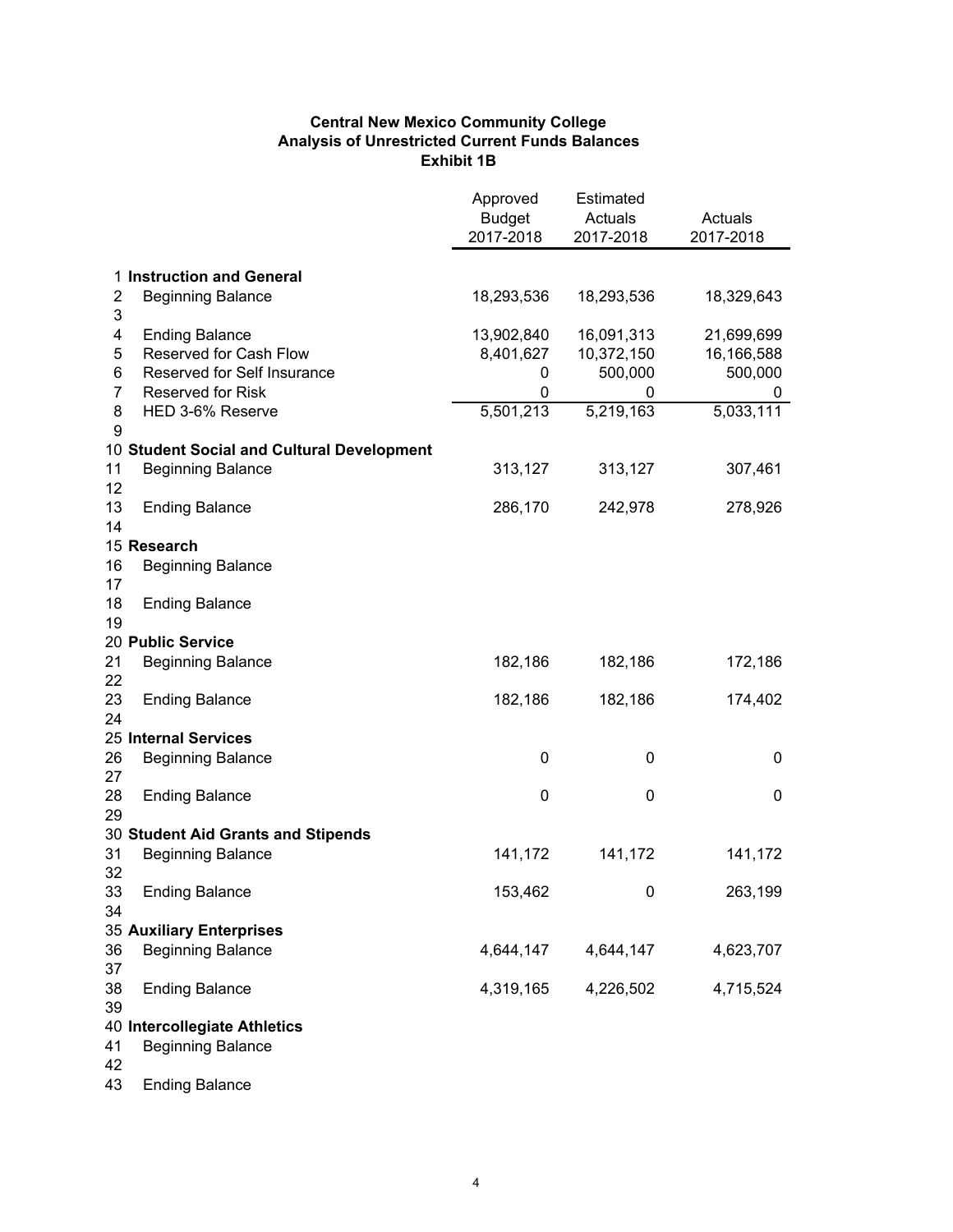#### **Central New Mexico Community College Summary of Instruction and General Exhibit 2**

|              |                                             |             | Estimated<br>Approved<br><b>Budget</b><br>Actuals |             |             | Actuals     |             |
|--------------|---------------------------------------------|-------------|---------------------------------------------------|-------------|-------------|-------------|-------------|
|              |                                             | 2017-2018   |                                                   | 2017-2018   |             | 2017-2018   |             |
|              |                                             | Unrest.     | Rest.                                             | Unrest.     | Rest.       | Unrest.     | Rest.       |
|              | 1 Revenues                                  |             |                                                   |             |             |             |             |
| $\mathbf{2}$ | <b>Tuition and Fees</b>                     | 25,694,870  | 45,000                                            | 25,312,233  | 45,000      | 25,816,524  | 22,230      |
| 3            | <b>Federal Govt Appropriations</b>          |             |                                                   |             |             |             |             |
| 4            | <b>State Govt Appropriations</b>            | 52,995,400  |                                                   | 52,995,400  |             | 52,995,400  |             |
| 5            | <b>Local Govt Appropriations</b>            | 51,658,299  |                                                   | 51,658,299  |             | 52,683,551  |             |
| 6            | <b>Federal Govt Grants and Contracts</b>    | 300,000     | 4,578,377                                         | 50,000      | 5,464,188   | 50,993      | 3,453,762   |
| 7            | <b>State Govt Grants and Contracts</b>      | 15,000      | 2,120,299                                         | 109,500     | 2,404,045   | 109,387     | 2,016,393   |
| 8            | <b>Local Govt Grants and Contracts</b>      |             | 100,618                                           |             | 65,000      |             | 35,168      |
| 9            | Private Gifts, Grants, and Contracts        | 20,000      | 2,278,020                                         | 20,600      | 1,470,212   | 20,600      | 1,064,393   |
| 10           | Endowment, Land, and Permanent Fund         |             | 12,500                                            |             | 12,500      |             | 10,259      |
| 11           | Sales and Service of Educational Activities | 300,000     | 0                                                 | 40,000      | 0           | 33,012      | $\Omega$    |
| 12           | <b>Other Sources</b>                        | 2,076,700   | 6,000                                             | 1,989,636   | 6,000       | 1,896,999   |             |
|              | 13 Total Revenues                           | 133,060,269 | 9,140,814                                         | 132,175,668 | 9,466,945   | 133,606,466 | 6,602,206   |
| 14           |                                             |             |                                                   |             |             |             |             |
|              | 15 Beginning Balance                        | 18,293,536  |                                                   | 18,293,536  |             | 18,329,643  |             |
| 16           |                                             |             |                                                   |             |             |             |             |
|              | 17 Total Available                          | 151,353,805 | 9,140,814                                         | 150,469,204 | 9,466,945   | 151,936,109 | 6,602,206   |
| 18           |                                             |             |                                                   |             |             |             |             |
|              | 19 Expenditures                             |             |                                                   |             |             |             |             |
| 20           | Instruction                                 | 59,899,303  | 5,313,213                                         | 56,601,929  | 4,746,114   | 55,396,509  | 3,317,555   |
| 21           | Academic Support                            | 15,606,888  | 1,261,295                                         | 14,699,082  | 1,934,946   | 14,402,674  | 1,197,544   |
| 22           | <b>Student Services</b>                     | 21,103,767  | 1,609,365                                         | 19,393,743  | 1,736,614   | 18,902,534  | 1,269,589   |
| 23           | <b>Institutional Support</b>                | 21,991,220  | 947,359                                           | 21,827,981  | 1,011,939   | 20,336,101  | 807,698     |
| 24           | Operations and Maintenance of Plant         | 15,408,437  | 9,583                                             | 14,567,268  | 37,332      | 13,910,703  | 9,819       |
|              | 25 Total Expenditures                       | 134,009,615 | 9,140,814                                         | 127,090,003 | 9,466,945   | 122,948,522 | 6,602,206   |
| 26           |                                             |             |                                                   |             |             |             |             |
|              | 27 Transfers to (from)                      |             |                                                   |             |             |             |             |
| 28           | <b>Mandatory Transfers</b>                  |             |                                                   |             |             |             |             |
| 29           | Debt Service                                | 0           |                                                   | $\mathbf 0$ |             | $\mathbf 0$ |             |
| 30           | <b>Required Transfers</b>                   |             |                                                   |             |             |             |             |
| 31           | <b>Plant Fund</b>                           |             |                                                   |             |             |             |             |
| 32           | Renewals and Replacements                   |             |                                                   |             |             |             |             |
| 33           | Non-mandatory Transfers                     |             |                                                   |             |             |             |             |
| 34           | Instruction and General                     | 0           |                                                   | 0           |             | 0           |             |
| 35           | <b>Plant Fund</b>                           | 500,000     |                                                   | 4,500,000   |             | 4,500,000   |             |
| 36           | Renewals and Replacements                   | 1,170,788   |                                                   | 1,670,788   |             | 1,670,788   |             |
| 37           | <b>Student Aid</b>                          | 2,270,562   |                                                   | 2,117,100   |             | 2,117,100   |             |
| 38           | Auxiliary                                   | (500,000)   |                                                   | (1,000,000) |             | (1,000,000) |             |
|              | 39 Net Transfers                            | 3,441,350   | 0                                                 | 7,287,888   | $\mathbf 0$ | 7,287,888   | $\mathbf 0$ |
| 40           |                                             |             |                                                   |             |             |             |             |
|              | 41 Ending Balance                           | 13,902,840  | (0)                                               | 16,091,313  | 0           | 21,699,699  | $\mathbf 0$ |
|              |                                             |             |                                                   |             |             |             |             |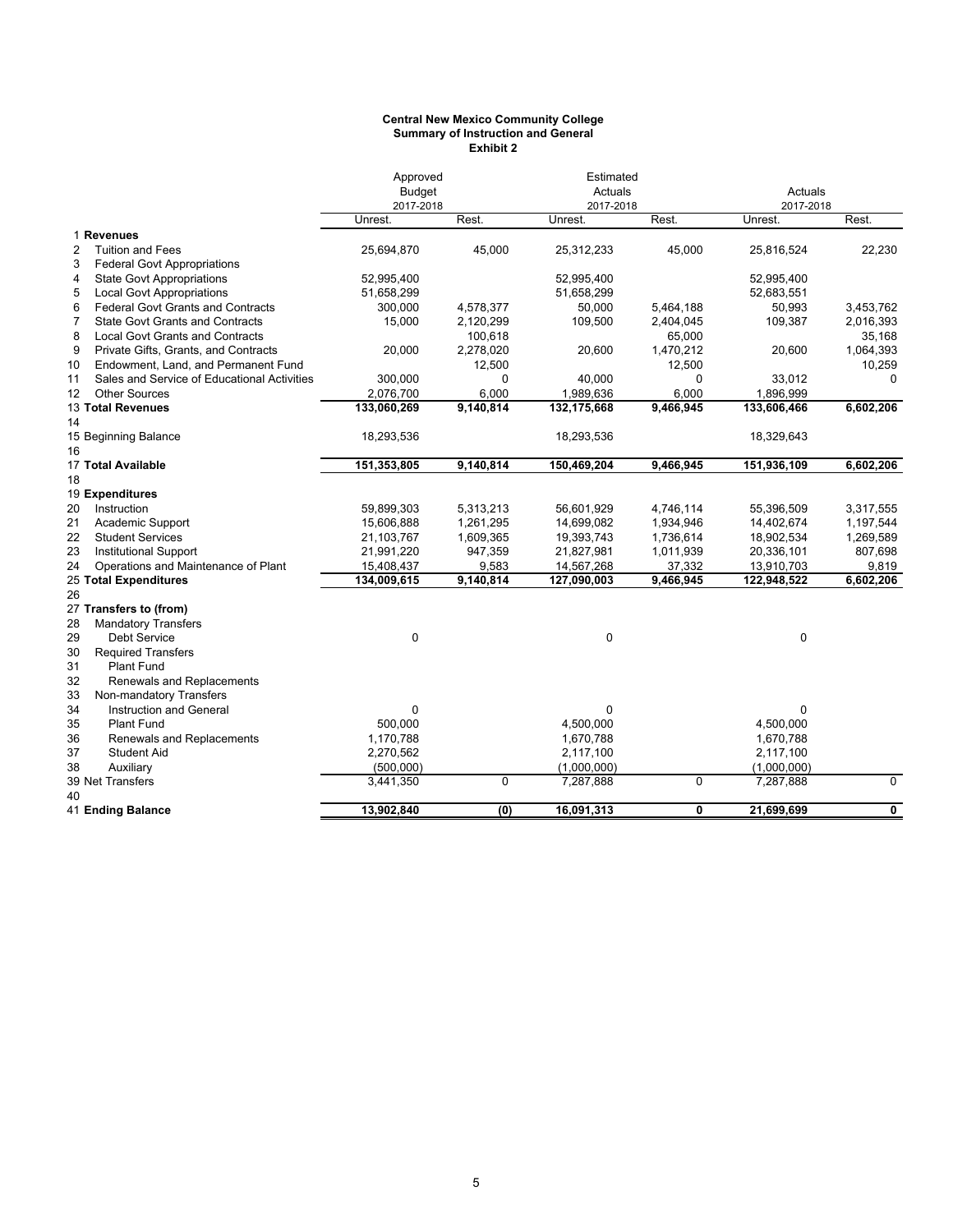#### **Central New Mexico Community College Tuition and Fees for Instruction and General Exhibit 3**

|                            |    |                                                                                                         | Approved<br><b>Budget</b><br>2017-2018 | Estimated<br>Actuals<br>2017-2018 | Actuals<br>2017-2018 |
|----------------------------|----|---------------------------------------------------------------------------------------------------------|----------------------------------------|-----------------------------------|----------------------|
| 1<br>$\overline{2}$        | I. | Regular Academic                                                                                        |                                        |                                   |                      |
| 3<br>4<br>5                |    | <b>Resident Tuition</b>                                                                                 | 16,043,207                             | 16,043,207                        | 16,991,728           |
| 6                          |    | <b>Total Resident Tuition</b>                                                                           | 16,043,207                             | 16,043,207                        | 16,991,728           |
| 7<br>8<br>9<br>10          |    | Non-resident Tuition                                                                                    | 5,478,602                              | 5,478,602                         | 5,099,079            |
| 11                         |    | <b>Total Non-resident Tuition</b>                                                                       | 5,478,602                              | 5,478,602                         | 5,099,079            |
| 12                         |    | <b>Total Tuition</b>                                                                                    | 21,521,809                             | 21,521,809                        | 22,090,807           |
| 13<br>14<br>15<br>16<br>17 | Ш. | Miscellaneous Fees<br><b>Registration Fee</b><br><b>Technology Fee</b><br><b>Distance Education Fee</b> | 2,536,361                              | 2,129,007                         | 2,362,085            |
| 18                         |    | <b>Laboratory Fees</b>                                                                                  | 1,636,700                              | 1,661,417                         | 1,363,633            |
| 19<br>20                   |    | <b>Total Miscellaneous Fees</b>                                                                         | 4,173,061                              | 3,790,424                         | 3,725,718            |
|                            |    | 21 Total Tuition and Miscellaneous Fees                                                                 | 25,694,870                             | 25,312,233                        | 25,816,524           |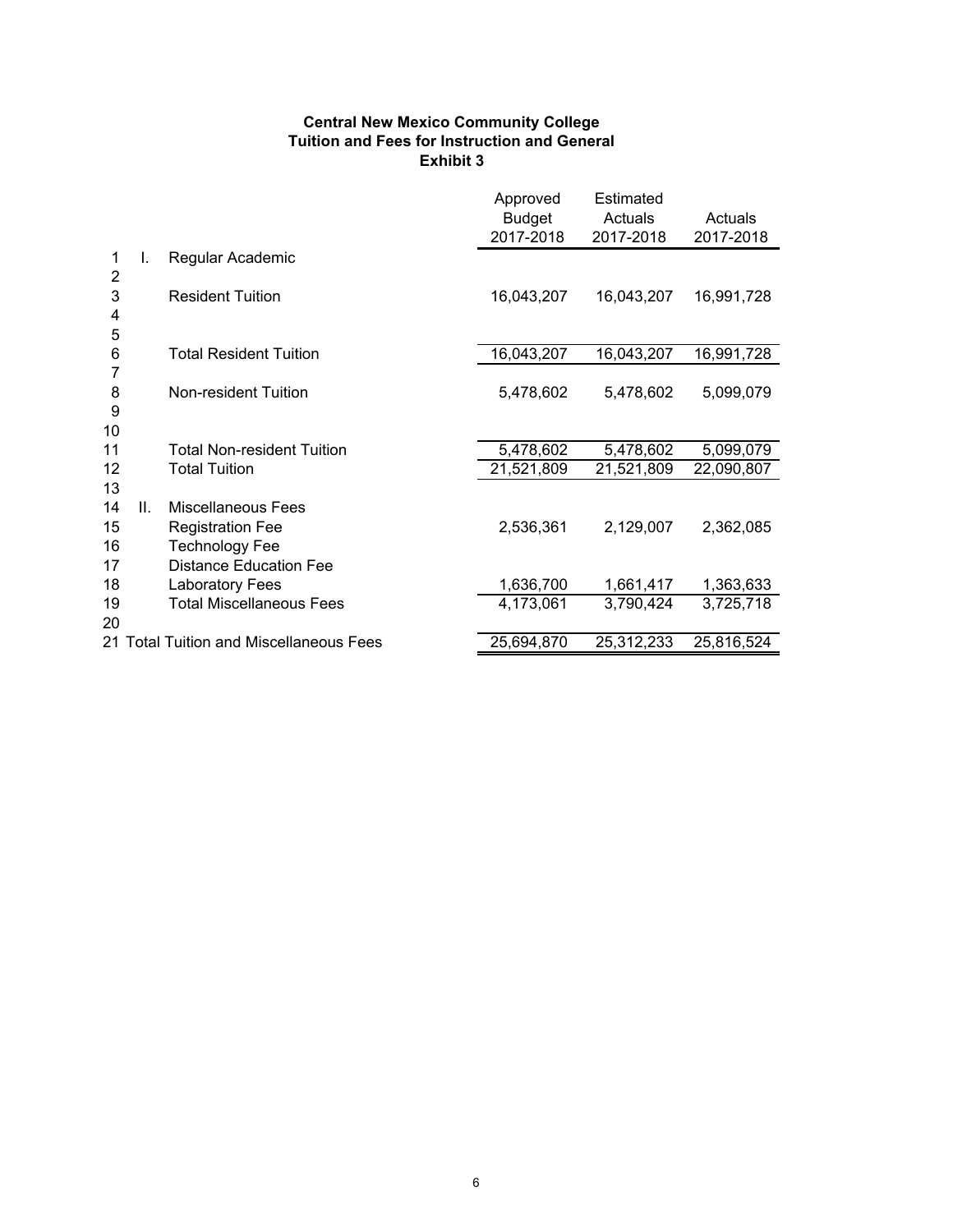#### **Central New Mexico Community College Governmental Appropriations and Grants for Instruction and General Exhibits 4 and 5**

|                |                                              | Approved<br><b>Budget</b><br>2017-2018 | Estimated<br>Actuals<br>2017-2018 |            | Actuals<br>2017-2018 |  |
|----------------|----------------------------------------------|----------------------------------------|-----------------------------------|------------|----------------------|--|
|                | 1 Exhibit 4                                  |                                        |                                   |            |                      |  |
| $\overline{2}$ | <b>Governmental Appropriations</b>           |                                        |                                   |            |                      |  |
| 3              | for Instruction and General                  |                                        |                                   |            |                      |  |
| 4              |                                              |                                        |                                   |            |                      |  |
|                | 5 Federal Appropriations                     |                                        |                                   |            |                      |  |
|                | 6 State Appropriations                       | \$<br>52,995,400                       | \$                                | 52,995,400 | \$<br>52,995,400     |  |
| 7              |                                              |                                        |                                   |            |                      |  |
|                | 8 Local Mill Levy                            | 51,658,299                             |                                   | 51,658,299 | 52,683,551           |  |
| 9              |                                              |                                        |                                   |            |                      |  |
| 10             |                                              |                                        |                                   |            |                      |  |
|                | 11 Exhibit 5                                 |                                        |                                   |            |                      |  |
| 12             | <b>Governmental Grants and Contracts for</b> |                                        |                                   |            |                      |  |
| 13             | <b>Instruction and General</b>               |                                        |                                   |            |                      |  |
| 14             | 15 Federal Grants                            | 300,000                                |                                   | 50,000     | 50,993               |  |
|                | 16 State Grants                              | 15,000                                 |                                   | 109,500    | 109,387              |  |
| 17             |                                              |                                        |                                   |            |                      |  |
|                | 18 Restricted Federal:                       |                                        |                                   |            |                      |  |
| 19             | Workstudy funds - I & G Portion              | 392,542                                |                                   | 425,941    | 420,722              |  |
| 20             | <b>Instructional Programs</b>                | 4,185,835                              |                                   | 5,038,247  | 3,033,040            |  |
|                | 21 Total Federal                             | 4,578,377                              |                                   | 5,464,188  | 3,453,762            |  |
| 22             |                                              |                                        |                                   |            |                      |  |
|                | 23 Restricted State:                         |                                        |                                   |            |                      |  |
| 24             | Workstudy Funds - I & G Portion              | 1,012,905                              |                                   | 968,183    | 843,294              |  |
| 25             | <b>Instructional Programs</b>                | 1,107,394                              |                                   | 1,435,862  | 1,173,099            |  |
|                | 26 Total State                               | 2,120,299                              |                                   | 2,404,045  | 2,016,393            |  |
| 27             |                                              |                                        |                                   |            |                      |  |
|                | 28 Restricted Local                          | 100,618                                |                                   | 65,000     | 35,168               |  |
| 29             |                                              |                                        |                                   |            |                      |  |
|                | 30 Total Local                               | 100,618                                |                                   | 65,000     | 35,168               |  |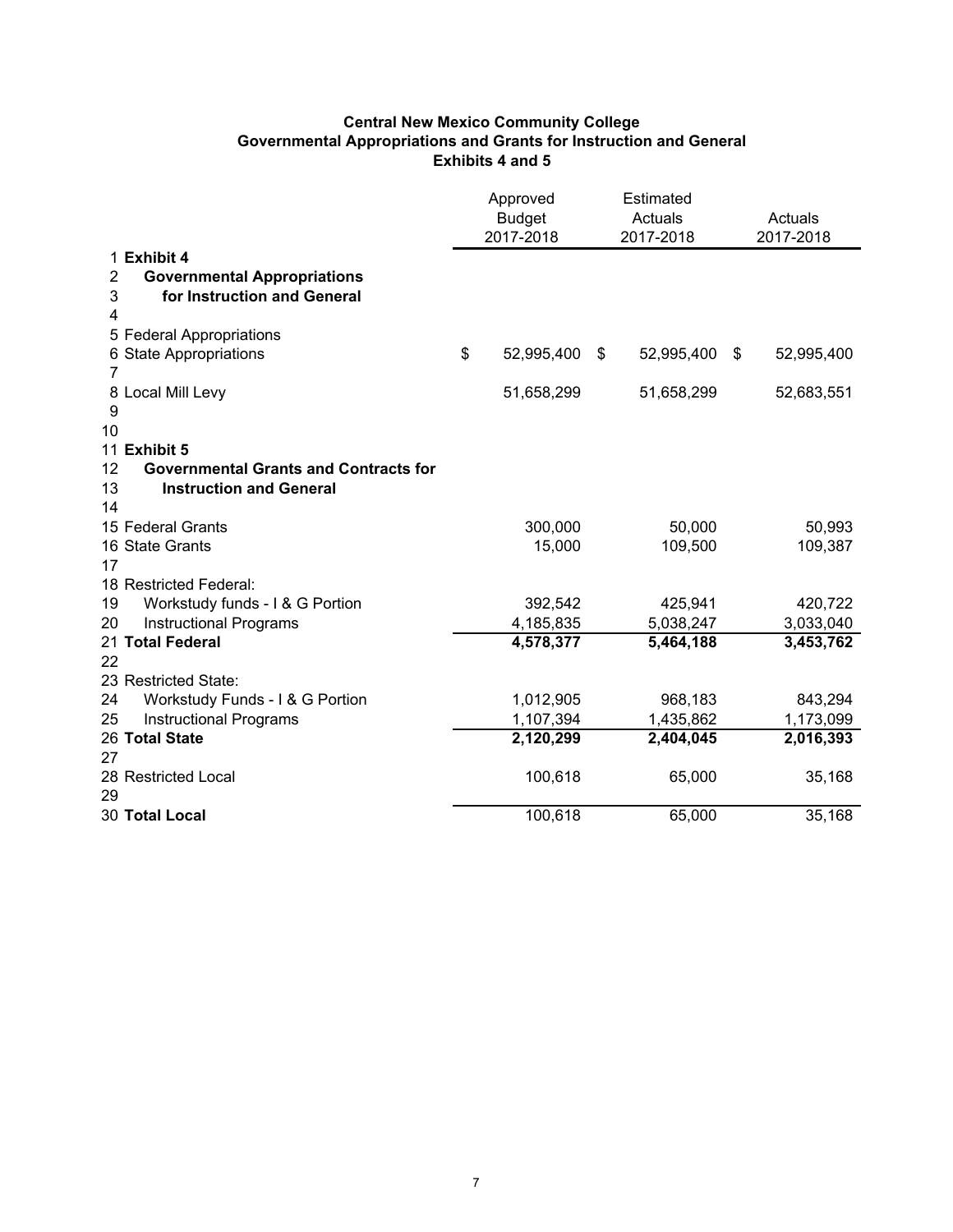#### **Central New Mexico Community College Revenues - Instruction and General Exhibits 6 through 9**

|                                                           | Approved<br><b>Budget</b><br>2017-2018 | Estimated<br>Actuals<br>2017-2018 | Actuals<br>2017-2018 |
|-----------------------------------------------------------|----------------------------------------|-----------------------------------|----------------------|
| 1 Exhibit 6                                               |                                        |                                   |                      |
| $\overline{2}$<br><b>Private Grants and Contracts for</b> |                                        |                                   |                      |
| 3<br><b>Instruction and General</b>                       |                                        |                                   |                      |
| 4                                                         |                                        |                                   |                      |
| 5 Unrestricted                                            | 20,000                                 | 20,600                            | 20,600               |
| 6 Restricted                                              | 2,278,020                              | 1,470,212                         | 1,064,393            |
| 7                                                         |                                        |                                   |                      |
| 8                                                         |                                        |                                   |                      |
| 9                                                         |                                        |                                   |                      |
| 10 Exhibit 7                                              |                                        |                                   |                      |
| 11<br><b>Endowment, Land, and Permanent Fund</b>          |                                        |                                   |                      |
| 12<br><b>Income for Instruction and General</b>           |                                        |                                   |                      |
| 13                                                        |                                        |                                   |                      |
| 14 Unrestricted                                           |                                        |                                   |                      |
| 15 Restricted from Endowments                             | 12,500                                 | 12,500                            | 10,259               |
| 16<br>17 Exhibit 8                                        |                                        |                                   |                      |
| 18<br><b>Sales and Services of Educational Activities</b> |                                        |                                   |                      |
| 19                                                        |                                        |                                   |                      |
| 20 Unrestricted                                           | 300,000                                | 40,000                            | 33,012               |
| 21 Restricted                                             |                                        |                                   |                      |
| 22                                                        |                                        |                                   |                      |
| 23 Exhibit 9                                              |                                        |                                   |                      |
| 24<br><b>Other Sources of Revenue for Instruction</b>     |                                        |                                   |                      |
| 25<br>and General                                         |                                        |                                   |                      |
| 26                                                        |                                        |                                   |                      |
| 27 Unrestricted                                           |                                        |                                   |                      |
| 28<br><b>C&amp;G IDC Revenue</b>                          | 600,000                                | 521,430                           | 411,108              |
| 29<br>Interest Income on Current Funds                    | 60,500                                 | 221,685                           | 342,386              |
| 30<br>Other Local - Miscellaneous                         | 1,416,200                              | 1,246,521                         | 1,143,505            |
| 31 Total Unrestricted                                     | 2,076,700                              | 1,989,636                         | 1,896,999            |
| 32                                                        |                                        |                                   |                      |
| 33 Restricted                                             | 0                                      | 0                                 | 0                    |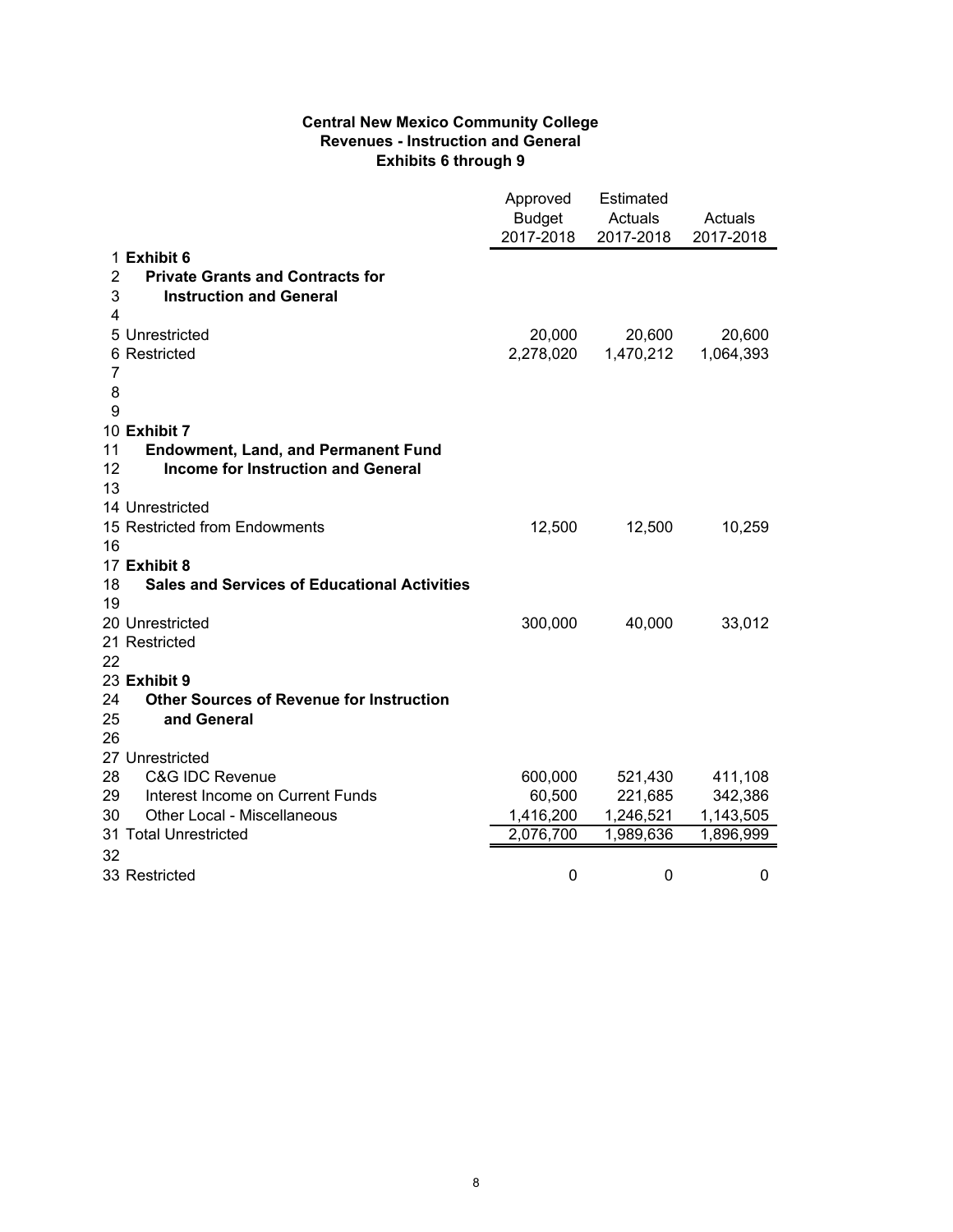#### **Central New Mexico Community College Expenditures for Instruction Exhibit 10**

|                                          | Approved<br><b>Budget</b><br>2017-2018 |           | Estimated<br>Actuals<br>2017-2018 |           |            | Actuals<br>2017-2018 |  |
|------------------------------------------|----------------------------------------|-----------|-----------------------------------|-----------|------------|----------------------|--|
|                                          | Unrest.                                | Rest.     | Unrest.                           | Rest.     | Unrest.    | Rest.                |  |
| 1 General Academic Instruction by Depart |                                        |           |                                   |           |            |                      |  |
| Communication, Humanities, & Socia<br>2  | 10,066,323                             | 274,575   | 9,477,929                         | 263,466   | 9,893,803  | 209,312              |  |
| Math, Science, and Engineering<br>3      | 8,664,242                              | 78,784    | 8,008,602                         | 61,790    | 7,883,248  | 24,341               |  |
| 4 Total General Academic                 | 18,730,565                             | 353,359   | 17,486,531                        | 325,256   | 17,777,052 | 233,653              |  |
| 5                                        |                                        |           |                                   |           |            |                      |  |
| 6 Vocational Programs                    |                                        |           |                                   |           |            |                      |  |
| <b>Applied Technologies</b><br>7         | 5,589,657                              | 1,433,753 | 5,326,432                         | 1,329,032 | 5,216,996  | 958,879              |  |
| 8<br>Business and Information Technolog  | 6,316,494                              | 43,204    | 5,846,409                         | 81,219    | 5,737,025  | 50,938               |  |
| Health, Wellness, and Public Safety<br>9 | 11,177,349                             | 1,128,605 | 10,739,081                        | 445,678   | 9,882,532  | 415,725              |  |
| School of Adult General Education<br>10  | 3,131,265                              | 6,467     | 2,390,887                         | 0         | 2,238,362  | 0                    |  |
| 11 Total Vocational Programs             | 26,214,765                             | 2,612,028 | 24,302,809                        | 1,855,929 | 23,074,915 | 1,425,542            |  |
| 12                                       |                                        |           |                                   |           |            |                      |  |
| 13 Community Education                   |                                        |           |                                   |           |            |                      |  |
| <b>CNM Ingenuity</b><br>14               | 188,392                                | 297,265   | 190,909                           | 116,895   | 2,418,124  | 71,155               |  |
| <b>Adult Basic Education</b><br>16       | 0                                      | 1,012,566 | 173,573                           | 935,759   | 100,403    | 916,200              |  |
| 17 Total Community Education             | 188,392                                | 1,309,831 | 364,482                           | 1,052,654 | 2,518,527  | 987,356              |  |
| 18                                       |                                        |           |                                   |           |            |                      |  |
| 19 Instructional Division                | 805,110                                | 400,000   | 697,585                           | 400,000   | 183,989    | 75,463               |  |
| 20 Computer Labs                         | 851,430                                |           | 582,428                           |           | 557,012    |                      |  |
| 21 Distance Education                    | 0                                      |           | 6,317                             |           | 0          |                      |  |
| 22 Multi-Campus Instructional            | 69,471                                 |           | 16,475                            |           | 30,564     |                      |  |
| 23                                       |                                        |           |                                   |           |            |                      |  |
| 24                                       |                                        |           |                                   |           |            |                      |  |
| 25 State Workstudy                       |                                        | 141,599   |                                   | 141,599   |            | 104,876              |  |
| 26 Federal Workstudy                     | 6,749                                  | 20,247    |                                   | 36,882    |            | 33,083               |  |
| 27 Retirement                            | 5,178,645                              | 183,586   | 5,388,044                         | 393,928   | 4,495,869  | 195,179              |  |
| 28 Social Security                       | 2,830,467                              | 104,159   | 2,808,653                         | 211,012   | 2,486,502  | 105,358              |  |
| 29 Group Insurance                       | 3,701,960                              | 127,454   | 3,478,006                         | 226,686   | 3,041,863  | 114,888              |  |
| 30 Worker's Compensation                 | 358,337                                | 30,792    | 404,813                           | 39,674    | 378,263    | 12,304               |  |
| 31 Unemployment                          | 55,880                                 | 3,770     | 54,838                            | 5,814     | 54,838     | 1,775                |  |
| 32 Retiree Health                        | 731,812                                | 26,387    | 782,209                           | 56,680    | 634,153    | 28,077               |  |
| 33 Tuition Waivers                       | 175,720                                |           | 228,739                           |           | 162,962    |                      |  |
| 34 Total Items not Included in 10A's     | 13,039,570                             | 637,994   | 13,145,302                        | 1,112,275 | 11,254,451 | 595,540              |  |
| 35                                       |                                        |           |                                   |           |            |                      |  |
| 36                                       |                                        |           |                                   |           |            |                      |  |
| 37 Total Expenditures for Instruction    | 59,899,303                             | 5,313,213 | 56,601,929                        | 4,746,114 | 55,396,509 | 3,317,555            |  |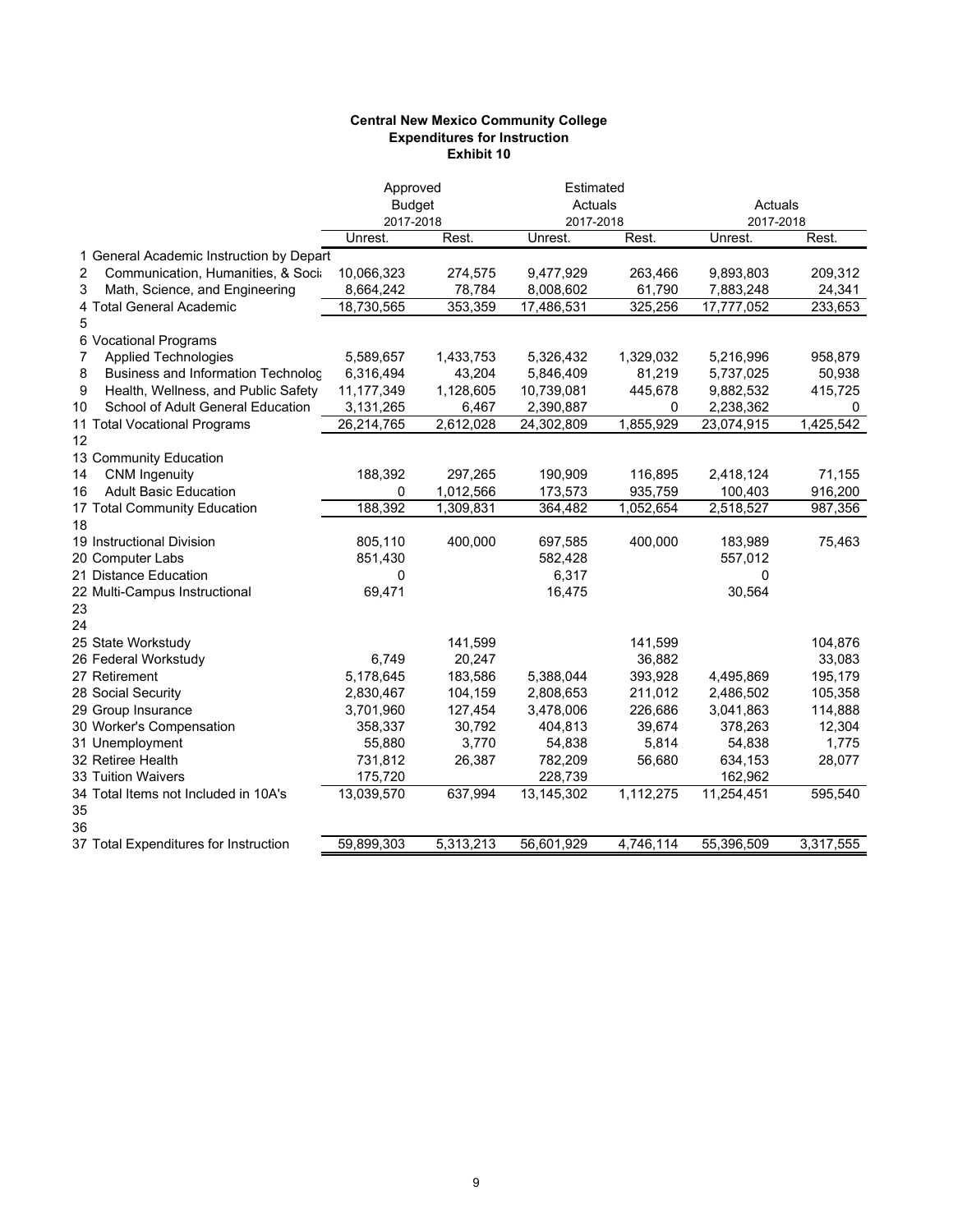|          |                                                                      | Approved<br><b>Budget</b> |              | Estimated               |                     | Actuals                 |                     |  |
|----------|----------------------------------------------------------------------|---------------------------|--------------|-------------------------|---------------------|-------------------------|---------------------|--|
|          |                                                                      |                           |              | Actuals                 |                     |                         |                     |  |
|          |                                                                      | 2017-2018<br><b>FTE</b>   | Unrestricted | 2017-2018<br><b>FTE</b> | Unrestricted        | 2017-2018<br><b>FTE</b> | Unrestricted        |  |
|          |                                                                      |                           |              |                         |                     |                         |                     |  |
|          | 1 Applied Technologies                                               |                           |              |                         |                     |                         |                     |  |
| 2        | <b>Faculty Salaries</b>                                              | 59.72<br>0.00             | 3,589,550    | 56.81                   | 3,414,528           | 55.38<br>0.00           | 3,328,764           |  |
| 3<br>4   | <b>Professional Salaries</b>                                         | 7.23                      |              | 0.00<br>8.96            |                     | 9.03                    |                     |  |
| 5        | <b>Support Staff Salaries</b><br><b>GA/TA/RA Salaries</b>            |                           | 434,484      |                         | 336,455             |                         | 339,176             |  |
| 6        | <b>Student Salaries</b>                                              | 0.07                      | 600          | 0.27                    | 2,440               | 0.57                    | 5,204               |  |
|          |                                                                      | 0.30                      | 2,718        | 0.44                    | 4,018               | 0.37                    | 3,372               |  |
| 7<br>8   | <b>Federal Workstudy Salaries</b><br><b>State Workstudy Salaries</b> | 1.37                      | 12,542       | 0.97                    | 8,885               | 1.11                    | 10,146              |  |
| 9        | <b>Other Salaries</b>                                                |                           |              |                         |                     |                         |                     |  |
|          |                                                                      |                           |              |                         |                     |                         |                     |  |
| 10<br>11 | Supplies and Expenses<br>Travel                                      |                           | 1,523,509    |                         | 1,489,271<br>22,961 |                         | 1,468,495<br>13,965 |  |
| 12       | Equipment                                                            |                           | 26,254       |                         | 47,874              |                         | 47,873              |  |
|          | 13 Total                                                             | 68.68                     | 5,589,657    | 67.45                   | 5,326,432           | 66.46                   | 5,216,996           |  |
|          |                                                                      |                           |              |                         |                     |                         |                     |  |
| 14       |                                                                      |                           |              |                         |                     |                         |                     |  |
|          | 15 Business and Information Technology                               |                           |              |                         |                     |                         |                     |  |
| 16       | <b>Faculty Salaries</b>                                              | 82.05                     | 4,931,625    | 73.75                   | 4,433,199           | 71.58                   | 4,302,271           |  |
| 17       | <b>Professional Salaries</b>                                         | 0.00                      |              | 0.00                    |                     | 0.00                    |                     |  |
| 18       | <b>Support Staff Salaries</b>                                        | 3.81                      | 229,245      | 4.78                    | 179,335             | 4.17                    | 156,623             |  |
| 19       | <b>GA/TA/RA Salaries</b>                                             |                           |              |                         |                     |                         |                     |  |
| 20       | <b>Student Salaries</b>                                              | 0.08                      | 700          | 0.02                    | 200                 | 0.15                    | 1,409               |  |
| 21       | <b>Federal Workstudy Salaries</b>                                    | 0.18                      | 1,679        | 0.23                    | 2,080               | 0.22                    | 2,046               |  |
| 22       | <b>State Workstudy Salaries</b>                                      | 1.10                      | 10,062       | 0.58                    | 5,309               | 0.53                    | 4,885               |  |
| 23       | <b>Other Salaries</b>                                                |                           |              |                         |                     |                         |                     |  |
| 24       | Supplies and Expenses                                                |                           | 1,127,683    |                         | 1,210,786           |                         | 1,258,378           |  |
| 25       | Travel                                                               |                           | 15,500       |                         | 15,500              |                         | 11,413              |  |
| 26       | Equipment                                                            |                           |              |                         |                     |                         |                     |  |
|          | 27 Total                                                             | 87.22                     | 6,316,494    | 79.36                   | 5,846,409           | 76.66                   | 5,737,025           |  |
| 28       |                                                                      |                           |              |                         |                     |                         |                     |  |
|          | 29 Communication, Humanities, and Social Sciences                    |                           |              |                         |                     |                         |                     |  |
| 30       | <b>Faculty Salaries</b>                                              | 151.15                    | 9,085,466    | 138.60                  | 8,331,042           | 147.03                  | 8,837,915           |  |
| 31       | <b>Professional Salaries</b>                                         | 0.00                      |              | 0.00                    |                     | 0.00                    |                     |  |
| 32       | <b>Support Staff Salaries</b>                                        | 1.54                      | 92,796       | 2.20                    | 82,474              | 2.22                    | 83,213              |  |
| 33       | <b>GA/TA/RA Salaries</b>                                             |                           |              |                         |                     |                         |                     |  |
| 34       | <b>Student Salaries</b>                                              | 0.08                      | 700          | 0.02                    | 200                 | 0.25                    | 2,262               |  |
| 35       | <b>Federal Workstudy Salaries</b>                                    | 0.25                      | 2,297        | 0.28                    | 2,596               | 0.27                    | 2,429               |  |
| 36       | <b>State Workstudy Salaries</b>                                      | 0.45                      | 4,129        | 0.44                    | 4,065               | 0.40                    | 3,616               |  |
| 37       | <b>Other Salaries</b>                                                |                           |              |                         |                     |                         |                     |  |
| 38       | <b>Supplies and Expenses</b>                                         |                           | 864,935      |                         | 916,552             |                         | 943,712             |  |
| 39       | Travel                                                               |                           | 16,000       |                         | 16,000              |                         | 20,656              |  |
| 40       | Equipment                                                            |                           |              |                         |                     |                         |                     |  |
|          | 41 Total                                                             | 153.48                    | 10,066,323   | 141.55                  | 9,352,929           | 150.16                  | 9,893,803           |  |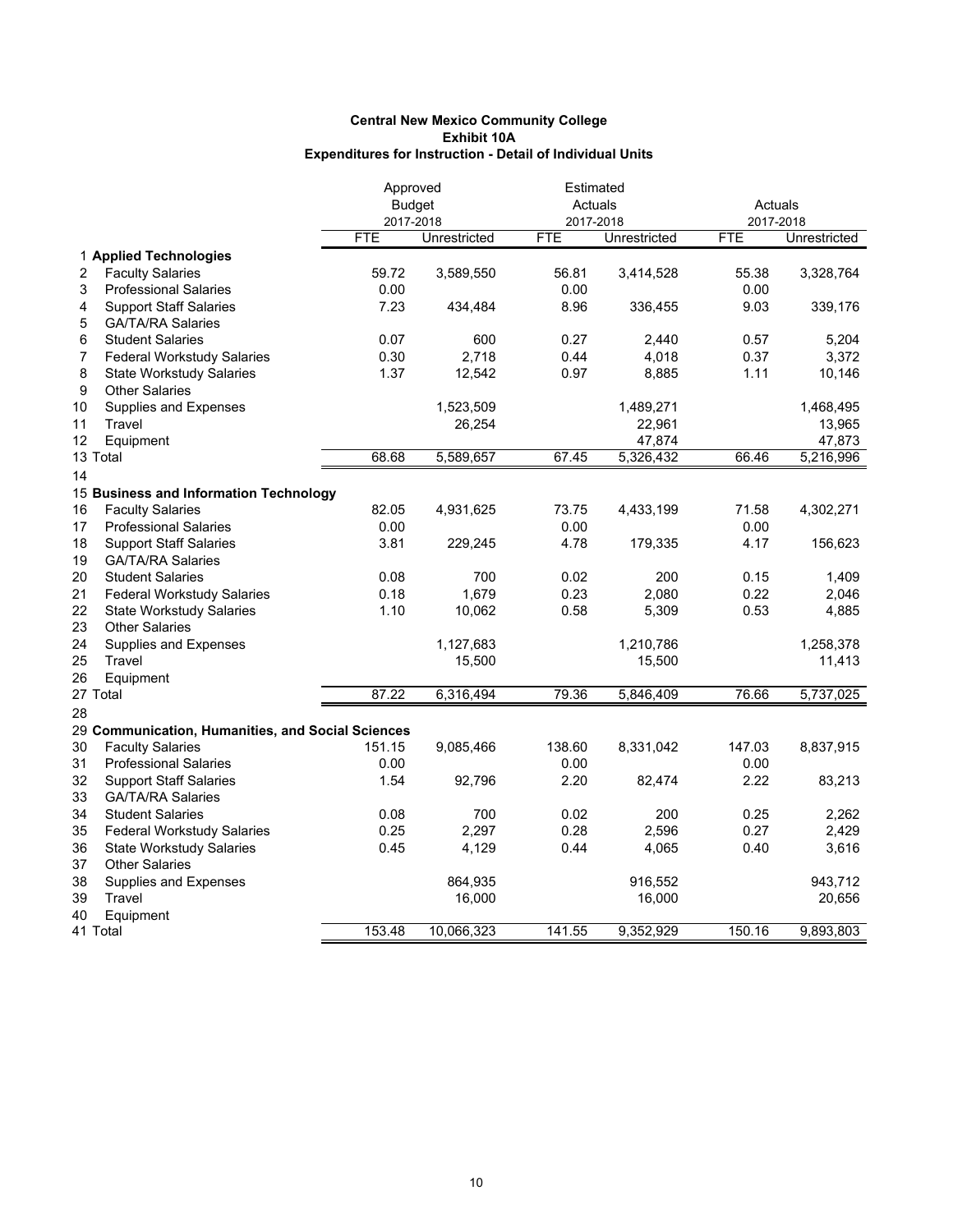|    |                                        | Approved<br><b>Budget</b><br>2017-2018 |              |            | Estimated<br>Actuals<br>2017-2018 |            | Actuals<br>2017-2018 |  |
|----|----------------------------------------|----------------------------------------|--------------|------------|-----------------------------------|------------|----------------------|--|
|    |                                        | <b>FTE</b>                             | Unrestricted | <b>FTE</b> | Unrestricted                      | <b>FTE</b> | Unrestricted         |  |
|    | 1 Health, Wellness, and Public Safety  |                                        |              |            |                                   |            |                      |  |
| 2  | <b>Faculty Salaries</b>                | 112.64                                 | 6,770,412    | 100.82     | 6,060,317                         | 83.47      | 5,017,349            |  |
| 3  | <b>Professional Salaries</b>           | 0.00                                   |              | 0.00       |                                   | 0.00       |                      |  |
| 4  | <b>Support Staff Salaries</b>          | 5.08                                   | 305,586      | 8.13       | 305,340                           | 8.06       | 302,623              |  |
| 5  | <b>GA/TA/RA Salaries</b>               |                                        |              |            |                                   |            |                      |  |
| 6  | <b>Student Salaries</b>                | 0.08                                   | 729          | 0.01       | 129                               | 0.03       | 276                  |  |
| 7  | <b>Federal Workstudy Salaries</b>      |                                        |              | 0.00       |                                   | 0.00       |                      |  |
| 8  | <b>State Workstudy Salaries</b>        | 0.20                                   | 1,864        | 0.16       | 1,433                             | 0.21       | 1,943                |  |
| 9  | <b>Other Salaries</b>                  |                                        |              |            |                                   |            |                      |  |
| 10 | Supplies and Expenses                  |                                        | 1,742,776    |            | 1,850,834                         |            | 1,796,859            |  |
| 11 | Travel                                 |                                        | 13,690       |            | 13,810                            |            | 3,835                |  |
| 12 | Equipment                              |                                        |              |            | 159,460                           |            | 143,279              |  |
|    | 13 Total                               | 118.01                                 | 8,835,057    | 109.13     | 8,391,323                         | 91.78      | 7,266,164            |  |
| 14 |                                        |                                        |              |            |                                   |            |                      |  |
|    | 15 School of Adult & General Education |                                        |              |            |                                   |            |                      |  |
| 16 | <b>Faculty Salaries</b>                | 42.32                                  | 2,544,017    | 29.13      | 1,751,036                         | 27.05      | 1,626,023            |  |
| 17 | <b>Professional Salaries</b>           | 0.00                                   |              | 0.00       |                                   | 0.00       |                      |  |
| 18 | <b>Support Staff Salaries</b>          | 2.19                                   | 131,743      | 2.61       | 97,873                            | 1.85       | 69,640               |  |
| 19 | <b>GA/TA/RA Salaries</b>               |                                        |              |            |                                   |            |                      |  |
| 20 | <b>Student Salaries</b>                |                                        |              | 0.00       |                                   | 0.00       |                      |  |
| 21 | <b>Federal Workstudy Salaries</b>      |                                        |              | 0.00       |                                   | 0.00       |                      |  |
| 22 | <b>State Workstudy Salaries</b>        |                                        |              | 0.00       |                                   | 0.00       |                      |  |
| 23 | <b>Other Salaries</b>                  |                                        |              |            |                                   |            |                      |  |
| 24 | Supplies and Expenses                  |                                        | 442,005      |            | 528,478                           |            | 532,991              |  |
| 25 | Travel                                 |                                        | 13,500       |            | 13,500                            |            | 9,707                |  |
| 26 | Equipment                              |                                        |              |            |                                   |            |                      |  |
|    | 27 Total                               | 44.52                                  | 3,131,265    | 31.74      | 2,390,887                         | 28.91      | 2,238,362            |  |
| 28 |                                        |                                        |              |            |                                   |            |                      |  |
|    | 29 Math, Science, and Engineering      |                                        |              |            |                                   |            |                      |  |
| 30 | <b>Faculty Salaries</b>                | 122.72                                 | 7,376,639    | 113.60     | 6,828,157                         | 110.76     | 6,657,576            |  |
| 31 | <b>Professional Salaries</b>           | 0.00                                   |              | 0.00       |                                   | 0.00       |                      |  |
| 32 | <b>Support Staff Salaries</b>          | 5.20                                   | 312,354      | 8.46       | 317,778                           | 8.43       | 316,547              |  |
| 33 | <b>GA/TA/RA Salaries</b>               |                                        |              |            |                                   |            |                      |  |
| 34 | <b>Student Salaries</b>                | 50.77                                  | 800          | 0.02       | 200                               | 0.04       | 350                  |  |
| 35 | <b>Federal Workstudy Salaries</b>      | 0.01                                   | 55           | 0.39       | 3,555                             | 0.39       | 3,531                |  |
| 36 | <b>State Workstudy Salaries</b>        | 0.83                                   | 7,551        | 0.70       | 6,431                             | 0.62       | 5,628                |  |
| 37 | <b>Other Salaries</b>                  |                                        |              |            |                                   |            |                      |  |
| 38 | Supplies and Expenses                  |                                        | 955,830      |            | 820,231                           |            | 831,431              |  |
| 39 | Travel                                 |                                        | 11,013       |            | 11,013                            |            | 15,367               |  |

| Exhibit 10A                                                      |
|------------------------------------------------------------------|
| <b>Expenditures for Instruction - Detail of Individual Units</b> |

**`**

39 Travel 11,013 11,013 15,367 40 Equipment 21,237 52,819 41 Total 179.51 8,664,242 123.18 8,008,602 120.23 7,883,248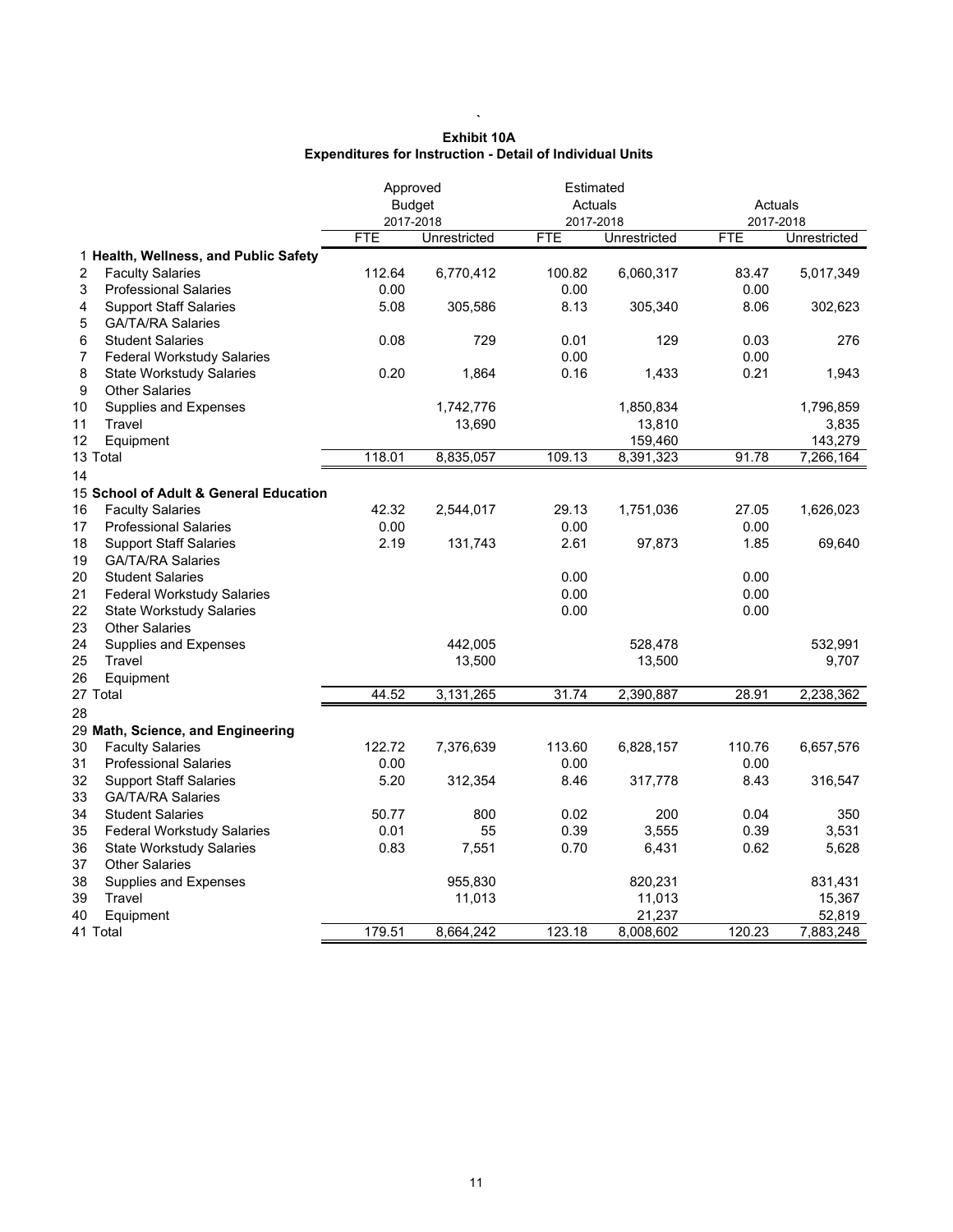|                                         | Approved      |              | Estimated  |              |            |              |  |
|-----------------------------------------|---------------|--------------|------------|--------------|------------|--------------|--|
|                                         | <b>Budget</b> |              | Actuals    |              | Actuals    |              |  |
|                                         | 2017-2018     |              | 2017-2018  |              | 2017-2018  |              |  |
|                                         | <b>FTE</b>    | Unrestricted | <b>FTE</b> | Unrestricted | <b>FTE</b> | Unrestricted |  |
| 1 Nursing                               |               |              |            |              |            |              |  |
| 2<br><b>Faculty Salaries</b>            | 30.41         | 1,827,741    | 29.99      | 1,802,469    | 35.63      | 2,141,438    |  |
| 3<br><b>Professional Salaries</b>       | 0.00          |              | 0.00       |              | 0.00       |              |  |
| <b>Support Staff Salaries</b><br>4      | 1.00          | 31,834       | 1.00       | 32,587       | 1.00       | 32,587       |  |
| 5<br><b>GA/TA/RA Salaries</b>           |               |              |            |              |            |              |  |
| <b>Student Salaries</b><br>6            |               |              | 0.00       |              | 0.00       |              |  |
| <b>Federal Workstudy Salaries</b><br>7  |               |              | 0.00       |              | 0.00       |              |  |
| 8<br><b>State Workstudy Salaries</b>    |               |              | 0.00       |              | 0.00       |              |  |
| 9<br><b>Other Salaries</b>              |               |              |            |              |            |              |  |
| 10<br>Supplies and Expenses             |               | 302,997      |            | 333,102      |            | 369,575      |  |
| 11<br>Travel                            |               | 120          |            |              |            | 533          |  |
| 12<br>Equipment                         |               |              |            |              |            |              |  |
| 13 Total                                | 31.41         | 2,162,692    | 30.99      | 2,168,158    | 36.63      | 2,544,133    |  |
| 14                                      |               |              |            |              |            |              |  |
| <b>15 Adult Basic Education</b>         |               |              |            |              |            |              |  |
| 16<br><b>Faculty Salaries</b>           | 2.17          | 130,299      | 1.84       | 110,299      | 0.92       | 55,121       |  |
| 17<br><b>Professional Salaries</b>      | 0.32          | 19,500       | 0.14       | 9,300        | 0.05       | 3,107        |  |
| 18<br><b>Support Staff Salaries</b>     | 0.58          | 35,000       | 0.50       | 18,700       | 0.15       | 5,523        |  |
| 19<br><b>GA/TA/RA Salaries</b>          |               |              |            |              |            |              |  |
| 20<br><b>Student Salaries</b>           |               |              | 0.00       |              | 0.00       |              |  |
| 21<br><b>Federal Workstudy Salaries</b> |               |              | 0.00       |              | 0.00       |              |  |
| 22<br><b>State Workstudy Salaries</b>   |               |              | 0.00       |              | 0.00       |              |  |
| 23<br><b>Other Salaries</b>             |               |              |            |              |            |              |  |
| 24<br>Supplies and Expenses             |               | 16,635       |            | 33,077       |            | 31,909       |  |
| 25<br>Travel                            |               | 2,197        |            | 2,197        |            | 4,743        |  |
| 26<br>Equipment                         |               |              |            |              |            |              |  |
| 27 Total                                | 3.07          | 203,631      | 2.47       | 173,573      | 1.11       | 100,403      |  |
| 28                                      |               |              |            |              |            |              |  |
| 29 Multi-Campus Instructional           |               |              |            |              |            |              |  |
| 30<br><b>Faculty Salaries</b>           |               |              | 0.00       |              | 0.00       |              |  |
| 31<br><b>Professional Salaries</b>      |               |              | 0.00       |              | 0.00       |              |  |
| 32<br><b>Support Staff Salaries</b>     |               |              | 0.00       |              | 0.00       |              |  |
| 33<br><b>GA/TA/RA Salaries</b>          |               |              |            |              |            |              |  |
| 34<br><b>Student Salaries</b>           |               |              | 0.00       |              | 0.00       |              |  |
| 35<br><b>Federal Workstudy Salaries</b> |               |              | 0.00       |              | 0.00       |              |  |
| 36<br><b>State Workstudy Salaries</b>   |               |              | 0.00       |              | 0.00       |              |  |
| <b>Other Salaries</b><br>37             |               |              |            |              |            |              |  |
| 38                                      |               |              |            |              |            | 30,564       |  |
| Supplies and Expenses<br>Travel<br>39   |               | 69,471       |            | 16,475       |            |              |  |
| 40                                      |               |              |            |              |            |              |  |
| Equipment<br>41 Total                   | 0.00          | 69,471       | 0.00       | 16,475       | 0.00       | 30,564       |  |
|                                         |               |              |            |              |            |              |  |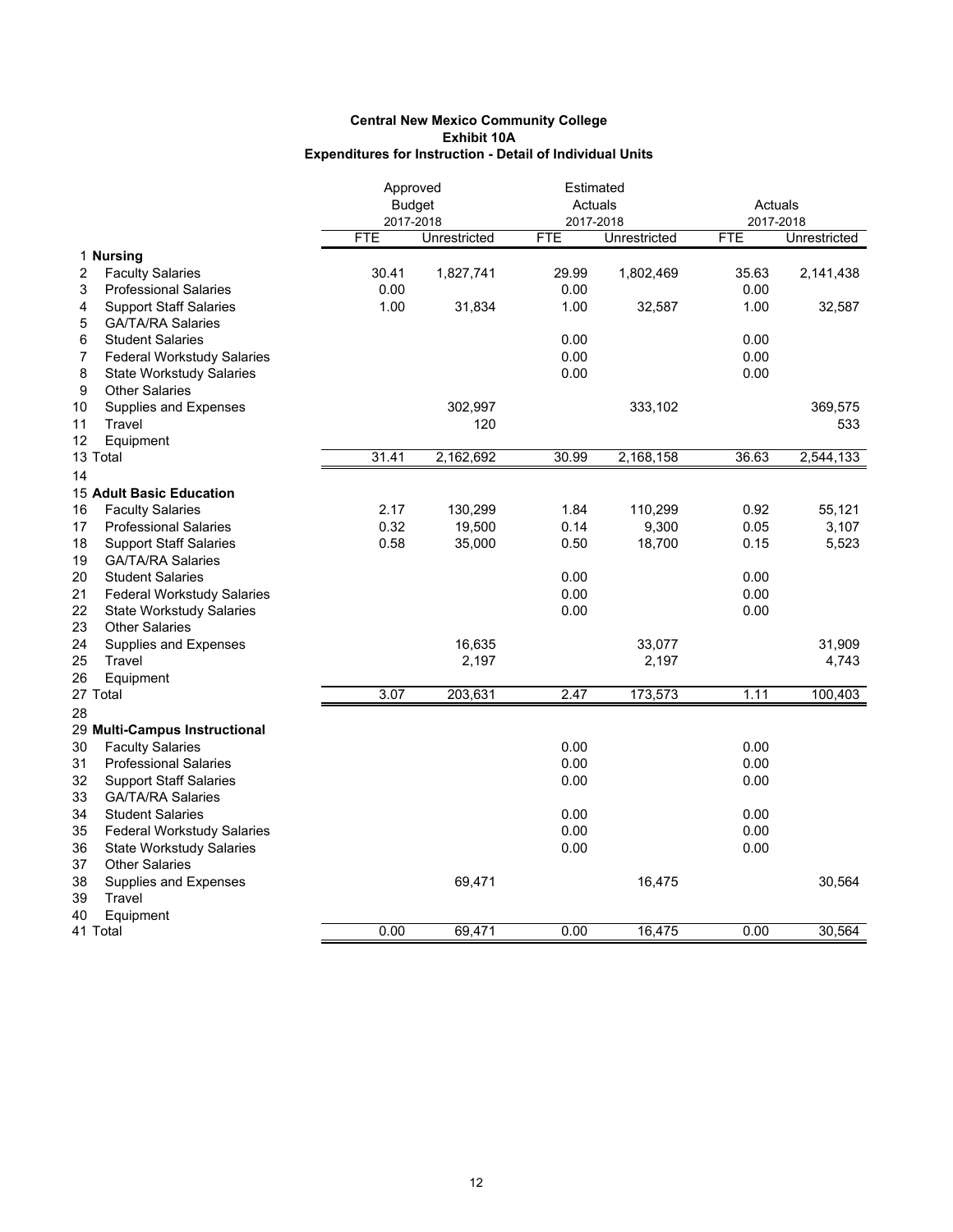|                                                               |            | Approved<br><b>Budget</b> | Estimated<br>Actuals |              | Actuals    |              |
|---------------------------------------------------------------|------------|---------------------------|----------------------|--------------|------------|--------------|
|                                                               |            | 2017-2018                 | 2017-2018            |              |            | 2017-2018    |
|                                                               | <b>FTE</b> | Unrestricted              | <b>FTE</b>           | Unrestricted | <b>FTE</b> | Unrestricted |
| 1 Instruction Technology                                      |            |                           |                      |              |            |              |
| <b>Faculty Salaries</b><br>2                                  |            |                           |                      |              |            |              |
| 3<br><b>Professional Salaries</b>                             |            |                           |                      |              |            |              |
| <b>Support Staff Salaries</b><br>4                            |            |                           |                      |              |            |              |
| <b>GA/TA/RA Salaries</b><br>5                                 |            |                           |                      |              |            |              |
| <b>Student Salaries</b><br>6                                  |            |                           |                      |              |            |              |
| <b>Federal Workstudy Salaries</b><br>7                        |            |                           |                      |              |            |              |
| 8<br><b>State Workstudy Salaries</b><br><b>Other Salaries</b> |            |                           |                      |              |            |              |
| 9                                                             |            |                           |                      |              |            |              |
| Supplies and Expenses<br>10<br>11<br>Travel                   |            | 851,430                   |                      | 582,428      |            | 557,012      |
| 12<br>Equipment                                               |            |                           |                      |              |            |              |
| 13 Total                                                      | 0.00       | 851,430                   | 0.00                 | 582,428      | 0.00       | 557,012      |
| 14                                                            |            |                           |                      |              |            |              |
| 15 CNM Online - Instructional                                 |            |                           |                      |              |            |              |
| 16<br><b>Faculty Salaries</b>                                 |            |                           | 1.66                 | 100,000      | 0.00       |              |
| 17<br><b>Professional Salaries</b>                            |            |                           | 0.00                 |              | 0.00       |              |
| 18<br><b>Support Staff Salaries</b>                           |            |                           | 0.00                 |              | 0.00       |              |
| 19<br><b>GA/TA/RA Salaries</b>                                |            |                           |                      |              |            |              |
| 20<br><b>Student Salaries</b>                                 |            |                           | 0.00                 |              | 0.00       |              |
| 21<br><b>Federal Workstudy Salaries</b>                       |            |                           | 0.00                 |              | 0.00       |              |
| 22<br><b>State Workstudy Salaries</b>                         |            |                           | 0.00                 |              | 0.00       |              |
| 23<br><b>Other Salaries</b>                                   |            |                           |                      |              |            |              |
| 24<br>Supplies and Expenses                                   |            |                           |                      | 25,000       |            |              |
| 25<br>Travel                                                  |            |                           |                      |              |            |              |
| 26<br>Equipment                                               |            |                           |                      |              |            |              |
| 27 Total                                                      | 0.00       | $\mathbf 0$               | 1.66                 | 125,000      | 0.00       | $\mathbf 0$  |
| 28                                                            |            |                           |                      |              |            |              |
| 29 Ingenuity                                                  |            |                           |                      |              |            |              |
| <b>Faculty Salaries</b><br>30                                 |            |                           |                      |              |            |              |
| 31<br><b>Professional Salaries</b>                            |            |                           |                      |              |            |              |
| 32<br><b>Support Staff Salaries</b>                           |            |                           |                      |              |            |              |
| 33<br><b>GA/TA/RA Salaries</b>                                |            |                           |                      |              |            |              |
| 34<br><b>Student Salaries</b>                                 |            |                           |                      |              | 0.10       | 936          |
| 35<br><b>Federal Workstudy Salaries</b>                       |            |                           |                      |              |            |              |
| 36<br><b>State Workstudy Salaries</b>                         |            |                           |                      |              |            |              |
| <b>Other Salaries</b><br>37                                   |            |                           |                      |              |            |              |
| 38<br>Supplies and Expenses                                   |            | 188,392                   |                      | 190,909      |            | 2,417,187    |
| 39<br>Travel                                                  |            |                           |                      |              |            |              |
| 40<br>Equipment                                               |            |                           |                      |              |            |              |
| 41 Total                                                      | 0.00       | 188,392                   | 0.00                 | 190,909      | 0.10       | 2,418,124    |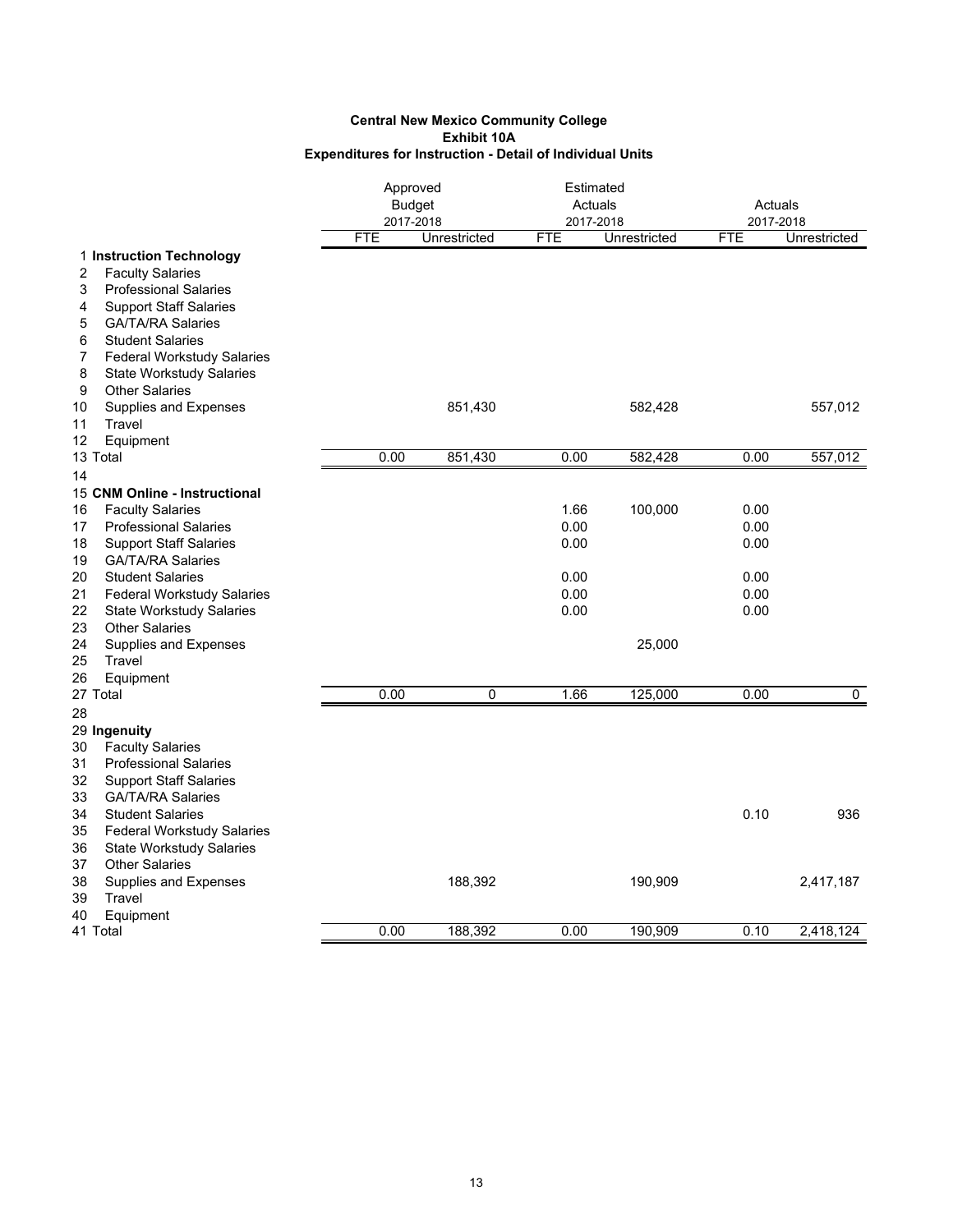|                                                                                                                                                  | Approved<br><b>Budget</b><br>2017-2018 |              | Estimated<br>Actuals<br>2017-2018 |                   |                | Actuals<br>2017-2018 |  |
|--------------------------------------------------------------------------------------------------------------------------------------------------|----------------------------------------|--------------|-----------------------------------|-------------------|----------------|----------------------|--|
|                                                                                                                                                  | <b>FTE</b>                             | Unrestricted | <b>FTE</b>                        | Unrestricted      | <b>FTE</b>     | Unrestricted         |  |
| 1 Instructional Division<br>$\overline{2}$<br><b>Faculty Salaries</b><br>3<br><b>Professional Salaries</b><br><b>Support Staff Salaries</b><br>4 |                                        |              |                                   |                   |                |                      |  |
| <b>GA/TA/RA Salaries</b><br>5<br>6<br><b>Student Salaries</b><br><b>Federal Workstudy Salaries</b><br>7<br>8<br><b>State Workstudy Salaries</b>  |                                        |              |                                   |                   |                |                      |  |
| <b>Other Salaries</b><br>9<br>10<br>Supplies and Expenses<br>11<br>Travel<br>12<br>Equipment                                                     |                                        | 601,479      |                                   | 697,585           |                | 183,989              |  |
| 13 Total                                                                                                                                         | 0.00                                   | 601,479      | 0.00                              | 697,585           | 0.00           | 183,989              |  |
| 14                                                                                                                                               |                                        |              |                                   |                   |                |                      |  |
| 15 Nursing Enhancement                                                                                                                           |                                        |              |                                   |                   |                |                      |  |
| <b>Faculty Salaries</b><br>16                                                                                                                    | 2.99                                   | 179,600      | 2.88                              | 173,283           | 1.20           | 71,907               |  |
| 17<br><b>Professional Salaries</b>                                                                                                               | 0.00                                   |              | 0.00                              |                   | 0.00           |                      |  |
| 18<br><b>Support Staff Salaries</b>                                                                                                              | 0.00                                   |              | 0.00                              |                   | 0.00           |                      |  |
| 19<br><b>GA/TA/RA Salaries</b>                                                                                                                   |                                        |              |                                   |                   |                |                      |  |
| 20<br><b>Student Salaries</b>                                                                                                                    | 0.00                                   |              | 0.00                              |                   | 0.00           |                      |  |
| 21<br><b>Federal Workstudy Salaries</b>                                                                                                          | 0.00                                   |              | 0.00                              |                   | 0.00           |                      |  |
| 22<br><b>State Workstudy Salaries</b>                                                                                                            | 0.00                                   |              | 0.00                              |                   | 0.00           |                      |  |
| 23<br><b>Other Salaries</b>                                                                                                                      |                                        |              |                                   |                   |                |                      |  |
| 24<br>Supplies and Expenses                                                                                                                      |                                        |              |                                   | 6,317             |                | 328                  |  |
| 25<br>Travel                                                                                                                                     |                                        |              |                                   |                   |                |                      |  |
| 26<br>Equipment                                                                                                                                  |                                        |              |                                   |                   |                |                      |  |
| 27 Total                                                                                                                                         | 2.99                                   | 179,600      | 2.88                              | 179,600           | 1.20           | 72,236               |  |
| 28                                                                                                                                               |                                        |              |                                   |                   |                |                      |  |
| 29 Total Unrestricted Instruction                                                                                                                |                                        |              |                                   |                   |                |                      |  |
| 30<br><b>Faculty Salaries</b>                                                                                                                    | 606.16                                 | 36,435,349   | 549.08                            | 33,004,330        | 533.01         | 32,038,365           |  |
| 31<br><b>Professional Salaries</b>                                                                                                               | 0.32                                   | 19,500       | 0.14                              | 9,300             | 0.05           | 3,107                |  |
| 32<br><b>Support Staff Salaries</b>                                                                                                              | 26.64                                  | 1,573,042    | 36.64                             | 1,370,542         | 34.92          | 1,305,931            |  |
| 33<br><b>GA/TA/RA Salaries</b>                                                                                                                   | 0.00                                   |              | 0.00                              |                   | 0.00           |                      |  |
| 34<br><b>Student Salaries</b>                                                                                                                    | 51.07                                  | 3,529        | 0.35                              | 3,169             | 1.14           | 10,437               |  |
| 35<br><b>Federal Workstudy Salaries</b>                                                                                                          | 0.74                                   | 6,749        | 1.34                              | 12,249            | 1.25           | 11,378               |  |
| 36<br><b>State Workstudy Salaries</b>                                                                                                            | 3.96                                   | 36,148       | 2.86                              | 26,123            | 2.87           | 26,219               |  |
| 37<br><b>Other Salaries</b>                                                                                                                      | 0.00                                   |              | 0.00                              |                   | 0.00           |                      |  |
| 38<br>Supplies and Expenses                                                                                                                      | 0.00                                   | 8,687,142    | 0.00                              | 8,701,045         | 0.00           | 10,422,429           |  |
| 39<br>Travel                                                                                                                                     | 0.00<br>0.00                           | 98,274       | 0.00<br>0.00                      | 94,981<br>228,571 | 0.00           | 80,221<br>243,971    |  |
| 40<br>Equipment<br>41 Total                                                                                                                      | 688.89                                 | 46,859,733   | 590.41                            | 43,450,310        | 0.00<br>573.23 | 44,142,058           |  |
|                                                                                                                                                  |                                        |              |                                   |                   |                |                      |  |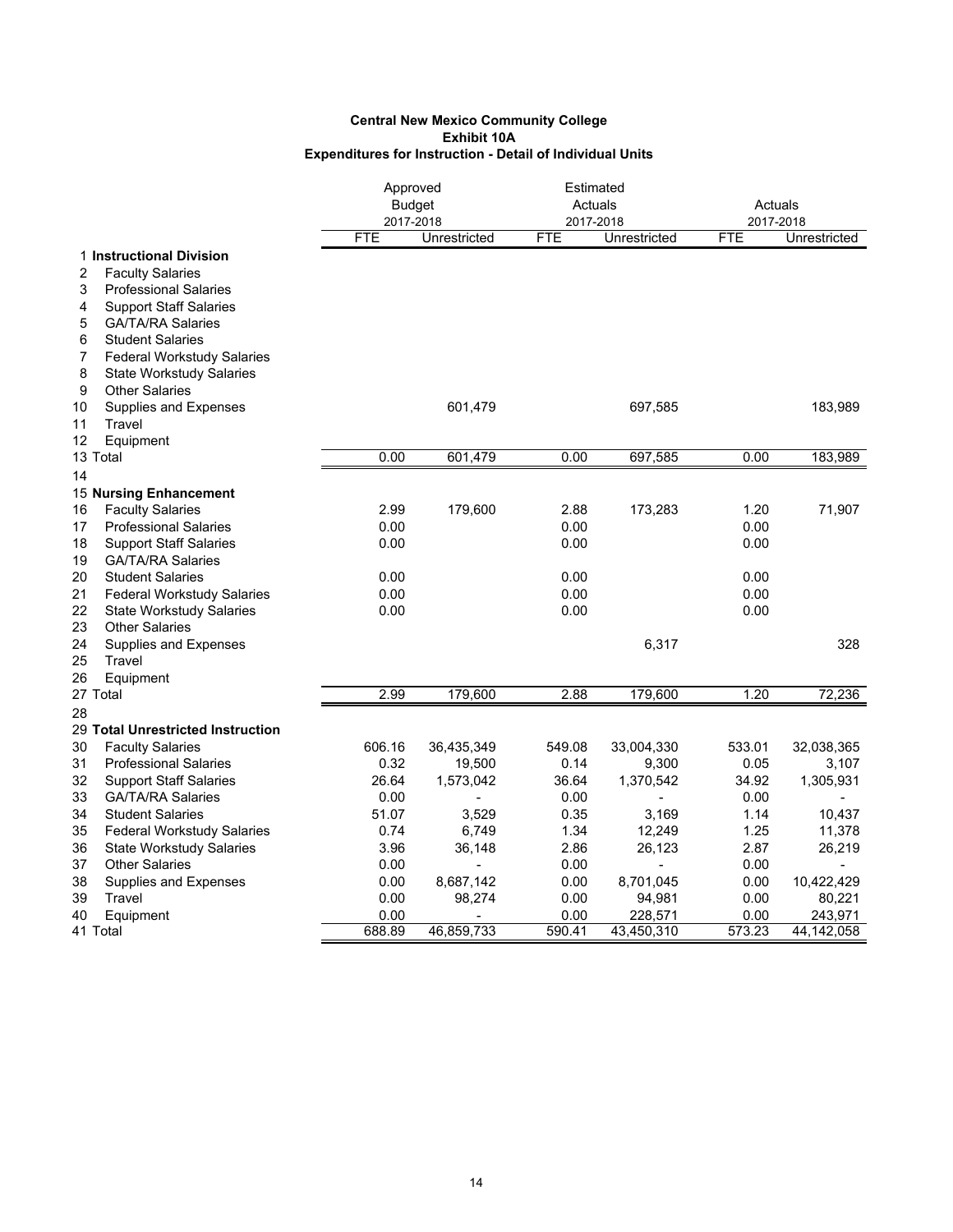|                                         | Approved<br>2017-2018 | <b>Budget</b> | Estimated<br>Actuals<br>2017-2018 |            | Actuals<br>2017-2018 |            |
|-----------------------------------------|-----------------------|---------------|-----------------------------------|------------|----------------------|------------|
|                                         | <b>FTE</b>            | Restricted    | <b>FTE</b>                        | Restricted | <b>FTE</b>           | Restricted |
| 1 State Instrcnl Materials (ABE)        |                       |               |                                   |            |                      |            |
| <b>Faculty Salaries</b><br>2            |                       |               |                                   |            |                      |            |
| 3<br><b>Professional Salaries</b>       |                       |               |                                   |            |                      |            |
| <b>Support Staff Salaries</b><br>4      |                       |               |                                   |            |                      |            |
| <b>GA/TA/RA Salaries</b><br>5           |                       |               |                                   |            |                      |            |
| 6<br><b>Student Salaries</b>            |                       |               |                                   |            |                      |            |
| <b>Federal Workstudy Salaries</b><br>7  |                       |               |                                   |            |                      |            |
| 8<br><b>State Workstudy Salaries</b>    |                       |               |                                   |            |                      |            |
| <b>Other Salaries</b><br>9              |                       |               |                                   |            |                      |            |
| Supplies and Expenses<br>10             |                       | 43,875        |                                   | 20,224     |                      | 20,049     |
| Travel<br>11                            |                       |               |                                   |            |                      |            |
| 12<br>Equipment                         |                       |               |                                   |            |                      |            |
| 13 Total                                | 0.00                  | 43,875        | 0.00                              | 20,224     | 0.00                 | 20,049     |
| 14                                      |                       |               |                                   |            |                      |            |
| 15 ISU/NSF Grant                        |                       |               |                                   |            |                      |            |
| <b>Faculty Salaries</b><br>16           |                       |               |                                   |            |                      |            |
| <b>Professional Salaries</b><br>17      | 0.17                  | 11,520        | 0.35                              | 23,040     | 0.17                 | 11,520     |
| 18<br><b>Support Staff Salaries</b>     | 0.31                  | 11,520        | 0.00                              |            | 0.00                 |            |
| <b>GA/TA/RA Salaries</b><br>19          |                       |               |                                   |            |                      |            |
| <b>Student Salaries</b><br>20           |                       |               |                                   |            |                      |            |
| 21<br><b>Federal Workstudy Salaries</b> |                       |               |                                   |            |                      |            |
| 22<br><b>State Workstudy Salaries</b>   |                       |               |                                   |            |                      |            |
| <b>Other Salaries</b><br>23             |                       |               |                                   |            |                      |            |
| 24<br>Supplies and Expenses             |                       | 13,590        |                                   | 14,278     |                      | 8,004      |
| 25<br>Travel                            |                       | 5,567         |                                   | 6,313      |                      | 3,883      |
| 26<br>Equipment                         |                       |               |                                   |            |                      |            |
| 27 Total                                | 0.48                  | 42,197        | 0.35                              | 43,631     | 0.17                 | 23,407     |
| 28                                      |                       |               |                                   |            |                      |            |
| 29 CNM FND - Caterpillar                |                       |               |                                   |            |                      |            |
| 30<br><b>Faculty Salaries</b>           |                       |               |                                   |            |                      |            |
| 31<br><b>Professional Salaries</b>      |                       |               |                                   |            |                      |            |
| 32<br><b>Support Staff Salaries</b>     |                       |               |                                   |            |                      |            |
| 33<br><b>GA/TA/RA Salaries</b>          |                       |               |                                   |            |                      |            |
| 34<br><b>Student Salaries</b>           |                       |               |                                   |            |                      |            |
| 35<br><b>Federal Workstudy Salaries</b> |                       |               |                                   |            |                      |            |
| 36<br><b>State Workstudy Salaries</b>   |                       |               |                                   |            |                      |            |
| <b>Other Salaries</b><br>37             |                       |               |                                   |            |                      |            |
| 38<br>Supplies and Expenses             |                       | 803           |                                   | 3,012      |                      | 3,742      |
| 39<br>Travel                            |                       | 3,975         |                                   | 3,738      |                      | 1,925      |
| 40<br>Equipment                         |                       | 9,880         |                                   |            |                      |            |
| 41 Total                                | 0.00                  | 14,658        | 0.00                              | 6,750      | 0.00                 | 5,667      |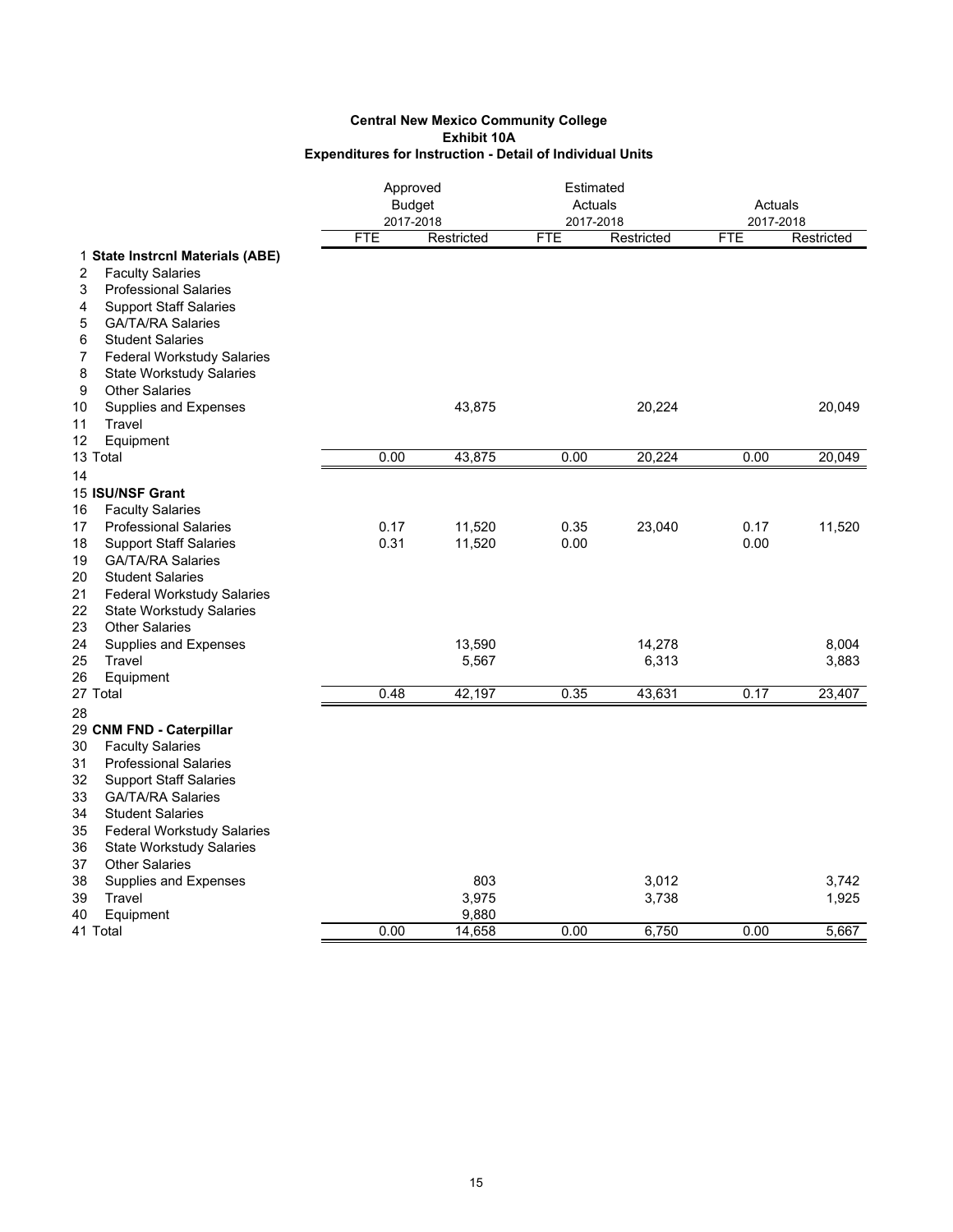|                                         | Approved<br><b>Budget</b> |            |            | Estimated<br>Actuals<br>2017-2018 |            | Actuals<br>2017-2018 |  |
|-----------------------------------------|---------------------------|------------|------------|-----------------------------------|------------|----------------------|--|
|                                         | 2017-2018                 |            |            |                                   |            |                      |  |
|                                         | <b>FTE</b>                | Restricted | <b>FTE</b> | Restricted                        | <b>FTE</b> | Restricted           |  |
| 1 Perkins                               |                           |            |            |                                   |            |                      |  |
| 2<br><b>Faculty Salaries</b>            | 2.44                      | 146,758    | 2.69       | 161,785                           | 2.38       | 143,178              |  |
| <b>Professional Salaries</b><br>3       | 1.48                      | 98,903     | 1.03       | 68,545                            | 0.56       | 37,291               |  |
| <b>Support Staff Salaries</b><br>4      |                           |            |            |                                   |            |                      |  |
| <b>GA/TA/RA Salaries</b><br>5           |                           |            |            |                                   |            |                      |  |
| <b>Student Salaries</b><br>6            |                           |            |            |                                   |            |                      |  |
| 7<br><b>Federal Workstudy Salaries</b>  |                           |            |            |                                   |            |                      |  |
| 8<br><b>State Workstudy Salaries</b>    |                           |            |            |                                   |            |                      |  |
| 9<br><b>Other Salaries</b>              |                           |            |            |                                   |            |                      |  |
| 10<br>Supplies and Expenses             |                           | 302,195    |            | 279,019                           |            | 286,019              |  |
| 11<br>Travel                            |                           | 122,560    |            | 142,560                           |            | 100,210              |  |
| Equipment<br>12                         |                           | 176,926    |            | 157,015                           |            | 220,383              |  |
| 13 Total                                | 3.93                      | 847,342    | 3.72       | 808,924                           | 2.94       | 787,080              |  |
| 14                                      |                           |            |            |                                   |            |                      |  |
| 15 CNM FND - FILM General Program       |                           |            |            |                                   |            |                      |  |
| <b>Faculty Salaries</b><br>16           |                           |            |            |                                   |            |                      |  |
| <b>Professional Salaries</b><br>17      |                           |            |            |                                   |            |                      |  |
| 18<br><b>Support Staff Salaries</b>     |                           |            |            |                                   |            |                      |  |
| 19<br><b>GA/TA/RA Salaries</b>          |                           |            |            |                                   |            |                      |  |
| 20<br><b>Student Salaries</b>           |                           |            |            |                                   |            |                      |  |
| 21<br><b>Federal Workstudy Salaries</b> |                           |            |            |                                   |            |                      |  |
| 22<br><b>State Workstudy Salaries</b>   |                           |            |            |                                   |            |                      |  |
| 23<br><b>Other Salaries</b>             |                           |            |            |                                   |            |                      |  |
| 24<br>Supplies and Expenses             |                           |            |            | 10,000                            |            |                      |  |
| 25<br>Travel                            |                           |            |            |                                   |            |                      |  |
| 26<br>Equipment                         |                           |            |            |                                   |            |                      |  |
| 27 Total                                | 0.00                      | 0          | 0.00       | 10,000                            | 0.00       | 0.00                 |  |
| 28                                      |                           |            |            |                                   |            |                      |  |
| 29 CNM FND- Dollar Gen Hmwk Diner       |                           |            |            |                                   |            |                      |  |
| 30<br><b>Faculty Salaries</b>           | 0.09                      | 5,467      | 0.00       |                                   | 0.00       |                      |  |
| 31<br><b>Professional Salaries</b>      |                           |            |            |                                   |            |                      |  |
| 32<br><b>Support Staff Salaries</b>     |                           |            |            |                                   |            |                      |  |
| 33<br><b>GA/TA/RA Salaries</b>          |                           |            |            |                                   |            |                      |  |
| 34<br><b>Student Salaries</b>           |                           |            |            |                                   |            |                      |  |
| 35<br><b>Federal Workstudy Salaries</b> |                           |            |            |                                   |            |                      |  |
| 36<br><b>State Workstudy Salaries</b>   |                           |            |            |                                   |            |                      |  |
| <b>Other Salaries</b><br>37             |                           |            |            |                                   |            |                      |  |
| 38<br>Supplies and Expenses             |                           | 1,000      |            |                                   |            |                      |  |
| 39<br>Travel                            |                           |            |            |                                   |            |                      |  |
| Equipment<br>40                         |                           |            |            |                                   |            |                      |  |
| 41 Total                                | 0.09                      | 6,467      | 0.00       | 0                                 | 0.00       | 0                    |  |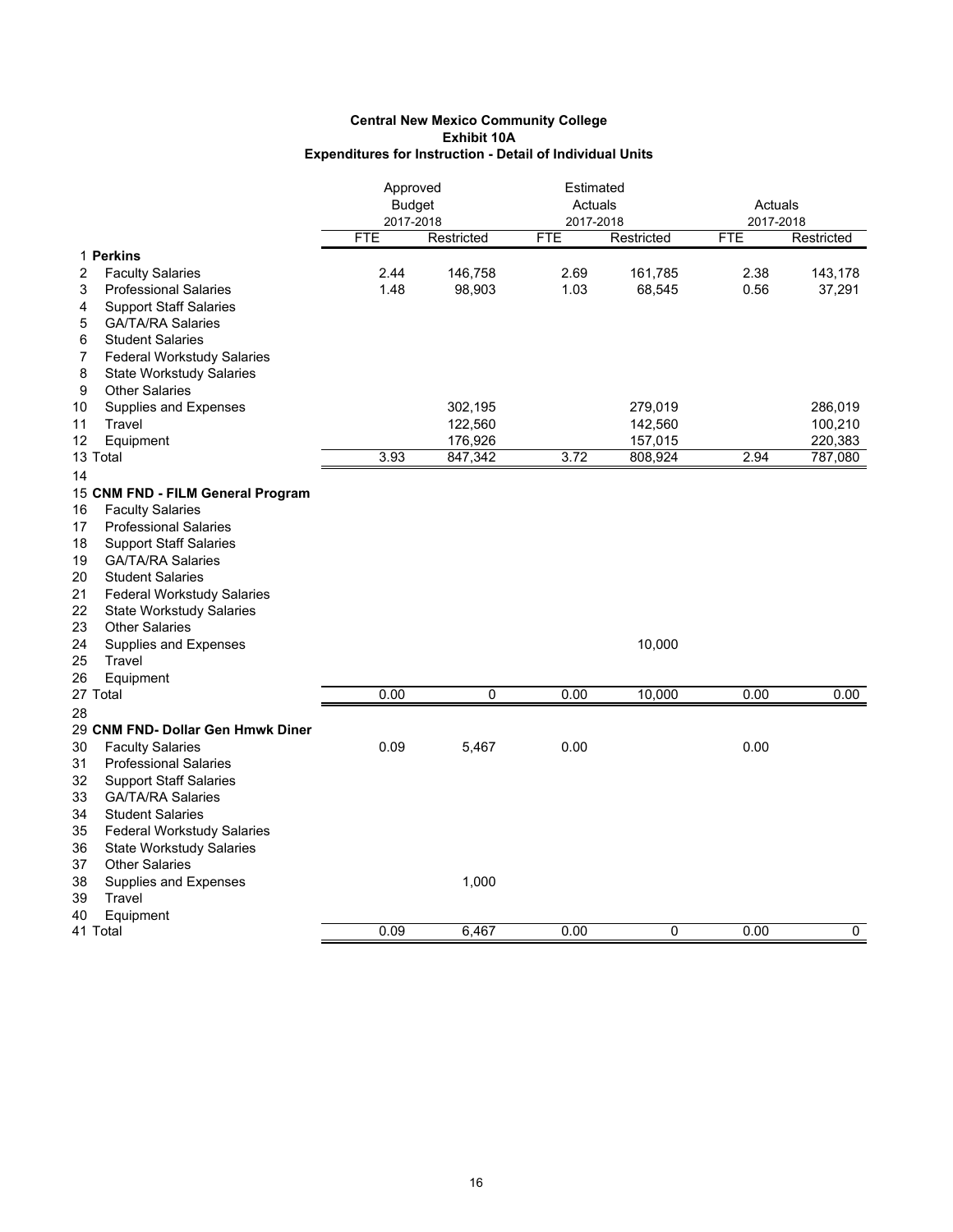|                                         | Approved<br><b>Budget</b><br>2017-2018 |            |            | Estimated<br>Actuals<br>2017-2018 |            | Actuals<br>2017-2018 |  |
|-----------------------------------------|----------------------------------------|------------|------------|-----------------------------------|------------|----------------------|--|
|                                         | <b>FTE</b>                             | Restricted | <b>FTE</b> | Restricted                        | <b>FTE</b> | Restricted           |  |
| 1 City of Abq-Caregiver Conf            |                                        |            |            |                                   |            |                      |  |
| <b>Faculty Salaries</b><br>2            | 0.22                                   | 13,000     | 0.00       |                                   | 0.00       |                      |  |
| <b>Professional Salaries</b><br>3       | 0.11                                   | 7,571      | 0.00       |                                   | 0.00       |                      |  |
| <b>Support Staff Salaries</b><br>4      | 0.06                                   | 2,073      | 0.00       |                                   | 0.00       |                      |  |
| <b>GA/TA/RA Salaries</b><br>5           |                                        |            |            |                                   |            |                      |  |
| <b>Student Salaries</b><br>6            |                                        |            |            |                                   |            |                      |  |
| <b>Federal Workstudy Salaries</b><br>7  |                                        |            |            |                                   |            |                      |  |
| 8<br><b>State Workstudy Salaries</b>    |                                        |            |            |                                   |            |                      |  |
| <b>Other Salaries</b><br>9              |                                        |            |            |                                   |            |                      |  |
| Supplies and Expenses<br>10             |                                        | 30,588     |            |                                   |            |                      |  |
| 11<br>Travel                            |                                        | 1,843      |            |                                   |            |                      |  |
| 12<br>Equipment                         |                                        |            |            |                                   |            |                      |  |
| 13 Total                                | 0.39                                   | 55,075     | 0.00       | 0                                 | 0          | 0                    |  |
| 14                                      |                                        |            |            |                                   |            |                      |  |
| 15 Emily Tuttle - Nursing               |                                        |            |            |                                   |            |                      |  |
| <b>Faculty Salaries</b><br>16           |                                        |            |            |                                   |            |                      |  |
| <b>Professional Salaries</b><br>17      |                                        |            |            |                                   |            |                      |  |
| 18<br><b>Support Staff Salaries</b>     |                                        |            |            |                                   |            |                      |  |
| <b>GA/TA/RA Salaries</b><br>19          |                                        |            |            |                                   |            |                      |  |
| <b>Student Salaries</b><br>20           |                                        |            |            |                                   |            |                      |  |
| 21<br><b>Federal Workstudy Salaries</b> |                                        |            |            |                                   |            |                      |  |
| 22<br><b>State Workstudy Salaries</b>   |                                        |            |            |                                   |            |                      |  |
| 23<br><b>Other Salaries</b>             |                                        |            |            |                                   |            |                      |  |
| 24<br>Supplies and Expenses             |                                        | 7,000      |            | 2,200                             |            | 7,500                |  |
| 25<br>Travel                            |                                        | 3,000      |            |                                   |            |                      |  |
| 26<br>Equipment                         |                                        |            |            |                                   |            |                      |  |
| 27 Total                                | 0.00                                   | 10,000     | 0.00       | 2,200                             | 0.00       | 7,500                |  |
| 28                                      |                                        |            |            |                                   |            |                      |  |
| 29 NM AMP Senior Alliance-NSF & HAPS    |                                        |            |            |                                   |            |                      |  |
| <b>Faculty Salaries</b><br>30           |                                        |            |            |                                   |            |                      |  |
| 31<br><b>Professional Salaries</b>      |                                        |            |            |                                   |            |                      |  |
| 32<br><b>Support Staff Salaries</b>     |                                        |            |            |                                   |            |                      |  |
| 33<br><b>GA/TA/RA Salaries</b>          |                                        |            |            |                                   |            |                      |  |
| 34<br><b>Student Salaries</b>           |                                        |            |            |                                   |            |                      |  |
| 35<br><b>Federal Workstudy Salaries</b> |                                        |            |            |                                   |            |                      |  |
| 36<br><b>State Workstudy Salaries</b>   |                                        |            |            |                                   |            |                      |  |
| <b>Other Salaries</b><br>37             |                                        |            |            |                                   |            |                      |  |
| Supplies and Expenses<br>38             |                                        | 5,940      |            | 5,940                             |            | 521                  |  |
| 39<br>Travel                            |                                        | 747        |            | 616                               |            | 413                  |  |
| 40<br>Equipment                         |                                        |            |            |                                   |            |                      |  |
| 41 Total                                | 0.00                                   | 6,687      | 0.00       | 6.556                             | 0.00       | 934                  |  |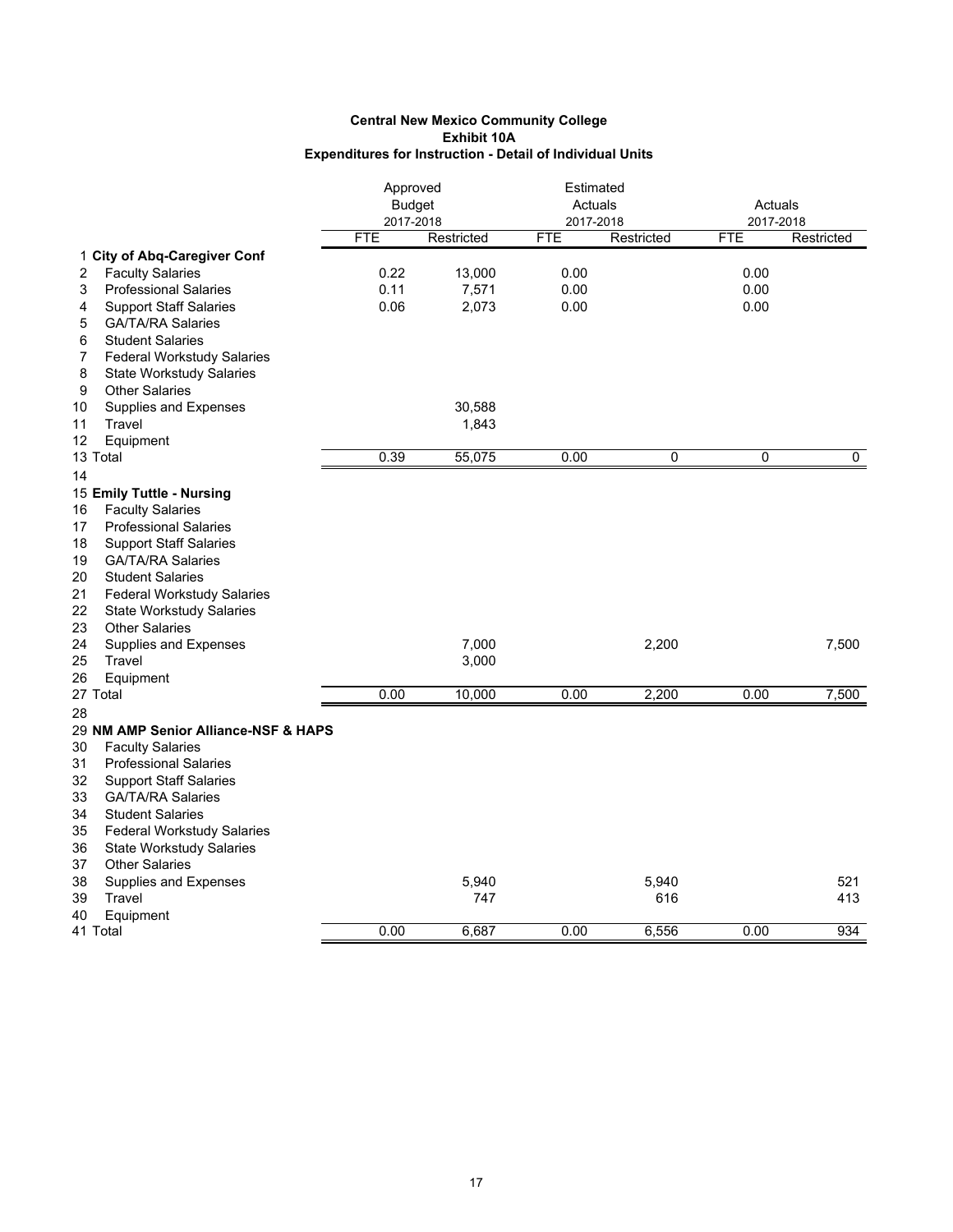|                                         | Approved                   |            | Estimated            |            | Actuals<br>2017-2018 |            |
|-----------------------------------------|----------------------------|------------|----------------------|------------|----------------------|------------|
|                                         | <b>Budget</b><br>2017-2018 |            | Actuals<br>2017-2018 |            |                      |            |
|                                         | <b>FTE</b>                 | Restricted | <b>FTE</b>           | Restricted | <b>FTE</b>           | Restricted |
| 1 Adult Basic Education                 |                            |            |                      |            |                      |            |
| 2<br><b>Faculty Salaries</b>            | 9.23                       | 554,518    | 9.36                 | 562,666    | 8.50                 | 511,055    |
| <b>Professional Salaries</b><br>3       | 1.08                       | 71,734     | 1.68                 | 111,982    | 1.43                 | 95,035     |
| <b>Support Staff Salaries</b><br>4      | 5.17                       | 194,029    | 3.68                 | 138,252    | 5.23                 | 196,531    |
| <b>GA/TA/RA Salaries</b><br>5           |                            |            |                      |            |                      |            |
| 6<br><b>Student Salaries</b>            |                            |            |                      |            |                      |            |
| 7<br><b>Federal Workstudy Salaries</b>  |                            |            |                      |            |                      |            |
| 8<br><b>State Workstudy Salaries</b>    |                            |            |                      |            |                      |            |
| 9<br><b>Other Salaries</b>              |                            |            |                      |            |                      |            |
| Supplies and Expenses<br>10             |                            | 102,097    |                      | 82,485     |                      | 75,280     |
| 11<br>Travel                            |                            |            |                      |            |                      |            |
| 12<br>Equipment                         |                            |            |                      |            |                      |            |
| 13 Total                                | 15.47                      | 922,378    | 14.72                | 895,385    | 15.16                | 877,902    |
| 14                                      |                            |            |                      |            |                      |            |
| 15 Park Saiz Endowment                  |                            |            |                      |            |                      |            |
| <b>Faculty Salaries</b><br>16           |                            |            |                      |            |                      |            |
| 17<br><b>Professional Salaries</b>      |                            |            |                      |            |                      |            |
| 18<br><b>Support Staff Salaries</b>     |                            |            |                      |            |                      |            |
| 19<br><b>GA/TA/RA Salaries</b>          |                            |            |                      |            |                      |            |
| 20<br><b>Student Salaries</b>           |                            |            |                      |            |                      |            |
| 21<br><b>Federal Workstudy Salaries</b> |                            |            |                      |            |                      |            |
| 22<br><b>State Workstudy Salaries</b>   |                            |            |                      |            |                      |            |
| 23<br><b>Other Salaries</b>             |                            |            |                      |            |                      |            |
| 24<br>Supplies and Expenses             |                            |            |                      | 3,013      |                      | 4,966      |
| 25<br>Travel                            |                            |            |                      | 3,738      |                      |            |
| 26<br>Equipment                         |                            |            |                      |            |                      |            |
| 27 Total                                | 0.00                       | 0          | 0.00                 | 6,751      | 0.00                 | 4,966.00   |
| 28                                      |                            |            |                      |            |                      |            |
| 29 CNM FND - GED Test Fees              |                            |            |                      |            |                      |            |
| 30<br><b>Faculty Salaries</b>           | 0.04                       | 2,963      | 0.00                 |            | 0.00                 |            |
| 31<br><b>Professional Salaries</b>      |                            |            |                      |            |                      |            |
| 32<br><b>Support Staff Salaries</b>     |                            |            |                      |            |                      |            |
| 33<br><b>GA/TA/RA Salaries</b>          |                            |            |                      |            |                      |            |
| 34<br><b>Student Salaries</b>           |                            |            |                      |            |                      |            |
| 35<br><b>Federal Workstudy Salaries</b> |                            |            |                      |            |                      |            |
| 36<br><b>State Workstudy Salaries</b>   |                            |            |                      |            |                      |            |
| 37<br><b>Other Salaries</b>             |                            |            |                      |            |                      |            |
| 38<br>Supplies and Expenses             |                            | 43,350     |                      | 20,150     |                      | 18,250     |
| 39<br>Travel                            |                            |            |                      |            |                      |            |
| 40<br>Equipment                         |                            |            |                      |            |                      |            |
| 41 Total                                | 0.04                       | 46,313     | 0.00                 | 20,150     | 0.00                 | 18,250     |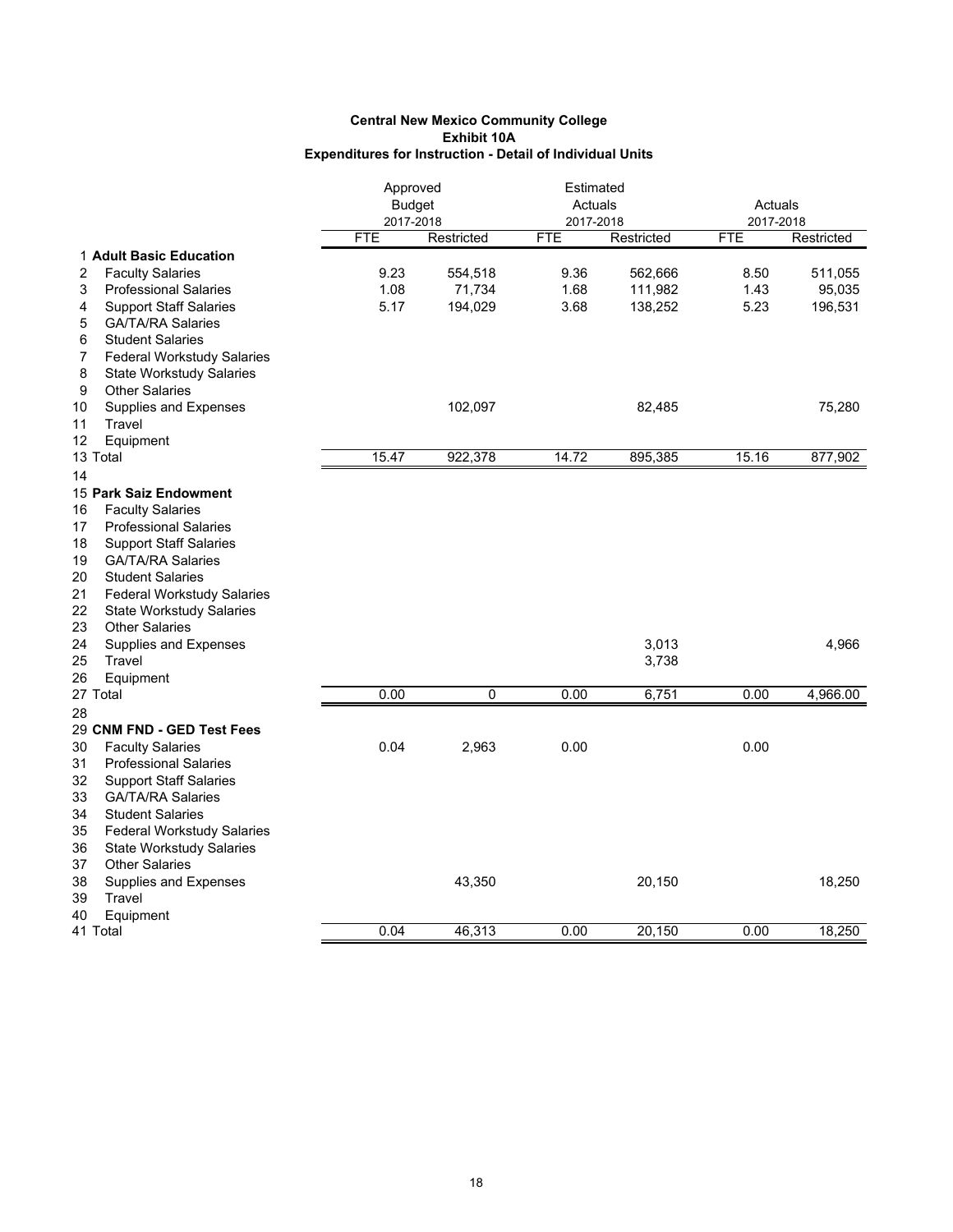|                                         | Approved      |            | Estimated  |            |            |            |
|-----------------------------------------|---------------|------------|------------|------------|------------|------------|
|                                         | <b>Budget</b> |            | Actuals    |            | Actuals    |            |
|                                         | 2017-2018     |            | 2017-2018  |            | 2017-2018  |            |
|                                         | <b>FTE</b>    | Restricted | <b>FTE</b> | Restricted | <b>FTE</b> | Restricted |
| 1 Thornburg Fnd-Early Childhd Ed        |               |            |            |            |            |            |
| 2<br><b>Faculty Salaries</b>            | 0.19          | 11,134     | 0.25       | 15,200     | 0.15       | 8,800      |
| <b>Professional Salaries</b><br>3       | 0.80          | 53,499     | 0.27       | 18,233     | 0.25       | 16,693     |
| <b>Support Staff Salaries</b><br>4      | 0.28          | 10,602     | 1.10       | 41,280     | 1.16       | 43,698     |
| 5<br><b>GA/TA/RA Salaries</b>           |               |            |            |            |            |            |
| <b>Student Salaries</b><br>6            |               |            |            |            |            |            |
| 7<br><b>Federal Workstudy Salaries</b>  |               |            |            |            |            |            |
| 8<br><b>State Workstudy Salaries</b>    |               |            |            |            |            |            |
| 9<br><b>Other Salaries</b>              |               |            |            |            |            |            |
| Supplies and Expenses<br>10             |               | 153,552    |            | 127,596    |            | 115,018    |
| 11<br>Travel                            |               | 1,931      |            | 5,520      |            | 6,882      |
| 12<br>Equipment                         |               |            |            |            |            |            |
| 13 Total                                | 1.27          | 230,718    | 1.63       | 207,829    | 1.56       | 191,091    |
| 14                                      |               |            |            |            |            |            |
| 15 ASERT (UNM)                          |               |            |            |            |            |            |
| <b>Faculty Salaries</b><br>16           | 0.19          | 11,172     | 0.16       | 9,832      | 0.14       | 8,640      |
| 17<br><b>Professional Salaries</b>      | 0.03          | 2,069      | 0.00       |            | 0.00       |            |
| 18<br><b>Support Staff Salaries</b>     |               |            |            |            |            |            |
| 19<br><b>GA/TA/RA Salaries</b>          |               |            |            |            |            |            |
| 20<br><b>Student Salaries</b>           |               |            |            |            |            |            |
| 21<br><b>Federal Workstudy Salaries</b> |               |            |            |            |            |            |
| 22<br><b>State Workstudy Salaries</b>   |               |            |            |            |            |            |
| 23<br><b>Other Salaries</b>             |               |            |            |            |            |            |
| 24<br>Supplies and Expenses             |               | 3,114      |            | 2,175      |            | 1,370      |
| 25<br>Travel                            |               | 3,482      |            | 2,500      |            |            |
| 26<br>Equipment                         |               |            |            |            |            |            |
| 27 Total                                | 0.22          | 19,837     | 0.16       | 14,507     | 0.14       | 10,010     |
| 28                                      |               |            |            |            |            |            |
| 29 Annie E Casey Fnd Fincl Coach        |               |            |            |            |            |            |
| 30<br><b>Faculty Salaries</b>           |               |            |            |            |            |            |
| 31<br><b>Professional Salaries</b>      | 0.02          | 1,568      | 0.00       |            | 0.00       |            |
| 32<br><b>Support Staff Salaries</b>     |               |            |            |            |            |            |
| 33<br><b>GA/TA/RA Salaries</b>          |               |            |            |            |            |            |
| 34<br><b>Student Salaries</b>           |               |            |            |            |            |            |
| 35<br><b>Federal Workstudy Salaries</b> |               |            |            |            |            |            |
| 36<br><b>State Workstudy Salaries</b>   |               |            |            |            |            |            |
| <b>Other Salaries</b><br>37             |               |            |            |            |            |            |
| 38<br>Supplies and Expenses             |               | 1,233      |            |            |            |            |
| 39<br>Travel                            |               |            |            |            |            |            |
| 40<br>Equipment                         |               |            |            |            |            |            |
| 41 Total                                | 0.02          | 2,801      | 0.00       | 0          | 0.00       | 0          |
|                                         |               |            |            |            |            |            |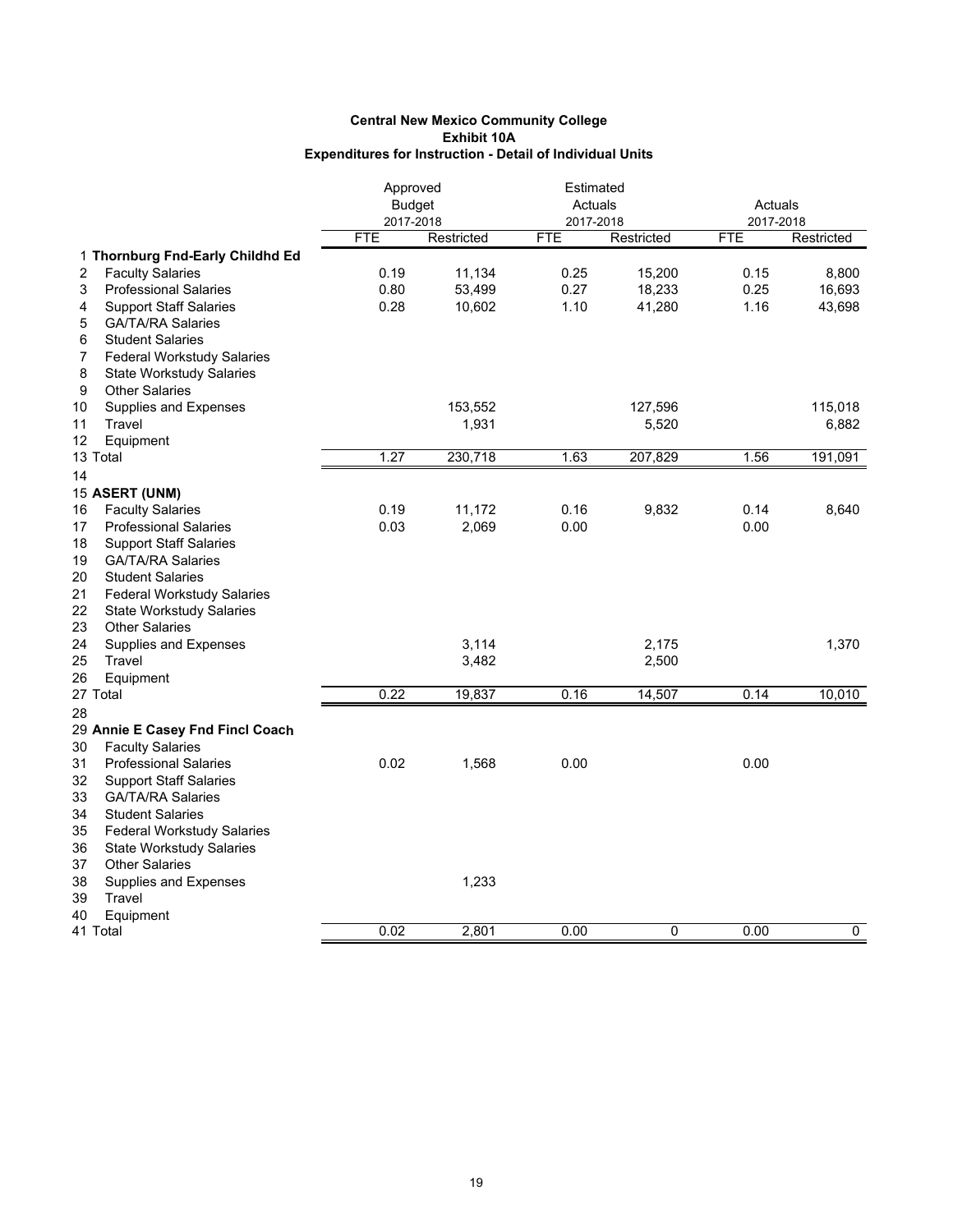|                                         | Approved<br><b>Budget</b> |            | Estimated<br>Actuals |            | Actuals    |            |
|-----------------------------------------|---------------------------|------------|----------------------|------------|------------|------------|
|                                         | 2017-2018<br><b>FTE</b>   |            | 2017-2018            |            | 2017-2018  |            |
| 1 Wildland Fire Training                |                           | Restricted | <b>FTE</b>           | Restricted | <b>FTE</b> | Restricted |
| <b>Faculty Salaries</b><br>2            | 0.27                      | 16,043     | 0.13                 | 7,663      | 0.06       | 3,646      |
| 3<br><b>Professional Salaries</b>       |                           |            |                      |            |            |            |
| <b>Support Staff Salaries</b><br>4      |                           |            |                      |            |            |            |
| <b>GA/TA/RA Salaries</b><br>5           |                           |            |                      |            |            |            |
| 6<br><b>Student Salaries</b>            |                           |            |                      |            |            |            |
| <b>Federal Workstudy Salaries</b><br>7  |                           |            |                      |            |            |            |
| 8<br><b>State Workstudy Salaries</b>    |                           |            |                      |            |            |            |
| 9<br><b>Other Salaries</b>              |                           |            |                      |            |            |            |
| 10<br>Supplies and Expenses             |                           | 20,985     |                      | 12,118     |            | 5,732      |
| 11<br>Travel                            |                           | 5,722      |                      | 3,245      |            | 725        |
| 12<br>Equipment                         |                           |            |                      |            |            |            |
| 13 Total                                | 0.27                      | 42,750     | 0.13                 | 23,026     | 0.06       | 10,104     |
| 14                                      |                           |            |                      |            |            |            |
| 15 Legislative Nursing Endow            |                           |            |                      |            |            |            |
| <b>Faculty Salaries</b><br>16           |                           |            |                      |            |            |            |
| <b>Professional Salaries</b><br>17      |                           |            |                      |            |            |            |
| 18<br><b>Support Staff Salaries</b>     |                           |            |                      |            |            |            |
| 19<br><b>GA/TA/RA Salaries</b>          |                           |            |                      |            |            |            |
| <b>Student Salaries</b><br>20           |                           |            |                      |            |            |            |
| 21<br><b>Federal Workstudy Salaries</b> |                           |            |                      |            |            |            |
| 22<br><b>State Workstudy Salaries</b>   |                           |            |                      |            |            |            |
| 23<br><b>Other Salaries</b>             |                           |            |                      |            |            |            |
| 24<br>Supplies and Expenses             |                           | 2,500      |                      | 2,500      |            | 2,500      |
| 25<br>Travel                            |                           |            |                      |            |            |            |
| 26<br>Equipment                         |                           |            |                      |            |            |            |
| 27 Total                                | 0.00                      | 2,500      | 0.00                 | 2,500      | 0.00       | 2,500      |
| 28                                      |                           |            |                      |            |            |            |
| 29 CNM Fndn - AT Faculty Dev            |                           |            |                      |            |            |            |
| 30<br><b>Faculty Salaries</b>           | 0.05                      | 2,825      | 0.00                 |            | 0.00       |            |
| 31<br><b>Professional Salaries</b>      |                           |            |                      |            |            |            |
| 32<br><b>Support Staff Salaries</b>     |                           |            |                      |            |            |            |
| 33<br><b>GA/TA/RA Salaries</b>          |                           |            |                      |            |            |            |
| 34<br><b>Student Salaries</b>           |                           |            |                      |            |            |            |
| 35<br><b>Federal Workstudy Salaries</b> |                           |            |                      |            |            |            |
| 36<br><b>State Workstudy Salaries</b>   |                           |            |                      |            |            |            |
| <b>Other Salaries</b><br>37             |                           |            |                      |            |            |            |
| 38<br>Supplies and Expenses             |                           | 6,878      |                      | 5,748      |            | 480        |
| 39<br>Travel                            |                           | 8,643      |                      | 1,482      |            |            |
| 40<br>Equipment                         |                           | 18,300     |                      | 13,695     |            |            |
| 41 Total                                | 0.05                      | 36,646     | 0.00                 | 20,925     | 0.00       | 480        |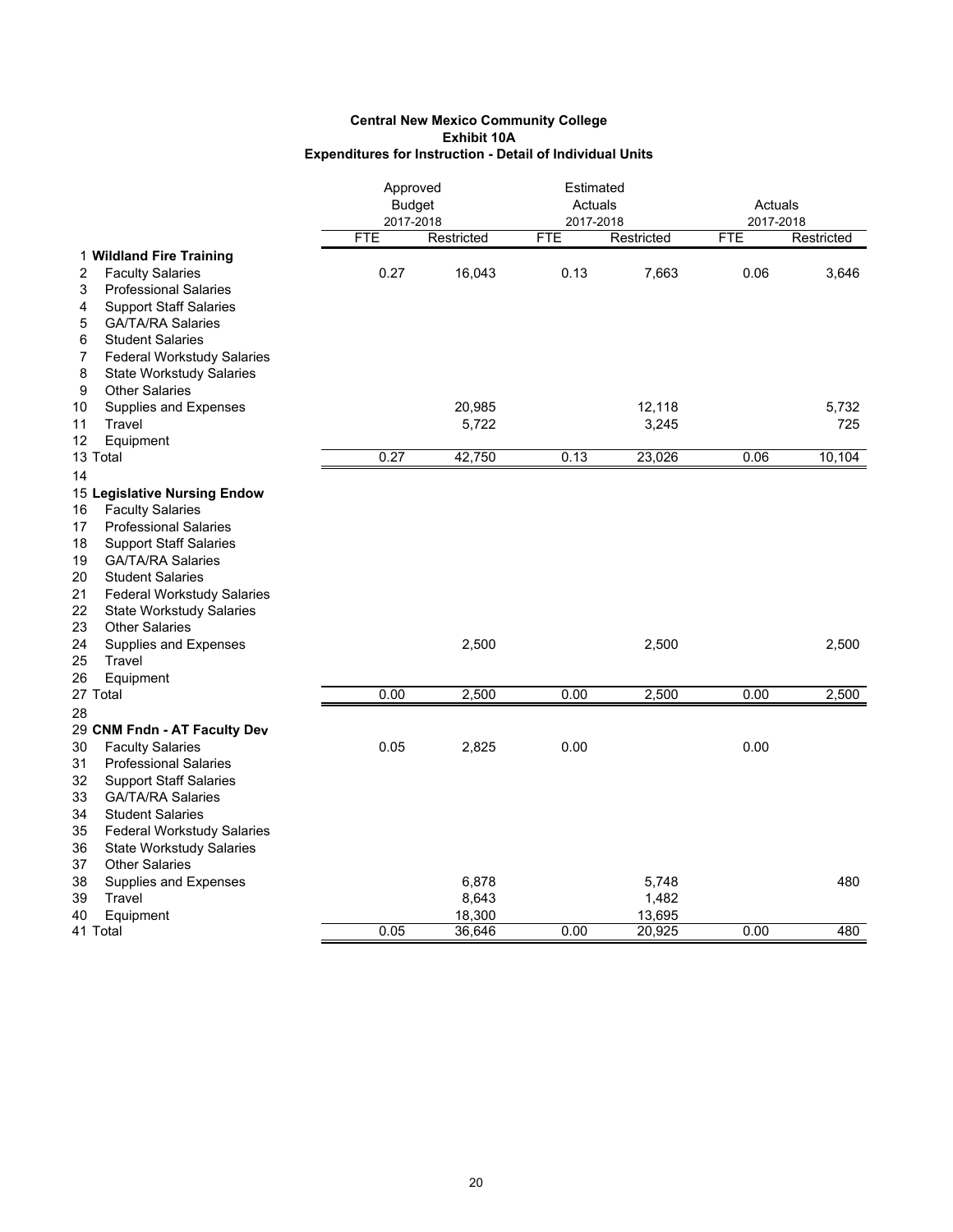|                                         | Approved<br><b>Budget</b> |            |            | Estimated<br>Actuals<br>2017-2018 |            | Actuals<br>2017-2018 |  |
|-----------------------------------------|---------------------------|------------|------------|-----------------------------------|------------|----------------------|--|
|                                         | 2017-2018                 |            |            |                                   |            |                      |  |
|                                         | <b>FTE</b>                | Restricted | <b>FTE</b> | Restricted                        | <b>FTE</b> | Restricted           |  |
| 1 Perkins - Redistribution              |                           |            |            |                                   |            |                      |  |
| 2<br><b>Faculty Salaries</b>            | 0.39                      | 23,530     | 0.00       |                                   | 0.00       |                      |  |
| <b>Professional Salaries</b><br>3       | 0.16                      | 10,760     | 0.00       |                                   | 0.00       |                      |  |
| 4<br><b>Support Staff Salaries</b>      |                           |            |            |                                   |            |                      |  |
| 5<br><b>GA/TA/RA Salaries</b>           |                           |            |            |                                   |            |                      |  |
| <b>Student Salaries</b><br>6            |                           |            |            |                                   |            |                      |  |
| 7<br><b>Federal Workstudy Salaries</b>  |                           |            |            |                                   |            |                      |  |
| 8<br><b>State Workstudy Salaries</b>    |                           |            |            |                                   |            |                      |  |
| 9<br><b>Other Salaries</b>              |                           |            |            |                                   |            |                      |  |
| Supplies and Expenses<br>10             |                           | 71,589     |            | 56,798                            |            | 61,502               |  |
| 11<br>Travel                            |                           | 16,821     |            | 8,739                             |            | 20,070               |  |
| 12<br>Equipment                         |                           | 26,458     |            | 30,085                            |            | 30,570               |  |
| 13 Total                                | 0.55                      | 149,158    | 0.00       | 95,622                            | 0.00       | 112,142              |  |
| 14                                      |                           |            |            |                                   |            |                      |  |
| 15 Carino Early Childhd Toy Lend        |                           |            |            |                                   |            |                      |  |
| <b>Faculty Salaries</b><br>16           | 0.01                      | 65         | 0.01       | 65                                | 0.00       |                      |  |
| <b>Professional Salaries</b><br>17      |                           |            |            |                                   |            |                      |  |
| 18<br><b>Support Staff Salaries</b>     |                           |            |            |                                   |            |                      |  |
| 19<br><b>GA/TA/RA Salaries</b>          |                           |            |            |                                   |            |                      |  |
| 20<br><b>Student Salaries</b>           |                           |            |            |                                   |            |                      |  |
| 21<br><b>Federal Workstudy Salaries</b> |                           |            |            |                                   |            |                      |  |
| 22<br><b>State Workstudy Salaries</b>   |                           |            |            |                                   |            |                      |  |
| 23<br><b>Other Salaries</b>             |                           |            |            |                                   |            |                      |  |
| 24<br>Supplies and Expenses             |                           | 17,955     |            | 25,415                            |            | 8,211                |  |
| 25<br>Travel                            |                           | 6,000      |            | 5,650                             |            |                      |  |
| 26<br>Equipment                         |                           |            |            |                                   |            |                      |  |
| 27 Total                                | 0.01                      | 24,020     | 0.01       | 31,130                            | 0.00       | 8,211                |  |
| 28                                      |                           |            |            |                                   |            |                      |  |
| 29 Accelerator-IGNITE                   |                           |            |            |                                   |            |                      |  |
| 30<br><b>Faculty Salaries</b>           | 0.22                      | 13,481     | 0.37       | 22,338                            | 0.27       | 16,428               |  |
| 31<br><b>Professional Salaries</b>      |                           |            |            |                                   | 0.00       |                      |  |
| 32<br><b>Support Staff Salaries</b>     |                           |            |            |                                   | 0.01       | 121                  |  |
| 33<br><b>GA/TA/RA Salaries</b>          |                           |            |            |                                   |            |                      |  |
| 34<br><b>Student Salaries</b>           |                           |            |            |                                   |            |                      |  |
| 35<br><b>Federal Workstudy Salaries</b> |                           |            |            |                                   |            |                      |  |
| 36<br><b>State Workstudy Salaries</b>   |                           |            |            |                                   |            |                      |  |
| 37<br><b>Other Salaries</b>             |                           |            |            |                                   |            |                      |  |
| 38<br>Supplies and Expenses             |                           | 10,620     |            | 8,241                             |            | 13,474               |  |
| 39<br>Travel                            |                           |            |            |                                   |            |                      |  |
| 40<br>Equipment                         |                           |            |            |                                   |            |                      |  |
| 41 Total                                | 0.22                      | 24,101     | 0.37       | 30,579                            | 0.28       | 30,023               |  |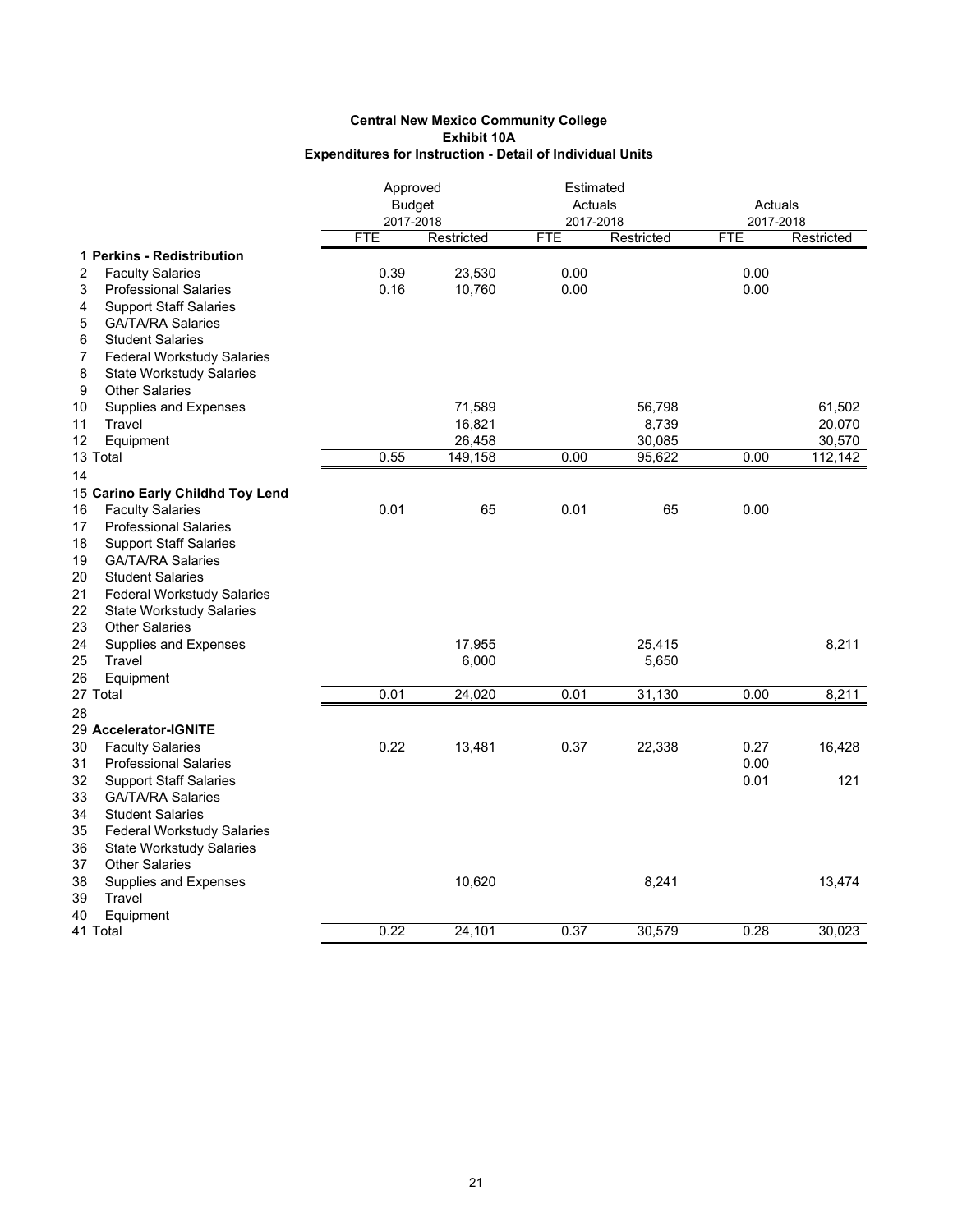|                                         | Approved                |            | Estimated  |                      |                         |            |  |
|-----------------------------------------|-------------------------|------------|------------|----------------------|-------------------------|------------|--|
|                                         | <b>Budget</b>           |            |            | Actuals<br>2017-2018 |                         | Actuals    |  |
|                                         | 2017-2018<br><b>FTE</b> | Restricted | <b>FTE</b> | Restricted           | 2017-2018<br><b>FTE</b> |            |  |
|                                         |                         |            |            |                      |                         | Restricted |  |
| 1 Sunpath TAACCCT                       |                         |            |            |                      |                         |            |  |
| <b>Faculty Salaries</b><br>2            | 5.71                    | 343,210    | 0.71       | 42,598               | 0.87                    | 52,325     |  |
| <b>Professional Salaries</b><br>3       | 3.28                    | 218,635    | 0.80       | 53,236               | 0.56                    | 37,101     |  |
| <b>Support Staff Salaries</b><br>4      | 4.15                    | 155,822    | 4.24       | 159,164              | 3.48                    | 130,762    |  |
| <b>GA/TA/RA Salaries</b><br>5           |                         |            |            |                      |                         |            |  |
| <b>Student Salaries</b><br>6            |                         |            |            |                      |                         |            |  |
| <b>Federal Workstudy Salaries</b><br>7  |                         |            |            |                      |                         |            |  |
| 8<br><b>State Workstudy Salaries</b>    |                         |            |            |                      |                         |            |  |
| <b>Other Salaries</b><br>9              |                         |            |            |                      |                         |            |  |
| Supplies and Expenses<br>10             |                         | 150,461    |            | 62,930               |                         | 60.434     |  |
| 11<br>Travel                            |                         | 39,316     |            | 27,428               |                         | 12,960     |  |
| 12<br>Equipment                         |                         | 76         |            |                      |                         |            |  |
| 13 Total                                | 13.14                   | 907,520    | 5.75       | 345,356              | 4.91                    | 293,583    |  |
| 14                                      |                         |            |            |                      |                         |            |  |
| 15 CNM Fnd in-kind for Instr            |                         |            |            |                      |                         |            |  |
| <b>Faculty Salaries</b><br>16           |                         |            |            |                      |                         |            |  |
| <b>Professional Salaries</b><br>17      |                         |            |            |                      |                         |            |  |
| 18<br><b>Support Staff Salaries</b>     |                         |            |            |                      |                         |            |  |
| 19<br><b>GA/TA/RA Salaries</b>          |                         |            |            |                      |                         |            |  |
| 20<br><b>Student Salaries</b>           |                         |            |            |                      |                         |            |  |
| 21<br><b>Federal Workstudy Salaries</b> |                         |            |            |                      |                         |            |  |
| 22<br><b>State Workstudy Salaries</b>   |                         |            |            |                      |                         |            |  |
| 23<br><b>Other Salaries</b>             |                         |            |            |                      |                         |            |  |
| 24<br>Supplies and Expenses             |                         | 400,000    |            | 400,000              |                         | 75,463     |  |
| 25<br>Travel                            |                         |            |            |                      |                         |            |  |
| 26<br>Equipment                         |                         |            |            |                      |                         |            |  |
| 27 Total                                | 0.00                    | 400,000    | 0.00       | 400,000              | 0.00                    | 75,463     |  |
| 28                                      |                         |            |            |                      |                         |            |  |
| 29 UNM-NSF Sustain Constr               |                         |            |            |                      |                         |            |  |
| 30<br><b>Faculty Salaries</b>           | 0.16                    | 9,841      | 0.30       | 18,254               | 0.42                    | 25,176     |  |
| 31<br><b>Professional Salaries</b>      | 2.03                    | 135,284    | 1.43       | 95,004               | 0.00                    |            |  |
| 32<br><b>Support Staff Salaries</b>     |                         |            |            |                      |                         |            |  |
| 33<br><b>GA/TA/RA Salaries</b>          |                         |            |            |                      |                         |            |  |
| 34<br><b>Student Salaries</b>           |                         |            |            |                      |                         |            |  |
| 35<br><b>Federal Workstudy Salaries</b> |                         |            |            |                      |                         |            |  |
| 36<br><b>State Workstudy Salaries</b>   |                         |            |            |                      |                         |            |  |
| <b>Other Salaries</b><br>37             |                         |            |            |                      |                         |            |  |
| 38<br>Supplies and Expenses             |                         | 119,954    |            | 99,737               |                         | 34.942     |  |
| 39<br>Travel                            |                         | 22,800     |            | 18,489               |                         | 4,558      |  |
| 40<br>Equipment                         |                         |            |            |                      |                         |            |  |
| 41 Total                                | 2.19                    | 287,879    | 1.73       | 231,484              | 0.42                    | 64.676     |  |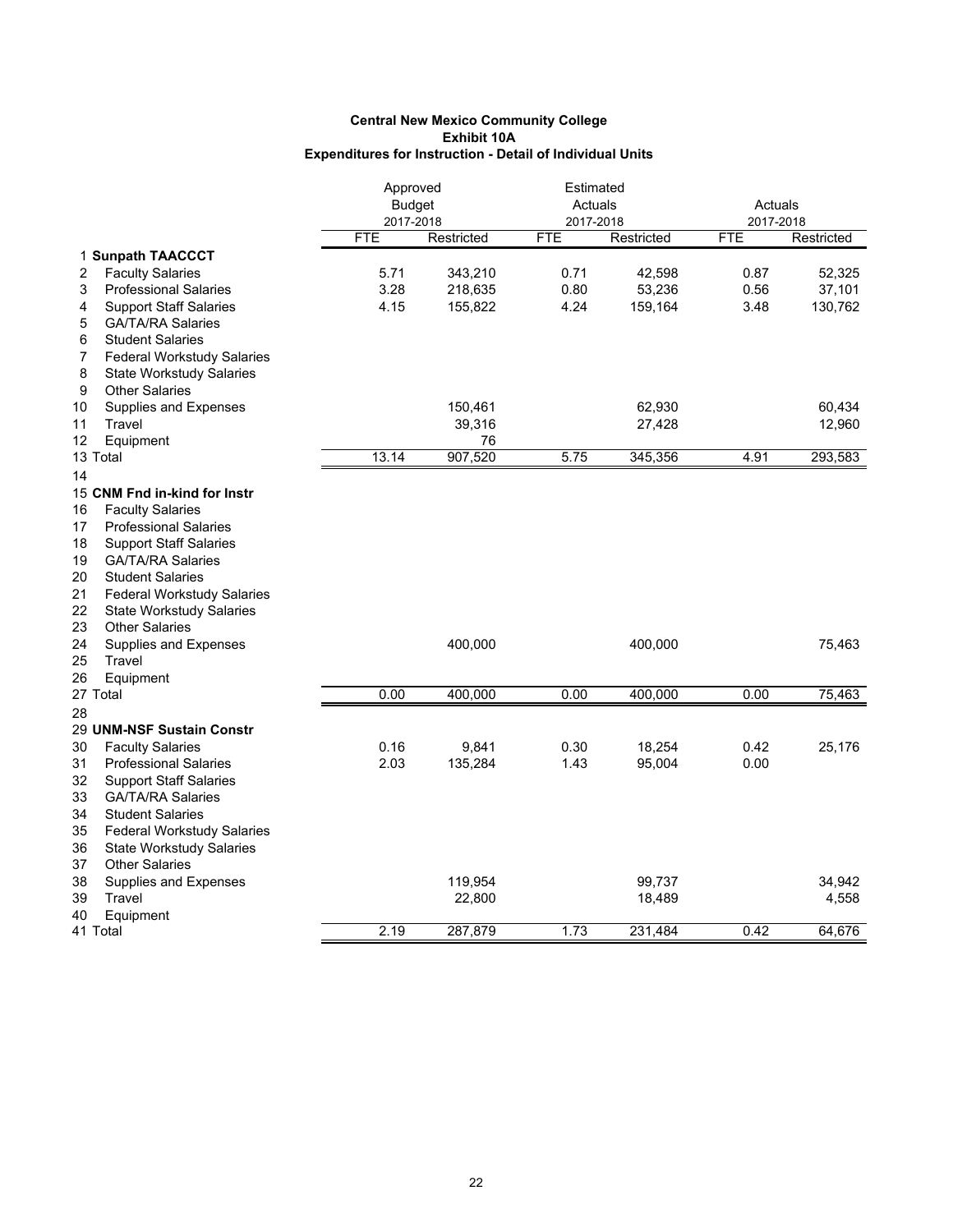|                                         |            | Approved<br><b>Budget</b><br>2017-2018 |            | Estimated<br>Actuals<br>2017-2018 | Actuals<br>2017-2018 |                |
|-----------------------------------------|------------|----------------------------------------|------------|-----------------------------------|----------------------|----------------|
|                                         | <b>FTE</b> | Restricted                             | <b>FTE</b> | Restricted                        | <b>FTE</b>           | Restricted     |
| 1 Whatcom/NSF: C5 Mentee                |            |                                        |            |                                   |                      |                |
| <b>Faculty Salaries</b><br>2            | 0.06       | 3,704                                  | 0.00       |                                   | 0.00                 |                |
| <b>Professional Salaries</b><br>3       |            |                                        |            |                                   |                      |                |
| <b>Support Staff Salaries</b><br>4      |            |                                        |            |                                   |                      |                |
| <b>GA/TA/RA Salaries</b><br>5           |            |                                        |            |                                   |                      |                |
| <b>Student Salaries</b><br>6            |            |                                        |            |                                   |                      |                |
| <b>Federal Workstudy Salaries</b><br>7  |            |                                        |            |                                   |                      |                |
| 8<br><b>State Workstudy Salaries</b>    |            |                                        |            |                                   |                      |                |
| <b>Other Salaries</b><br>9              |            |                                        |            |                                   |                      |                |
| 10<br>Supplies and Expenses             |            |                                        |            |                                   |                      |                |
| 11<br>Travel                            |            |                                        |            |                                   |                      |                |
| 12<br>Equipment                         |            |                                        |            |                                   |                      |                |
| 13 Total                                | 0.06       | 3,704                                  | 0.00       | $\mathbf 0$                       | 0.00                 | $\overline{0}$ |
| 14                                      |            |                                        |            |                                   |                      |                |
| 15 UNM/NSF: EPSCoR                      |            |                                        |            |                                   |                      |                |
| 16<br><b>Faculty Salaries</b>           | 0.10       | 6,000                                  | 0.00       |                                   | 0.00                 |                |
| 17<br><b>Professional Salaries</b>      |            |                                        |            |                                   |                      |                |
| 18<br><b>Support Staff Salaries</b>     |            |                                        |            |                                   |                      |                |
| 19<br><b>GA/TA/RA Salaries</b>          |            |                                        |            |                                   |                      |                |
| 20<br><b>Student Salaries</b>           |            |                                        |            |                                   |                      |                |
| 21<br><b>Federal Workstudy Salaries</b> |            |                                        |            |                                   |                      |                |
| 22<br><b>State Workstudy Salaries</b>   |            |                                        |            |                                   |                      |                |
| 23<br><b>Other Salaries</b>             |            |                                        |            |                                   |                      |                |
| 24<br>Supplies and Expenses             |            | 23,900                                 |            | 11,603                            |                      |                |
| 25<br>Travel                            |            |                                        |            |                                   |                      |                |
| 26<br>Equipment                         |            |                                        |            |                                   |                      |                |
| 27 Total                                | 0.10       | 29,900                                 | 0.00       | 11,603                            | 0.00                 | $\mathbf 0$    |
| 28                                      |            |                                        |            |                                   |                      |                |
| 29 NM DWS/DOL-Appshp USA                |            |                                        |            |                                   |                      |                |
| 30<br><b>Faculty Salaries</b>           |            |                                        |            |                                   |                      |                |
| 31<br><b>Professional Salaries</b>      | 0.84       | 56,000                                 | 1.41       | 93,855                            | 0.80                 | 53,264         |
| 32<br><b>Support Staff Salaries</b>     |            |                                        |            |                                   |                      |                |
| 33<br><b>GA/TA/RA Salaries</b>          |            |                                        |            |                                   |                      |                |
| 34<br><b>Student Salaries</b>           |            |                                        |            |                                   |                      |                |
| 35<br><b>Federal Workstudy Salaries</b> |            |                                        |            |                                   |                      |                |
| 36<br><b>State Workstudy Salaries</b>   |            |                                        |            |                                   |                      |                |
| <b>Other Salaries</b><br>37             |            |                                        |            |                                   |                      |                |
| 38<br>Supplies and Expenses             |            | 156,028                                |            | 106,028                           |                      | 33,401         |
| 39<br>Travel                            |            | 35,200                                 |            | 35,005                            |                      | 6,836          |
| Equipment<br>40                         |            |                                        |            |                                   |                      |                |
| 41 Total                                | 0.84       | 247.228                                | 1.41       | 234.888                           | 0.80                 | 93,501         |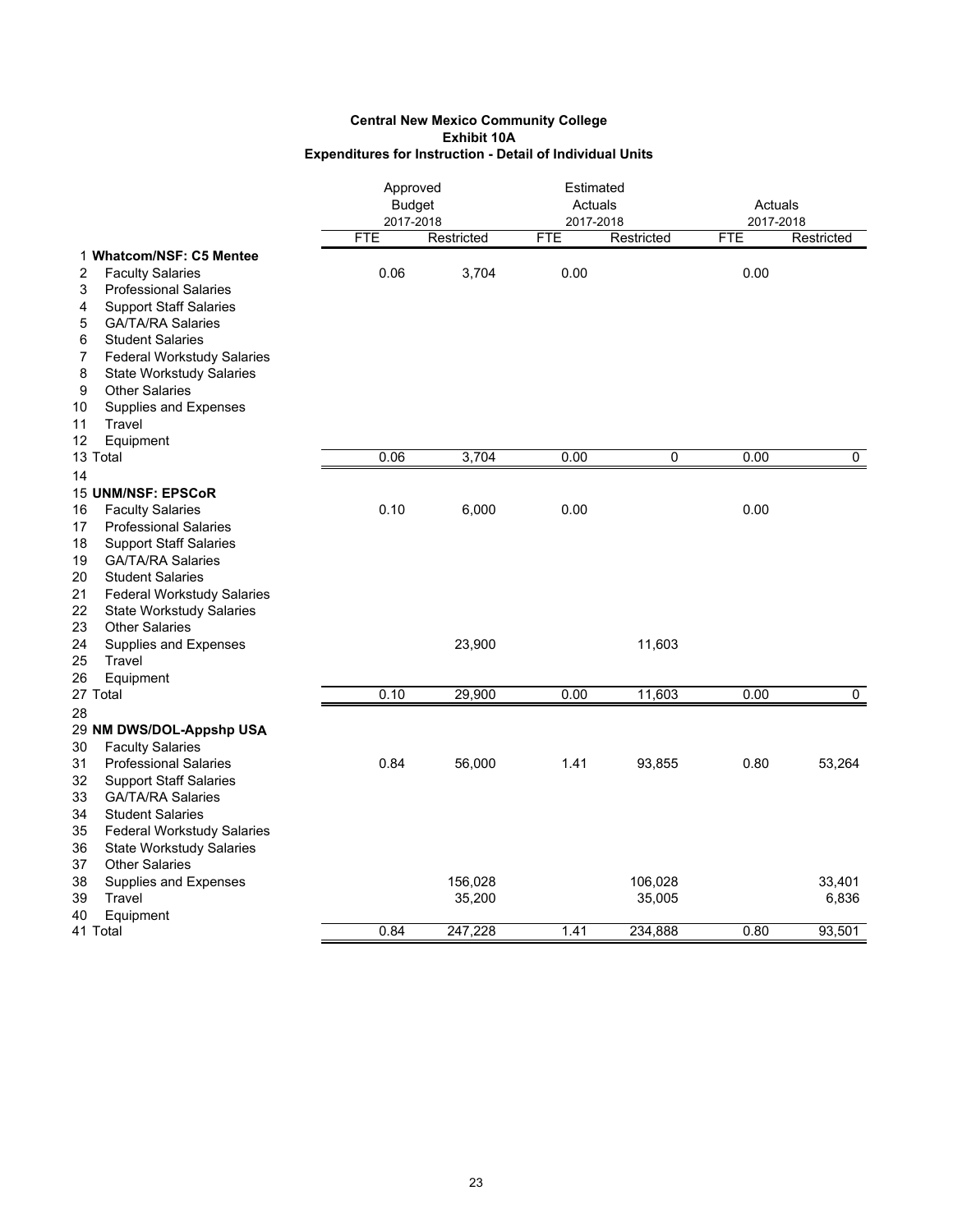#### **Expenditures for Instruction - Detail of Individual Units Central New Mexico Community College Exhibit 10A**

|                                         | Approved<br><b>Budget</b><br>2017-2018 |            |            | Estimated<br>Actuals<br>2017-2018 |            | Actuals<br>2017-2018 |  |
|-----------------------------------------|----------------------------------------|------------|------------|-----------------------------------|------------|----------------------|--|
|                                         | <b>FTE</b>                             | Restricted | <b>FTE</b> | Restricted                        | <b>FTE</b> | Restricted           |  |
| 1 McCune Fnd-S/W Dev Lab                |                                        |            |            |                                   |            |                      |  |
| 2<br><b>Faculty Salaries</b>            | 0.08                                   | 5.000      | 0.00       |                                   | 0.00       |                      |  |
| 3<br><b>Professional Salaries</b>       | 0.08                                   | 5,000      | 0.00       |                                   | 0.00       |                      |  |
| <b>Support Staff Salaries</b><br>4      |                                        |            |            |                                   |            |                      |  |
| <b>GA/TA/RA Salaries</b><br>5           |                                        |            |            |                                   |            |                      |  |
| <b>Student Salaries</b><br>6            |                                        |            |            |                                   |            |                      |  |
| 7<br><b>Federal Workstudy Salaries</b>  |                                        |            |            |                                   |            |                      |  |
| 8<br><b>State Workstudy Salaries</b>    |                                        |            |            |                                   |            |                      |  |
| 9<br><b>Other Salaries</b>              |                                        |            |            |                                   |            |                      |  |
| 10<br>Supplies and Expenses             |                                        | 4,799      |            |                                   |            |                      |  |
| 11<br>Travel                            |                                        |            |            |                                   |            |                      |  |
| 12<br>Equipment                         |                                        |            |            |                                   |            |                      |  |
| 13 Total                                | 0.16                                   | 14,799     | 0.00       | 0                                 | 0.00       | 0                    |  |
| 14                                      |                                        |            |            |                                   |            |                      |  |
| 15 Walmart: Brighter Futures 3.0        |                                        |            |            |                                   |            |                      |  |
| <b>Faculty Salaries</b><br>16           |                                        |            |            |                                   |            |                      |  |
| 17<br><b>Professional Salaries</b>      | 0.27                                   | 18,000     | 0.35       | 23,597                            | 0.00       |                      |  |
| <b>Support Staff Salaries</b><br>18     |                                        |            |            |                                   |            |                      |  |
| 19<br><b>GA/TA/RA Salaries</b>          |                                        |            |            |                                   |            |                      |  |
| 20<br><b>Student Salaries</b>           |                                        |            |            |                                   |            |                      |  |
| 21<br><b>Federal Workstudy Salaries</b> |                                        |            |            |                                   |            |                      |  |
| 22<br><b>State Workstudy Salaries</b>   |                                        |            |            |                                   |            |                      |  |
| 23<br><b>Other Salaries</b>             |                                        |            |            |                                   |            |                      |  |
| 24<br>Supplies and Expenses             |                                        | 14,500     |            | 42,050                            |            | 47,561               |  |
| Travel<br>25                            |                                        | 7,000      |            | 15,572                            |            | 3,377                |  |
| 26<br>Equipment                         |                                        |            |            |                                   |            |                      |  |
| 27 Total                                | 0.27                                   | 39,500     | 0.35       | 81,219                            | 0.00       | 50,938               |  |
| 28                                      |                                        |            |            |                                   |            |                      |  |
| 29 Makerspace & PNM Bilingual Century   |                                        |            |            |                                   |            |                      |  |
| <b>Faculty Salaries</b><br>30           |                                        |            | 0.14       | 8,687                             | 0.00       |                      |  |
| 31<br><b>Professional Salaries</b>      |                                        |            | 0.54       | 36,002                            | 0.23       | 15,209               |  |
| 32<br><b>Support Staff Salaries</b>     |                                        |            |            |                                   |            |                      |  |
| 33<br><b>GA/TA/RA Salaries</b>          |                                        |            |            |                                   |            |                      |  |
| 34<br><b>Student Salaries</b>           |                                        |            |            |                                   |            |                      |  |
| 35<br><b>Federal Workstudy Salaries</b> |                                        |            |            |                                   |            |                      |  |
| 36<br><b>State Workstudy Salaries</b>   |                                        |            |            |                                   |            |                      |  |
| <b>Other Salaries</b><br>37             |                                        |            |            |                                   |            |                      |  |
| 38<br>Supplies and Expenses             |                                        |            |            | 9,885                             |            | 7,027                |  |
| 39<br>Travel                            |                                        |            |            |                                   |            |                      |  |
| 40<br>Equipment<br>41 Total             |                                        | 0          |            |                                   | 0.23       | 22,236               |  |
|                                         | 0.00                                   |            | 0.69       | 54,574                            |            |                      |  |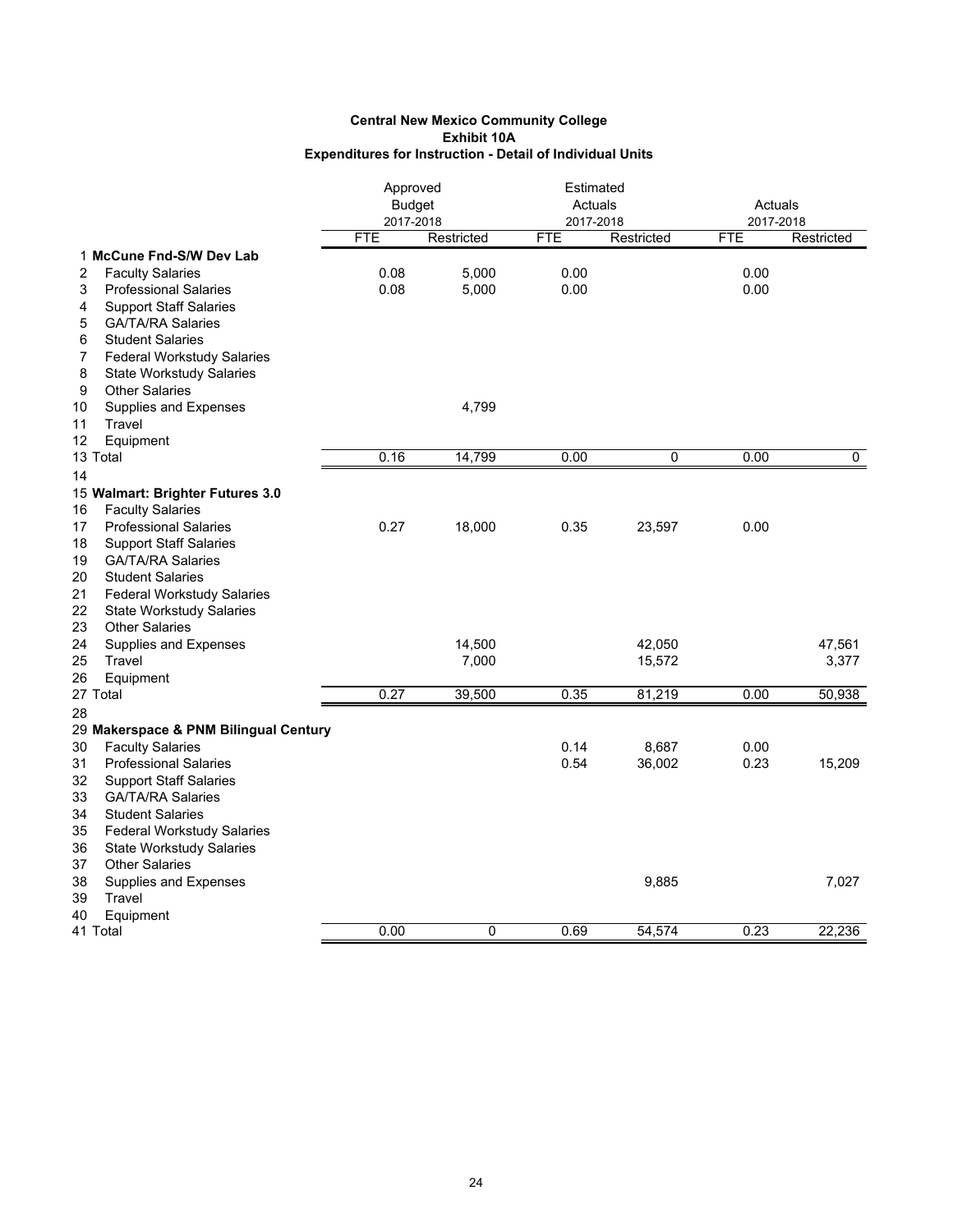|                                                                     | Approved<br><b>Budget</b> |            | Estimated<br>Actuals    |            | Actuals                 |             |
|---------------------------------------------------------------------|---------------------------|------------|-------------------------|------------|-------------------------|-------------|
|                                                                     | 2017-2018<br><b>FTE</b>   | Restricted | 2017-2018<br><b>FTE</b> | Restricted | 2017-2018<br><b>FTE</b> | Restricted  |
| 1 Registered Behavioral Tech                                        |                           |            |                         |            |                         |             |
| <b>Faculty Salaries</b><br>2                                        |                           |            | 0.15                    | 10,198     | 0.00                    |             |
| <b>Professional Salaries</b><br>3                                   |                           |            |                         |            |                         |             |
| <b>Support Staff Salaries</b><br>4                                  |                           |            |                         |            |                         |             |
| 5<br><b>GA/TA/RA Salaries</b>                                       |                           |            |                         |            |                         |             |
| 6<br><b>Student Salaries</b>                                        |                           |            |                         |            |                         |             |
| 7<br><b>Federal Workstudy Salaries</b>                              |                           |            |                         |            |                         |             |
| 8<br><b>State Workstudy Salaries</b>                                |                           |            |                         |            |                         |             |
| 9<br><b>Other Salaries</b>                                          |                           |            |                         |            |                         |             |
| 10<br>Supplies and Expenses                                         |                           |            |                         | 3,334      |                         |             |
| Travel<br>11                                                        |                           |            |                         |            |                         |             |
| 12<br>Equipment<br>13 Total                                         | 0.00                      | 0          | 0.15                    | 13,532     | 0.00                    | $\mathbf 0$ |
| 14                                                                  |                           |            |                         |            |                         |             |
| 15 CNM FND-NM Dental Assoc                                          |                           |            |                         |            |                         |             |
| <b>Faculty Salaries</b><br>16                                       | 0.03                      | 1,852      | 0.00                    |            | 0.00                    |             |
| 17<br><b>Professional Salaries</b>                                  |                           |            |                         |            |                         |             |
| 18<br><b>Support Staff Salaries</b>                                 |                           |            |                         |            |                         |             |
| <b>GA/TA/RA Salaries</b><br>19                                      |                           |            |                         |            |                         |             |
| 20<br><b>Student Salaries</b>                                       |                           |            |                         |            |                         |             |
| 21<br><b>Federal Workstudy Salaries</b>                             |                           |            |                         |            |                         |             |
| 22<br><b>State Workstudy Salaries</b>                               |                           |            |                         |            |                         |             |
| <b>Other Salaries</b><br>23                                         |                           |            |                         |            |                         |             |
| 24<br>Supplies and Expenses                                         |                           | 2,500      |                         |            |                         |             |
| 25<br>Travel                                                        |                           |            |                         |            |                         |             |
| Equipment<br>26                                                     |                           |            |                         |            |                         |             |
| 27 Total                                                            | 0.03                      | 4,352      | 0.00                    | 0          | 0.00                    | $\pmb{0}$   |
| 28                                                                  |                           |            |                         |            |                         |             |
| 29 CNM Ingenuity-Kellog Fnd                                         |                           |            |                         |            |                         |             |
| <b>Faculty Salaries</b><br>30<br>31<br><b>Professional Salaries</b> |                           |            |                         |            |                         |             |
| 32<br><b>Support Staff Salaries</b>                                 |                           |            |                         |            |                         |             |
| 33<br><b>GA/TA/RA Salaries</b>                                      |                           |            |                         |            |                         |             |
| 34<br><b>Student Salaries</b>                                       |                           |            |                         |            |                         |             |
| 35<br><b>Federal Workstudy Salaries</b>                             |                           |            |                         |            |                         |             |
| <b>State Workstudy Salaries</b><br>36                               |                           |            |                         |            |                         |             |
| 37<br><b>Other Salaries</b>                                         |                           |            |                         |            |                         |             |
| 38<br>Supplies and Expenses                                         |                           | 205,810    |                         |            |                         | 167         |
| 39<br>Travel                                                        |                           |            |                         |            |                         |             |
| 40<br>Equipment                                                     |                           |            |                         |            |                         |             |
| 41 Total                                                            | 0.00                      | 205,810    | 0.00                    | 0          | 0.00                    | 167         |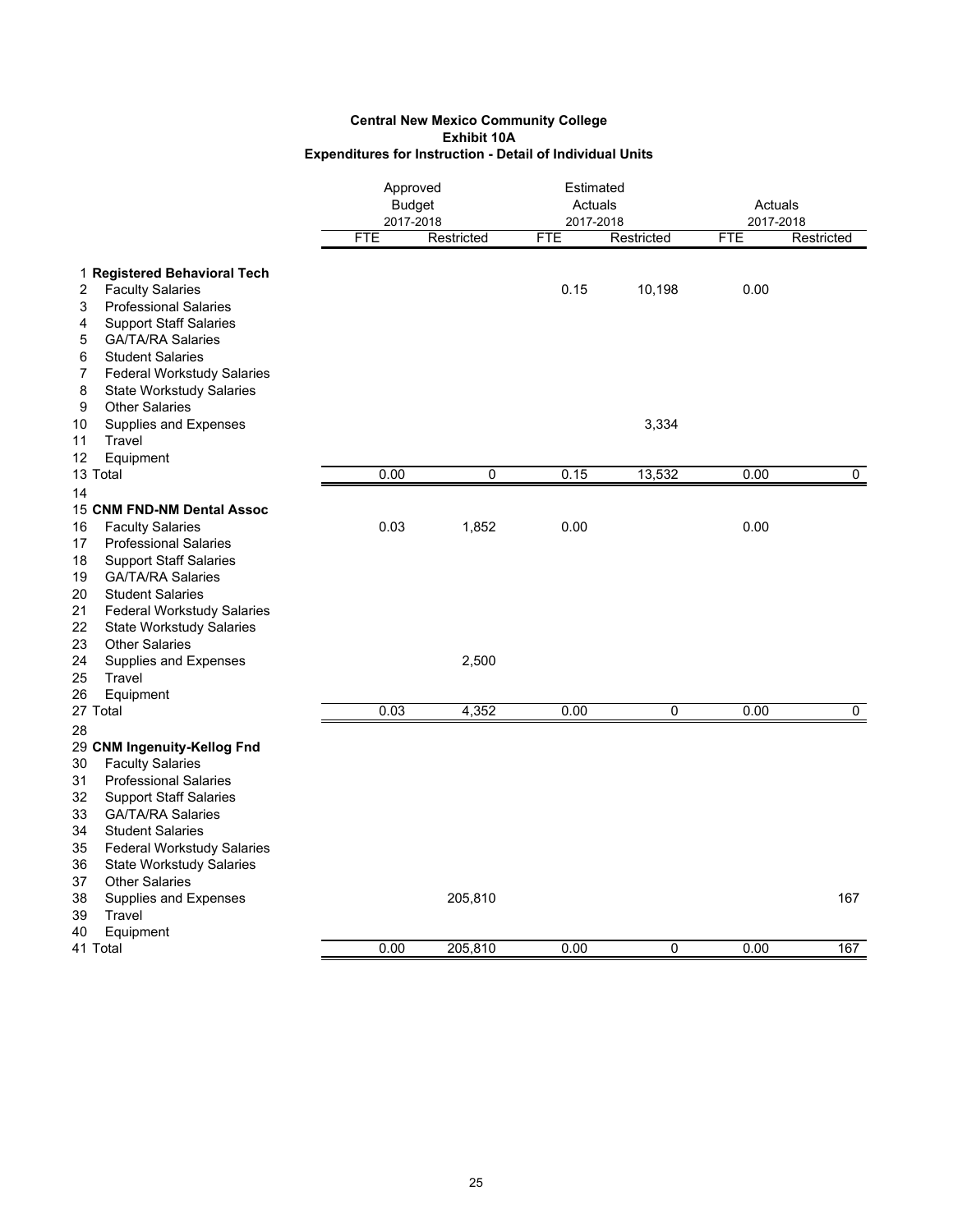|    |                                   | Approved      |            | Estimated  |             |            |            |
|----|-----------------------------------|---------------|------------|------------|-------------|------------|------------|
|    |                                   | <b>Budget</b> |            | Actuals    |             | Actuals    |            |
|    |                                   | 2017-2018     |            | 2017-2018  |             | 2017-2018  |            |
|    |                                   | <b>FTE</b>    | Restricted | <b>FTE</b> | Restricted  | <b>FTE</b> | Restricted |
| 15 | <b>McCune Fnd Bilingual WFD</b>   |               |            |            |             |            |            |
| 16 | <b>Faculty Salaries</b>           |               | 5,400      | 0.05       | 2,816       | 0.05       | 3,194      |
| 17 | <b>Professional Salaries</b>      |               |            |            |             |            |            |
| 18 | <b>Support Staff Salaries</b>     |               |            |            |             |            |            |
| 19 | <b>GA/TA/RA Salaries</b>          |               |            |            |             |            |            |
| 20 | <b>Student Salaries</b>           |               |            |            |             |            |            |
| 21 | <b>Federal Workstudy Salaries</b> |               |            |            |             |            |            |
| 22 | <b>State Workstudy Salaries</b>   |               |            |            |             |            |            |
| 23 | <b>Other Salaries</b>             |               |            |            |             |            |            |
| 24 | Supplies and Expenses             |               | 1,604      |            | 5,900       |            | 5,432      |
| 25 | Travel                            |               |            |            |             |            |            |
| 26 | Equipment                         |               |            |            |             |            |            |
|    | 27 Total                          | 0.00          | 7,004      | 0.05       | 8,716       | 0.05       | 8,626      |
| 28 |                                   |               |            |            |             |            |            |
|    | 29 CNM FND - NM Japanese Am Cit   |               |            |            |             |            |            |
| 30 | <b>Faculty Salaries</b>           |               |            | 0.03       | 1,778       | 0.00       |            |
| 31 | <b>Professional Salaries</b>      |               |            |            |             |            |            |
| 32 | <b>Support Staff Salaries</b>     |               |            |            |             |            |            |
| 33 | <b>GA/TA/RA Salaries</b>          |               |            |            |             |            |            |
| 34 | <b>Student Salaries</b>           |               |            |            |             |            |            |
| 35 | <b>Federal Workstudy Salaries</b> |               |            |            |             |            |            |
| 36 | <b>State Workstudy Salaries</b>   |               |            |            |             |            |            |
| 37 | <b>Other Salaries</b>             |               |            |            |             |            |            |
| 38 | Supplies and Expenses             |               |            |            | 4,000       |            | 2,507      |
| 39 | Travel                            |               |            |            |             |            |            |
| 40 | Equipment                         |               |            |            |             |            |            |
|    | 41 Total                          | 0.00          | 0          | 0.03       | 5,778       | 0.00       | 2,507      |
|    | 19 Total Restricted Instruction   |               |            |            |             |            |            |
| 20 | <b>Faculty Salaries</b>           | 19.48         | 1,175,962  | 14.33      | 862,102     | 12.85      | 772,443    |
| 21 | <b>Professional Salaries</b>      | 10.37         | 690,543    | 7.89       | 525,272     | 4.00       | 266,113    |
| 22 | <b>Support Staff Salaries</b>     | 9.96          | 374,046    | 9.02       | 338,696     | 9.89       | 371,112    |
| 23 | <b>GA/TA/RA Salaries</b>          | 0.00          | 0          | 0.00       | 0           | 0.00       | 0          |
| 24 | <b>Student Salaries</b>           | 0.00          | 0          | 0.00       | $\mathbf 0$ | 0.00       | 0          |
| 25 | <b>Federal Workstudy Salaries</b> | 0.00          | 0          | 0.00       | 0           | 0.00       | 0          |
| 26 | <b>State Workstudy Salaries</b>   | 0.00          | 0          | 0.00       | $\mathbf 0$ | 0.00       | 0          |
| 27 | <b>Other Salaries</b>             | 0.00          | 0          | 0.00       | $\Omega$    | 0.00       | 0          |
| 28 | <b>Supplies and Expenses</b>      | 0.00          | 1,918,420  | 0.00       | 1,422,379   | 0.00       | 897,047    |
| 29 | Travel                            | 0.00          | 284,607    | 0.00       | 284,595     | 0.00       | 164,348    |
| 30 | Equipment                         | 0.00          | 231,640    | 0.00       | 200,795     | 0.00       | 250,952    |
|    | 31 Total                          | 39.80         | 4,675,219  | 31.25      | 3,633,839   | 26.74      | 2,722,014  |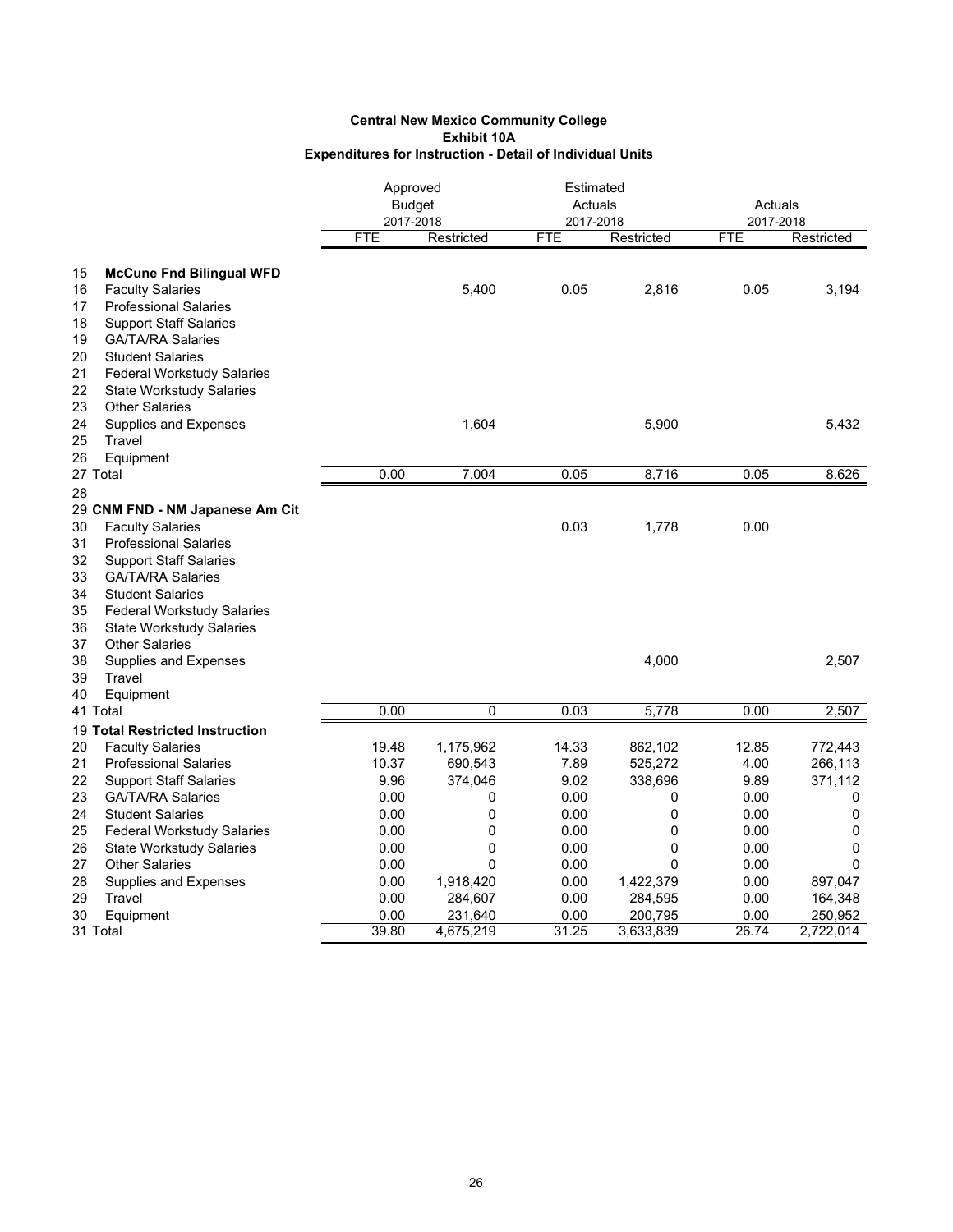#### **Central New Mexico Community College Expenditures for Academic Support Exhibit 11**

|                |                                            | Approved<br><b>Budget</b><br>2017-2018 |           | Estimated<br>Actuals<br>2017-2018 |           | Actuals<br>2017-2018 |           |
|----------------|--------------------------------------------|----------------------------------------|-----------|-----------------------------------|-----------|----------------------|-----------|
|                |                                            | Unrest.                                | Rest.     | Unrest.                           | Rest.     | Unrest.              | Rest.     |
|                | 1 Libraries                                |                                        |           |                                   |           |                      |           |
| 2<br>3         | <b>All Locations</b>                       | 1,405,318                              | 280,287   | 1,341,148                         | 353,239   | 1,371,783            | 136,434   |
| 5              | 4 Total Libraries                          | 1,405,318                              | 280,287   | 1,341,148                         | 353,239   | 1,371,783            | 136,434   |
| 7              | 6 Instructional Media Services             | 1,551,144                              |           | 1,491,785                         |           | 1,487,749            |           |
|                | 8 Academic Administration and Personnel    |                                        |           |                                   |           |                      |           |
| 9              | Communication, Humanities, & Social Sci    | 990,767                                |           | 910,790                           |           | 937,059              |           |
| 10             | <b>Business and Information Technology</b> | 1,159,537                              | 274,863   | 1,113,775                         | 481,586   | 1,137,433            | 367,161   |
| 11             | School of Adult and General Education      | 791,202                                |           | 482,841                           |           | 467,278              |           |
| 12             | Health, Wellness, and Public Safety        | 1,487,961                              |           | 1,342,041                         |           | 1,381,497            |           |
| 13             | Math, Science, and Engineering             | 750,724                                |           | 753,173                           |           | 738,216              |           |
| 14             | <b>Applied Technology</b>                  | 762,935                                |           | 670,978                           |           | 706,991              |           |
| 15             | Academic Support Technology                | 491,892                                |           | 1,291,892                         |           | 377,336              |           |
| 16             | <b>Educational Collaboration</b>           | 368,465                                |           | 317,211                           |           | 314,335              |           |
| 17             | Associate VP Academic Affairs              | 732,289                                |           | 758,327                           |           | 771,769              |           |
| 19             | Distance Learning                          | 671,576                                |           | 479,888                           |           | 444,181              |           |
| 20             | Academic Support                           | 678,442                                | 150,000   | 344,228                           | 150,000   | 353,784              | 0         |
| 21             | Ingenuity                                  | 384,571                                |           | 309,071                           |           | 1,032,055            |           |
|                | 22 Total Academic Admin and Personnel Devl | 9,270,361                              | 424.863   | 8,774,215                         | 631,586   | 8,661,934            | 367,161   |
| 23             |                                            |                                        |           |                                   |           |                      |           |
|                | 24 Course and Curriculum Development       |                                        |           |                                   |           |                      |           |
| 25<br>26<br>27 | Career and Course Development              |                                        | 153,683   |                                   | 321,255   |                      | 261,920   |
| 29             | 28 Total Course and Curriculum Development | $\Omega$                               | 153,683   | $\Omega$                          | 321,255   | 0                    | 261,920   |
|                | 30 State Workstudy                         |                                        | 273,195   |                                   | 250,000   |                      | 192,008   |
|                | 31 Federal Workstudy                       | 26,109                                 | 78,328    |                                   | 126,309   |                      | 138,325   |
|                | 32 Retirement                              | 1,124,945                              | 22,340    | 1,116,566                         | 103,815   | 1,064,746            | 41,846    |
|                | 33 Social Security                         | 702,823                                | 12,003    | 590,766                           | 55,334    | 567,146              | 22,596    |
|                | 34 Group Insurance                         | 1,142,178                              | 9,587     | 1,006,127                         | 71,454    | 944,942              | 29,438    |
|                | 35 Worker's Compensation                   | 133,206                                | 3,384     | 121,631                           | 6,124     | 91,055               | 1,571     |
|                | 36 Unemployment                            | 18,607                                 | 411       | 18,773                            | 892       | 13,323               | 224       |
|                | 37 Retiree Health                          | 171,733                                | 3,214     | 157,765                           | 14,938    | 150,336              | 6,021     |
|                | <b>38 Tuition Waivers</b>                  | 60,464                                 |           | 80,306                            |           | 49,662               |           |
| 40             | 39 Total Items not Included in 11A's       | 3,380,065                              | 402,462   | 3,091,934                         | 628,866   | 2,881,208            | 432,030   |
| 41             | 42 Total Expenditures for Academic Support | 15,606,888                             | 1,261,295 | 14,699,082                        | 1,934,946 | 14,402,674           | 1,197,544 |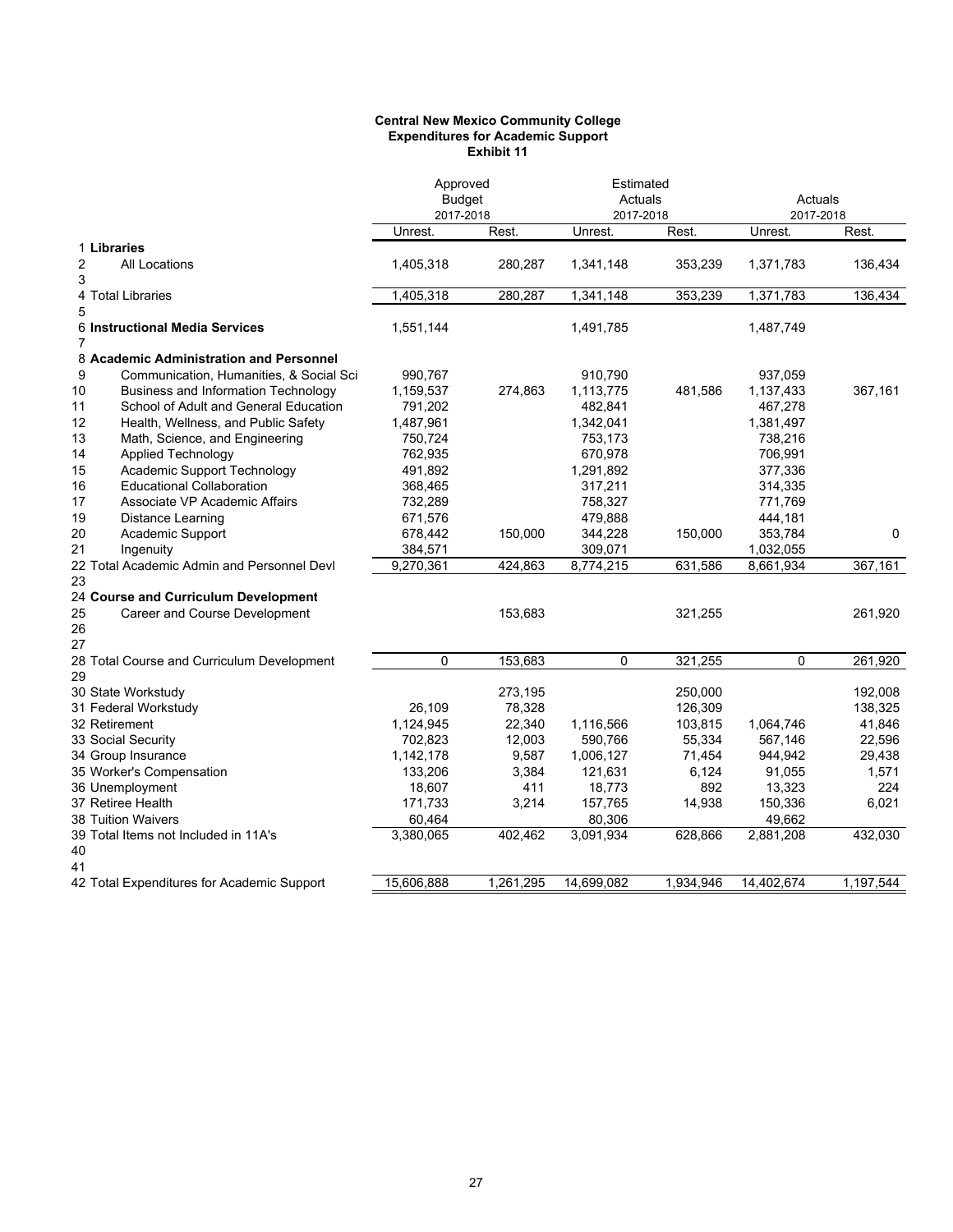|                |                                   |            | Approved      |            | Estimated         |            |                   |
|----------------|-----------------------------------|------------|---------------|------------|-------------------|------------|-------------------|
|                |                                   |            | <b>Budget</b> |            | Actuals           |            | Actuals           |
|                |                                   |            | 2017-2018     |            | 2017-2018         |            | 2017-2018         |
|                |                                   | <b>FTE</b> | Unrestricted  | <b>FTE</b> | Unrestricted      | <b>FTE</b> | Unrestricted      |
|                | 1 Main Library                    |            |               |            |                   |            |                   |
| $\overline{2}$ | <b>Faculty Salaries</b>           |            |               | 0.00       |                   | 0.00       |                   |
| 3              | <b>Professional Salaries</b>      | 9.00       | 469,200       | 8.00       | 422,103           | 8.00       | 440,610           |
| 4              | <b>Support Staff Salaries</b>     | 10.00      | 436,744       | 9.00       | 386,835           | 9.00       | 395,341           |
| 5              | <b>GA/TA/RA Salaries</b>          |            |               |            |                   |            |                   |
| 6              | <b>Student Salaries</b>           | 0.02       | 350           | 0.00       | 0                 | 0.68       | 6,182             |
| $\overline{7}$ | Federal Workstudy Salaries        | 0.65       | 12,242        | 2.73       | 24,927            | 2.76       | 25,222            |
| 8              | <b>State Workstudy Salaries</b>   | 0.55       | 10,343        | 0.47       | 4,268             | 0.39       | 3,555             |
| 9              | <b>Other Salaries</b>             |            |               |            |                   |            |                   |
| 10             | Supplies and Expenses             |            | 323,679       |            | 349,000           |            | 347,669           |
| 11             | Travel                            |            | 1,610         |            | 1,610             |            | 5,521             |
| 12             | <b>Library Books</b>              |            | 151,150       |            | 152,405           |            | 147,684           |
| 13 Total       |                                   | 20.22      | 1,405,318     | 20.20      | 1,341,148         | 20.83      | 1,371,783         |
| 14             |                                   |            |               |            |                   |            |                   |
|                | 15 Audio Visual Services          |            |               |            |                   |            |                   |
| 16             | <b>Faculty Salaries</b>           |            |               | 0.00       |                   | 0.00       |                   |
| 17             | <b>Professional Salaries</b>      |            |               | 0.00       |                   | 0.00       |                   |
| 18             | <b>Support Staff Salaries</b>     | 17.00      | 647,495       | 17.00      | 593,518           | 17.00      | 583,537           |
| 19             | <b>GA/TA/RA Salaries</b>          |            |               |            |                   |            |                   |
| 20             | <b>Student Salaries</b>           | 0.36       | 6,709         | 0.15       | 1,335             | 1.21       | 11,064            |
| 21             | <b>Federal Workstudy Salaries</b> | 0.41       | 7,731         | 0.45       | 4,118             | 0.64       | 5,847             |
| 22             | <b>State Workstudy Salaries</b>   | 1.40       | 26,345        | 1.56       | 14,225            | 1.94       | 17,682            |
| 23             | <b>Other Salaries</b>             |            |               |            |                   |            |                   |
| 24             | Supplies and Expenses             |            | 597,621       |            | 596,639           |            | 578,022           |
| 25             | Travel                            |            |               |            |                   |            |                   |
| 26             | Equipment                         |            |               |            |                   |            | 7,799             |
| 27 Total       |                                   | 19.18      | 1,285,901     | 19.15      | 1,209,835         | 20.79      | 1,203,951         |
| 28             |                                   |            |               |            |                   |            |                   |
|                | 29 Media Production Services      |            |               |            |                   |            |                   |
| 30             | <b>Faculty Salaries</b>           |            |               | 0.00       |                   | 0.00       |                   |
| 31             | <b>Professional Salaries</b>      | 1.00       | 73,300        | 1.00       | 74,280            | 1.00       | 82,959            |
| 32             | <b>Support Staff Salaries</b>     | 3.00       | 136,745       | 3.00       | 139,500           | 3.00       | 131,499           |
| 33             | <b>GA/TA/RA Salaries</b>          |            |               |            |                   |            |                   |
| 34             | <b>Student Salaries</b>           |            |               | 0.00       |                   | 0.08       | 700               |
| 35             | <b>Federal Workstudy Salaries</b> |            |               | 0.00       |                   | 0.02       | 175               |
| 36             | <b>State Workstudy Salaries</b>   |            | 958           | 0.14       | 1,300             | 0.10       | 939               |
|                | <b>Other Salaries</b>             |            |               |            |                   |            |                   |
| 37<br>38       | Supplies and Expenses             |            | 54,240        |            | 49,840            |            | 51,427            |
| 39             | Travel                            |            |               |            |                   |            |                   |
|                |                                   |            |               |            |                   |            |                   |
| 40<br>41 Total | Equipment                         | 4.00       | 265.243       | 4.14       | 17,030<br>281,950 | 4.20       | 16,099<br>283.798 |
|                |                                   |            |               |            |                   |            |                   |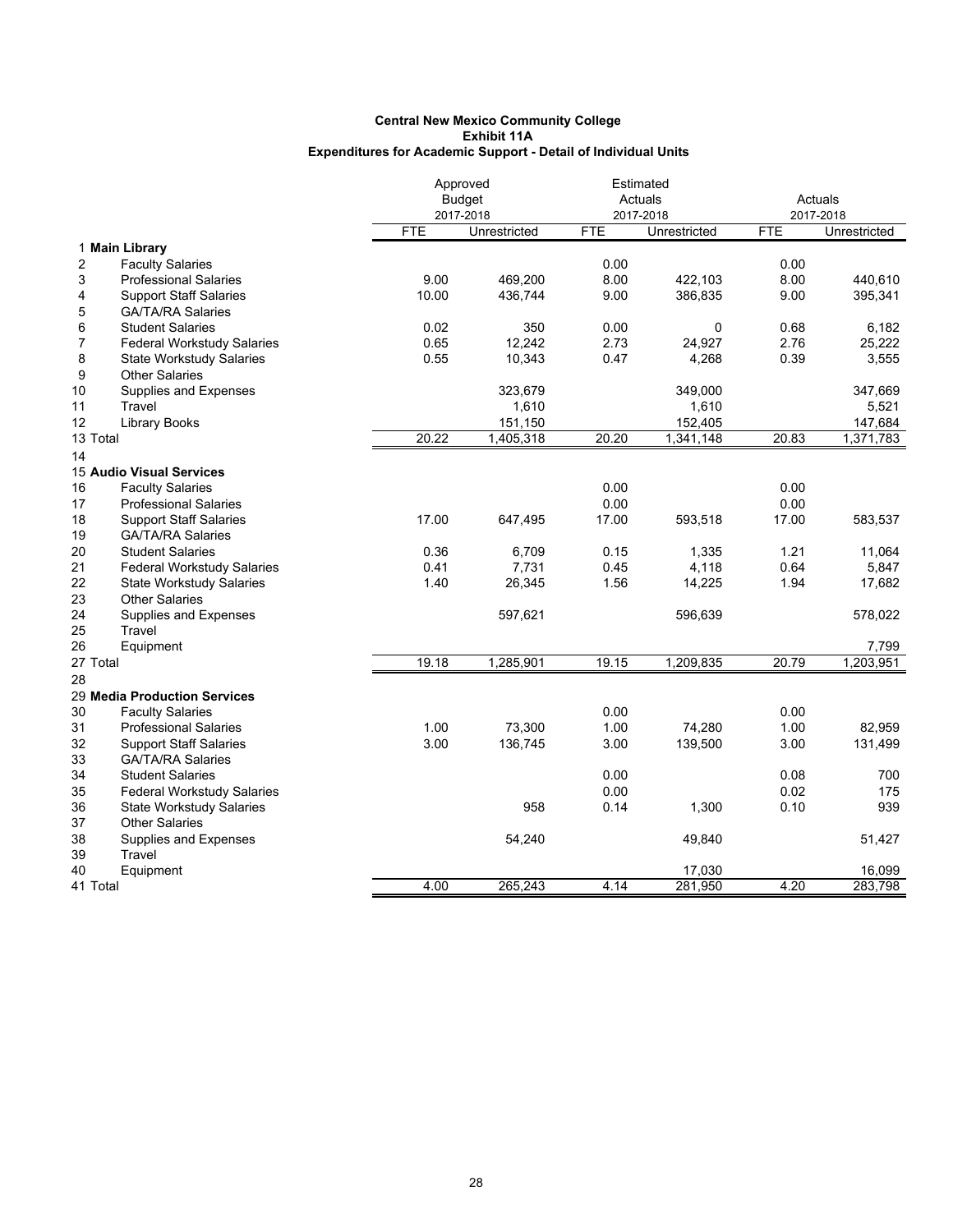|                         |                                                  |            | Approved      | Estimated  |              |            |              |
|-------------------------|--------------------------------------------------|------------|---------------|------------|--------------|------------|--------------|
|                         |                                                  |            | <b>Budget</b> |            | Actuals      |            | Actuals      |
|                         |                                                  |            | 2017-2018     |            | 2017-2018    |            | 2017-2018    |
|                         |                                                  | <b>FTE</b> | Unrestricted  | <b>FTE</b> | Unrestricted | <b>FTE</b> | Unrestricted |
|                         | 1 Communication, Humanities, and Social Sciences |            |               |            |              |            |              |
| $\overline{\mathbf{c}}$ | <b>Faculty Salaries</b>                          |            |               | 0.00       |              | 0.00       |              |
| 3                       | <b>Professional Salaries</b>                     | 6.00       | 472,016       | 7.00       | 462.700      | 7.00       | 476.031      |
| 4                       | <b>Support Staff Salaries</b>                    | 10.00      | 391,550       | 9.00       | 318,040      | 9.00       | 321,284      |
| 5                       | <b>GA/TA/RA Salaries</b>                         |            |               |            |              |            |              |
| 6                       | <b>Student Salaries</b>                          |            |               | 0.00       |              | 0.11       | 998          |
| $\overline{7}$          | <b>Federal Workstudy Salaries</b>                | 0.06       | 1,136         | 0.26       | 2,340        | 0.18       | 1,636        |
| 8                       | <b>State Workstudy Salaries</b>                  | 0.12       | 2,237         | 0.37       | 3,380        | 0.30       | 2,752        |
| 9                       | <b>Other Salaries</b>                            |            |               |            |              |            |              |
| 10                      | Supplies and Expenses                            |            | 121,020       |            | 121,530      |            | 132,436      |
| 11                      | Travel                                           |            | 2,808         |            | 2,800        |            | 1,923        |
| 12                      | Equipment                                        |            |               |            |              |            |              |
| 13 Total                |                                                  | 16.18      | 990,767       | 16.63      | 910,790      | 16.59      | 937,059      |
| 14                      |                                                  |            |               |            |              |            |              |
|                         | 15 Business and Information Technology           |            |               |            |              |            |              |
| 16                      | <b>Faculty Salaries</b>                          |            |               | 0.00       |              | 0.00       |              |
| 17                      | <b>Professional Salaries</b>                     | 10.00      | 588,398       | 10.00      | 589,977      | 10.00      | 594,523      |
| 18                      | <b>Support Staff Salaries</b>                    | 9.00       | 416,670       | 9.00       | 348,525      | 9.00       | 358,617      |
| 19                      | <b>GA/TA/RA Salaries</b>                         |            |               |            |              |            |              |
| 20                      | <b>Student Salaries</b>                          |            |               | 0.00       |              | 0.68       | 6,250        |
| 21                      | <b>Federal Workstudy Salaries</b>                | 0.01       | 71            | 0.07       | 601          | 0.08       | 775          |
| 22                      | <b>State Workstudy Salaries</b>                  | 0.22       | 4,214         | 0.68       | 6,180        | 0.68       | 6,215        |
| 23                      | <b>Other Salaries</b>                            |            |               |            |              |            |              |
| 24                      | Supplies and Expenses                            |            | 147,464       |            | 165,772      |            | 166,563      |
| 25                      | Travel                                           |            | 2,720         |            | 2,720        |            | 4,491        |
| 26                      | Equipment                                        |            |               |            |              |            |              |
| 27 Total                |                                                  | 19.23      | 1,159,537     | 19.74      | 1,113,775    | 20.45      | 1,137,433    |
| 28                      |                                                  |            |               |            |              |            |              |
|                         | 29 School of Adult and General Education         |            |               |            |              |            |              |
| 30                      | <b>Faculty Salaries</b>                          |            |               | 0.00       |              | 0.00       |              |
| 31                      | <b>Professional Salaries</b>                     | 4.00       | 376,670       | 3.00       | 259,420      | 3.00       | 251,870      |
| 32                      | <b>Support Staff Salaries</b>                    | 8.00       | 313,743       | 6.00       | 135,420      | 6.00       | 135,594      |
| 33                      | <b>GA/TA/RA Salaries</b>                         |            |               |            |              |            |              |
| 34                      | <b>Student Salaries</b>                          | 0.22       | 4,170         | 0.26       | 2,330        | 0.55       | 4,979        |
| 35                      | Federal Workstudy Salaries                       | 0.12       | 2,231         | 1.10       | 10,030       | 1.03       | 9,383        |
| 36                      | <b>State Workstudy Salaries</b>                  | 0.31       | 5,870         | 0.50       | 4,580        | 0.55       | 4,985        |
| 37                      | <b>Other Salaries</b>                            |            |               |            |              |            |              |
| 38                      | Supplies and Expenses                            |            | 82,418        |            | 69,821       |            | 58,926       |
| 39                      | Travel                                           |            | 6,100         |            | 1,240        |            | 1,543        |
| 40                      | Equipment                                        |            |               |            |              |            |              |
| 41 Total                |                                                  | 12.65      | 791,202       | 10.85      | 482.841      | 11.12      | 467,278      |
|                         |                                                  |            |               |            |              |            |              |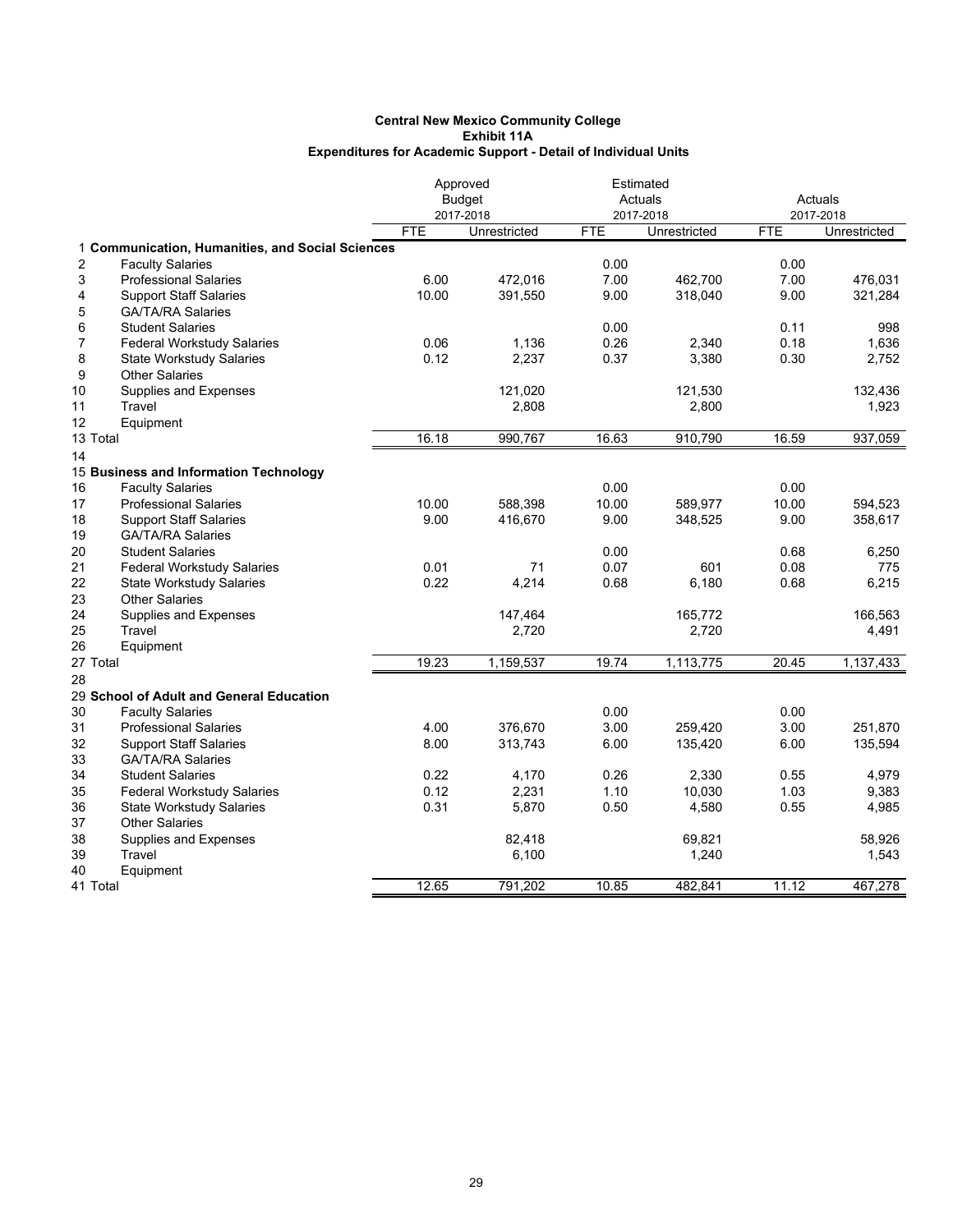|          |                                       |            | Approved      |            | Estimated    |            |              |
|----------|---------------------------------------|------------|---------------|------------|--------------|------------|--------------|
|          |                                       |            | <b>Budget</b> |            | Actuals      | Actuals    |              |
|          |                                       |            | 2017-2018     |            | 2017-2018    |            | 2017-2018    |
|          |                                       | <b>FTE</b> | Unrestricted  | <b>FTE</b> | Unrestricted | <b>FTE</b> | Unrestricted |
|          | 1 Health, Wellness, and Public Safety |            |               |            |              |            |              |
| 2        | <b>Faculty Salaries</b>               |            |               | 0.00       |              | 0.00       |              |
| 3        | <b>Professional Salaries</b>          | 9.50       | 696,518       | 10.00      | 668,467      | 10.00      | 673,538      |
| 4        | <b>Support Staff Salaries</b>         | 15.00      | 583,900       | 14.00      | 482,546      | 14.00      | 500,802      |
| 5        | <b>GA/TA/RA Salaries</b>              |            |               |            |              |            |              |
| 6        | <b>Student Salaries</b>               |            |               | 0.00       |              | 1.02       | 9,356        |
| 7        | <b>Federal Workstudy Salaries</b>     | 0.08       | 1,475         | 0.02       | 87           | 0.15       | 1,407        |
| 8        | <b>State Workstudy Salaries</b>       | 0.40       | 7,561         | 0.86       | 7,821        | 0.72       | 6,612        |
| 9        | <b>Other Salaries</b>                 |            |               |            |              |            |              |
| 10       | Supplies and Expenses                 |            | 196,507       |            | 182,820      |            | 189,783      |
| 11       | Travel                                |            | 2,000         |            | 300          |            |              |
| 12       | Equipment                             |            |               |            |              |            |              |
| 13 Total |                                       | 24.98      | 1,487,961     | 24.88      | 1,342,041    | 25.90      | 1,381,497    |
| 14       |                                       |            |               |            |              |            |              |
|          | 15 Math, Science, and Engineering     |            |               |            |              |            |              |
| 16       | <b>Faculty Salaries</b>               |            |               | 0.00       |              | 0.00       |              |
| 17       | <b>Professional Salaries</b>          | 6.00       | 402,911       | 6.00       | 400,574      | 6.00       | 398,034      |
| 18       | <b>Support Staff Salaries</b>         | 5.00       | 241,461       | 5.00       | 243,673      | 5.00       | 240,494      |
| 19       | <b>GA/TA/RA Salaries</b>              |            |               |            |              |            |              |
| 20       | <b>Student Salaries</b>               |            |               | 0.00       |              | 0.00       |              |
| 21       | <b>Federal Workstudy Salaries</b>     | 0.10       | 1,811         | 0.00       | 0            | 0.00       |              |
| 22       | <b>State Workstudy Salaries</b>       | 0.08       | 1,540         | 0.00       | $\Omega$     | 0.00       |              |
| 23       | <b>Other Salaries</b>                 |            |               |            |              |            |              |
| 24       | Supplies and Expenses                 |            | 100,401       |            | 108,426      |            | 99,688       |
| 25       | Travel                                |            | 2,600         |            | 500          |            |              |
| 26       | Equipment                             |            |               |            |              |            |              |
| 27 Total |                                       | 11.18      | 750,724       | 11.00      | 753,173      | 11.00      | 738,216      |
| 28       |                                       |            |               |            |              |            |              |
|          | 29 Applied Technology                 |            |               |            |              |            |              |
| 30       | <b>Faculty Salaries</b>               |            |               | 0.00       |              | 0.00       |              |
| 31       | <b>Professional Salaries</b>          | 6.00       | 447,692       | 7.30       | 395,368      | 7.30       | 441,488      |
| 32       | <b>Support Staff Salaries</b>         | 5.00       | 193,562       | 4.00       | 153,846      | 4.00       | 156,592      |
| 33       | <b>GA/TA/RA Salaries</b>              |            |               |            |              |            |              |
| 34       | <b>Student Salaries</b>               | 0.02       | 350           | 1.27       | 11,604       | 1.24       | 11,351       |
| 35       | <b>Federal Workstudy Salaries</b>     | 0.05       | 887           | 0.00       | $\Omega$     | 0.05       | 477          |
| 36       | <b>State Workstudy Salaries</b>       | 0.26       | 4,808         | 0.48       | 4,385        | 0.35       | 3,206        |
| 37       | <b>Other Salaries</b>                 |            |               |            |              |            |              |
| 38       | Supplies and Expenses                 |            | 113,516       |            | 103,655      |            | 91,514       |
| 39       | Travel                                |            | 2,120         |            | 2,120        |            | 2,363        |
| 40       | Equipment                             |            |               |            |              |            |              |
| 41 Total |                                       | 11.32      | 762,935       | 13.05      | 670,978      | 12.95      | 706,991      |
|          |                                       |            |               |            |              |            |              |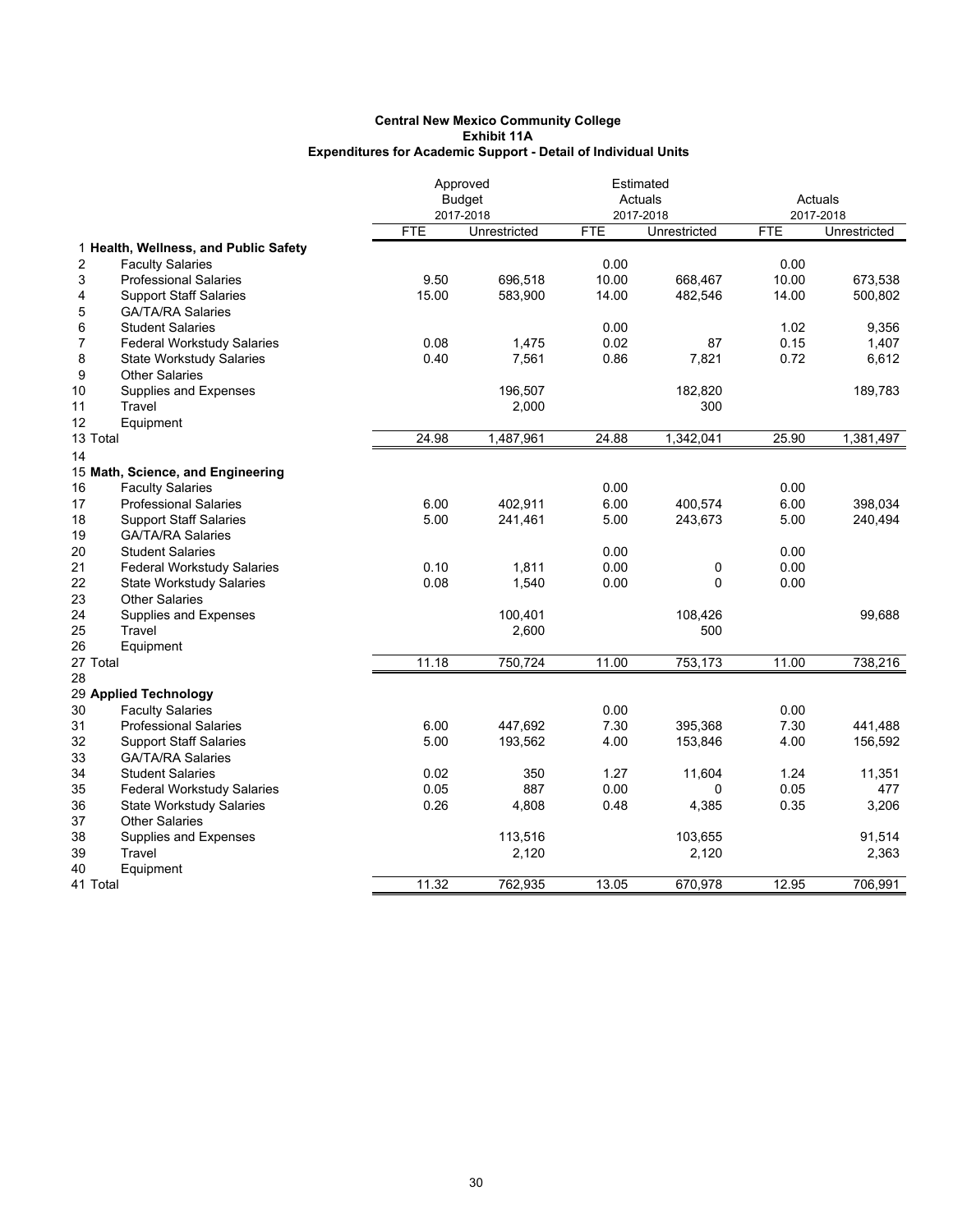|                                         |            | Approved      |            | Estimated    |            |              |
|-----------------------------------------|------------|---------------|------------|--------------|------------|--------------|
|                                         |            | <b>Budget</b> |            | Actuals      | Actuals    |              |
|                                         |            | 2017-2018     |            | 2017-2018    |            | 2017-2018    |
|                                         | <b>FTE</b> | Unrestricted  | <b>FTE</b> | Unrestricted | <b>FTE</b> | Unrestricted |
| 1 Educational Collaboration             |            |               |            |              |            |              |
| 2<br><b>Faculty Salaries</b>            |            |               | 0.00       |              | 0.00       |              |
| 3<br><b>Professional Salaries</b>       | 3.00       | 181,244       | 3.00       | 158,393      | 3.00       | 160,803      |
| 4<br><b>Support Staff Salaries</b>      | 2.00       | 79,199        | 1.00       | 42,972       | 1.00       | 42,100       |
| <b>GA/TA/RA Salaries</b><br>5           |            |               |            |              |            |              |
| <b>Student Salaries</b><br>6            |            |               | 0.15       | 1,400        | 0.45       | 4,078        |
| <b>Federal Workstudy Salaries</b><br>7  |            |               | 0.00       |              | 0.00       |              |
| 8<br><b>State Workstudy Salaries</b>    |            |               | 0.00       |              | 0.00       |              |
| <b>Other Salaries</b><br>9              |            |               |            |              |            |              |
| 10<br>Supplies and Expenses             |            | 108,022       |            | 114,446      |            | 107,355      |
| 11<br>Travel                            |            |               |            |              |            |              |
| 12<br>Equipment                         |            |               |            |              |            |              |
| 13 Total                                | 5.00       | 368,465       | 4.15       | 317,211      | 4.45       | 314,335      |
| 14                                      |            |               |            |              |            |              |
| 15 Academic Affairs Executive Director  |            |               |            |              |            |              |
| <b>Faculty Salaries</b><br>16           |            |               | 0.00       |              | 0.00       |              |
| 17<br><b>Professional Salaries</b>      | 6.00       | 454,512       | 6.00       | 464,473      | 6.00       | 476,732      |
| 18<br><b>Support Staff Salaries</b>     | 4.00       | 191,265       | 5.50       | 188,367      | 5.50       | 189,455      |
| 19<br><b>GA/TA/RA Salaries</b>          |            |               |            |              |            |              |
| 20<br><b>Student Salaries</b>           |            |               | 0.00       |              | 0.00       |              |
| 21<br><b>Federal Workstudy Salaries</b> |            |               | 0.00       |              | 0.00       |              |
| 22<br><b>State Workstudy Salaries</b>   |            |               | 0.00       |              | 0.00       |              |
| 23<br><b>Other Salaries</b>             |            |               |            |              |            |              |
| 24<br>Supplies and Expenses             |            | 76,812        |            | 95,787       |            | 98,500       |
| 25<br>Travel                            |            | 9,700         |            | 9,700        |            | 7,081        |
| 26<br>Equipment                         |            |               |            |              |            |              |
| 27 Total                                | 10.00      | 732,289       | 11.50      | 758,327      | 11.50      | 771,769      |
| 28                                      |            |               |            |              |            |              |
| 29 Academic Support Technology          |            |               |            |              |            |              |
| <b>Faculty Salaries</b><br>30           |            |               |            |              |            |              |
| 31<br><b>Professional Salaries</b>      |            |               |            |              |            |              |
| 32<br><b>Support Staff Salaries</b>     |            |               |            |              |            |              |
| 33<br><b>GA/TA/RA Salaries</b>          |            |               |            |              |            |              |
| 34<br><b>Student Salaries</b>           |            |               |            |              |            |              |
| 35<br><b>Federal Workstudy Salaries</b> |            |               |            |              |            |              |
|                                         |            |               |            |              |            |              |
| 36<br><b>State Workstudy Salaries</b>   |            |               |            |              |            |              |
| <b>Other Salaries</b><br>37             |            |               |            |              |            |              |
| 38<br>Supplies and Expenses             |            | 491,892       |            | 1,291,892    |            | 377,336      |
| Travel<br>39                            |            |               |            |              |            |              |
| 40<br>Equipment                         |            |               |            |              |            |              |
| 41 Total                                | 0.00       | 491,892       | 0.00       | 1,291,892    | 0.00       | 377,336      |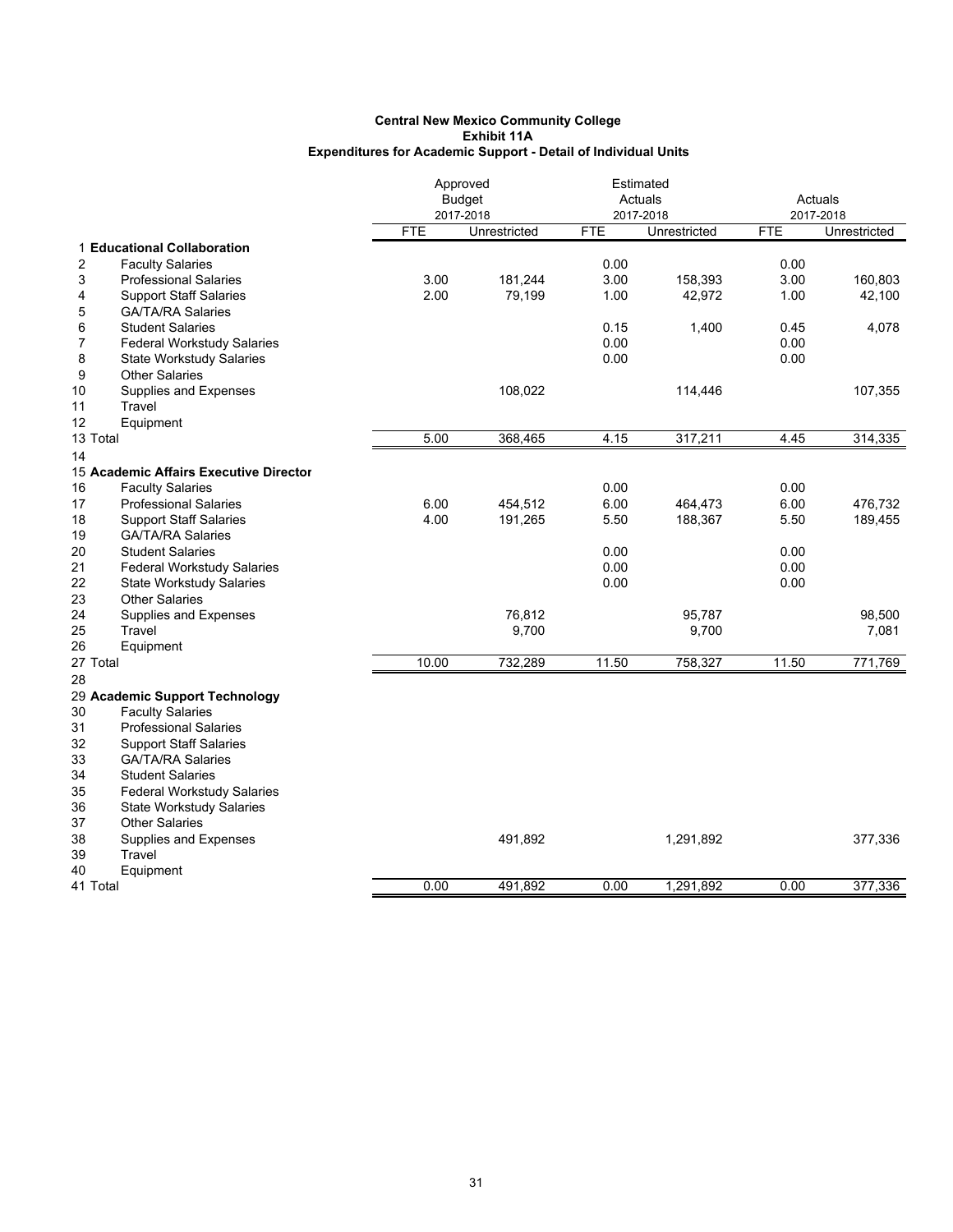|                                                                                                                                                                               | Approved<br><b>Budget</b><br>2017-2018 |                   | Estimated<br>Actuals<br>2017-2018 |                  | Actuals<br>2017-2018 |                  |
|-------------------------------------------------------------------------------------------------------------------------------------------------------------------------------|----------------------------------------|-------------------|-----------------------------------|------------------|----------------------|------------------|
|                                                                                                                                                                               | <b>FTE</b>                             | Unrestricted      | <b>FTE</b>                        | Unrestricted     | <b>FTE</b>           | Unrestricted     |
| 1 Academic Support<br>2<br><b>Faculty Salaries</b><br>3<br><b>Professional Salaries</b><br><b>Support Staff Salaries</b><br>4                                                 | 3.17                                   | 215,000           | 2.12<br>0.00<br>0.00              | 127,685          | 2.37<br>0.00<br>0.00 | 142,367<br>0     |
| <b>GA/TA/RA Salaries</b><br>5<br>6<br><b>Student Salaries</b><br>7<br><b>Federal Workstudy Salaries</b><br>8<br><b>State Workstudy Salaries</b><br>9<br><b>Other Salaries</b> |                                        |                   | 0.00<br>0.00<br>0.00              |                  | 0.00<br>0.00<br>0.00 |                  |
| 10<br>Supplies and Expenses<br>Travel<br>11<br>12<br>Equipment                                                                                                                |                                        | 118,240<br>46,000 |                                   | 76,928<br>10,000 |                      | 82,660<br>18,515 |
| 13 Total                                                                                                                                                                      | 3.17                                   | 379,240           | 2.12                              | 214,613          | 2.37                 | 243,542          |
| 14                                                                                                                                                                            |                                        |                   |                                   |                  |                      |                  |
| 15 Distance Learning                                                                                                                                                          |                                        |                   | 0.00                              |                  |                      |                  |
| 16<br><b>Faculty Salaries</b><br>17<br><b>Professional Salaries</b>                                                                                                           | 6.00                                   | 347,696           | 4.00                              | 201,695          | 0.00<br>3.05         | 203,327          |
| 18<br><b>Support Staff Salaries</b>                                                                                                                                           | 5.00                                   | 196,964           | 5.00                              | 125,195          | 3.30                 | 123,900          |
| 19<br><b>GA/TA/RA Salaries</b>                                                                                                                                                |                                        |                   |                                   |                  |                      |                  |
| 20<br><b>Student Salaries</b>                                                                                                                                                 |                                        |                   | 0.11                              | 1,012            | 0.06                 | 516              |
| 21<br><b>Federal Workstudy Salaries</b>                                                                                                                                       |                                        |                   | 0.00                              |                  | 0.00                 |                  |
| 22<br><b>State Workstudy Salaries</b>                                                                                                                                         | 0.16                                   | 2,947             | 0.14                              | 1,293            | 0.23                 | 2,057            |
| 23<br><b>Other Salaries</b>                                                                                                                                                   |                                        |                   |                                   |                  |                      |                  |
| 24<br>Supplies and Expenses                                                                                                                                                   |                                        | 119,369           |                                   | 145,433          |                      | 108,583          |
| 25<br>Travel                                                                                                                                                                  |                                        | 4,600             |                                   | 5,260            |                      | 5,798            |
| 26<br>Equipment                                                                                                                                                               | 11.16                                  |                   | 9.25                              |                  | 6.63                 |                  |
| 27 Total                                                                                                                                                                      |                                        | 671,576           |                                   | 479,888          |                      | 444,181          |
| 28<br>29 Presidential Fellows                                                                                                                                                 |                                        |                   |                                   |                  |                      |                  |
| 30<br><b>Faculty Salaries</b><br>31<br><b>Professional Salaries</b>                                                                                                           | 3.00                                   | 252,482           | 0.00<br>0.39                      | 25,767           | 0.00<br>0.26         | 17,595           |
| 32<br><b>Support Staff Salaries</b>                                                                                                                                           |                                        |                   | 0.00                              |                  | 0.00                 |                  |
| 33<br><b>GA/TA/RA Salaries</b>                                                                                                                                                |                                        |                   |                                   |                  |                      |                  |
| 34<br><b>Student Salaries</b>                                                                                                                                                 |                                        |                   | 0.00                              |                  | 0.00                 |                  |
| 35<br><b>Federal Workstudy Salaries</b>                                                                                                                                       |                                        |                   | 0.00                              |                  | 0.00                 |                  |
| 36<br><b>State Workstudy Salaries</b>                                                                                                                                         |                                        |                   | 0.00                              |                  | 0.00                 |                  |
| 37<br><b>Other Salaries</b>                                                                                                                                                   |                                        |                   |                                   |                  |                      |                  |
| 38<br><b>Supplies and Expenses</b>                                                                                                                                            |                                        | 23,720            |                                   | 15,900           |                      | 3,830            |
| 39<br>Travel                                                                                                                                                                  |                                        | 23,000            |                                   | 2,500            |                      | 1,283            |
| 40<br>Equipment<br>41 Total                                                                                                                                                   | 3.00                                   | 299,202           | 0.39                              | 44,167           | 0.26                 | 22,708           |
|                                                                                                                                                                               |                                        |                   |                                   |                  |                      |                  |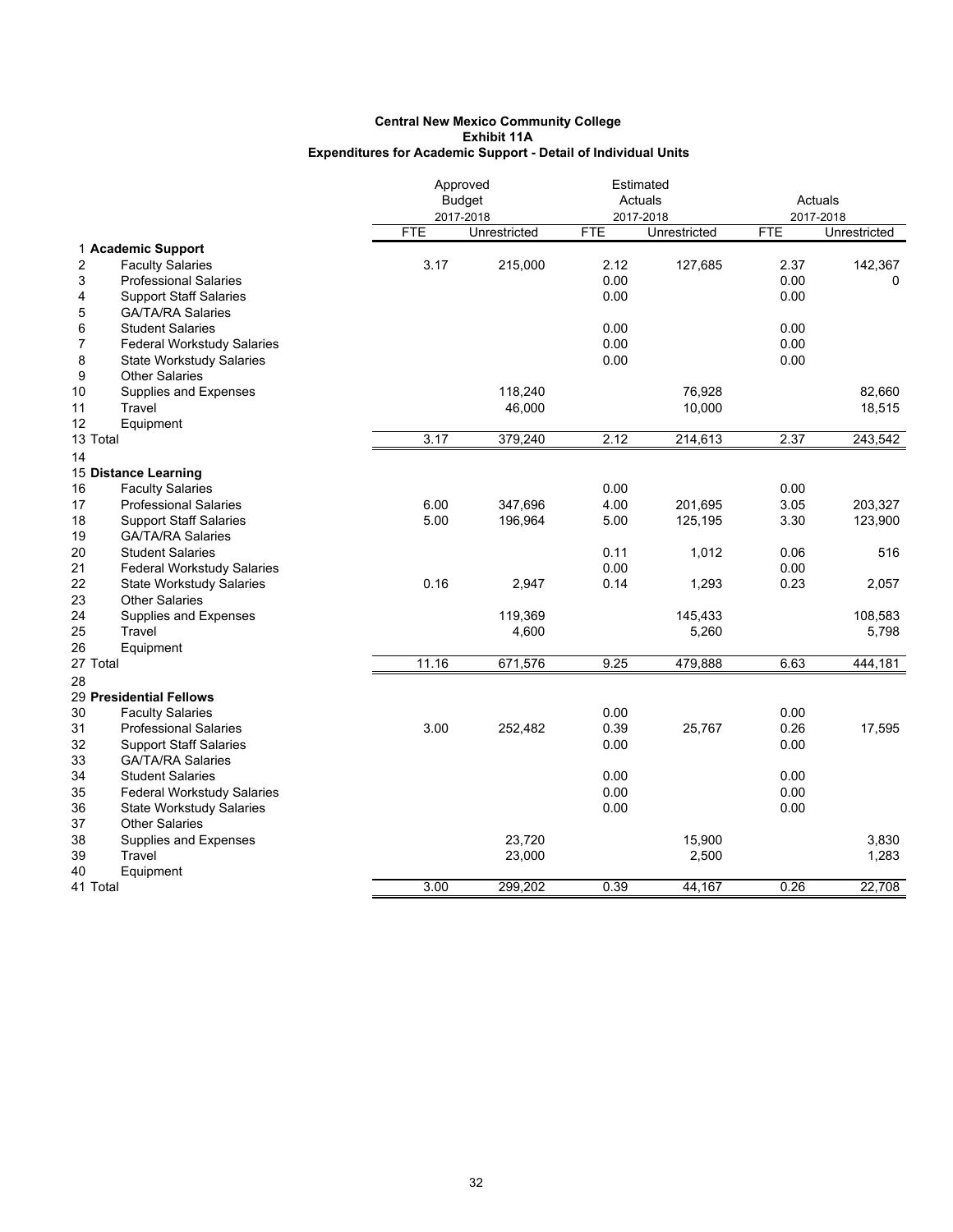|                                                                    |            | Approved<br><b>Budget</b><br>2017-2018 |            | Estimated<br>Actuals<br>2017-2018 |            | Actuals<br>2017-2018 |  |
|--------------------------------------------------------------------|------------|----------------------------------------|------------|-----------------------------------|------------|----------------------|--|
|                                                                    | <b>FTE</b> | Unrestricted                           | <b>FTE</b> | Unrestricted                      | <b>FTE</b> | Unrestricted         |  |
| 1 DOL-NM ITAP                                                      |            |                                        |            |                                   |            |                      |  |
| 2<br><b>Faculty Salaries</b>                                       |            |                                        | 0.03       | 2,000                             | 0.06       | 3,831                |  |
| 3<br><b>Professional Salaries</b>                                  |            |                                        | 0.45       | 30,000                            | 0.59       | 39,394               |  |
| <b>Support Staff Salaries</b><br>4                                 |            |                                        | 0.00       |                                   | 0.00       |                      |  |
| 5<br><b>GA/TA/RA Salaries</b>                                      |            |                                        |            |                                   |            |                      |  |
| 6<br><b>Student Salaries</b>                                       |            |                                        | 0.00       |                                   | 0.00       |                      |  |
| <b>Federal Workstudy Salaries</b><br>7                             |            |                                        | 0.00       |                                   | 0.00       |                      |  |
| 8<br><b>State Workstudy Salaries</b>                               |            |                                        | 0.00       |                                   | 0.00       |                      |  |
| 9<br><b>Other Salaries</b>                                         |            |                                        |            |                                   |            |                      |  |
| 10<br>Supplies and Expenses                                        |            |                                        |            |                                   |            |                      |  |
| Travel<br>11                                                       |            |                                        |            |                                   |            |                      |  |
| 12<br>Equipment<br>13 Total                                        | 0.00       | 0                                      | 0.48       | 32,000                            | 0.66       | 43,226               |  |
|                                                                    |            |                                        |            |                                   |            |                      |  |
| 14                                                                 |            |                                        |            |                                   |            |                      |  |
| 15 Pepsi Professional Development<br><b>Faculty Salaries</b><br>16 |            |                                        |            |                                   |            |                      |  |
| 17<br><b>Professional Salaries</b>                                 |            |                                        |            |                                   |            |                      |  |
| 18<br><b>Support Staff Salaries</b>                                |            |                                        |            |                                   |            |                      |  |
| 19<br><b>GA/TA/RA Salaries</b>                                     |            |                                        |            |                                   |            |                      |  |
| 20<br><b>Student Salaries</b>                                      |            |                                        |            |                                   |            |                      |  |
| 21<br><b>Federal Workstudy Salaries</b>                            |            |                                        |            |                                   |            |                      |  |
| 22<br><b>State Workstudy Salaries</b>                              |            |                                        |            |                                   |            |                      |  |
| 23<br><b>Other Salaries</b>                                        |            |                                        |            | 500                               |            | 630                  |  |
| 24<br>Supplies and Expenses                                        |            |                                        |            |                                   |            |                      |  |
| 25<br>Travel                                                       |            |                                        |            |                                   |            |                      |  |
| 26<br>Equipment                                                    |            |                                        |            |                                   |            |                      |  |
| 27 Total                                                           | 0.00       | 0                                      | 0.00       | 500                               | 0.00       | 630                  |  |
| 28                                                                 |            |                                        |            |                                   |            |                      |  |
| 29 Ingenuity                                                       |            |                                        |            |                                   |            |                      |  |
| <b>Faculty Salaries</b><br>30                                      |            |                                        | 0.00       |                                   | 0.00       |                      |  |
| 31<br><b>Professional Salaries</b>                                 | 0.62       | 42,286                                 | 1.17       | 77,873                            | 1.12       | 74,337               |  |
| 32<br><b>Support Staff Salaries</b>                                | 4.81       | 171,774                                | 3.48       | 130,628                           | 3.68       | 138,323              |  |
| <b>GA/TA/RA Salaries</b><br>33                                     |            |                                        |            |                                   |            |                      |  |
| 34<br><b>Student Salaries</b>                                      | 0.54       | 10,143                                 | 0.00       |                                   | 1.67       | 15,233               |  |
| 35<br><b>Federal Workstudy Salaries</b>                            |            |                                        | 0.00       |                                   | 0.00       |                      |  |
| <b>State Workstudy Salaries</b><br>36                              |            |                                        | 0.00       |                                   | 0.00       |                      |  |
| 37<br><b>Other Salaries</b>                                        |            |                                        |            |                                   |            |                      |  |
| 38<br>Supplies and Expenses                                        |            | 160,368                                |            | 100,570                           |            | 804,163              |  |
| Travel<br>39                                                       |            |                                        |            |                                   |            |                      |  |
| 40<br>Equipment                                                    |            |                                        |            |                                   |            |                      |  |
| 41 Total                                                           | 5.98       | 384,571                                | 4.65       | 309,071                           | 6.47       | 1,032,055            |  |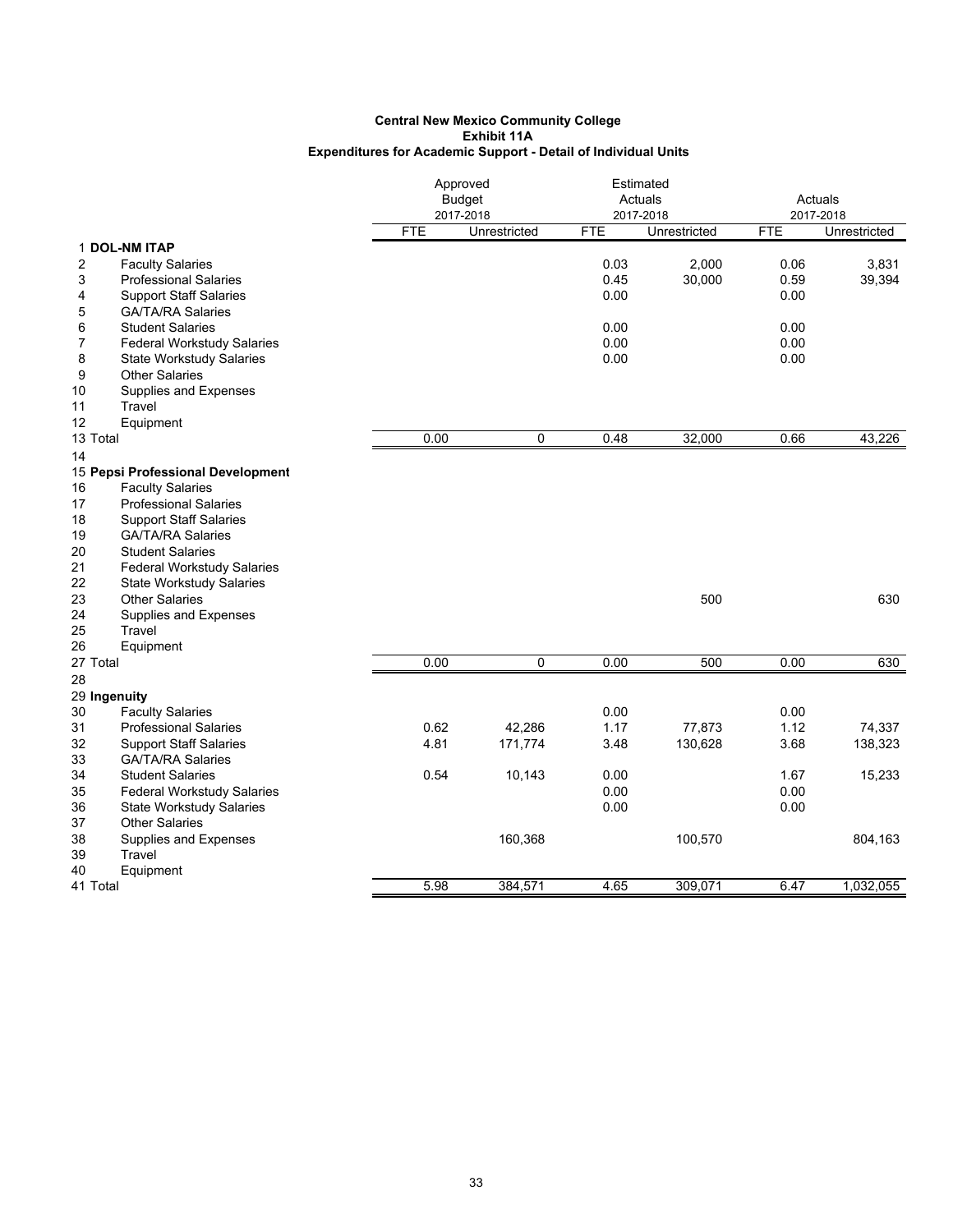|    |                                         |            | Approved      |            | Estimated    |            |              |
|----|-----------------------------------------|------------|---------------|------------|--------------|------------|--------------|
|    |                                         |            | <b>Budget</b> |            | Actuals      | Actuals    |              |
|    |                                         |            | 2017-2018     |            | 2017-2018    |            | 2017-2018    |
|    |                                         | <b>FTE</b> | Unrestricted  | <b>FTE</b> | Unrestricted | <b>FTE</b> | Unrestricted |
|    | 1 CNM Online College - Academic Support |            |               |            |              |            |              |
| 2  | <b>Faculty Salaries</b>                 |            |               | 0.00       |              | 0.00       |              |
| 3  | <b>Professional Salaries</b>            |            |               | 1.00       | 37,948       | 1.00       | 41,351       |
| 4  | <b>Support Staff Salaries</b>           |            |               | 0.00       |              | 0.00       |              |
| 5  | <b>GA/TA/RA Salaries</b>                |            |               |            |              |            |              |
| 6  | <b>Student Salaries</b>                 |            |               | 0.00       |              | 0.00       |              |
| 7  | <b>Federal Workstudy Salaries</b>       |            |               | 0.00       |              | 0.00       |              |
| 8  | <b>State Workstudy Salaries</b>         |            |               | 0.00       |              | 0.00       |              |
| 9  | <b>Other Salaries</b>                   |            |               |            |              |            |              |
| 10 | Supplies and Expenses                   |            |               |            | 15,000       |            | 2,327        |
| 11 | Travel                                  |            |               |            |              |            |              |
| 12 | Equipment                               |            |               |            |              |            |              |
|    | 13 Total                                | 0.00       | 0             | 1.00       | 52.948       | 1.00       | 43,678       |
| 14 |                                         |            |               |            |              |            |              |
|    | 15 Total Unrestricted Academic Support  |            |               |            |              |            |              |
| 16 | <b>Faculty Salaries</b>                 | 3.17       | 215,000       | 2.16       | 129,685      | 2.43       | 146,198      |
| 17 | <b>Professional Salaries</b>            | 70.12      | 4,804,925     | 68.31      | 4,269,038    | 67.32      | 4,372,592    |
| 18 | <b>Support Staff Salaries</b>           | 97.81      | 4,001,072     | 90.98      | 3,289,065    | 89.48      | 3,317,537    |
| 19 | <b>GA/TA/RA Salaries</b>                | 0.00       | 0             | 0.00       | $\Omega$     | 0.00       | $\Omega$     |
| 20 | <b>Student Salaries</b>                 | 1.15       | 21,722        | 1.94       | 17,681       | 7.74       | 70,706       |
| 21 | <b>Federal Workstudy Salaries</b>       | 1.47       | 27,584        | 4.62       | 42,103       | 4.92       | 44,921       |
| 22 | <b>State Workstudy Salaries</b>         | 3.50       | 66,823        | 5.19       | 47,432       | 5.25       | 48,003       |
| 23 | <b>Other Salaries</b>                   | 0.00       | 0             | 0.00       | 500          | 0.00       | 630          |
| 24 | Supplies and Expenses                   | 0.00       | 2,835,289     | 0.00       | 3,603,459    | 0.00       | 3,300,781    |
| 25 | Travel                                  | 0.00       | 103,258       | 0.00       | 38,750       | 0.00       | 48,517       |
| 26 | Equipment                               | 0.00       | 151,150       | 0.00       | 169,435      | 0.00       | 171,582      |
|    | 27 Total                                | 177.24     | 12,226,823    | 173.19     | 11,607,148   | 177.15     | 11,521,466   |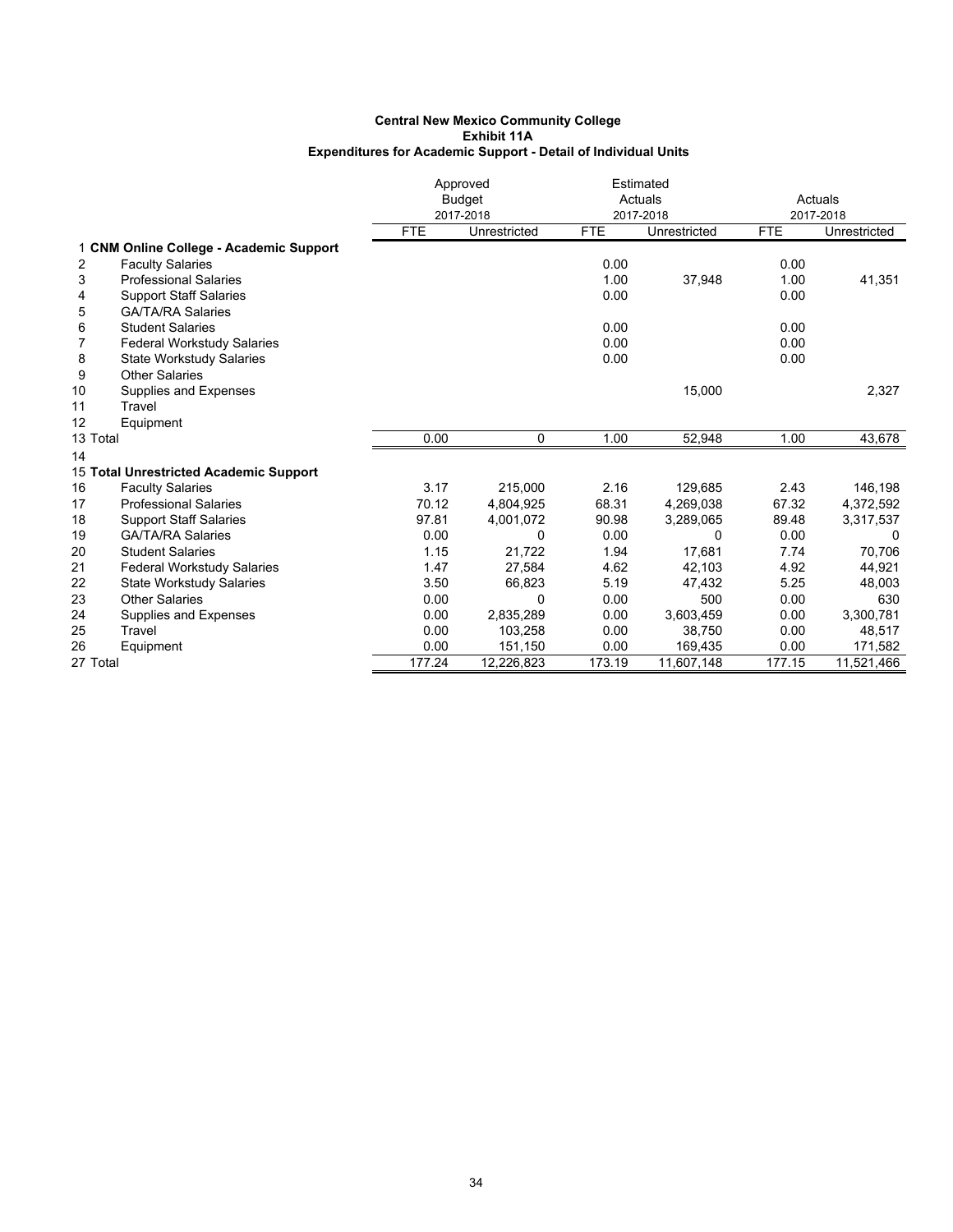|                                                                                |            | Approved<br><b>Budget</b><br>2017-2018 |            | Estimated<br>Actuals<br>2017-2018 |            | Actuals<br>2017-2018 |  |
|--------------------------------------------------------------------------------|------------|----------------------------------------|------------|-----------------------------------|------------|----------------------|--|
|                                                                                | <b>FTE</b> | Restricted                             | <b>FTE</b> | Restricted                        | <b>FTE</b> | Restricted           |  |
| 1 CNM Foundation In-kind                                                       |            |                                        |            |                                   |            |                      |  |
| 2<br><b>Faculty Salaries</b>                                                   |            |                                        |            |                                   |            |                      |  |
| 3<br><b>Professional Salaries</b>                                              |            |                                        |            |                                   |            |                      |  |
| <b>Support Staff Salaries</b><br>4                                             |            |                                        |            |                                   |            |                      |  |
| <b>GA/TA/RA Salaries</b><br>5                                                  |            |                                        |            |                                   |            |                      |  |
| <b>Student Salaries</b><br>6                                                   |            |                                        |            |                                   |            |                      |  |
| 7<br><b>Federal Workstudy Salaries</b><br>8<br><b>State Workstudy Salaries</b> |            |                                        |            |                                   |            |                      |  |
| <b>Other Salaries</b><br>9                                                     |            |                                        |            |                                   |            |                      |  |
| Supplies and Expenses<br>10                                                    |            | 150,000                                |            | 150,000                           |            |                      |  |
| Travel<br>11                                                                   |            |                                        |            |                                   |            |                      |  |
| 12<br>Equipment                                                                |            |                                        |            |                                   |            |                      |  |
| 13 Total                                                                       | 0.00       | 150,000                                | 0.00       | 150,000                           | 0.00       | 0                    |  |
| 14                                                                             |            |                                        |            |                                   |            |                      |  |
| <b>15 DOL-NM ITAP</b>                                                          |            |                                        |            |                                   |            |                      |  |
| <b>Faculty Salaries</b><br>16                                                  | 0.20       | 11,800                                 | 0.00       |                                   | 0.01       | 240                  |  |
| <b>Professional Salaries</b><br>17                                             | 1.18       | 80,416                                 | 0.96       | 63,866                            | 1.00       | 66,564               |  |
| 18<br><b>Support Staff Salaries</b><br><b>GA/TA/RA Salaries</b>                | 0.64       | 22,813                                 | 2.70       | 101,330                           | 2.74       | 102,801              |  |
| 19<br>20<br><b>Student Salaries</b>                                            |            |                                        | 0.00       |                                   | 0.00       |                      |  |
| 21<br><b>Federal Workstudy Salaries</b>                                        |            |                                        | 0.00       |                                   | 0.00       |                      |  |
| 22<br><b>State Workstudy Salaries</b>                                          |            |                                        | 0.00       |                                   | 0.00       |                      |  |
| 23<br><b>Other Salaries</b>                                                    |            |                                        |            |                                   |            |                      |  |
| 24<br>Supplies and Expenses                                                    |            | 131,254                                |            | 300,000                           |            | 188,452              |  |
| Travel<br>25                                                                   |            | 28,580                                 |            | 16,390                            |            | 9,104                |  |
| 26<br>Equipment/Library Books                                                  |            |                                        |            |                                   |            |                      |  |
| 27 Total                                                                       | 2.02       | 274,863                                | 3.66       | 481,586                           | 3.75       | 367,161              |  |
| 28                                                                             |            |                                        |            |                                   |            |                      |  |
| 29 GOB State Library                                                           |            |                                        |            |                                   |            |                      |  |
| <b>Faculty Salaries</b><br>30                                                  |            |                                        |            |                                   |            |                      |  |
| 31<br><b>Professional Salaries</b>                                             |            |                                        |            |                                   |            |                      |  |
| 32<br><b>Support Staff Salaries</b><br>33<br><b>GA/TA/RA Salaries</b>          |            |                                        |            |                                   |            |                      |  |
| <b>Student Salaries</b><br>34                                                  |            |                                        |            |                                   |            |                      |  |
| 35<br><b>Federal Workstudy Salaries</b>                                        |            |                                        |            |                                   |            |                      |  |
| 36<br><b>State Workstudy Salaries</b>                                          |            |                                        |            |                                   |            |                      |  |
| <b>Other Salaries</b><br>37                                                    |            |                                        |            |                                   |            |                      |  |
| Supplies and Expenses<br>38                                                    |            | 86,905                                 |            | 80,000                            |            | 2,530                |  |
| 39<br>Travel                                                                   |            |                                        |            |                                   |            |                      |  |
| 40<br><b>Equipment/Library Books</b>                                           |            | 193,382                                |            | 273,239                           |            | 133,904              |  |
| 41 Total                                                                       | 0.00       | 280,287                                | 0.00       | 353,239                           | 0.00       | 136,434              |  |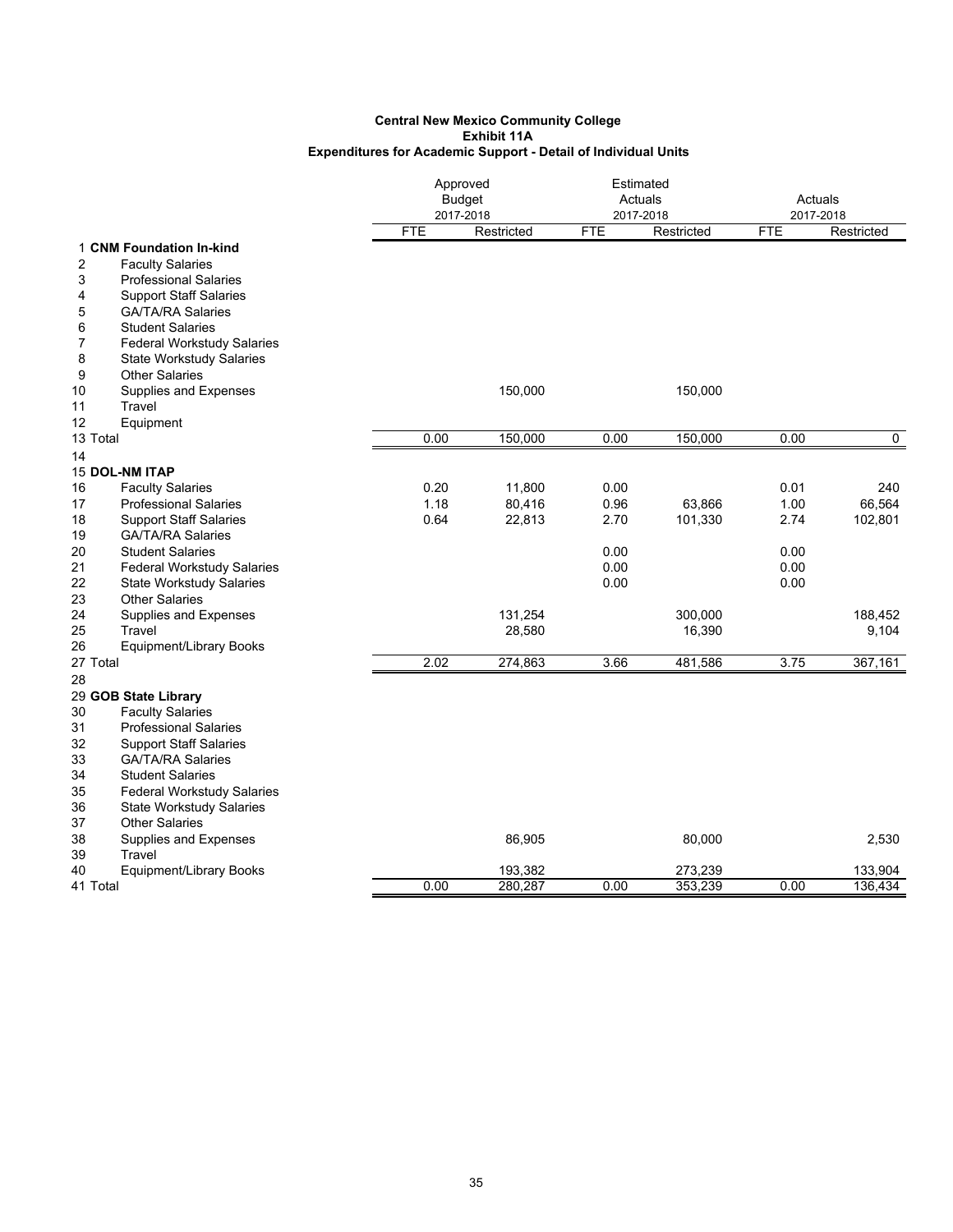|                                         |            | Approved<br><b>Budget</b><br>2017-2018 |            | Estimated<br>Actuals<br>2017-2018 |            | Actuals<br>2017-2018 |  |
|-----------------------------------------|------------|----------------------------------------|------------|-----------------------------------|------------|----------------------|--|
|                                         | <b>FTE</b> | Restricted                             | <b>FTE</b> | Restricted                        | <b>FTE</b> | Restricted           |  |
| 1 Perkins - Academic Support            |            |                                        |            |                                   |            |                      |  |
| 2<br><b>Faculty Salaries</b>            | 0.04       | 2,400                                  | 0.11       | 6,418                             | 0.01       | 405                  |  |
| 3<br><b>Professional Salaries</b>       | 0.76       | 51,629                                 | 1.43       | 95,115                            | 0.68       | 44,980               |  |
| <b>Support Staff Salaries</b><br>4      | 0.90       | 32,000                                 | 1.47       | 55,170                            | 2.40       | 90,048               |  |
| 5<br><b>GA/TA/RA Salaries</b>           |            |                                        |            |                                   |            |                      |  |
| 6<br><b>Student Salaries</b>            |            |                                        | 0.00       |                                   | 0.00       |                      |  |
| 7<br><b>Federal Workstudy Salaries</b>  |            |                                        | 0.00       |                                   | 0.00       |                      |  |
| 8<br><b>State Workstudy Salaries</b>    |            |                                        | 0.00       |                                   | 0.00       |                      |  |
| 9<br><b>Other Salaries</b>              |            |                                        |            |                                   |            |                      |  |
| Supplies and Expenses<br>10             |            | 54,471                                 |            | 66,655                            |            | 58,574               |  |
| Travel<br>11                            |            | 13,183                                 |            | 16,897                            |            | 7,433                |  |
| 12<br>Equipment                         |            |                                        |            |                                   |            |                      |  |
| 13 Total                                | 1.70       | 153,683                                | 3.00       | 240,255                           | 3.08       | 201,440              |  |
| 14                                      |            |                                        |            |                                   |            |                      |  |
| 15 CNM FDN-Making Money Work Total      |            |                                        |            |                                   |            |                      |  |
| 16<br><b>Faculty Salaries</b>           |            |                                        |            |                                   |            |                      |  |
| 17<br><b>Professional Salaries</b>      |            |                                        |            |                                   |            |                      |  |
| 18<br><b>Support Staff Salaries</b>     |            |                                        |            |                                   |            |                      |  |
| 19<br><b>GA/TA/RA Salaries</b>          |            |                                        |            |                                   |            |                      |  |
| 20<br><b>Student Salaries</b>           |            |                                        |            |                                   |            |                      |  |
| 21<br><b>Federal Workstudy Salaries</b> |            |                                        |            |                                   |            |                      |  |
| 22<br><b>State Workstudy Salaries</b>   |            |                                        |            |                                   |            |                      |  |
| 23<br><b>Other Salaries</b>             |            |                                        |            |                                   |            |                      |  |
| 24<br>Supplies and Expenses             |            |                                        |            | 80,000                            |            | 60,481               |  |
| 25<br>Travel                            |            |                                        |            | 1,000                             |            |                      |  |
| 26<br>Equipment                         |            |                                        |            |                                   |            |                      |  |
| 27 Total                                | 0.00       | 0.00                                   | 0.00       | 81,000                            | 0.00       | 60,480.60            |  |
| 28                                      |            |                                        |            |                                   |            |                      |  |
| 29 Total Restricted Academic Support    |            |                                        |            |                                   |            |                      |  |
| 30<br><b>Faculty Salaries</b>           | 0.24       | 14,200                                 | 0.11       | 6,418                             | 0.02       | 645                  |  |
| 31<br><b>Professional Salaries</b>      | 1.94       | 132,045                                | 2.39       | 158,981                           | 1.67       | 111,544              |  |
| 32<br><b>Support Staff Salaries</b>     | 1.54       | 54,813                                 | 4.17       | 156,500                           | 5.14       | 192,848              |  |
| 33<br><b>GA/TA/RA Salaries</b>          | 0.00       | 0                                      | 0.00       | 0                                 | 0.00       | 0                    |  |
| 34<br><b>Student Salaries</b>           | 0.00       | 0                                      | 0.00       | $\mathbf 0$                       | 0.00       | 0                    |  |
| 35<br><b>Federal Workstudy Salaries</b> | 0.00       | 0                                      | 0.00       | 0                                 | 0.00       | 0                    |  |
| 36<br><b>State Workstudy Salaries</b>   | 0.00       | 0                                      | 0.00       | 0                                 | 0.00       | 0                    |  |
| 37<br><b>Other Salaries</b>             | 0.00       | 0                                      | 0.00       | 0                                 | 0.00       | $\mathbf 0$          |  |
| 38<br>Supplies and Expenses             | 0.00       | 422,630                                | 0.00       | 676,655                           | 0.00       | 310,037              |  |
| 39<br>Travel                            | 0.00       | 41,763                                 | 0.00       | 34,287                            | 0.00       | 16,537               |  |
| Equipment<br>40                         | 0.00       | 193,382                                | 0.00       | 273,239                           | 0.00       | 133,904              |  |
| 41 Total                                | 3.72       | 858,833                                | 6.66       | 1,306,080                         | 6.83       | 765.515              |  |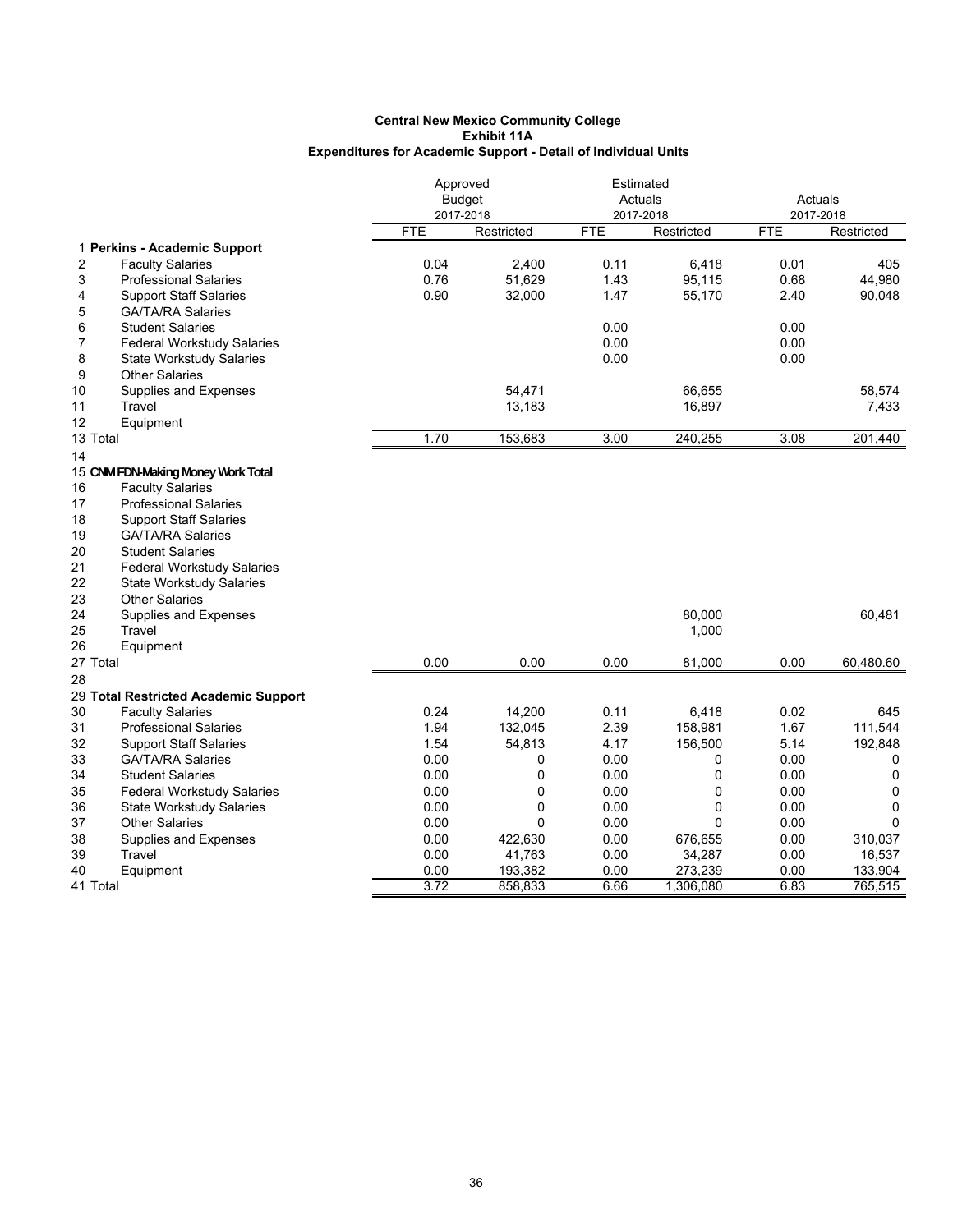#### **Central New Mexico Community College Expenditures for Student Services Exhibit 12**

|                                                        | Approved      |           | Estimated  |           |            |           |
|--------------------------------------------------------|---------------|-----------|------------|-----------|------------|-----------|
|                                                        | <b>Budget</b> |           | Actuals    |           | Actuals    |           |
|                                                        | 2017-2018     |           | 2017-2018  |           | 2017-2018  |           |
|                                                        | Unrest.       | Rest.     | Unrest.    | Rest.     | Unrest.    | Rest.     |
| 1 Student Services Administration                      |               |           |            |           |            |           |
| $\overline{2}$<br><b>Associate VP Student Services</b> | 1,044,995     |           | 866,951    |           | 906,179    |           |
| 3<br><b>Disability Resource Center</b>                 | 1,488,982     | 778       | 1,414,826  | 0         | 1,406,746  | 0         |
| <b>Assistance Centers for Education</b><br>4           | 3,156,117     | 491,050   | 2,746,301  | 569,085   | 2,862,096  | 413,438   |
| <b>CNM Connect/Contact Center</b><br>5                 | 3,276,394     | $\Omega$  | 3,070,024  | 94,500    | 3,051,995  | 51,802    |
| 6<br><b>Global Education</b>                           | 295,013       |           | 280,583    |           | 275,509    |           |
| 7<br><b>Contact Center</b>                             | 0             |           | 145,939    |           | 167,429    |           |
| 8<br><b>Ingenuity Support</b>                          | $\mathbf 0$   |           | 0          |           | 320,000    |           |
| 9 Total Student Services Administration                | 9.261.501     | 491.828   | 8,524,624  | 663.585   | 8.989.954  | 465.240   |
| 10                                                     |               |           |            |           |            |           |
| 11 Counseling and Career Guidance                      |               |           |            |           |            |           |
| Dean - Student Services<br>12                          | 540,551       | 225,000   | 483,534    | 225,000   | 464,592    | 13,705    |
| 13<br><b>Assessment Centers</b>                        | 1,189,731     |           | 1,030,664  |           | 958,769    |           |
| Multi-Campus<br>14                                     | 271,647       |           | 49,221     |           | 37,735     |           |
| 15<br><b>Student Services Technology</b>               | 363,333       |           | 400,000    |           | 91,135     |           |
| 16                                                     |               |           |            |           |            |           |
| 17 Total Counseling and Career Services                | 2.365.262     | 225,000   | 1,963,419  | 225,000   | 1,552,232  | 13.705    |
| 18                                                     |               |           |            |           |            |           |
| 19 Financial Aid Administration                        |               |           |            |           |            |           |
| <b>Financial Aid Office</b><br>20                      | 1,726,553     |           | 1,672,330  |           | 1,667,654  |           |
| 21                                                     |               |           | 0          |           | 0          |           |
| 22 Total Financial Aid Administration                  | 1,726,553     | $\Omega$  | 1,672,330  | 0         | 1,667,654  | $\Omega$  |
| 23                                                     |               |           |            |           |            |           |
| 24 Student Admissions                                  |               |           |            |           |            |           |
| 25<br><b>Enrollment Services</b>                       | 2,687,272     | 69,021    | 2,419,577  | 37,569    | 2,455,186  | 37,566    |
| Outreach<br>26                                         | 259,621       | 18,840    | 277,238    | 23,818    | 283,073    | 10,587    |
| 27 Total Student Admissions                            | 2,946,893     | 87,861    | 2,696,815  | 61,387    | 2,738,260  | 48,154    |
| 28                                                     |               |           |            |           |            |           |
| 29                                                     |               |           |            |           |            |           |
| 30                                                     |               |           |            |           |            |           |
| 31                                                     |               |           |            |           |            |           |
| 32 State Workstudy                                     |               | 411,199   |            | 392,252   |            | 403,165   |
| 33 Federal Workstudy                                   | 78.395        | 233,184   |            | 219,750   |            | 221,083   |
| 34 Retirement                                          | 1,565,899     | 61,764    | 1,602,683  | 72,811    | 1,375,807  | 50,144    |
| 35 Social Security                                     | 839,245       | 32,820    | 831,840    | 38,683    | 733,068    | 26,659    |
| 36 Group Insurance                                     | 1,825,667     | 54,249    | 1,576,034  | 49,807    | 1,389,703  | 32,765    |
| 37 Worker's Compensation                               | 135,713       | 2,292     | 122,230    | 2,450     | 113,307    | 1,280     |
| 38 Unemployment                                        | 16,022        | 276       | 16,449     | 412       | 16,449     | 179       |
| 39 Retiree Health                                      |               | 8,892     |            |           |            |           |
| <b>40 Tuition Waivers</b>                              | 224,901       |           | 230,603    | 10,477    | 197,957    | 7,215     |
| 41 Total Items not Included in 12A's                   | 117,716       | 804,676   | 156,716    | 786,642   | 128,144    | 742,491   |
|                                                        | 4,803,558     |           | 4,536,555  |           | 3,954,435  |           |
| 42<br>43                                               |               |           |            |           |            |           |
| 44 Total Expenditures for Student Services             | 21,103,767    | 1.609.365 | 19.393.743 | 1,736,614 | 18.902.534 | 1.269.589 |
|                                                        |               |           |            |           |            |           |

 $\hat{\mathcal{A}}$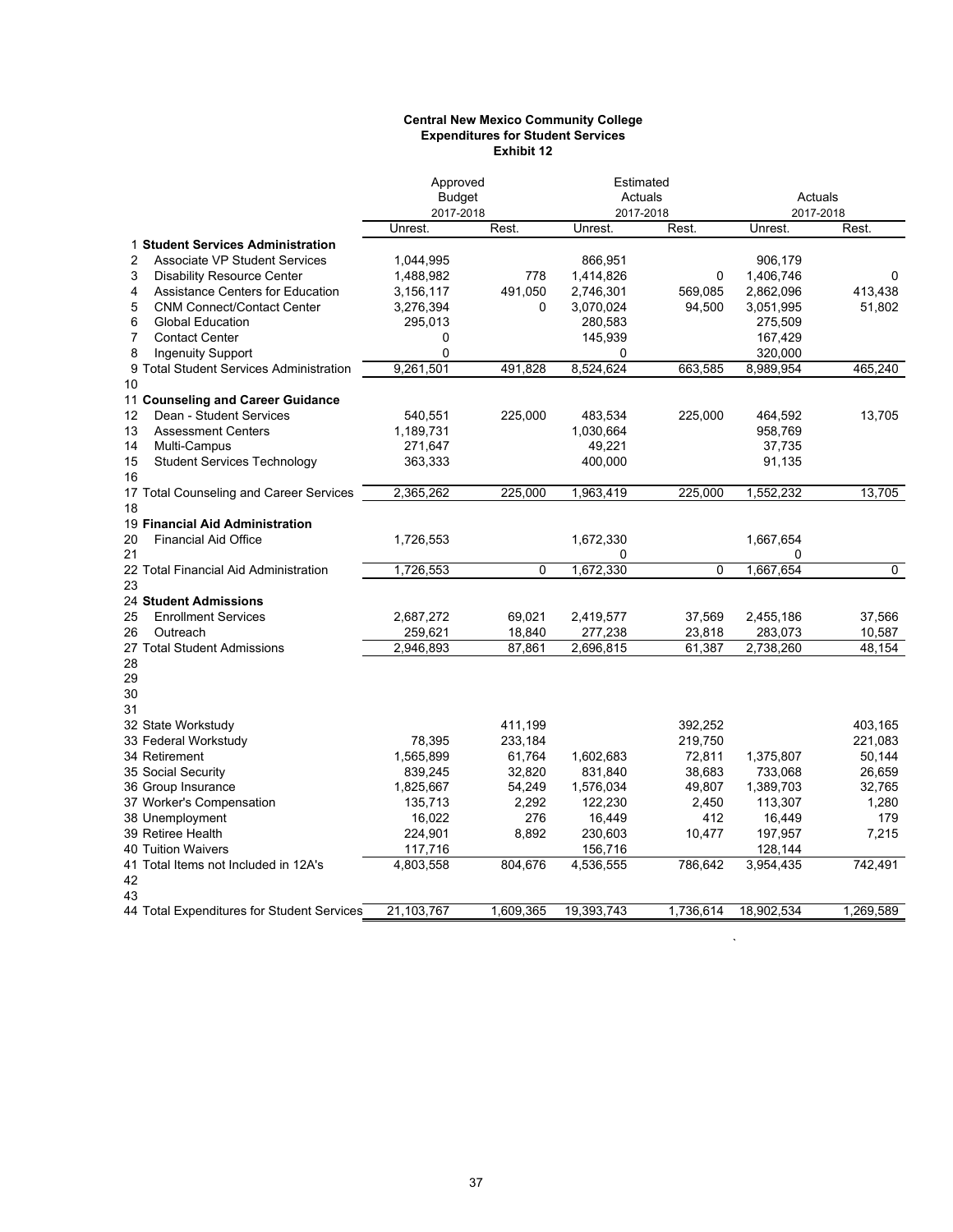|        |                                    | Approved      |              |            | Estimated    |            |              |
|--------|------------------------------------|---------------|--------------|------------|--------------|------------|--------------|
|        |                                    | <b>Budget</b> |              |            | Actuals      |            | Actuals      |
|        |                                    | 2017-2018     |              |            | 2017-2018    |            | 2017-2018    |
|        |                                    | <b>FTE</b>    | Unrestricted | <b>FTE</b> | Unrestricted | <b>FTE</b> | Unrestricted |
|        | 1 Assistance Centers for Education |               |              |            |              |            |              |
| 2      | <b>Faculty Salaries</b>            |               |              | 0.00       |              | 0.01       | 33           |
| 3      | <b>Professional Salaries</b>       | 3.00          | 164,841      | 3.00       | 177,095      | 3.00       | 182,579      |
| 4      | <b>Support Staff Salaries</b>      | 50.00         | 2,002,392    | 45.00      | 1,578,144    | 45.00      | 1,644,923    |
| 5      | <b>GA/TA/RA Salaries</b>           |               |              |            |              |            |              |
| 6      | <b>Student Salaries</b>            | 0.11          | 2,000        | 4.21       | 38,418       | 5.81       | 53,078       |
| 7      | <b>Federal Workstudy Salaries</b>  | 1.09          | 20,436       | 4.20       | 38,332       | 4.34       | 39,673       |
| 8      | <b>State Workstudy Salaries</b>    | 1.42          | 26,808       | 1.99       | 18,193       | 1.91       | 17,435       |
| 9      | <b>Other Salaries</b>              |               |              |            |              |            |              |
| 10     | Supplies and Expenses              |               | 931,930      |            | 889,119      |            | 923,029      |
| 11     | Travel                             |               | 7,710        |            | 7,000        |            | 1,345        |
| 12     | Equipment                          |               |              |            |              |            |              |
|        | 13 Total                           | 55.62         | 3,156,117    | 58.39      | 2,746,301    | 60.07      | 2,862,096    |
| 14     |                                    |               |              |            |              |            |              |
|        | 15 Disability Resource Center      |               |              |            |              |            |              |
| $16\,$ | <b>Faculty Salaries</b>            |               |              | 0.00       |              | 0.00       |              |
| 17     | <b>Professional Salaries</b>       | 8.00          | 427,459      | 8.00       | 384,810      | 8.00       | 374,034      |
| 18     | <b>Support Staff Salaries</b>      | 12.00         | 383,063      | 18.00      | 386,593      | 18.00      | 384,985      |
| 19     | <b>GA/TA/RA Salaries</b>           |               |              |            |              |            |              |
| 20     | <b>Student Salaries</b>            | 0.34          | 6,420        | 0.00       |              | 0.33       | 2,975        |
| 21     | <b>Federal Workstudy Salaries</b>  | 0.05          | 985          | 0.08       | 700          | 0.02       | 175          |
| 22     | <b>State Workstudy Salaries</b>    | 0.28          | 5,338        | 0.90       | 8,255        | 0.88       | 8,073        |
| 23     | <b>Other Salaries</b>              |               |              |            |              |            |              |
| 24     | Supplies and Expenses              |               | 663,382      |            | 632,133      |            | 632,448      |
| 25     | Travel                             |               | 2,335        |            | 2,335        |            | 4,056        |
| 26     | Equipment                          |               |              |            |              |            |              |
|        | 27 Total                           | 20.68         | 1,488,982    | 26.98      | 1,414,826    | 27.23      | 1,406,746    |
| 28     |                                    |               |              |            |              |            |              |
|        | 29 Dean of Students                |               |              |            |              |            |              |
| 30     | <b>Faculty Salaries</b>            | 0.11          | 6,867        | 0.10       | 5,733        | 0.06       | 3,591        |
| 31     | <b>Professional Salaries</b>       | 1.00          | 127,984      | 1.50       | 175,321      | 1.00       | 166,345      |
| 32     | <b>Support Staff Salaries</b>      | 1.50          | 34,452       | 1.00       | 39,557       | 1.00       | 40,952       |
| 33     | <b>GA/TA/RA Salaries</b>           |               |              |            |              |            |              |
| 34     | <b>Student Salaries</b>            | 0.37          | 7,000        | 0.18       | 1,675        | 1.42       | 12,994       |
| 35     | <b>Federal Workstudy Salaries</b>  | 0.38          | 7,095        | 0.77       | 7,028        | 0.78       | 7,168        |
| 36     | <b>State Workstudy Salaries</b>    | 0.87          | 16,433       | 1.06       | 9,697        | 1.30       | 11,846       |
| 37     | <b>Other Salaries</b>              |               |              |            |              |            |              |
| 38     | Supplies and Expenses              |               | 68,092       |            | 98,924       |            | 91,771       |
| 39     | Travel                             |               | 3,446        |            | 3,446        |            | 1,860        |
| 40     | Equipment                          |               |              |            |              |            |              |
|        | 41 Total                           | 4.24          | 271,369      | 4.61       | 341,381      | 5.56       | 336,528      |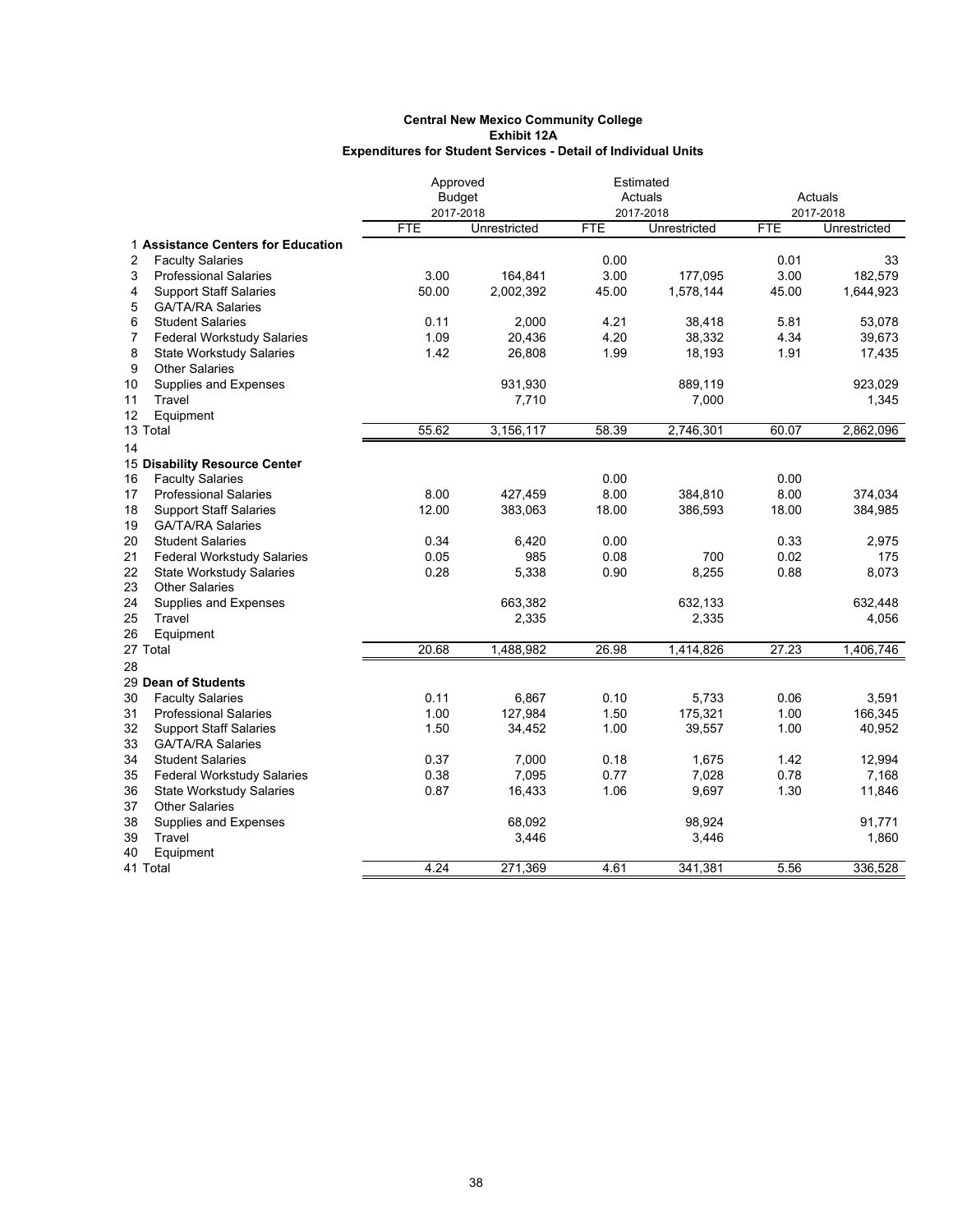|                                         | Approved      |              |            | Estimated    |            |              |
|-----------------------------------------|---------------|--------------|------------|--------------|------------|--------------|
|                                         | <b>Budget</b> |              |            | Actuals      |            | Actuals      |
|                                         | 2017-2018     |              |            | 2017-2018    |            | 2017-2018    |
|                                         | <b>FTE</b>    | Unrestricted | <b>FTE</b> | Unrestricted | <b>FTE</b> | Unrestricted |
| 1 Student Activities                    |               |              |            |              |            |              |
| 2<br><b>Faculty Salaries</b>            |               |              | 0.00       |              | 0.00       |              |
| 3<br><b>Professional Salaries</b>       |               |              | 1.00       | 29,252       | 1.00       | 32,881       |
| 4<br><b>Support Staff Salaries</b>      | 3.00          | 117,530      | 1.00       | 5,086        | 1.00       | 23,926       |
| 5<br><b>GA/TA/RA Salaries</b>           |               |              |            |              |            |              |
| 6<br><b>Student Salaries</b>            |               |              | 0.00       |              | 0.00       |              |
| 7<br><b>Federal Workstudy Salaries</b>  |               |              | 0.00       |              | 0.00       |              |
| 8<br><b>State Workstudy Salaries</b>    |               |              | 0.00       |              | 0.00       |              |
| 9<br><b>Other Salaries</b>              |               |              |            |              |            |              |
| 10<br>Supplies and Expenses             |               | 51,252       |            | 7,415        |            | 8,938        |
| Travel<br>11                            |               | 100          |            | 100          |            | 67           |
| 12<br>Equipment                         |               |              |            |              |            |              |
| 13 Total                                | 3.00          | 168,882      | 2.00       | 41,853       | 2.00       | 65,812       |
| 14                                      |               |              |            |              |            |              |
| 15 Student Conduct & Responsibility     |               |              |            |              |            |              |
| <b>Faculty Salaries</b><br>16           |               |              | 0.00       |              | 0.00       |              |
| <b>Professional Salaries</b><br>17      | 1.00          | 62,819       | 1.00       | 63,958       | 1.00       | 64,322       |
| 18<br><b>Support Staff Salaries</b>     | 1.00          | 38,712       | 1.00       | 17,057       | 1.00       | 12,757       |
| 19<br><b>GA/TA/RA Salaries</b>          |               |              |            |              |            |              |
| 20<br><b>Student Salaries</b>           |               |              | 0.00       |              | 0.00       |              |
| 21<br><b>Federal Workstudy Salaries</b> |               |              | 0.00       |              | 0.00       |              |
| 22<br><b>State Workstudy Salaries</b>   |               |              | 0.00       |              | 0.00       |              |
| 23<br><b>Other Salaries</b>             |               |              |            |              |            |              |
| 24<br>Supplies and Expenses             |               | 49,320       |            | 18,861       |            | 19,849       |
| 25<br>Travel                            |               | 100          |            |              |            | 1,006        |
| 26<br>Equipment                         |               |              |            |              |            |              |
| 27 Total                                | 2.00          | 150,951      | 2.00       | 99,876       | 2.00       | 97,934       |
| 28                                      |               |              |            |              |            |              |
| 29 CNM Graduation                       |               |              |            |              |            |              |
| 30<br><b>Faculty Salaries</b>           |               |              |            |              |            |              |
| 31<br><b>Professional Salaries</b>      |               |              |            |              |            |              |
| 32<br><b>Support Staff Salaries</b>     |               |              |            |              |            |              |
| 33<br><b>GA/TA/RA Salaries</b>          |               |              |            |              |            |              |
| 34<br><b>Student Salaries</b>           |               |              |            |              |            |              |
| 35<br><b>Federal Workstudy Salaries</b> |               |              |            |              |            |              |
| 36<br><b>State Workstudy Salaries</b>   |               |              |            |              |            |              |
| <b>Other Salaries</b><br>37             |               |              |            |              |            |              |
| 38<br>Supplies and Expenses             |               | 100,300      |            | 100,300      |            | 62,253       |
| 39<br>Travel                            |               |              |            |              |            |              |
| 40<br>Equipment                         |               |              |            |              |            |              |
| 41 Total                                | 0.00          | 100,300      | 0.00       | 100,300      | 0.00       | 62,253       |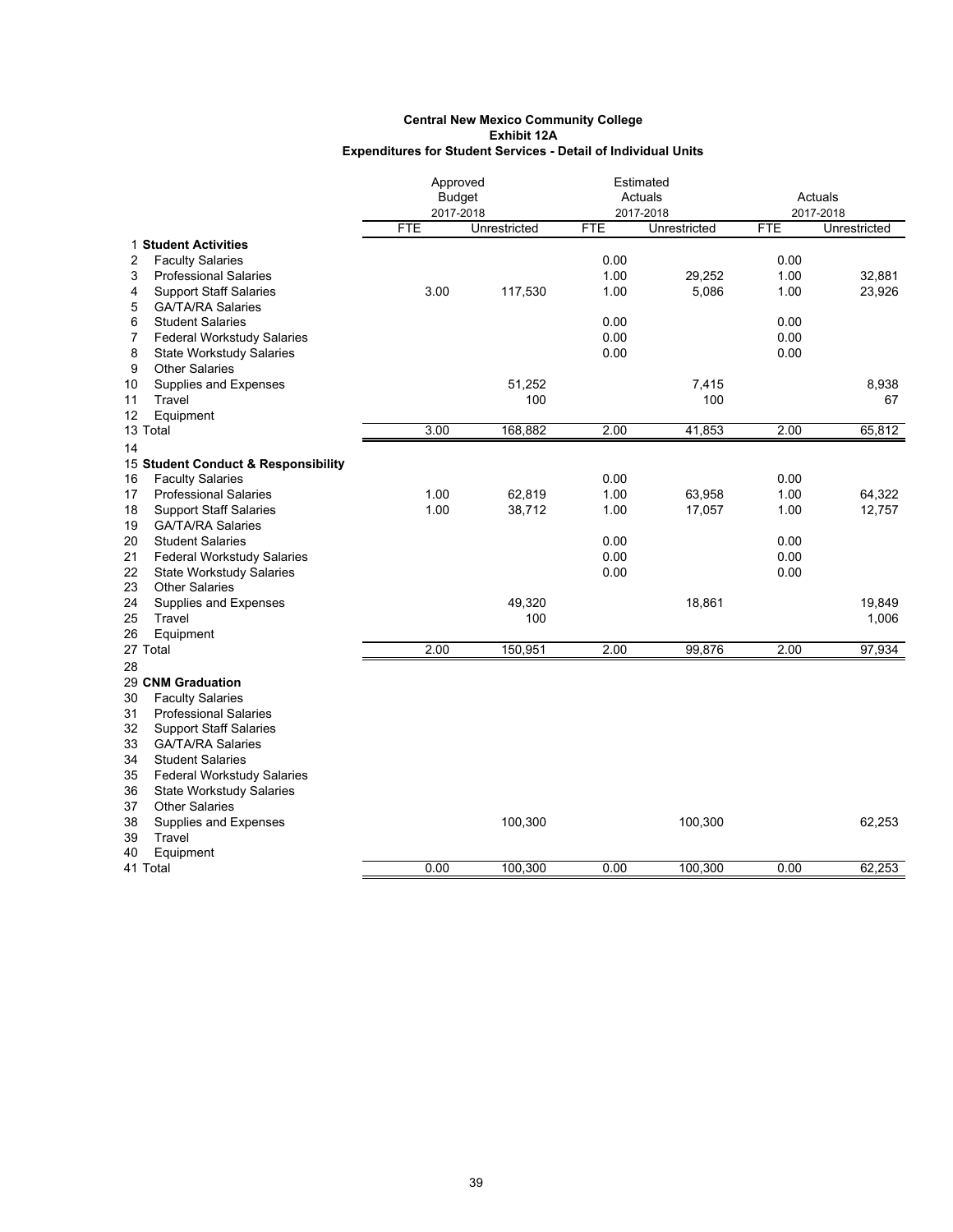|                                         | Approved                |              |            | Estimated                 |            |                           |
|-----------------------------------------|-------------------------|--------------|------------|---------------------------|------------|---------------------------|
|                                         | <b>Budget</b>           |              |            | Actuals                   |            | Actuals                   |
|                                         | 2017-2018<br><b>FTE</b> | Unrestricted | <b>FTE</b> | 2017-2018<br>Unrestricted | <b>FTE</b> | 2017-2018<br>Unrestricted |
| 1 CNM Online College                    |                         |              |            |                           |            |                           |
| <b>Faculty Salaries</b><br>2            |                         |              | 0.00       |                           | 0.00       |                           |
| 3<br><b>Professional Salaries</b>       |                         |              | 0.00       |                           | 0.00       |                           |
| 4<br><b>Support Staff Salaries</b>      |                         |              | 0.00       |                           | 0.00       |                           |
| 5<br><b>GA/TA/RA Salaries</b>           |                         |              |            |                           |            |                           |
| 6<br><b>Student Salaries</b>            |                         |              | 0.00       |                           | 0.00       |                           |
| 7<br><b>Federal Workstudy Salaries</b>  |                         |              | 0.00       |                           | 0.00       |                           |
| 8<br><b>State Workstudy Salaries</b>    |                         |              | 0.00       |                           | 0.00       |                           |
| 9<br><b>Other Salaries</b>              |                         |              |            |                           |            |                           |
| 10<br>Supplies and Expenses             |                         |              |            | 70,000                    |            | 2,540                     |
| 11<br>Travel                            |                         |              |            |                           |            |                           |
| 12<br>Equipment                         |                         |              |            |                           |            |                           |
| 13 Total                                | 0.00                    | 0            | 0.00       | 70,000                    | 0.00       | 2,540                     |
| 14                                      |                         |              |            |                           |            |                           |
| 15 Global Education                     |                         |              |            |                           |            |                           |
| <b>Faculty Salaries</b><br>16           |                         |              | 0.00       |                           | 0.00       |                           |
| <b>Professional Salaries</b><br>17      | 2.00                    | 193,471      | 2.00       | 161,169                   | 2.00       | 141,401                   |
| <b>Support Staff Salaries</b><br>18     | 1.00                    | 43,097       | 1.00       | 42,997                    | 1.00       | 33,554                    |
| <b>GA/TA/RA Salaries</b><br>19          |                         |              |            |                           |            |                           |
| 20<br><b>Student Salaries</b>           |                         |              | 0.00       |                           | 0.00       |                           |
| 21<br><b>Federal Workstudy Salaries</b> |                         |              | 0.09       | 858                       | 0.02       | 159                       |
| 22<br><b>State Workstudy Salaries</b>   |                         |              | 0.00       |                           | 0.00       |                           |
| 23<br><b>Other Salaries</b>             |                         |              |            |                           |            |                           |
| 24<br>Supplies and Expenses             |                         | 53,985       |            | 71,099                    |            | 92,245                    |
| 25<br>Travel                            |                         | 4,460        |            | 4,460                     |            | 8,151                     |
| 26<br>Equipment                         |                         |              |            |                           |            |                           |
| 27 Total                                | 3.00                    | 295,013      | 3.09       | 280,583                   | 3.02       | 275,509                   |
| 28                                      |                         |              |            |                           |            |                           |
| 29 Assessment Center                    |                         |              |            |                           |            |                           |
| 30<br><b>Faculty Salaries</b>           |                         |              | 0.00       |                           | 0.00       |                           |
| 31<br><b>Professional Salaries</b>      | 3.00                    | 163,152      | 3.00       | 121,372                   | 3.00       | 124,013                   |
| 32<br><b>Support Staff Salaries</b>     | 12.00                   | 484,043      | 14.00      | 409,777                   | 14.00      | 393,922                   |
| 33<br><b>GA/TA/RA Salaries</b>          |                         |              |            |                           |            |                           |
| 34<br><b>Student Salaries</b>           | 0.03                    | 500          | 0.00       |                           | 0.34       | 3,069                     |
| 35<br><b>Federal Workstudy Salaries</b> | 0.20                    | 3,758        | 0.19       | 1,730                     | 0.15       | 1,416                     |
| 36<br><b>State Workstudy Salaries</b>   | 0.26                    | 4,900        | 0.92       | 8,402                     | 0.79       | 7,183                     |
| 37<br><b>Other Salaries</b>             |                         |              |            |                           |            |                           |
| 38<br>Supplies and Expenses             |                         | 378,927      |            | 386,007                   |            | 330,880                   |
| 39<br>Travel                            |                         | 3,500        |            | 3,500                     |            | 352                       |
| 40<br>Equipment                         |                         |              |            |                           |            |                           |
| 41 Total                                | 15.49                   | 1,038,780    | 18.11      | 930,788                   | 18.28      | 860.835                   |
|                                         |                         |              |            |                           |            |                           |

42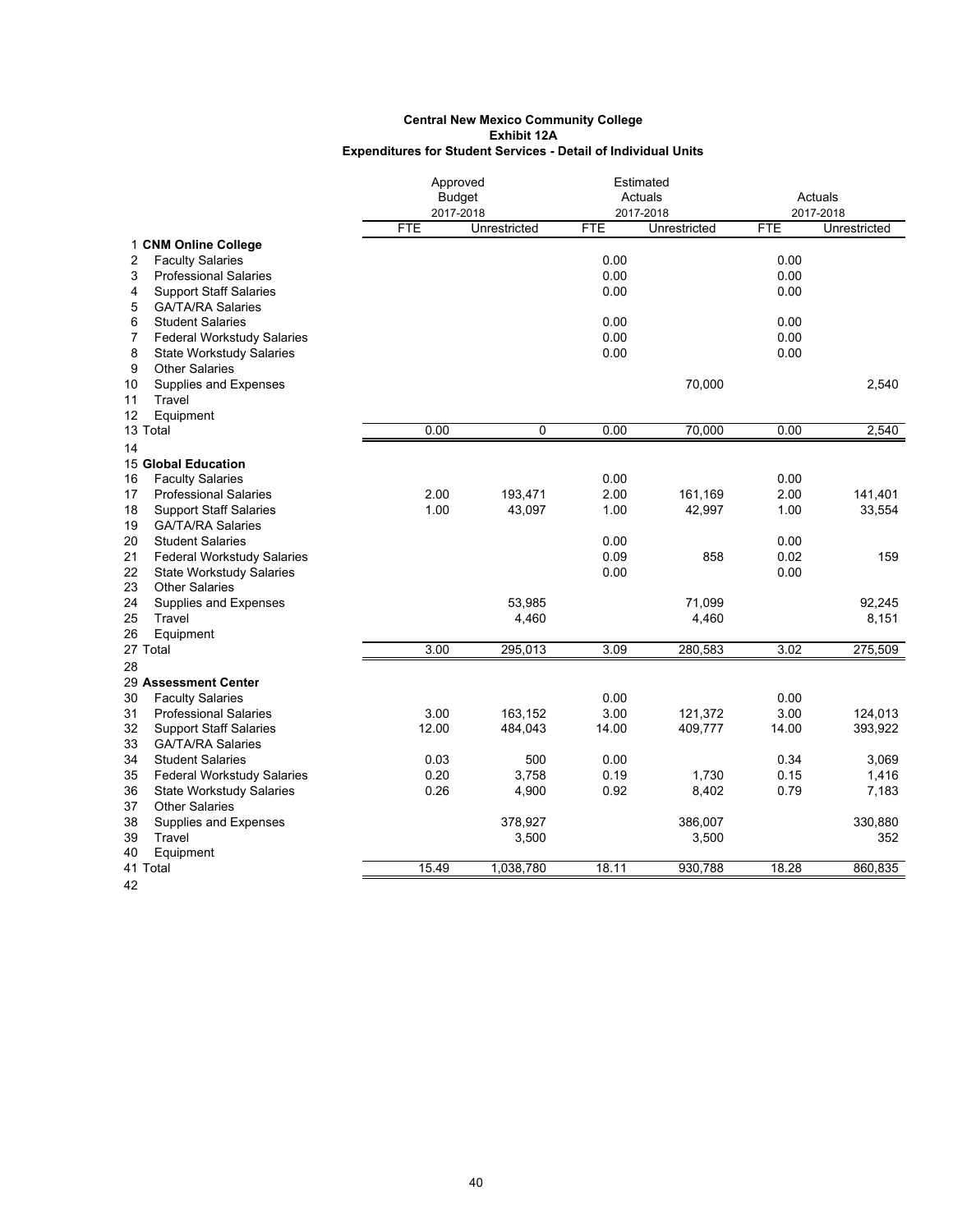|    |                                   | Approved      |              |            | Estimated    |            |              |
|----|-----------------------------------|---------------|--------------|------------|--------------|------------|--------------|
|    |                                   | <b>Budget</b> |              |            | Actuals      |            | Actuals      |
|    |                                   | 2017-2018     |              |            | 2017-2018    |            | 2017-2018    |
|    |                                   | <b>FTE</b>    | Unrestricted | <b>FTE</b> | Unrestricted | <b>FTE</b> | Unrestricted |
|    | 1 Financial Aid                   |               |              |            |              |            |              |
| 2  | <b>Faculty Salaries</b>           |               |              | 0.00       |              | 0.00       |              |
| 3  | <b>Professional Salaries</b>      | 8.50          | 467,172      | 8.00       | 470,105      | 8.00       | 477,745      |
| 4  | <b>Support Staff Salaries</b>     | 21.00         | 881,773      | 21.00      | 794,124      | 21.00      | 783,661      |
| 5  | <b>GA/TA/RA Salaries</b>          |               |              |            |              |            |              |
| 6  | <b>Student Salaries</b>           | 0.74          | 14,000       | 0.60       | 5,479        | 1.27       | 11,620       |
| 7  | <b>Federal Workstudy Salaries</b> | 0.56          | 10,625       | 0.66       | 5,991        | 0.65       | 5,912        |
| 8  | <b>State Workstudy Salaries</b>   | 0.44          | 8,221        | 1.14       | 10,394       | 1.19       | 10,896       |
| 9  | <b>Other Salaries</b>             |               |              |            |              |            |              |
| 10 | Supplies and Expenses             |               | 336,762      |            | 378,237      |            | 376,134      |
| 11 | Travel                            |               | 8,000        |            | 8,000        |            | 1,686        |
| 12 | Equipment                         |               |              |            |              |            |              |
|    | 13 Total                          | 31.24         | 1,726,553    | 31.39      | 1,672,330    | 32.11      | 1,667,654    |
| 14 |                                   |               |              |            |              |            |              |
|    | <b>15 Enrollment Services</b>     |               |              |            |              |            |              |
| 16 | <b>Faculty Salaries</b>           |               |              | 0.00       |              | 0.00       |              |
| 17 | <b>Professional Salaries</b>      | 10.00         | 636,641      | 11.00      | 591,806      | 11.00      | 601,111      |
| 18 | <b>Support Staff Salaries</b>     | 36.00         | 1,443,963    | 37.00      | 1,221,569    | 37.00      | 1,237,602    |
| 19 | <b>GA/TA/RA Salaries</b>          |               |              |            |              |            |              |
| 20 | <b>Student Salaries</b>           | 0.03          | 500          | 0.00       |              | 0.85       | 7,722        |
| 21 | <b>Federal Workstudy Salaries</b> | 0.13          | 2,354        | 0.23       | 2,066        | 0.20       | 1,790        |
| 22 | <b>State Workstudy Salaries</b>   | 0.54          | 10,085       | 1.05       | 9,637        | 0.87       | 7,962        |
| 23 | <b>Other Salaries</b>             |               |              |            |              |            |              |
| 24 | Supplies and Expenses             |               | 593,629      |            | 573,424      |            | 570,571      |
| 25 | Travel                            |               | 100          |            | 21,075       |            | 22,911       |
| 26 | Equipment                         |               |              |            |              |            | 5,518        |
|    | 27 Total                          | 46.69         | 2,687,272    | 49.28      | 2,419,577    | 49.91      | 2,455,186    |
| 28 |                                   |               |              |            |              |            |              |
|    | 29 Outreach                       |               |              |            |              |            |              |
| 30 | <b>Faculty Salaries</b>           |               |              | 0.00       |              | 0.00       |              |
| 31 | <b>Professional Salaries</b>      | 2.00          | 100,136      | 2.00       | 101,706      | 2.00       | 102,717      |
| 32 | <b>Support Staff Salaries</b>     | 2.00          | 82,895       | 3.00       | 98,811       | 3.00       | 99,250       |
| 33 | <b>GA/TA/RA Salaries</b>          |               |              |            |              |            |              |
| 34 | <b>Student Salaries</b>           |               |              | 0.00       |              | 0.13       | 1,215        |
| 35 | <b>Federal Workstudy Salaries</b> |               | 465          | 0.00       |              | 0.02       | 200          |
| 36 | <b>State Workstudy Salaries</b>   |               | 2,309        | 0.46       | 4,158        | 0.39       | 3,534        |
| 37 | <b>Other Salaries</b>             |               |              |            |              |            |              |
| 38 | Supplies and Expenses             |               | 69,366       |            | 66,812       |            | 66,962       |
| 39 | Travel                            |               | 4,450        |            | 5,751        |            | 9,195        |
| 40 | Equipment                         |               |              |            |              |            |              |
|    | 41 Total                          | 4.00          | 259,621      | 5.46       | 277,238      | 5.54       | 283,073      |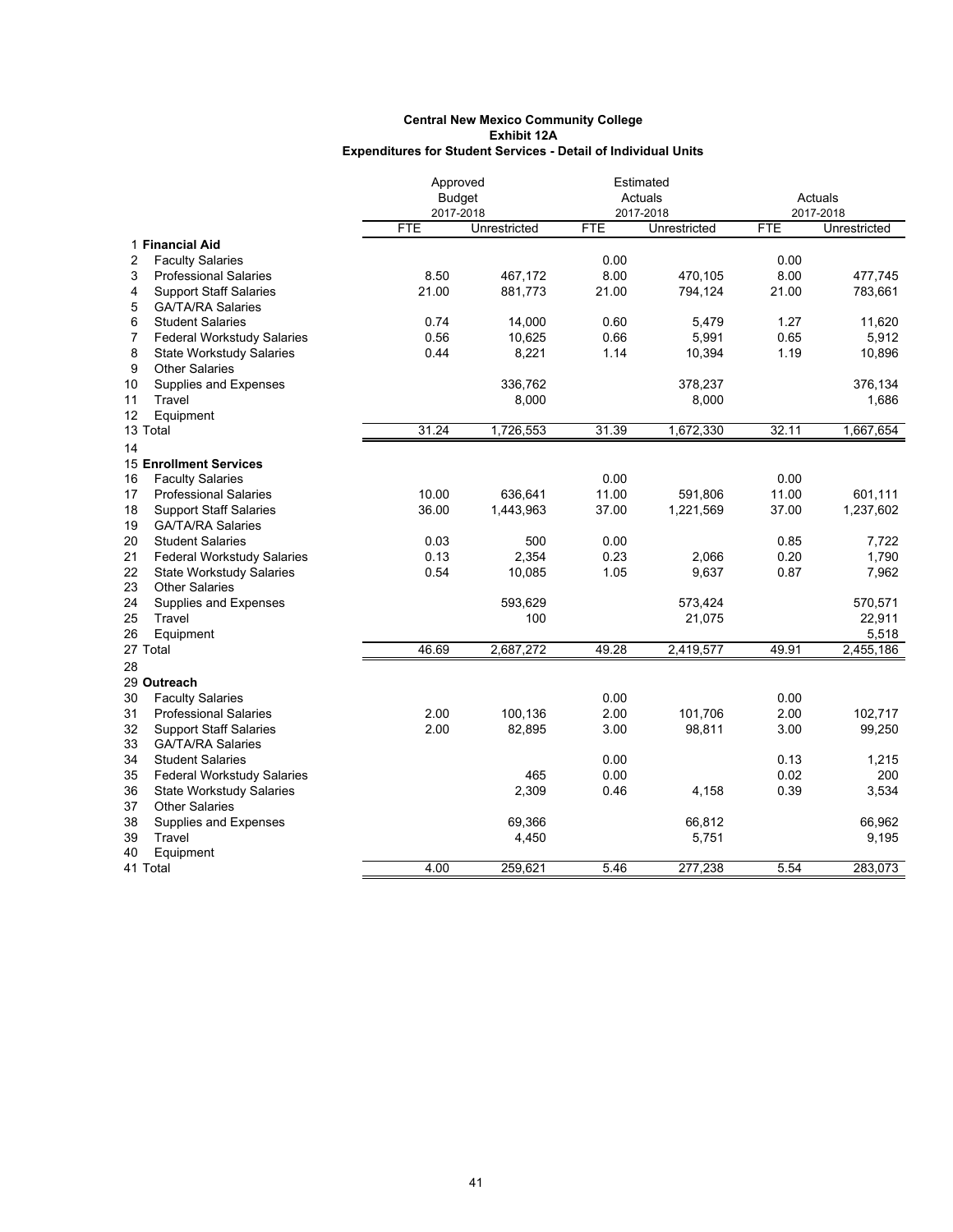|                                         | Approved      |              |            | Estimated    |            |              |  |
|-----------------------------------------|---------------|--------------|------------|--------------|------------|--------------|--|
|                                         | <b>Budget</b> |              |            | Actuals      |            | Actuals      |  |
|                                         | 2017-2018     |              |            | 2017-2018    |            | 2017-2018    |  |
|                                         | FTE           | Unrestricted | <b>FTE</b> | Unrestricted | <b>FTE</b> | Unrestricted |  |
| 1 Associate VP Student Services         |               |              |            |              |            |              |  |
| 2<br><b>Faculty Salaries</b>            |               |              | 0.00       |              | 0.00       |              |  |
| 3<br><b>Professional Salaries</b>       | 3.00          | 229,626      | 1.00       | 150,742      | 1.00       | 151,407      |  |
| 4<br><b>Support Staff Salaries</b>      | 15.00         | 607,212      | 12.01      | 450,764      | 12.09      | 453,779      |  |
| 5<br><b>GA/TA/RA Salaries</b>           |               |              |            |              |            |              |  |
| 6<br><b>Student Salaries</b>            | 0.53          | 10,000       | 1.75       | 15,947       | 2.81       | 25,664       |  |
| 7<br><b>Federal Workstudy Salaries</b>  | 1.09          | 20,495       | 1.26       | 11,484       | 1.34       | 12,213       |  |
| 8<br><b>State Workstudy Salaries</b>    | 0.82          | 15,448       | 1.78       | 16,268       | 1.82       | 16,659       |  |
| 9<br><b>Other Salaries</b>              |               |              |            |              |            |              |  |
| 10<br>Supplies and Expenses             |               | 161,214      |            | 219,531      |            | 244,321      |  |
| Travel<br>11                            |               | 1,000        |            | 2,215        |            | 2,135        |  |
| 12<br>Equipment                         |               |              |            |              |            |              |  |
| 13 Total                                | 20.44         | 1,044,995    | 17.79      | 866,951      | 19.06      | 906,179      |  |
| 14                                      |               |              |            |              |            |              |  |
| 15 Student Services Technology          |               |              |            |              |            |              |  |
| 16<br><b>Faculty Salaries</b>           |               |              | 0.00       |              | 0.00       |              |  |
| <b>Professional Salaries</b><br>17      |               |              | 0.00       |              | 0.00       |              |  |
| 18<br><b>Support Staff Salaries</b>     |               |              | 0.00       |              | 0.00       |              |  |
| 19<br><b>GA/TA/RA Salaries</b>          |               |              |            |              |            |              |  |
| 20<br><b>Student Salaries</b>           |               |              | 0.00       |              | 0.00       |              |  |
| 21<br><b>Federal Workstudy Salaries</b> |               |              | 0.00       |              | 0.00       |              |  |
| 22<br><b>State Workstudy Salaries</b>   |               |              | 0.00       |              | 0.00       |              |  |
| 23<br><b>Other Salaries</b>             |               |              |            |              |            |              |  |
| 24<br>Supplies and Expenses             |               | 363,333      |            | 400,000      |            | 91,135       |  |
| 25<br>Travel                            |               |              |            |              |            |              |  |
| 26<br>Equipment                         |               |              |            |              |            |              |  |
| 27 Total                                | 0.00          | 363,333      | 0.00       | 400,000      | 0.00       | 91,135       |  |
| 28                                      |               |              |            |              |            |              |  |
| 29 Multi-Campus Student Services        |               |              |            |              |            |              |  |
| 30<br><b>Faculty Salaries</b>           |               |              | 0.00       |              | 0.00       |              |  |
| 31<br><b>Professional Salaries</b>      | 0.60          | 36.636       | 0.16       | 10,570       | 0.14       | 9.195        |  |
| 32<br><b>Support Staff Salaries</b>     | 3.00          | 150,997      | 0.41       | 15,443       | 0.40       | 15,003       |  |
| 33<br><b>GA/TA/RA Salaries</b>          |               |              |            |              |            |              |  |
| 34<br><b>Student Salaries</b>           |               |              | 0.00       |              | 0.00       |              |  |
| 35<br><b>Federal Workstudy Salaries</b> |               |              | 0.00       |              | 0.00       |              |  |
| 36<br><b>State Workstudy Salaries</b>   |               |              | 0.00       |              | 0.00       |              |  |
| 37<br><b>Other Salaries</b>             |               |              |            |              |            |              |  |
| 38<br>Supplies and Expenses             |               | 84,014       |            | 23,208       |            | 13,538       |  |
| 39<br>Travel                            |               |              |            |              |            |              |  |
| 40<br>Equipment                         |               |              |            |              |            |              |  |
| 41 Total                                | 3.60          | 271.647      | 0.57       | 49.221       | 0.54       | 37,735       |  |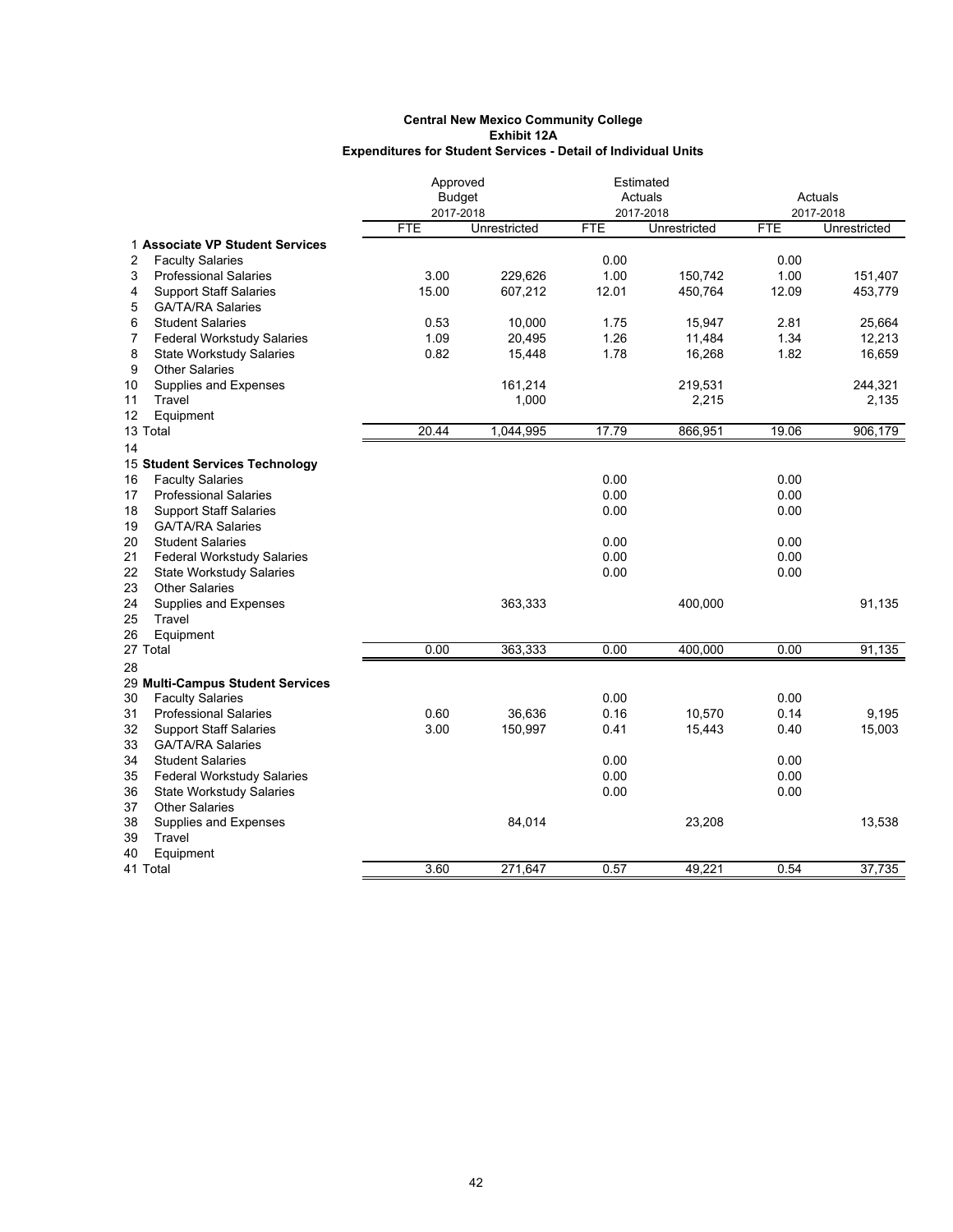|                                         | Approved      |              |            | Estimated    |            |              |
|-----------------------------------------|---------------|--------------|------------|--------------|------------|--------------|
|                                         | <b>Budget</b> |              |            | Actuals      |            | Actuals      |
|                                         | 2017-2018     |              |            | 2017-2018    |            | 2017-2018    |
|                                         | <b>FTE</b>    | Unrestricted | <b>FTE</b> | Unrestricted | <b>FTE</b> | Unrestricted |
| 1 Connect Services                      |               |              |            |              |            |              |
| <b>Faculty Salaries</b><br>2            |               |              | 0.00       |              | 0.00       |              |
| 3<br><b>Professional Salaries</b>       | 39.00         | 1,995,828    | 37.00      | 1,721,000    | 37.00      | 1,740,853    |
| 4<br><b>Support Staff Salaries</b>      | 14.00         | 592,898      | 14.00      | 600,839      | 14.00      | 594,716      |
| GA/TA/RA Salaries<br>5                  |               |              |            |              |            |              |
| 6<br><b>Student Salaries</b>            | 0.24          | 4,493        | 0.00       |              | 1.70       | 15,575       |
| 7<br><b>Federal Workstudy Salaries</b>  | 1.03          | 19,437       | 0.55       | 5,061        | 0.57       | 5,246        |
| 8<br><b>State Workstudy Salaries</b>    | 0.96          | 18,156       | 1.43       | 13,059       | 1.79       | 16,316       |
| <b>Other Salaries</b><br>9              |               |              |            |              |            |              |
| Supplies and Expenses<br>10             |               | 634,582      |            | 653,065      |            | 672,053      |
| Travel<br>11                            |               | 11,000       |            | 7,000        |            | 4,696        |
| 12<br>Equipment                         |               |              |            |              |            |              |
| 13 Total                                | 55.24         | 3,276,394    | 52.98      | 3,000,024    | 55.07      | 3,049,455    |
| 14                                      |               |              |            |              |            |              |
| <b>15 Contact Center</b>                |               |              |            |              |            |              |
| <b>Faculty Salaries</b><br>16           |               |              | 0.00       |              | 0.00       |              |
| <b>Professional Salaries</b><br>17      |               |              | 0.29       | 19,224       | 1.00       | 20,305       |
| <b>Support Staff Salaries</b><br>18     |               |              | 3.31       | 124,215      | 12.75      | 147,125      |
| <b>GA/TA/RA Salaries</b><br>19          |               |              |            |              |            |              |
| <b>Student Salaries</b><br>20           |               |              | 0.00       |              | 0.00       |              |
| 21<br><b>Federal Workstudy Salaries</b> |               |              | 0.00       |              | 0.00       |              |
| 22<br><b>State Workstudy Salaries</b>   |               |              | 0.00       |              | 0.00       |              |
| 23<br><b>Other Salaries</b>             |               |              |            |              |            |              |
| 24<br>Supplies and Expenses             |               |              |            | 2,000        |            |              |
| 25<br>Travel                            |               |              |            | 500          |            |              |
| 26<br>Equipment                         |               |              |            |              |            |              |
| 27 Total                                | 0.00          | 0            | 3.60       | 145,939      | 13.75      | 167,429      |
| 28                                      |               |              |            |              |            |              |
| 29 Ingenuity Support                    |               |              |            |              |            |              |
| <b>Faculty Salaries</b><br>30           |               |              |            |              |            |              |
| 31<br><b>Professional Salaries</b>      |               |              |            |              |            |              |
| 32<br><b>Support Staff Salaries</b>     |               |              |            |              |            |              |
| 33<br><b>GA/TA/RA Salaries</b>          |               |              |            |              |            |              |
| <b>Student Salaries</b><br>34           |               |              |            |              |            |              |
| 35<br><b>Federal Workstudy Salaries</b> |               |              |            |              |            |              |
| <b>State Workstudy Salaries</b><br>36   |               |              |            |              |            |              |
| <b>Other Salaries</b><br>37             |               |              |            |              |            |              |
| 38<br>Supplies and Expenses             |               |              |            |              |            | 320,000      |
| Travel<br>39                            |               |              |            |              |            |              |
| 40<br>Equipment                         |               |              |            |              |            |              |
| 41 Total                                | 0.00          | 0            | 0.00       | $\mathbf 0$  | 0.00       | 320,000      |
|                                         |               |              |            |              |            |              |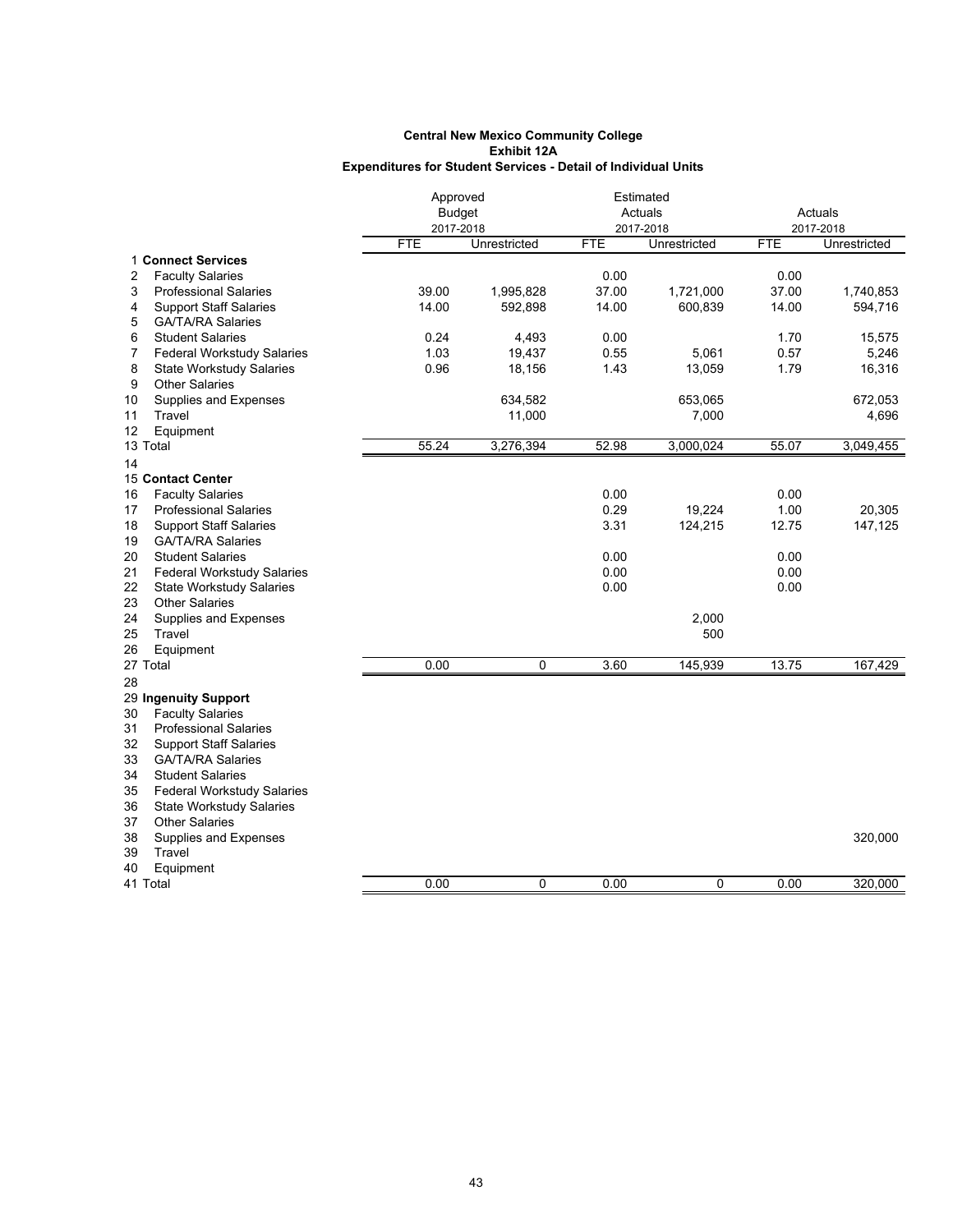|    |                                       | Approved   |               | Estimated  |              |            |              |  |
|----|---------------------------------------|------------|---------------|------------|--------------|------------|--------------|--|
|    |                                       |            | <b>Budget</b> |            | Actuals      | Actuals    |              |  |
|    |                                       | 2017-2018  |               |            | 2017-2018    |            | 2017-2018    |  |
|    |                                       | <b>FTE</b> | Unrestricted  | <b>FTE</b> | Unrestricted | <b>FTE</b> | Unrestricted |  |
|    | 1 Total Unrestricted Student Services |            |               |            |              |            |              |  |
| 2  | <b>Faculty Salaries</b>               | 0.11       | 6.867         | 0.10       | 5.733        | 0.07       | 3,624        |  |
| 3  | <b>Professional Salaries</b>          | 81.10      | 4.605.765     | 78.95      | 4.178.130    | 79.14      | 4,188,905    |  |
| 4  | <b>Support Staff Salaries</b>         | 171.50     | 6.863.027     | 171.73     | 5,784,976    | 181.24     | 5,866,155    |  |
| 5. | <b>GA/TA/RA Salaries</b>              | 0.00       |               | 0.00       |              | 0.00       |              |  |
| 6  | <b>Student Salaries</b>               | 2.39       | 44.913        | 6.73       | 61,519       | 14.66      | 133,912      |  |
| 7  | <b>Federal Workstudy Salaries</b>     | 4.52       | 85.650        | 8.02       | 73.250       | 8.10       | 73,952       |  |
| 8  | State Workstudy Salaries              | 5.60       | 107.698       | 10.73      | 98.063       | 10.94      | 99,904       |  |
| 9  | <b>Other Salaries</b>                 | 0.00       |               | 0.00       |              | 0.00       |              |  |
| 10 | Supplies and Expenses                 | 0.00       | 4.540.088     | 0.00       | 4,590,135    | 0.00       | 4,518,668    |  |
| 11 | Travel                                | 0.00       | 46.201        | 0.00       | 65.382       | 0.00       | 57,461       |  |
| 12 | Equipment                             | 0.00       |               | 0.00       |              | 0.00       | 5,518        |  |
|    | 13 Total                              | 265.22     | 16,300,209    | 276.26     | 14,857,188   | 294.14     | 14,948,099   |  |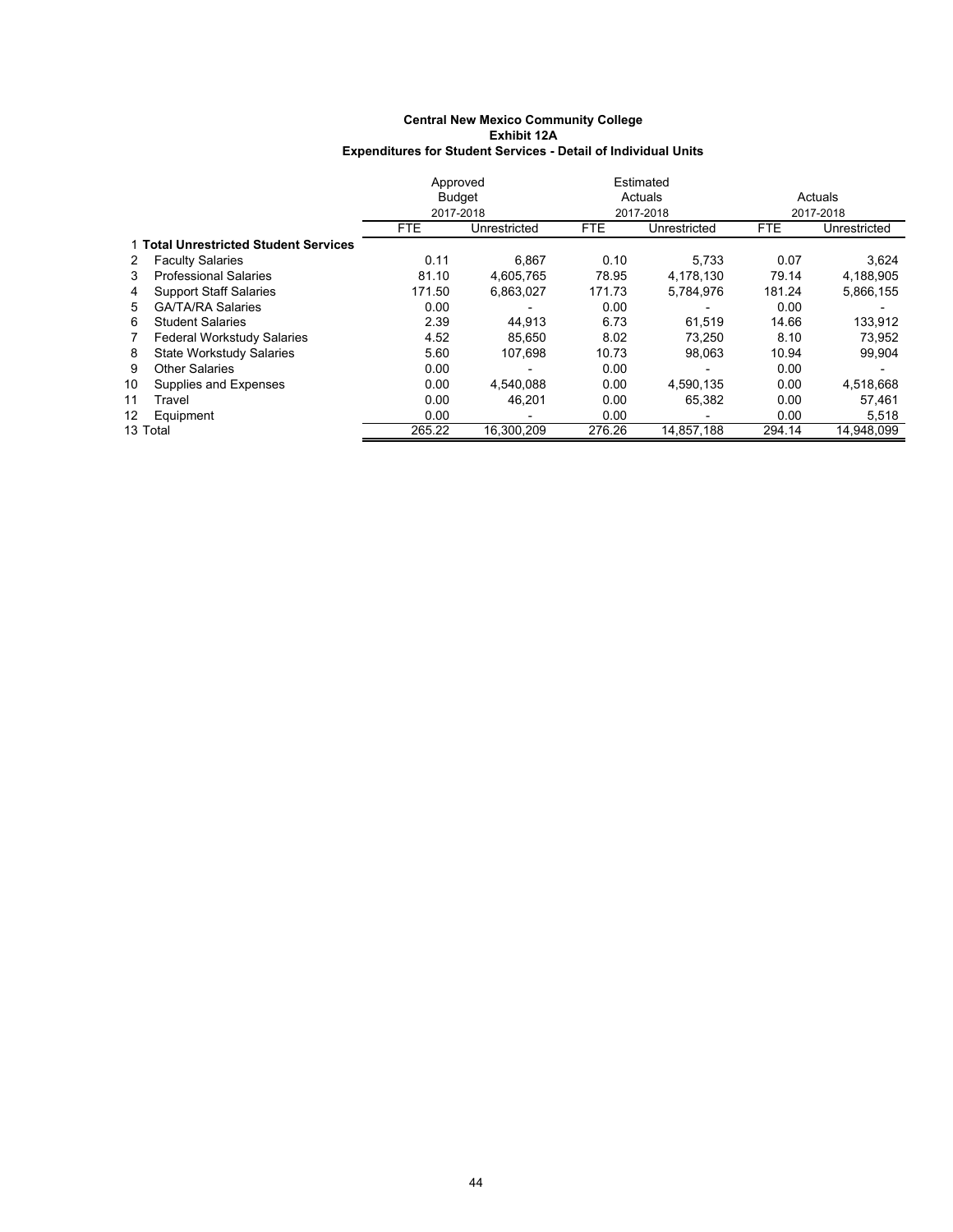|                                                           |            | Approved<br><b>Budget</b><br>2017-2018 |            | Estimated<br>Actuals<br>2017-2018 | Actuals<br>2017-2018 |            |
|-----------------------------------------------------------|------------|----------------------------------------|------------|-----------------------------------|----------------------|------------|
|                                                           | <b>FTE</b> | Restricted                             | <b>FTE</b> | Restricted                        | <b>FTE</b>           | Restricted |
| 1 CNM Foundation-In-kind                                  |            |                                        |            |                                   |                      |            |
| 2<br><b>Faculty Salaries</b>                              |            |                                        |            |                                   |                      |            |
| <b>Professional Salaries</b><br>3                         |            |                                        |            |                                   |                      |            |
| 4<br><b>Support Staff Salaries</b>                        |            |                                        |            |                                   |                      |            |
| 5<br><b>GA/TA/RA Salaries</b>                             |            |                                        |            |                                   |                      |            |
| 6<br><b>Student Salaries</b>                              |            |                                        |            |                                   |                      |            |
| 7<br><b>Federal Workstudy Salaries</b>                    |            |                                        |            |                                   |                      |            |
| 8<br><b>State Workstudy Salaries</b>                      |            |                                        |            |                                   |                      |            |
| 9<br><b>Other Salaries</b>                                |            |                                        |            |                                   |                      |            |
| Supplies and Expenses<br>10                               |            | 225,000                                |            | 225,000                           |                      | 13,705     |
| Travel<br>11                                              |            |                                        |            |                                   |                      |            |
| Equipment<br>12<br>13 Total                               | 0.00       | 225,000                                | 0.00       | 225,000                           | 0.00                 | 13,705     |
|                                                           |            |                                        |            |                                   |                      |            |
| 14<br>15 CNM FND - AmeriTowne                             |            |                                        |            |                                   |                      |            |
| <b>Faculty Salaries</b><br>16                             |            |                                        |            |                                   |                      |            |
| <b>Professional Salaries</b><br>17                        |            |                                        |            |                                   |                      |            |
| <b>Support Staff Salaries</b><br>18                       |            |                                        | 0.11       | 4,217                             | 0.11                 | 4,216      |
| 19<br><b>GA/TA/RA Salaries</b>                            |            |                                        |            |                                   |                      |            |
| 20<br><b>Student Salaries</b>                             |            |                                        |            |                                   |                      |            |
| 21<br><b>Federal Workstudy Salaries</b>                   |            |                                        |            |                                   |                      |            |
| 22<br><b>State Workstudy Salaries</b>                     |            |                                        |            |                                   |                      |            |
| <b>Other Salaries</b><br>23                               |            |                                        |            |                                   |                      |            |
| 24<br>Supplies and Expenses                               |            |                                        |            | 19,758                            |                      | 19,148     |
| 25<br>Travel                                              |            |                                        |            |                                   |                      | 607        |
| 26<br>Equipment                                           |            |                                        |            |                                   |                      |            |
| 27 Total                                                  | 0.00       | 0                                      | 0.11       | 23,975                            | 0.11                 | 23,972     |
| 28                                                        |            |                                        |            |                                   |                      |            |
| 29 CNM FND - Sandia Labs STEM                             |            |                                        |            |                                   |                      |            |
| 30<br><b>Faculty Salaries</b>                             |            |                                        | 0.17       | 9,924                             | 0.01                 | 575        |
| 31<br><b>Professional Salaries</b>                        |            |                                        | 0.04       | 2,894                             | 0.04                 | 2,894      |
| 32<br><b>Support Staff Salaries</b><br>33                 |            |                                        | 0.00       |                                   | 0.00                 |            |
| <b>GA/TA/RA Salaries</b><br><b>Student Salaries</b><br>34 |            |                                        |            |                                   |                      |            |
| 35<br><b>Federal Workstudy Salaries</b>                   |            |                                        |            |                                   |                      |            |
| 36<br><b>State Workstudy Salaries</b>                     |            |                                        |            |                                   |                      |            |
| 37<br><b>Other Salaries</b>                               |            |                                        |            |                                   |                      |            |
| 38<br>Supplies and Expenses                               |            |                                        |            | 11,975                            |                      | 3,647      |
| 39<br>Travel                                              |            |                                        |            |                                   |                      |            |
| 40<br>Equipment                                           |            |                                        |            |                                   |                      |            |
| 41 Total                                                  | 0.00       | 0                                      | 0.21       | 24,793                            | 0.05                 | 7,116      |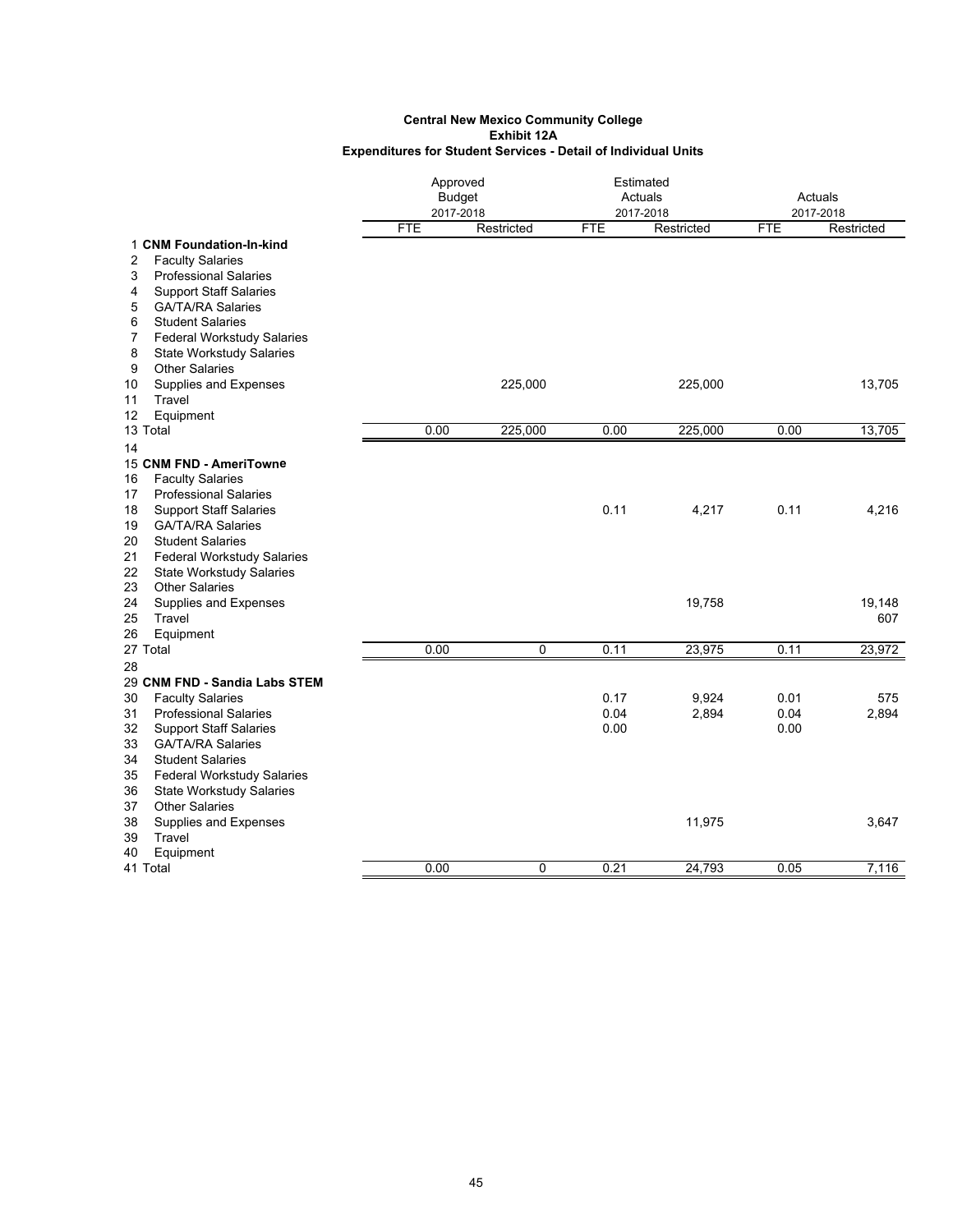|                                                                 | Approved      |            | Estimated  |            |                   |            |
|-----------------------------------------------------------------|---------------|------------|------------|------------|-------------------|------------|
|                                                                 | <b>Budget</b> |            |            | Actuals    | Actuals           |            |
|                                                                 | 2017-2018     |            |            | 2017-2018  |                   | 2017-2018  |
|                                                                 | <b>FTE</b>    | Restricted | <b>FTE</b> | Restricted | <b>FTE</b>        | Restricted |
| 1 CNM FND - May & Stanley Veterans                              |               |            |            |            |                   |            |
| <b>Faculty Salaries</b><br>2                                    |               |            | 0.00       |            | 0.00              |            |
| 3<br><b>Professional Salaries</b>                               |               |            | 0.00       |            | 0.00              |            |
| 4<br><b>Support Staff Salaries</b>                              |               |            | 1.65       | 62,000     | 0.99              | 37,204     |
| 5<br><b>GA/TA/RA Salaries</b>                                   |               |            |            |            |                   |            |
| 6<br><b>Student Salaries</b>                                    |               |            |            |            |                   |            |
| <b>Federal Workstudy Salaries</b><br>7                          |               |            |            |            |                   |            |
| 8<br><b>State Workstudy Salaries</b><br><b>Other Salaries</b>   |               |            |            |            |                   |            |
| 9                                                               |               |            |            |            |                   |            |
| 10<br>Supplies and Expenses                                     |               |            |            | 31,240     |                   | 14,599     |
| Travel<br>11                                                    |               |            |            | 1,260      |                   |            |
| 12<br>Equipment<br>13 Total                                     | 0.00          | 0          | 1.65       | 94,500     | 0.99              | 51,802     |
|                                                                 |               |            |            |            |                   |            |
| 14                                                              |               |            |            |            |                   |            |
| 15 Delta-CNM/DVR Collaboration                                  |               |            |            |            |                   |            |
| 16<br><b>Faculty Salaries</b>                                   |               |            |            |            |                   |            |
| <b>Professional Salaries</b><br>17                              |               |            |            |            |                   |            |
| <b>Support Staff Salaries</b><br>18                             |               |            |            |            |                   |            |
| <b>GA/TA/RA Salaries</b><br>19<br><b>Student Salaries</b><br>20 |               |            |            |            |                   |            |
| 21                                                              |               |            |            |            |                   |            |
| <b>Federal Workstudy Salaries</b>                               |               |            |            |            |                   |            |
| 22<br><b>State Workstudy Salaries</b><br>23                     |               |            |            |            |                   |            |
| <b>Other Salaries</b><br>24                                     |               | 778        |            |            |                   |            |
| Supplies and Expenses<br>25<br>Travel                           |               |            |            |            |                   |            |
| 26<br>Equipment                                                 |               |            |            |            |                   |            |
| 27 Total                                                        | 0.00          | 778        | 0.00       | 0          | 0.00              | 0          |
| 28                                                              |               |            |            |            |                   |            |
| 29 Trio Grant                                                   |               |            |            |            |                   |            |
| 30<br><b>Faculty Salaries</b>                                   |               |            | 0.00       |            | 0.00              |            |
| 31<br><b>Professional Salaries</b>                              | 2.87          | 194,737    | 3.02       | 201,385    | 2.52              | 167,790    |
| 32<br><b>Support Staff Salaries</b>                             | 4.21          | 150,216    | 3.99       | 149,803    | 3.25              | 122,174    |
| 33<br><b>GA/TA/RA Salaries</b>                                  |               |            |            |            |                   |            |
| <b>Student Salaries</b><br>34                                   |               |            | 0.00       |            | 0.00              |            |
| 35<br><b>Federal Workstudy Salaries</b>                         |               |            | 0.00       |            | 0.00              |            |
| 36<br><b>State Workstudy Salaries</b>                           |               |            | 0.00       |            | 0.00              |            |
| 37<br><b>Other Salaries</b>                                     |               |            |            |            |                   |            |
| 38<br>Supplies and Expenses                                     |               | 75,341     |            | 62,485     |                   | 51,613     |
| 39<br>Travel                                                    |               | 3,337      |            | 4,368      |                   | 4,949      |
| 40<br>Equipment                                                 |               |            |            |            |                   |            |
| 41 Total                                                        | 7.08          | 423,631    | 7.01       | 418,041    | $\overline{5.77}$ | 346,525    |
|                                                                 |               |            |            |            |                   |            |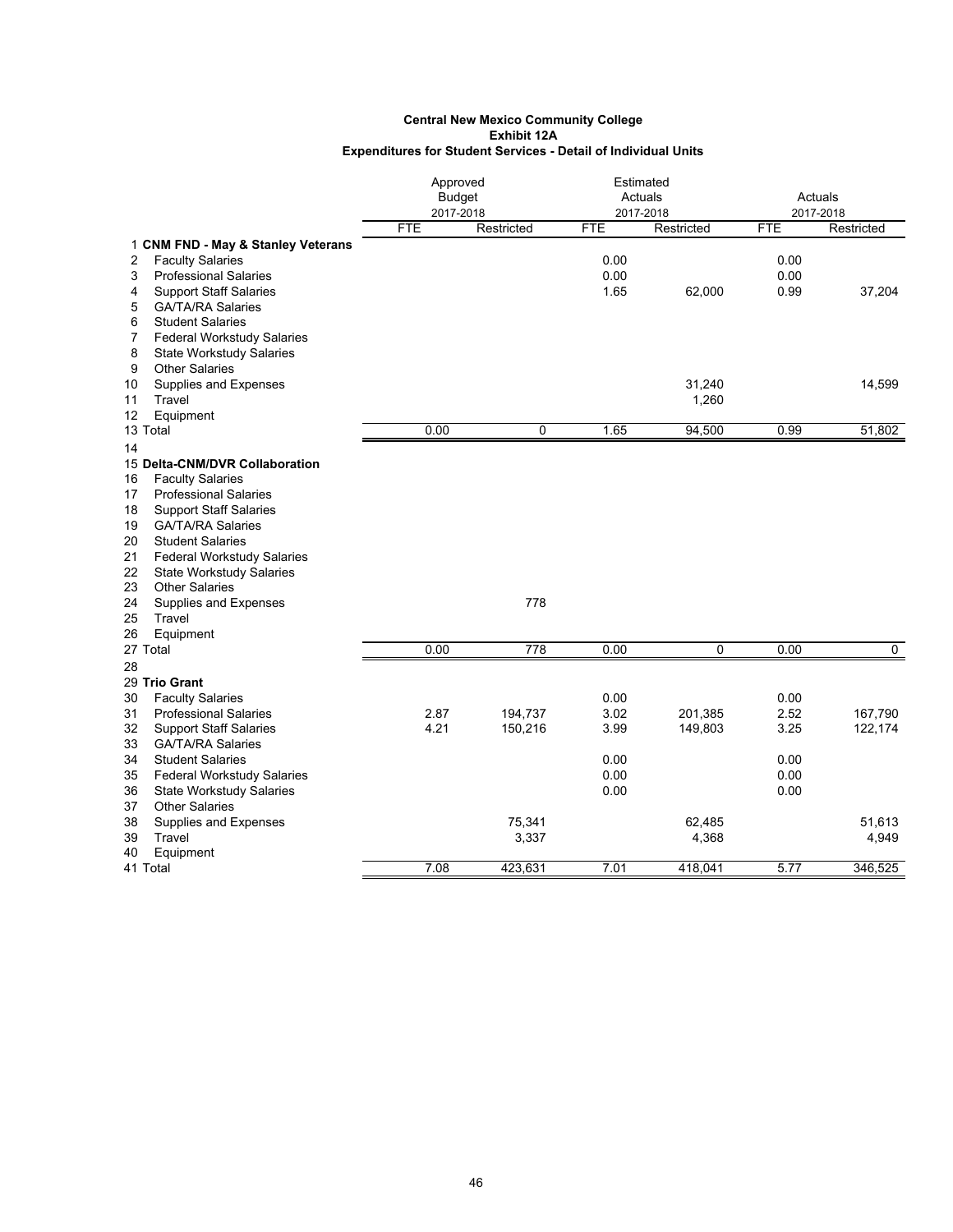|                                         |               | Approved   |            | Estimated  |            |            |
|-----------------------------------------|---------------|------------|------------|------------|------------|------------|
|                                         | <b>Budget</b> |            | Actuals    |            | Actuals    |            |
|                                         | 2017-2018     |            |            | 2017-2018  |            | 2017-2018  |
|                                         | <b>FTE</b>    | Restricted | <b>FTE</b> | Restricted | <b>FTE</b> | Restricted |
| 1 Albuquerque Job Corps                 |               |            |            |            |            |            |
| 2<br><b>Faculty Salaries</b>            |               |            | 0.00       |            | 0.00       |            |
| 3<br><b>Professional Salaries</b>       | 0.25          | 16,845     | 0.20       | 13,000     | 0.00       |            |
| 4<br><b>Support Staff Salaries</b>      |               |            | 0.00       |            | 0.00       |            |
| 5<br><b>GA/TA/RA Salaries</b>           |               |            |            |            |            |            |
| 6<br><b>Student Salaries</b>            |               |            | 0.00       |            | 0.00       |            |
| 7<br>Federal Workstudy Salaries         |               |            | 0.00       |            | 0.00       |            |
| 8<br><b>State Workstudy Salaries</b>    |               |            | 0.00       |            | 0.00       |            |
| <b>Other Salaries</b><br>9              |               |            |            |            |            |            |
| 10<br>Supplies and Expenses<br>Travel   |               |            |            |            |            |            |
| 11                                      |               |            |            |            |            |            |
| 12<br>Equipment<br>13 Total             | 0.25          | 16,845     | 0.20       | 13,000     | 0.00       | 0          |
|                                         |               |            |            |            |            |            |
| 14                                      |               |            |            |            |            |            |
| 15 CNM Fnd-CNM Connect                  |               |            |            |            |            |            |
| <b>Faculty Salaries</b><br>16           |               |            | 0.00       |            | 0.00       |            |
| 17<br><b>Professional Salaries</b>      | 0.12          | 7,838      | 0.00       |            | 0.00       |            |
| <b>Support Staff Salaries</b><br>18     |               |            | 0.00       |            | 0.00       |            |
| <b>GA/TA/RA Salaries</b><br>19          |               |            |            |            |            |            |
| 20<br><b>Student Salaries</b>           |               |            | 0.00       |            | 0.00       |            |
| 21<br><b>Federal Workstudy Salaries</b> |               |            | 0.00       |            | 0.00       |            |
| 22<br><b>State Workstudy Salaries</b>   |               |            | 0.00       |            | 0.00       |            |
| <b>Other Salaries</b><br>23             |               |            |            |            |            |            |
| 24<br>Supplies and Expenses             |               | 55,268     |            | 13,594     |            | 13,139     |
| 25<br>Travel                            |               | 5,915      |            |            |            | 455        |
| 26<br>Equipment                         |               |            |            |            |            |            |
| 27 Total                                | 0.12          | 69,021     | 0.00       | 13,594     | 0.00       | 13,594     |
| 28                                      |               |            |            |            |            |            |
| 29 UW Dual Crdt Summer Camp             |               |            |            |            |            |            |
| 30<br><b>Faculty Salaries</b>           | 0.05          | 3,072      | 0.53       | 31,782     | 0.21       | 12,682     |
| 31<br><b>Professional Salaries</b>      | 0.10          | 6,465      | 0.34       | 22,331     | 0.08       | 5,447      |
| 32<br><b>Support Staff Salaries</b>     |               |            | 0.00       |            | 0.00       |            |
| 33<br><b>GA/TA/RA Salaries</b>          |               |            |            |            |            |            |
| 34<br><b>Student Salaries</b>           |               |            | 0.00       |            | 0.00       |            |
| 35<br><b>Federal Workstudy Salaries</b> |               |            | 0.00       |            | 0.00       |            |
| 36<br><b>State Workstudy Salaries</b>   |               |            | 0.00       |            | 0.00       |            |
| 37<br><b>Other Salaries</b>             |               |            |            |            |            |            |
| 38<br>Supplies and Expenses             |               | 3,872      |            | 28,484     |            | 11,657     |
| 39<br>Travel                            |               |            |            |            |            |            |
| 40<br>Equipment                         |               |            |            |            |            |            |
| 41 Total                                | 0.15          | 13.409     | 0.86       | 82.597     | 0.29       | 29.786     |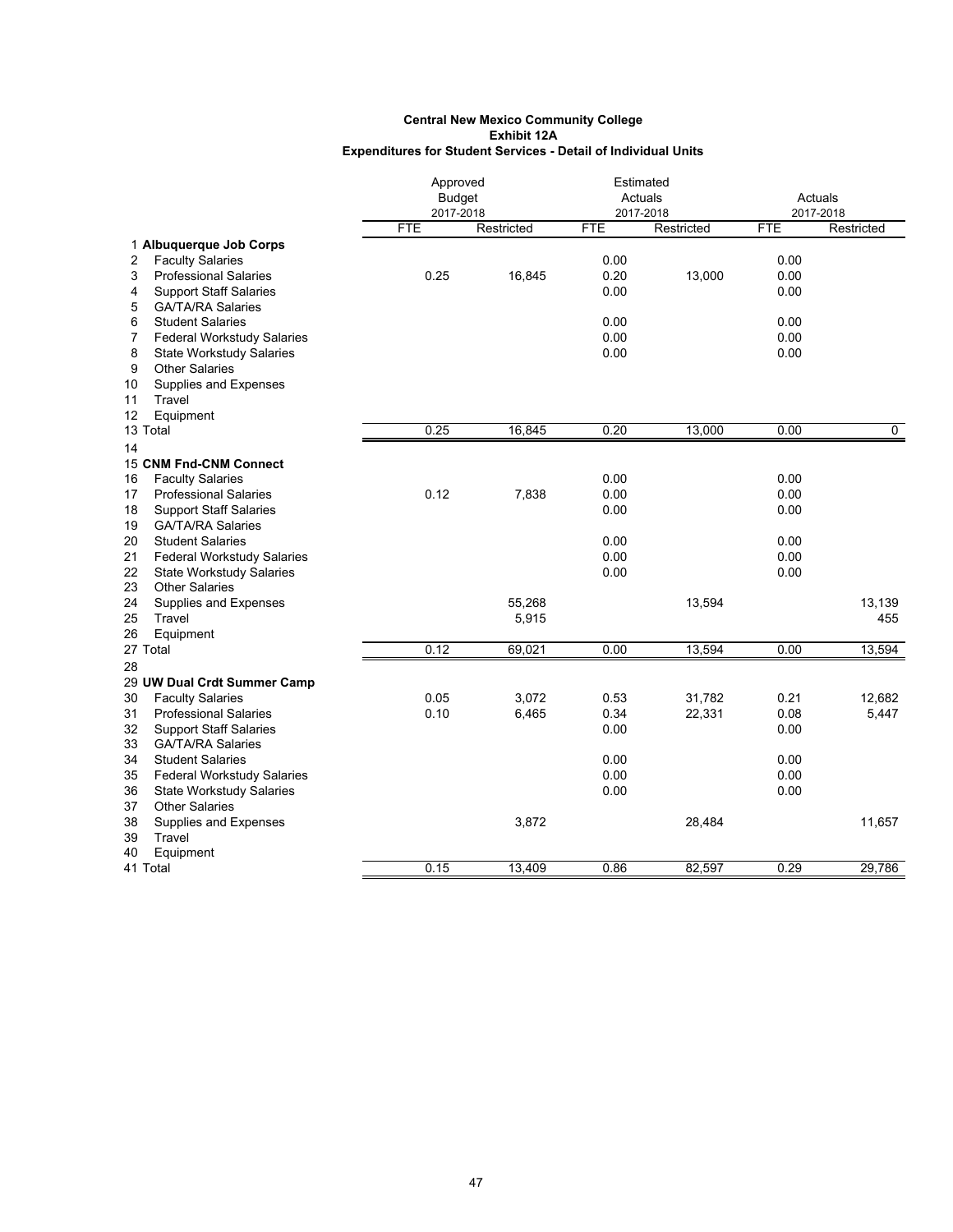|                                                     |               | Approved   |            | Estimated  |            |            |
|-----------------------------------------------------|---------------|------------|------------|------------|------------|------------|
|                                                     | <b>Budget</b> |            |            | Actuals    |            | Actuals    |
|                                                     | 2017-2018     |            |            | 2017-2018  |            | 2017-2018  |
|                                                     | <b>FTE</b>    | Restricted | <b>FTE</b> | Restricted | <b>FTE</b> | Restricted |
| 1 State of NM-Dept of Veteran Svcs                  |               |            |            |            |            |            |
| <b>Faculty Salaries</b><br>2                        |               |            | 0.00       |            | 0.00       |            |
| 3<br><b>Professional Salaries</b>                   |               |            | 0.03       | 1,687      | 0.02       | 1,501      |
| <b>Support Staff Salaries</b><br>4                  | 1.03          | 36,670     | 0.32       | 11,967     | 0.32       | 11,928     |
| 5<br><b>GA/TA/RA Salaries</b>                       |               |            |            |            |            |            |
| 6<br><b>Student Salaries</b>                        |               |            | 0.00       |            | 0.00       |            |
| $\overline{7}$<br><b>Federal Workstudy Salaries</b> |               |            | 0.00       |            | 0.00       |            |
| 8<br><b>State Workstudy Salaries</b>                |               |            | 0.00       |            | 0.00       |            |
| <b>Other Salaries</b><br>9                          |               |            |            |            |            |            |
| Supplies and Expenses<br>10                         |               | 495        |            | 17,000     |            | 16,581     |
| 11<br>Travel                                        |               |            |            |            |            |            |
| Equipment<br>12                                     |               |            |            |            |            |            |
| 13 Total                                            | 1.03          | 37,165     | 0.34       | 30,654     | 0.34       | 30,011     |
| 14                                                  |               |            |            |            |            |            |
| 15 City of Abq-Run Start for Career                 |               |            |            |            |            |            |
| <b>Faculty Salaries</b><br>16                       |               |            | 0.00       |            | 0.00       |            |
| <b>Professional Salaries</b><br>17                  |               |            | 0.10       | 6,496      | 0.00       |            |
| 18<br><b>Support Staff Salaries</b>                 |               |            | 0.09       | 3,482      | 0.00       |            |
| <b>GA/TA/RA Salaries</b><br>19                      |               |            |            |            |            |            |
| 20<br><b>Student Salaries</b>                       |               |            |            |            |            |            |
| 21<br><b>Federal Workstudy Salaries</b>             |               |            |            |            |            |            |
| 22<br><b>State Workstudy Salaries</b>               |               |            |            |            |            |            |
| 23<br><b>Other Salaries</b>                         |               |            |            |            |            |            |
| 24<br>Supplies and Expenses                         |               | 11,000     |            | 12,840     |            | 9,784      |
| Travel<br>25                                        |               |            |            |            |            |            |
| 26<br>Equipment                                     |               |            |            |            |            |            |
| 27 Total                                            | 0.00          | 11,000     | 0.19       | 22,818     | 0.00       | 9,784      |
| 28                                                  |               |            |            |            |            |            |
| 29 City of Abq-Coll. Day & Sum Camp                 |               |            |            |            |            |            |
| 30<br><b>Faculty Salaries</b>                       |               |            |            |            |            |            |
| 31<br><b>Professional Salaries</b>                  |               |            |            |            |            |            |
| <b>Support Staff Salaries</b><br>32                 |               |            |            |            |            |            |
| 33<br><b>GA/TA/RA Salaries</b>                      |               |            |            |            |            |            |
| 34<br><b>Student Salaries</b>                       |               |            |            |            |            |            |
| <b>Federal Workstudy Salaries</b><br>35             |               |            |            |            |            |            |
| 36<br><b>State Workstudy Salaries</b>               |               |            |            |            |            |            |
| <b>Other Salaries</b><br>37                         |               |            |            |            |            |            |
| 38<br>Supplies and Expenses                         |               | 7,840      |            | 1,000      |            | 803        |
| 39<br>Travel                                        |               |            |            |            |            |            |
| Equipment<br>40                                     |               |            |            |            |            |            |
| 41 Total                                            | 0.00          | 7,840      | 0.00       | 1,000      | 0.00       | 803        |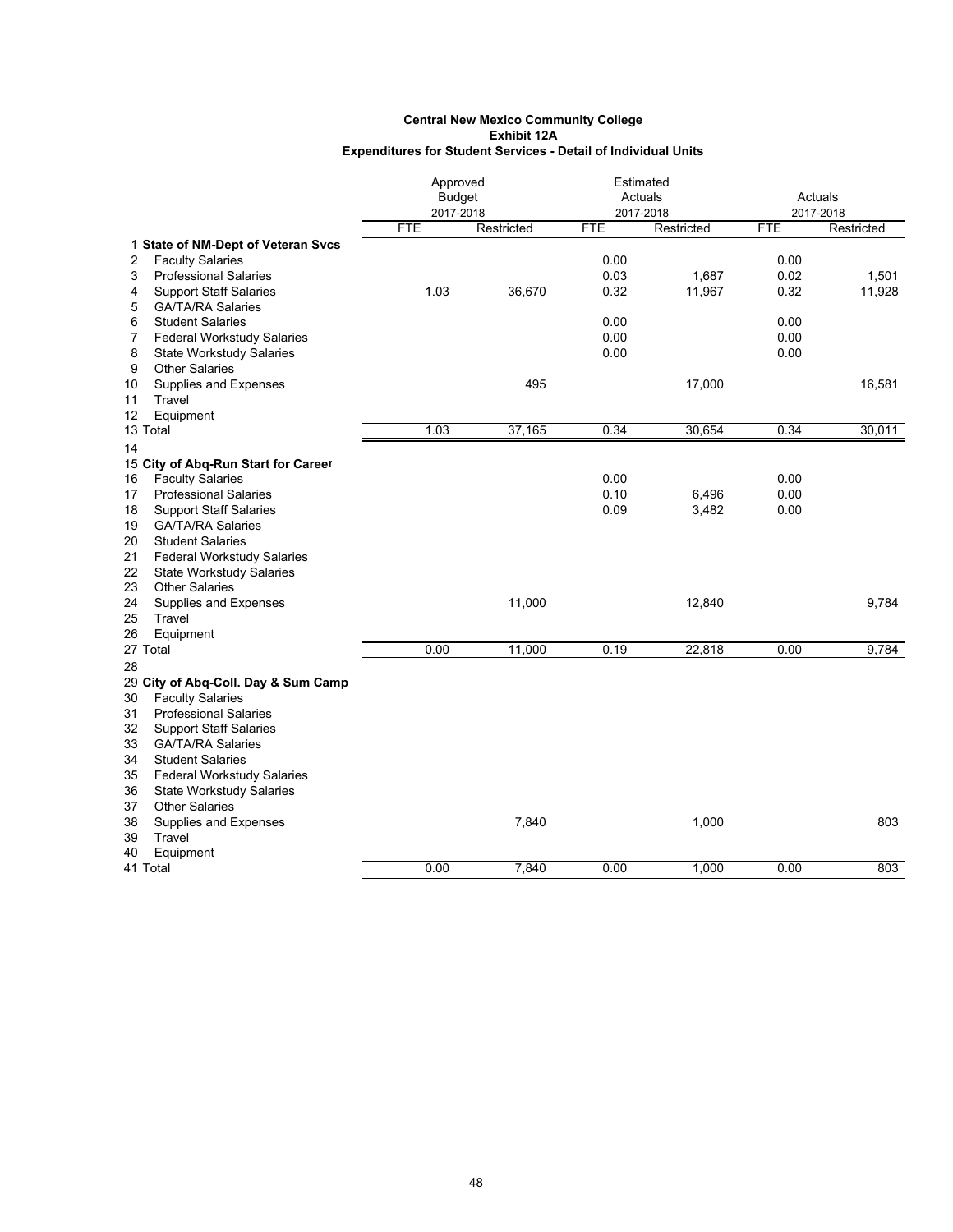|    |                                     | Approved   |               | Estimated  |            |            |            |  |
|----|-------------------------------------|------------|---------------|------------|------------|------------|------------|--|
|    |                                     |            | <b>Budget</b> |            | Actuals    |            | Actuals    |  |
|    |                                     | 2017-2018  |               |            | 2017-2018  |            | 2017-2018  |  |
|    |                                     | <b>FTE</b> | Restricted    | <b>FTE</b> | Restricted | <b>FTE</b> | Restricted |  |
|    | c Total Restricted Student Services |            |               |            |            |            |            |  |
| 2  | <b>Faculty Salaries</b>             | 0.05       | 3.072         | 0.69       | 41,706     | 0.22       | 13,257     |  |
| 3  | <b>Professional Salaries</b>        | 3.33       | 225.885       | 3.72       | 247.793    | 2.67       | 177,632    |  |
| 4  | <b>Support Staff Salaries</b>       | 5.24       | 186.886       | 6.17       | 231.469    | 4.67       | 175,522    |  |
| 5. | <b>GA/TA/RA Salaries</b>            | 0.00       |               | 0.00       |            | 0.00       |            |  |
| 6  | <b>Student Salaries</b>             | 0.00       | 0             | 0.00       |            | 0.00       | 0          |  |
| 7  | <b>Federal Workstudy Salaries</b>   | 0.00       | 0             | 0.00       | 0          | 0.00       | 0          |  |
| 8  | State Workstudy Salaries            | 0.00       | 0             | 0.00       |            | 0.00       | 0          |  |
| 9  | Other Salaries                      | 0.00       | 0             | 0.00       |            | 0.00       | $\Omega$   |  |
| 10 | Supplies and Expenses               | 0.00       | 379.594       | 0.00       | 423,376    | 0.00       | 154,675    |  |
| 11 | Travel                              | 0.00       | 9,252         | 0.00       | 5,628      | 0.00       | 6.012      |  |
| 12 | Equipment                           | 0.00       | 0             | 0.00       | 0          | 0.00       | 0          |  |
|    | 13 Total                            | 8.61       | 804.689       | 10.58      | 949.972    | 7.56       | 527.098    |  |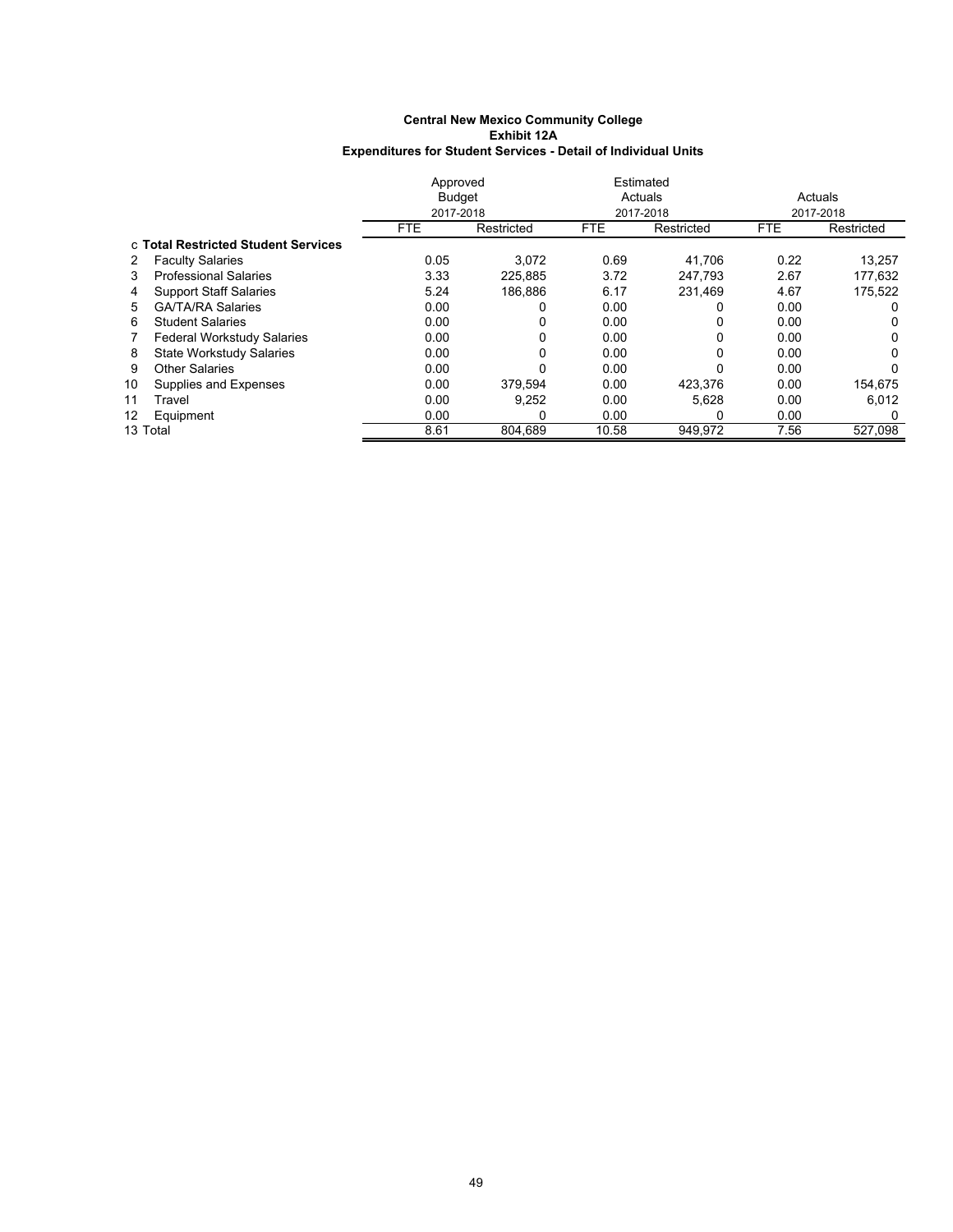### **Central New Mexico Community College Expenditures for Institutional Support Exhibit 13**

|                                                     | Approved      |         | Estimated |         |           |           |
|-----------------------------------------------------|---------------|---------|-----------|---------|-----------|-----------|
|                                                     | <b>Budget</b> |         | Actuals   |         | Actuals   |           |
|                                                     | 2017-2018     |         | 2017-2018 |         | 2017-2018 |           |
|                                                     | Unrest.       | Rest.   | Unrest.   | Rest.   | Unrest.   | Rest.     |
| 1 Executive Management                              |               |         |           |         |           |           |
| 2<br><b>President's Office</b>                      | 974,610       |         | 925,497   |         | 769,749   |           |
| 3<br>Governing Board                                | 52,270        |         | 64,270    |         | 60,337    |           |
| 4<br>Vice President - Academic Affairs              | 432,088       |         | 448,147   |         | 401,975   |           |
| Vice President - Student Services<br>5              | 318,989       |         | 313,339   |         | 245,731   |           |
| 6<br>Vice President - Finance & Operations          | 275,367       |         | 274,138   |         | 332,542   |           |
| 7 Total Executive Management                        | 2,053,324     | 0       | 2,025,391 | 0       | 1,810,334 | 0         |
| 8                                                   |               |         |           |         |           |           |
| 9 Fiscal Operations                                 |               |         |           |         |           |           |
| <b>Business Office</b><br>10                        | 3,672,095     |         | 3,759,627 |         | 3,863,938 |           |
| 11<br><b>Internal Audit</b>                         | 296,019       |         | 304,406   |         | 271,418   |           |
| 12<br><b>Budget</b>                                 | 269,449       |         | 275,496   |         | 247,636   |           |
| 13<br><b>Professional Fees</b>                      | 1,623,660     |         | 1,623,660 |         | 1,031,277 |           |
| 14 Total Fiscal Operations                          | 5,861,223     | 0       | 5,963,189 | 0       | 5,414,269 | $\pmb{0}$ |
| 15                                                  |               |         |           |         |           |           |
| 16 General Administration                           |               |         |           |         |           |           |
| 17<br>Advancement & Community Engagem               | 274,588       |         | 279,778   |         | 276,823   |           |
| 18<br><b>Business Strategy &amp; Grant Manageme</b> | 231,680       |         | 244,775   |         | 221,433   |           |
| <b>Staff Training and Development</b><br>19         | 217,148       |         | 229,792   |         | 213,020   |           |
| 20<br><b>Human Resources</b>                        | 1,350,956     |         | 1,275,885 |         | 1,347,912 |           |
| 21<br><b>Diversity</b>                              | 30,000        |         | 20,000    |         | 0         |           |
| 22<br>Multi-campus/JMMC                             | 405,840       |         | 288,474   |         | 273,277   |           |
| 23<br>Westside Site & Rio Rancho Sites              | 55,339        |         | 28,129    |         | 14,183    |           |
| 24<br>South Valley Campus                           | 27,467        |         | 17,993    |         | 7,195     |           |
| 25<br>Labor Relations Board                         | 16,000        |         | 16,000    |         | 5,320     |           |
| 26<br><b>Institutional Support</b>                  | 963,156       |         | 398,856   |         | 59,617    |           |
| 27<br>Employee Assistance Program                   | 48,500        |         | 48,500    |         | 33,437    |           |
| 28<br>Planning & Institutional Effectiveness        | 733,081       |         | 715,799   |         | 574,119   |           |
| 29<br>Online College                                | 0             |         | 130,000   |         | 11,071    |           |
| 30<br>Governing Board/Bond Election                 | $\mathbf 0$   |         | 0         |         | (75)      |           |
| 31<br><b>Ingenuity Support</b>                      | 226,384       | 431,923 | 288,369   | 257,842 | 1,058,444 | 244,704   |
| 32 Total General Administration                     | 4,580,139     | 431,923 | 3,982,350 | 257,842 | 4,095,776 | 244,704   |
| 33                                                  |               |         |           |         |           |           |
| 34 Logistic Services                                |               |         |           |         |           |           |
| Security<br>35                                      | 3,120,389     |         | 2,879,090 |         | 2,793,815 |           |
| 36<br>Safety                                        | 322,253       |         | 339,822   |         | 390,236   |           |
| 37<br>Lockshop/AlarmTech                            | 159,585       |         | 171,749   |         | 141,637   |           |
| 38<br>Telecommunications                            | 252,250       |         | 271,427   |         | 221,937   |           |
| 39<br>Records Retention                             | 192,679       |         | 196,853   |         | 191,603   |           |
| 40 Total Logistic Services                          | 4,047,156     | 0       | 3,858,941 | 0       | 3,739,228 | 0         |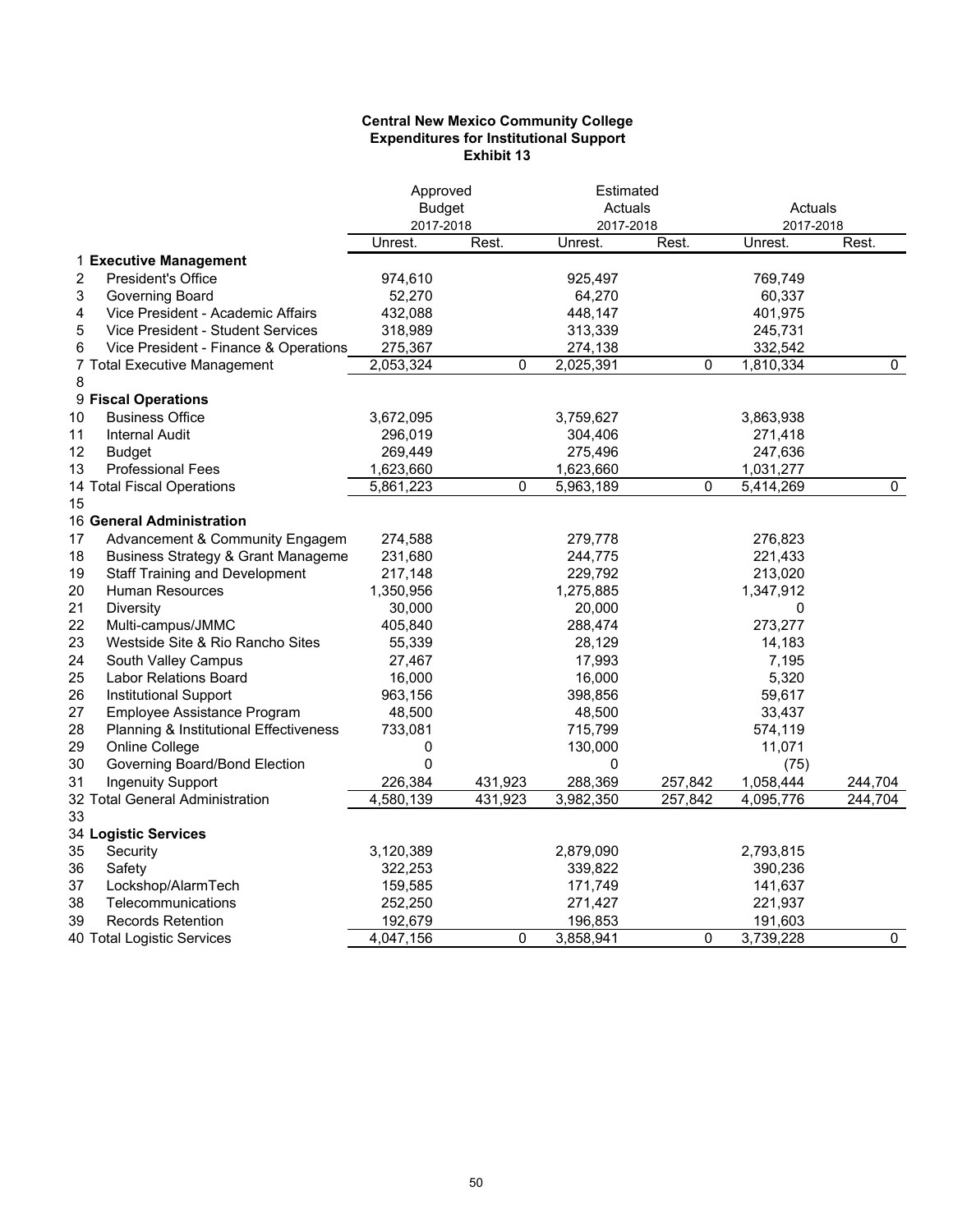### **Central New Mexico Community College Expenditures for Institutional Support Exhibit 13**

| <b>Budget</b><br>Actuals<br>Actuals<br>2017-2018<br>2017-2018<br>2017-2018<br>Rest.<br>Rest.<br>Rest.<br>Unrest.<br>Unrest.<br>Unrest.<br>1 Community Relations/Development<br>Marketing / Communications<br>800,711<br>1,166,535<br>1,088,929<br>2<br>Development Office<br>200,000<br>419,965<br>3<br>457,678<br>407,342<br>353,100<br>324,833<br>4 Total Community Relations/Development<br>1,258,389<br>200,000<br>353,100<br>1,508,894<br>324,833<br>1,573,877<br>5<br>6<br>8<br>178,329<br>150,000<br>133,425<br>9 State Workstudy<br>10 Federal Workstudy<br>59,783<br>40,000<br>28,231<br>11 Retirement<br>1,639,091<br>31,940<br>1,511,774<br>28,533<br>74,820<br>1,478,329<br>12 Social Security<br>18,514<br>850,736<br>40,819<br>18,234<br>786,092<br>768,785<br>13 Group Insurance<br>1,395,401<br>24,697<br>1,503,856<br>1,092,755<br>20,938<br>48,856<br>14 Worker's Compensation<br>1,320<br>141,070<br>114,474<br>2,250<br>115,823<br>700<br>322<br>15 Unemployment<br>43,525<br>157<br>16,788<br>16,965<br>98<br>16 Retiree Health<br>219,479<br>4,103<br>235,840<br>43,930<br>210,245<br>4,596<br><b>17 Tuition Waivers</b><br>93,648<br>63,448<br>84,698<br>315,436<br>238,161<br>18 Total Items not Included in 13A's<br>4,190,989<br>4,424,233<br>400,997<br>3,767,600<br>19<br>20<br>807,698<br>21,991,220<br>947,359<br>21,827,981<br>1,011,939<br>20,336,101<br>21 Total Expenditures for Instit. Support | Approved |  | Estimated |  |  |
|------------------------------------------------------------------------------------------------------------------------------------------------------------------------------------------------------------------------------------------------------------------------------------------------------------------------------------------------------------------------------------------------------------------------------------------------------------------------------------------------------------------------------------------------------------------------------------------------------------------------------------------------------------------------------------------------------------------------------------------------------------------------------------------------------------------------------------------------------------------------------------------------------------------------------------------------------------------------------------------------------------------------------------------------------------------------------------------------------------------------------------------------------------------------------------------------------------------------------------------------------------------------------------------------------------------------------------------------------------------------------------------------------------------------------------|----------|--|-----------|--|--|
|                                                                                                                                                                                                                                                                                                                                                                                                                                                                                                                                                                                                                                                                                                                                                                                                                                                                                                                                                                                                                                                                                                                                                                                                                                                                                                                                                                                                                                    |          |  |           |  |  |
|                                                                                                                                                                                                                                                                                                                                                                                                                                                                                                                                                                                                                                                                                                                                                                                                                                                                                                                                                                                                                                                                                                                                                                                                                                                                                                                                                                                                                                    |          |  |           |  |  |
|                                                                                                                                                                                                                                                                                                                                                                                                                                                                                                                                                                                                                                                                                                                                                                                                                                                                                                                                                                                                                                                                                                                                                                                                                                                                                                                                                                                                                                    |          |  |           |  |  |
|                                                                                                                                                                                                                                                                                                                                                                                                                                                                                                                                                                                                                                                                                                                                                                                                                                                                                                                                                                                                                                                                                                                                                                                                                                                                                                                                                                                                                                    |          |  |           |  |  |
|                                                                                                                                                                                                                                                                                                                                                                                                                                                                                                                                                                                                                                                                                                                                                                                                                                                                                                                                                                                                                                                                                                                                                                                                                                                                                                                                                                                                                                    |          |  |           |  |  |
|                                                                                                                                                                                                                                                                                                                                                                                                                                                                                                                                                                                                                                                                                                                                                                                                                                                                                                                                                                                                                                                                                                                                                                                                                                                                                                                                                                                                                                    |          |  |           |  |  |
|                                                                                                                                                                                                                                                                                                                                                                                                                                                                                                                                                                                                                                                                                                                                                                                                                                                                                                                                                                                                                                                                                                                                                                                                                                                                                                                                                                                                                                    |          |  |           |  |  |
|                                                                                                                                                                                                                                                                                                                                                                                                                                                                                                                                                                                                                                                                                                                                                                                                                                                                                                                                                                                                                                                                                                                                                                                                                                                                                                                                                                                                                                    |          |  |           |  |  |
|                                                                                                                                                                                                                                                                                                                                                                                                                                                                                                                                                                                                                                                                                                                                                                                                                                                                                                                                                                                                                                                                                                                                                                                                                                                                                                                                                                                                                                    |          |  |           |  |  |
|                                                                                                                                                                                                                                                                                                                                                                                                                                                                                                                                                                                                                                                                                                                                                                                                                                                                                                                                                                                                                                                                                                                                                                                                                                                                                                                                                                                                                                    |          |  |           |  |  |
|                                                                                                                                                                                                                                                                                                                                                                                                                                                                                                                                                                                                                                                                                                                                                                                                                                                                                                                                                                                                                                                                                                                                                                                                                                                                                                                                                                                                                                    |          |  |           |  |  |
|                                                                                                                                                                                                                                                                                                                                                                                                                                                                                                                                                                                                                                                                                                                                                                                                                                                                                                                                                                                                                                                                                                                                                                                                                                                                                                                                                                                                                                    |          |  |           |  |  |
|                                                                                                                                                                                                                                                                                                                                                                                                                                                                                                                                                                                                                                                                                                                                                                                                                                                                                                                                                                                                                                                                                                                                                                                                                                                                                                                                                                                                                                    |          |  |           |  |  |
|                                                                                                                                                                                                                                                                                                                                                                                                                                                                                                                                                                                                                                                                                                                                                                                                                                                                                                                                                                                                                                                                                                                                                                                                                                                                                                                                                                                                                                    |          |  |           |  |  |
|                                                                                                                                                                                                                                                                                                                                                                                                                                                                                                                                                                                                                                                                                                                                                                                                                                                                                                                                                                                                                                                                                                                                                                                                                                                                                                                                                                                                                                    |          |  |           |  |  |
|                                                                                                                                                                                                                                                                                                                                                                                                                                                                                                                                                                                                                                                                                                                                                                                                                                                                                                                                                                                                                                                                                                                                                                                                                                                                                                                                                                                                                                    |          |  |           |  |  |
|                                                                                                                                                                                                                                                                                                                                                                                                                                                                                                                                                                                                                                                                                                                                                                                                                                                                                                                                                                                                                                                                                                                                                                                                                                                                                                                                                                                                                                    |          |  |           |  |  |
|                                                                                                                                                                                                                                                                                                                                                                                                                                                                                                                                                                                                                                                                                                                                                                                                                                                                                                                                                                                                                                                                                                                                                                                                                                                                                                                                                                                                                                    |          |  |           |  |  |
|                                                                                                                                                                                                                                                                                                                                                                                                                                                                                                                                                                                                                                                                                                                                                                                                                                                                                                                                                                                                                                                                                                                                                                                                                                                                                                                                                                                                                                    |          |  |           |  |  |
|                                                                                                                                                                                                                                                                                                                                                                                                                                                                                                                                                                                                                                                                                                                                                                                                                                                                                                                                                                                                                                                                                                                                                                                                                                                                                                                                                                                                                                    |          |  |           |  |  |
|                                                                                                                                                                                                                                                                                                                                                                                                                                                                                                                                                                                                                                                                                                                                                                                                                                                                                                                                                                                                                                                                                                                                                                                                                                                                                                                                                                                                                                    |          |  |           |  |  |
|                                                                                                                                                                                                                                                                                                                                                                                                                                                                                                                                                                                                                                                                                                                                                                                                                                                                                                                                                                                                                                                                                                                                                                                                                                                                                                                                                                                                                                    |          |  |           |  |  |
|                                                                                                                                                                                                                                                                                                                                                                                                                                                                                                                                                                                                                                                                                                                                                                                                                                                                                                                                                                                                                                                                                                                                                                                                                                                                                                                                                                                                                                    |          |  |           |  |  |
|                                                                                                                                                                                                                                                                                                                                                                                                                                                                                                                                                                                                                                                                                                                                                                                                                                                                                                                                                                                                                                                                                                                                                                                                                                                                                                                                                                                                                                    |          |  |           |  |  |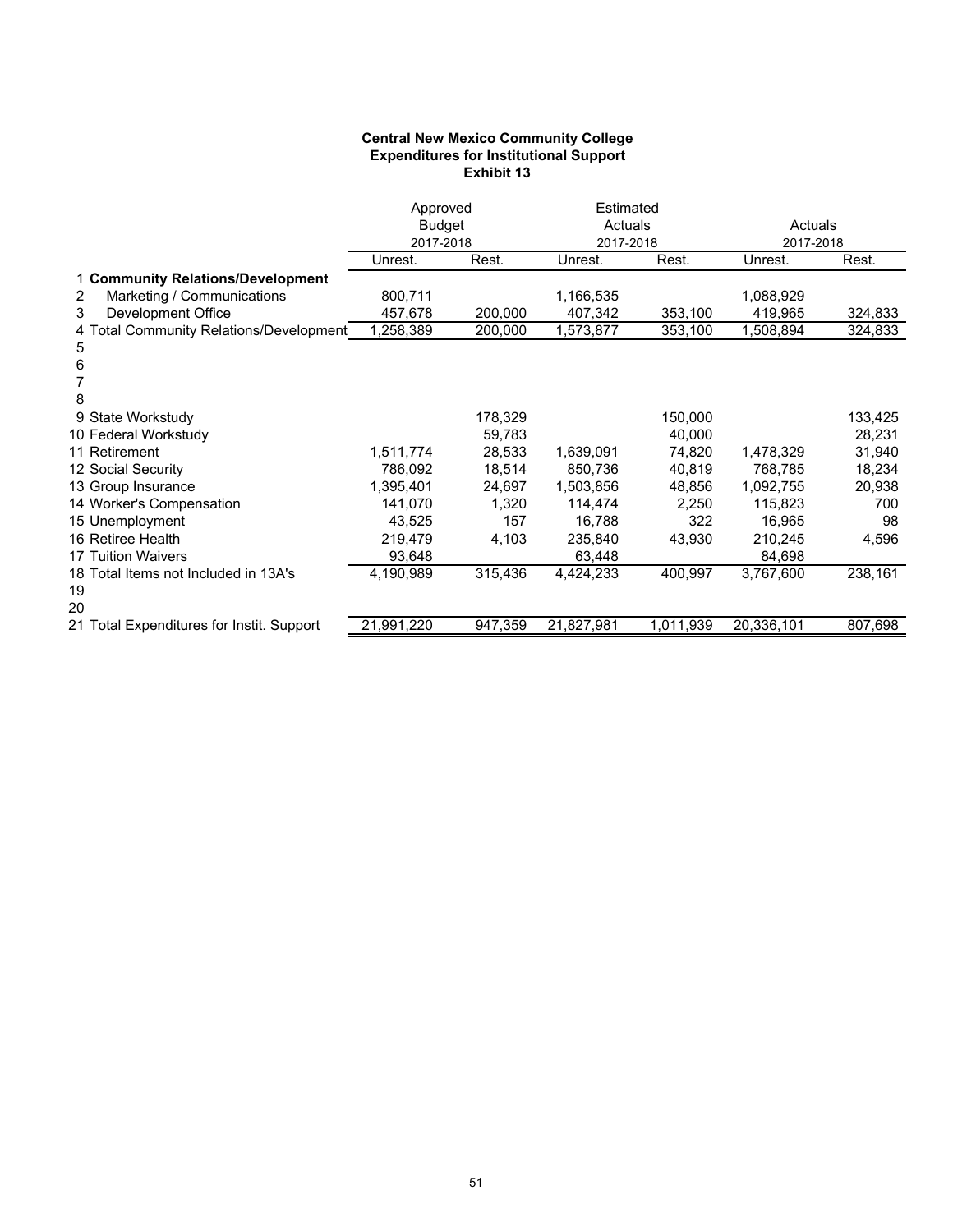### **Exhibit 13A Expenditures for Institutional Support - Detail of Individual Units Central New Mexico Community College**

|                                         | Approved |                           | Estimated<br>Actuals |                           | Actuals                 |              |
|-----------------------------------------|----------|---------------------------|----------------------|---------------------------|-------------------------|--------------|
|                                         |          | <b>Budget</b>             |                      |                           |                         |              |
|                                         | FTE      | 2017-2018<br>Unrestricted | <b>FTE</b>           | 2017-2018<br>Unrestricted | 2017-2018<br><b>FTE</b> | Unrestricted |
| 1 President's Office                    |          |                           |                      |                           |                         |              |
| 2<br><b>Faculty Salaries</b>            |          |                           | 0.00                 |                           | 0.00                    |              |
| 3<br><b>Professional Salaries</b>       | 2.50     | 414,587                   | 3.30                 | 435,618                   | 3.30                    | 418,906      |
| <b>Support Staff Salaries</b><br>4      | 2.00     | 86,528                    | 2.00                 | 44,748                    | 2.00                    | 42,091       |
| 5<br><b>GA/TA/RA Salaries</b>           |          |                           |                      |                           |                         |              |
| 6<br><b>Student Salaries</b>            |          |                           | 0.00                 |                           | 0.00                    |              |
| 7<br><b>Federal Workstudy Salaries</b>  |          |                           | 0.00                 |                           | 0.00                    |              |
| 8<br><b>State Workstudy Salaries</b>    |          |                           | 0.00                 |                           | 0.00                    |              |
| 9<br><b>Other Salaries</b>              |          |                           | 0.00                 |                           | 0.00                    |              |
|                                         |          |                           |                      |                           |                         |              |
| 10<br>Supplies and Expenses<br>Travel   |          | 461,921                   |                      | 433,557                   |                         | 305,179      |
| 11                                      |          | 11,574                    |                      | 11,574                    |                         | 3,573        |
| 12<br>Equipment                         |          |                           |                      |                           |                         |              |
| 13 Total                                | 4.50     | 974,610                   | 5.30                 | 925,497                   | 5.30                    | 769,749      |
| 14                                      |          |                           |                      |                           |                         |              |
| 15 Governing Board                      |          |                           |                      |                           |                         |              |
| 16<br><b>Faculty Salaries</b>           |          |                           |                      |                           |                         |              |
| 17<br><b>Professional Salaries</b>      |          |                           |                      |                           | 1.00                    | 14,060       |
| 18<br><b>Support Staff Salaries</b>     |          |                           |                      |                           |                         |              |
| 19<br><b>GA/TA/RA Salaries</b>          |          |                           |                      |                           |                         |              |
| 20<br><b>Student Salaries</b>           |          |                           |                      |                           |                         |              |
| 21<br><b>Federal Workstudy Salaries</b> |          |                           |                      |                           |                         |              |
| 22<br><b>State Workstudy Salaries</b>   |          |                           |                      |                           |                         |              |
| 23<br><b>Other Salaries</b>             |          |                           |                      |                           |                         |              |
| 24<br>Supplies and Expenses             |          | 46.270                    |                      | 58,270                    |                         | 39.765       |
| 25<br>Travel                            |          | 6,000                     |                      | 6,000                     |                         | 6,512        |
| 26<br>Equipment                         |          |                           |                      |                           |                         |              |
| 27 Total                                | 0.00     | 52,270                    | 0.00                 | 64,270                    | 1.00                    | 60,337       |
| 28                                      |          |                           |                      |                           |                         |              |
| 29 Vice President Academic Affairs      |          |                           |                      |                           |                         |              |
| 30<br><b>Faculty Salaries</b>           |          |                           | 0.00                 |                           | 0.00                    |              |
| 31<br><b>Professional Salaries</b>      | 2.00     | 213,864                   | 2.00                 | 218,023                   | 2.00                    | 220,635      |
| 32<br><b>Support Staff Salaries</b>     | 2.00     | 74,084                    | 2.00                 | 76,845                    | 2.00                    | 76,020       |
| 33<br><b>GA/TA/RA Salaries</b>          |          |                           |                      |                           |                         |              |
| 34<br><b>Student Salaries</b>           | 0.04     | 700                       | 0.08                 | 700                       | 0.47                    | 4,331        |
| 35<br><b>Federal Workstudy Salaries</b> | 0.01     | 80                        | 0.13                 | 1,200                     | 0.17                    | 1,571        |
| 36<br><b>State Workstudy Salaries</b>   | 0.21     | 3,955                     | 0.24                 | 2,148                     | 0.19                    | 1,710        |
| 37<br><b>Other Salaries</b>             |          |                           | 0.00                 |                           | 0.00                    |              |
| 38<br>Supplies and Expenses             |          | 131,205                   |                      | 141,031                   |                         | 95,571       |
| 39<br>Travel                            |          |                           |                      |                           |                         |              |
|                                         |          | 8,200                     |                      | 8,200                     |                         | 2,137        |
| 40<br>Equipment                         |          |                           |                      |                           |                         |              |
| 41 Total                                | 4.26     | 432,088                   | 4.44                 | 448,147                   | 4.83                    | 401,975      |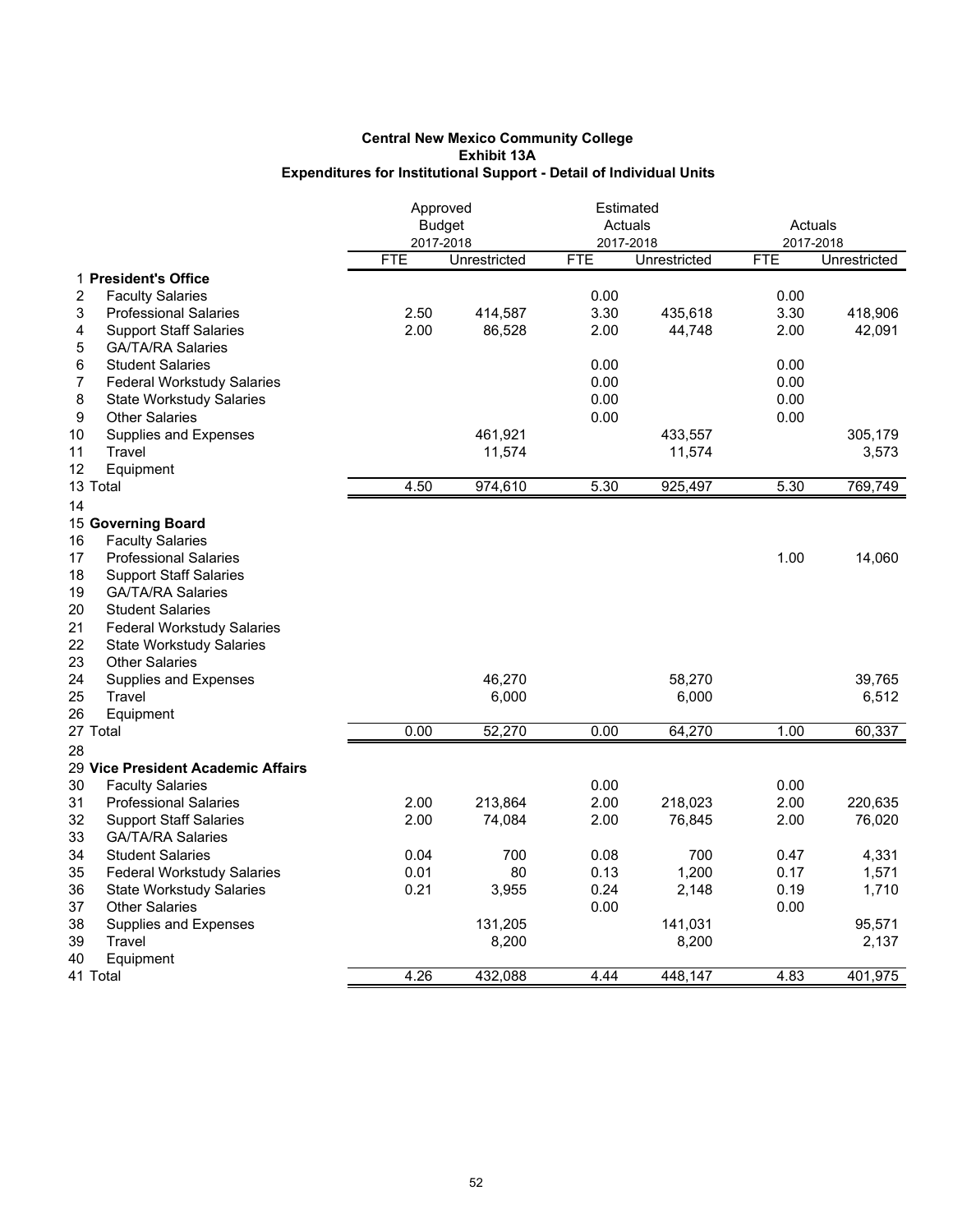|                                         |            | Approved      | Estimated  |              |            |              |
|-----------------------------------------|------------|---------------|------------|--------------|------------|--------------|
|                                         |            | <b>Budget</b> |            | Actuals      | Actuals    |              |
|                                         |            | 2017-2018     |            | 2017-2018    | 2017-2018  |              |
|                                         | <b>FTE</b> | Unrestricted  | <b>FTE</b> | Unrestricted | <b>FTE</b> | Unrestricted |
| 1 Vice President - Student Services     |            |               |            |              |            |              |
| <b>Faculty Salaries</b><br>2            |            |               | 0.00       |              | 0.00       |              |
| 3<br><b>Professional Salaries</b>       | 2.00       | 213,864       | 2.00       | 218,034      | 2.00       | 204,680      |
| <b>Support Staff Salaries</b><br>4      | 0.11       | 4,000         | 0.00       |              | 0.13       | 5,055        |
| <b>GA/TA/RA Salaries</b><br>5           |            |               |            |              |            |              |
| 6<br><b>Student Salaries</b>            | 0.04       | 700           | 0.08       | 700          | 0.00       |              |
| <b>Federal Workstudy Salaries</b><br>7  |            |               | 0.00       |              | 0.00       |              |
| 8<br><b>State Workstudy Salaries</b>    | 0.02       | 370           | 0.00       |              | 0.00       |              |
| 9<br><b>Other Salaries</b>              |            |               | 0.00       |              | 0.00       |              |
| 10<br>Supplies and Expenses             |            | 96,955        |            | 91,505       |            | 34,166       |
| 11<br>Travel                            |            | 3,100         |            | 3,100        |            | 1,831        |
| 12<br>Equipment                         |            |               |            |              |            |              |
| 13 Total                                | 2.17       | 318,989       | 2.08       | 313,339      | 2.13       | 245,731      |
| 14                                      |            |               |            |              |            |              |
| 15 Professional Fees                    |            |               |            |              |            |              |
| <b>Faculty Salaries</b><br>16           |            |               |            |              |            |              |
| 17<br><b>Professional Salaries</b>      |            |               |            |              |            |              |
| 18<br><b>Support Staff Salaries</b>     |            |               |            |              |            |              |
| 19<br><b>GA/TA/RA Salaries</b>          |            |               |            |              |            |              |
| 20<br><b>Student Salaries</b>           |            |               |            |              |            |              |
| 21<br><b>Federal Workstudy Salaries</b> |            |               |            |              |            |              |
| 22<br><b>State Workstudy Salaries</b>   |            |               |            |              |            |              |
| 23                                      |            |               |            |              |            |              |
| <b>Other Salaries</b>                   |            |               |            |              |            |              |
| 24<br>Supplies and Expenses             |            | 1,623,660     |            | 1,623,660    |            | 1,031,277    |
| 25<br>Travel                            |            |               |            |              |            |              |
| 26<br>Equipment                         |            |               |            |              |            |              |
| 27 Total                                | 0.00       | 1,623,660     | 0.00       | 1,623,660    | 0.00       | 1,031,277    |
| 28                                      |            |               |            |              |            |              |
| 29 Business Strategy & Grant Management |            |               |            |              |            |              |
| 30<br><b>Faculty Salaries</b>           |            |               | 0.00       |              | 0.00       |              |
| 31<br><b>Professional Salaries</b>      | 3.00       | 190,700       | 3.00       | 195,637      | 3.00       | 194,281      |
| 32<br><b>Support Staff Salaries</b>     |            |               | 0.00       |              | 0.00       |              |
| 33<br><b>GA/TA/RA Salaries</b>          |            |               |            |              |            |              |
| 34<br><b>Student Salaries</b>           |            |               | 0.00       |              | 0.00       |              |
| 35<br><b>Federal Workstudy Salaries</b> |            |               | 0.57       | 5,230        | 0.21       | 1,902        |
| 36<br><b>State Workstudy Salaries</b>   |            |               | 0.00       |              | 0.00       |              |
| 37<br><b>Other Salaries</b>             |            |               | 0.00       |              | 0.00       |              |
| 38<br>Supplies and Expenses             |            | 37,030        |            | 39,958       |            | 23,044       |
| 39<br>Travel                            |            | 3,950         |            | 3,950        |            | 2,207        |
| 40<br>Equipment                         |            |               |            |              |            |              |
| 41 Total                                | 3.00       | 231,680       | 3.57       | 244,775      | 3.21       | 221,433      |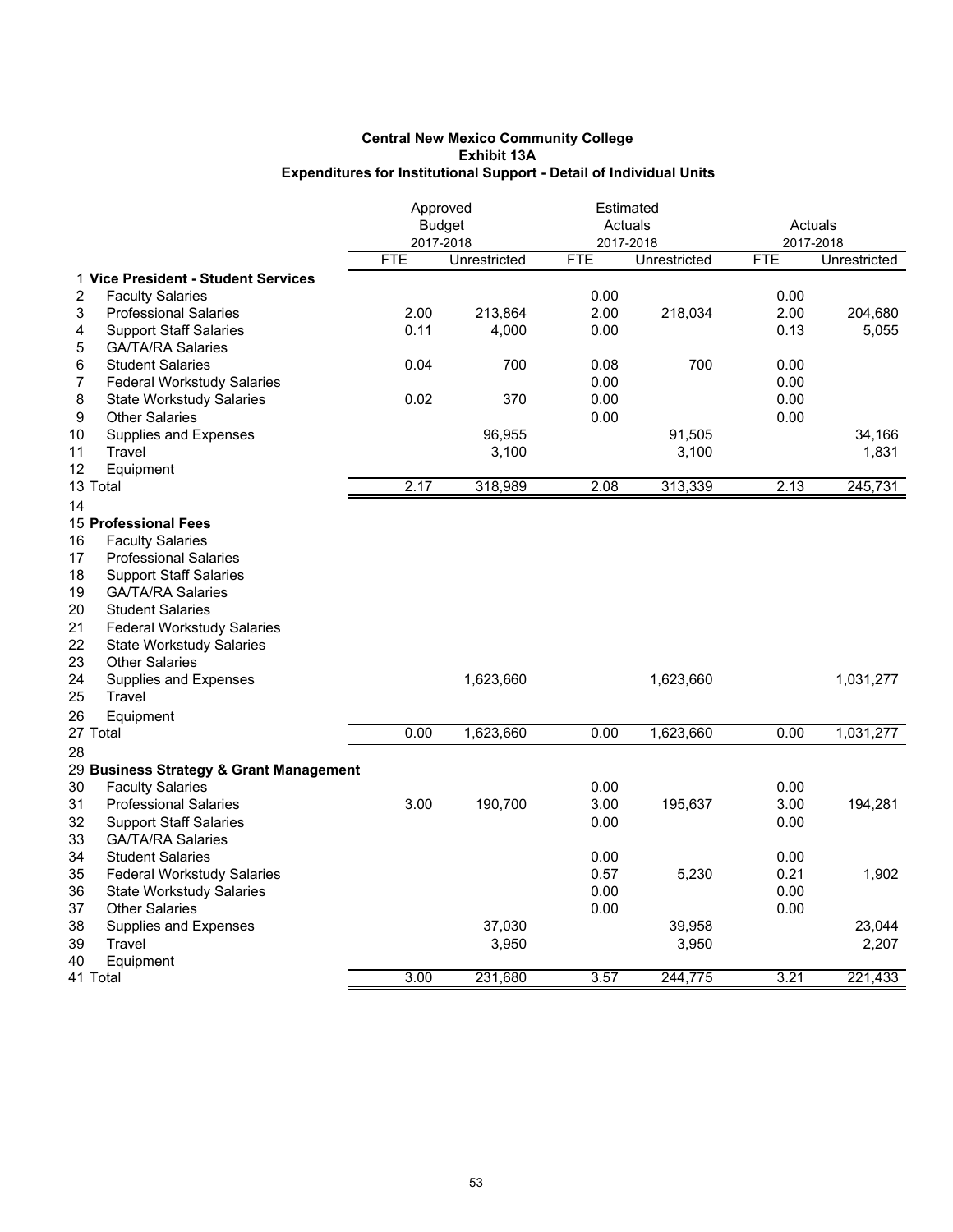|                                                                             | Approved   | <b>Budget</b> | Estimated<br>Actuals |              | Actuals      |              |
|-----------------------------------------------------------------------------|------------|---------------|----------------------|--------------|--------------|--------------|
|                                                                             | <b>FTE</b> | 2017-2018     | 2017-2018            |              | 2017-2018    |              |
|                                                                             |            | Unrestricted  | <b>FTE</b>           | Unrestricted | <b>FTE</b>   | Unrestricted |
| 1 Vice President for Finance and Operations<br>2<br><b>Faculty Salaries</b> |            |               | 0.00                 |              | 0.00         |              |
| 3<br><b>Professional Salaries</b>                                           | 2.00       | 213,864       | 2.00                 | 218,023      | 2.00         | 276,828      |
| <b>Support Staff Salaries</b>                                               |            |               | 0.00                 |              | 0.00         |              |
| 4<br>5<br><b>GA/TA/RA Salaries</b>                                          |            |               |                      |              |              |              |
|                                                                             |            |               |                      |              |              |              |
| 6<br><b>Student Salaries</b>                                                |            |               | 0.00<br>0.00         |              | 0.00<br>0.00 |              |
| <b>Federal Workstudy Salaries</b><br>7                                      |            |               | 0.00                 |              | 0.00         |              |
| 8<br><b>State Workstudy Salaries</b><br>9<br><b>Other Salaries</b>          |            |               |                      |              |              |              |
|                                                                             |            |               | 0.00                 |              | 0.00         |              |
| 10<br>Supplies and Expenses<br>Travel                                       |            | 57,803        |                      | 52,415       |              | 53,434       |
| 11                                                                          |            | 3,700         |                      | 3,700        |              | 2,280        |
| 12<br>Equipment                                                             |            |               |                      |              |              |              |
| 13 Total                                                                    | 2.00       | 275,367       | 2.00                 | 274,138      | 2.00         | 332,542      |
| 14                                                                          |            |               |                      |              |              |              |
| 15 Governing Board/Bond Election                                            |            |               |                      |              |              |              |
| 16<br><b>Faculty Salaries</b>                                               |            |               |                      |              |              |              |
| 17<br><b>Professional Salaries</b>                                          |            |               |                      |              |              |              |
| 18<br><b>Support Staff Salaries</b>                                         |            |               |                      |              |              |              |
| 19<br><b>GA/TA/RA Salaries</b>                                              |            |               |                      |              |              |              |
| 20<br><b>Student Salaries</b>                                               |            |               |                      |              |              |              |
| 21<br><b>Federal Workstudy Salaries</b>                                     |            |               |                      |              |              |              |
| 22<br><b>State Workstudy Salaries</b>                                       |            |               |                      |              |              |              |
| 23<br><b>Other Salaries</b>                                                 |            |               |                      |              |              |              |
| 24<br>Supplies and Expenses                                                 |            |               |                      |              |              | (75)         |
| 25<br>Travel                                                                |            |               |                      |              |              |              |
| 26<br>Equipment                                                             |            |               |                      |              |              |              |
| 27 Total                                                                    | 0.00       | $\mathbf 0$   | 0.00                 | 0            | 0.00         | (75)         |
| 28                                                                          |            |               |                      |              |              |              |
| 29 Planning & Institutional Effectiveness                                   |            |               |                      |              |              |              |
| 30<br><b>Faculty Salaries</b>                                               | 0.09       | 5,432         | 0.09                 | 5,432        | 0.00         |              |
| 31<br><b>Professional Salaries</b>                                          | 7.80       | 566,568       | 6.80                 | 519,993      | 6.80         | 428,985      |
| 32<br><b>Support Staff Salaries</b>                                         |            |               | 0.00                 |              | 0.00         |              |
| 33<br><b>GA/TA/RA Salaries</b>                                              |            |               |                      |              |              |              |
| 34<br><b>Student Salaries</b>                                               | 0.04       | 700           | 0.08                 | 700          | 0.00         |              |
| 35<br><b>Federal Workstudy Salaries</b>                                     | 0.01       | 67            | 0.00                 | 0            | 0.00         |              |
| 36<br><b>State Workstudy Salaries</b>                                       | 0.10       | 2,863         | 0.26                 | 2,414        | 0.33         | 2,973        |
| 37<br><b>Other Salaries</b>                                                 |            |               | 0.00                 |              | 0.00         |              |
| 38<br>Supplies and Expenses                                                 |            | 149,951       |                      | 179,760      |              | 133,115      |
| 39<br>Travel                                                                |            | 7,500         |                      | 7,500        |              | 9,046        |
| 40<br>Equipment                                                             |            |               |                      |              |              |              |
| 41 Total                                                                    | 8.04       | 733,081       | 7.23                 | 715,799      | 7.13         | 574,119      |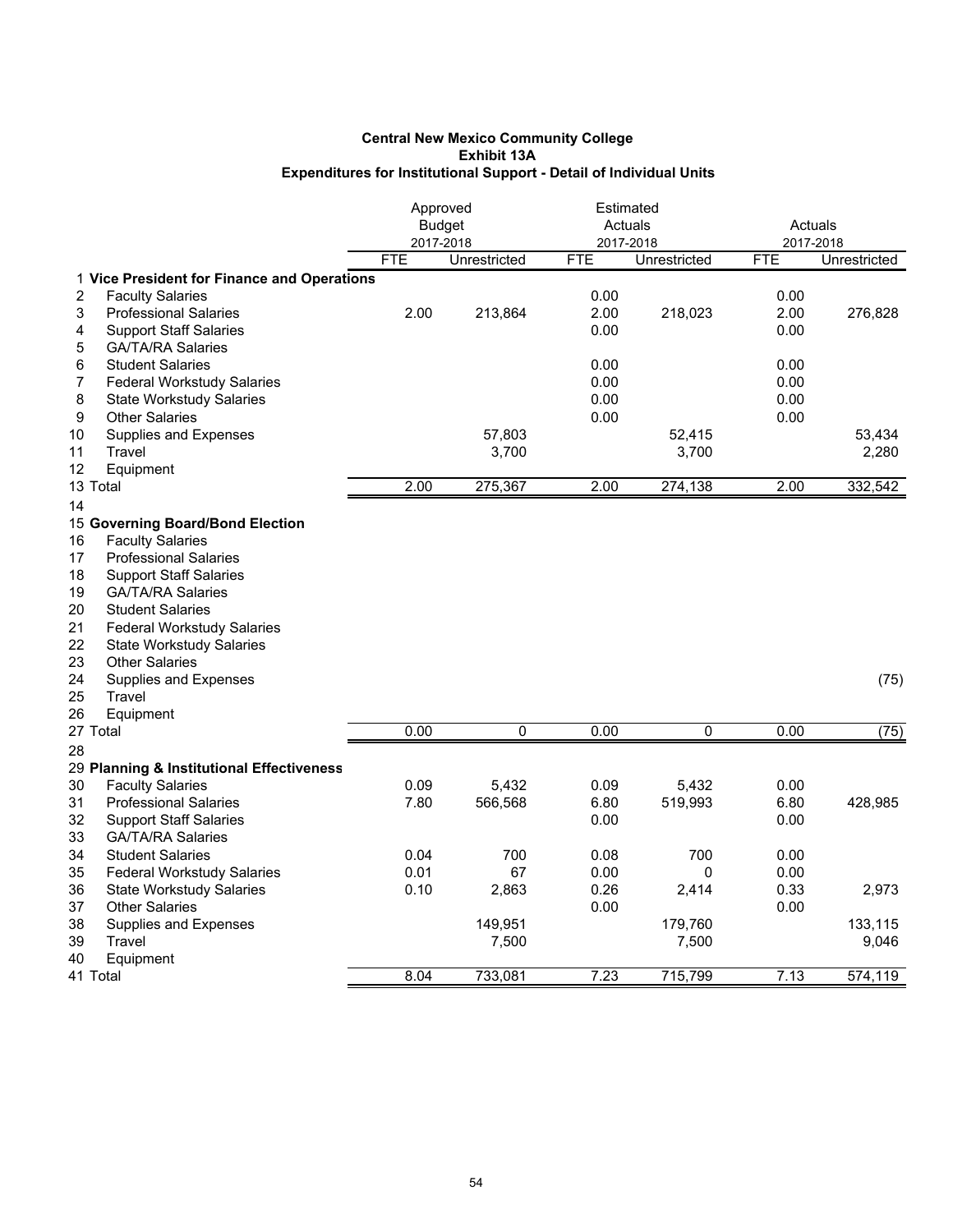|                                         | Approved   |               | Estimated  |              |            |              |
|-----------------------------------------|------------|---------------|------------|--------------|------------|--------------|
|                                         |            | <b>Budget</b> |            | Actuals      | Actuals    |              |
|                                         |            | 2017-2018     |            | 2017-2018    | 2017-2018  |              |
|                                         | <b>FTE</b> | Unrestricted  | <b>FTE</b> | Unrestricted | <b>FTE</b> | Unrestricted |
| 1 Business Office                       |            |               |            |              |            |              |
| <b>Faculty Salaries</b><br>2            |            |               | 0.00       |              | 0.00       |              |
| 3<br><b>Professional Salaries</b>       | 30.00      | 2,064,165     | 30.00      | 2,007,667    | 30.00      | 2,060,580    |
| <b>Support Staff Salaries</b><br>4      | 25.50      | 1,054,160     | 26.00      | 947,763      | 26.00      | 993,424      |
| 5<br><b>GA/TA/RA Salaries</b>           |            |               |            |              |            |              |
| 6<br><b>Student Salaries</b>            | 0.11       | 2,100         | 0.08       | 700          | 0.28       | 2,555        |
| 7<br><b>Federal Workstudy Salaries</b>  | 0.19       | 3,528         | 0.00       | 0            | 0.08       | 714          |
| 8<br><b>State Workstudy Salaries</b>    | 0.30       | 5,650         | 0.46       | 4,218        | 0.73       | 6,670        |
| 9<br><b>Other Salaries</b>              |            |               | 0.00       |              | 0.00       |              |
| 10<br>Supplies and Expenses             |            | 536,792       |            | 779,573      |            | 777,804      |
| 11<br>Travel                            |            | 5,700         |            | 19,706       |            | 22,191       |
| 12<br>Equipment                         |            |               |            |              |            |              |
| 13 Total                                | 56.10      | 3,672,095     | 56.54      | 3,759,627    | 57.09      | 3,863,938    |
| 14                                      |            |               |            |              |            |              |
| <b>15 Internal Audit</b>                |            |               |            |              |            |              |
| <b>Faculty Salaries</b>                 |            |               |            |              |            |              |
| 16                                      |            |               | 0.00       |              | 0.00       |              |
| 17<br><b>Professional Salaries</b>      | 3.00       | 232,925       | 3.00       | 238,284      | 3.00       | 234,821      |
| 18<br><b>Support Staff Salaries</b>     |            |               | 0.00       |              | 0.00       |              |
| 19<br><b>GA/TA/RA Salaries</b>          |            |               |            |              |            |              |
| 20<br><b>Student Salaries</b>           |            |               | 0.00       |              | 0.00       |              |
| 21<br><b>Federal Workstudy Salaries</b> |            |               | 0.00       |              | 0.00       |              |
| 22<br><b>State Workstudy Salaries</b>   |            |               | 0.00       |              | 0.00       |              |
| 23<br><b>Other Salaries</b>             |            |               | 0.00       |              | 0.00       |              |
| 24<br>Supplies and Expenses             |            | 62,094        |            | 65,122       |            | 36,367       |
| 25<br>Travel                            |            | 1,000         |            | 1,000        |            | 230          |
| 26<br>Equipment                         |            |               |            |              |            |              |
| 27 Total                                | 3.00       | 296,019       | 3.00       | 304,406      | 3.00       | 271,418      |
| 28                                      |            |               |            |              |            |              |
| 29 Budget                               |            |               |            |              |            |              |
| 30<br><b>Faculty Salaries</b>           |            |               | 0.00       |              | 0.00       |              |
| 31<br><b>Professional Salaries</b>      | 3.00       | 235,118       | 3.00       | 235,405      | 3.00       | 211,638      |
| 32<br><b>Support Staff Salaries</b>     |            |               | 0.00       |              | 0.00       |              |
| 33<br><b>GA/TA/RA Salaries</b>          |            |               |            |              |            |              |
| 34<br><b>Student Salaries</b>           |            |               | 0.00       |              | 0.00       |              |
| 35<br><b>Federal Workstudy Salaries</b> |            |               | 0.00       |              | 0.00       |              |
| 36<br><b>State Workstudy Salaries</b>   |            |               | 0.00       |              | 0.00       |              |
| 37<br><b>Other Salaries</b>             |            |               | 0.00       |              | 0.00       |              |
| 38<br>Supplies and Expenses             |            | 33,116        |            | 38,876       |            | 35,960       |
| 39<br>Travel                            |            | 1,215         |            | 1,215        |            | 38           |
| 40<br>Equipment                         |            |               |            |              |            |              |
| 41 Total                                | 3.00       | 269,449       | 3.00       | 275,496      | 3.00       | 247,636      |
|                                         |            |               |            |              |            |              |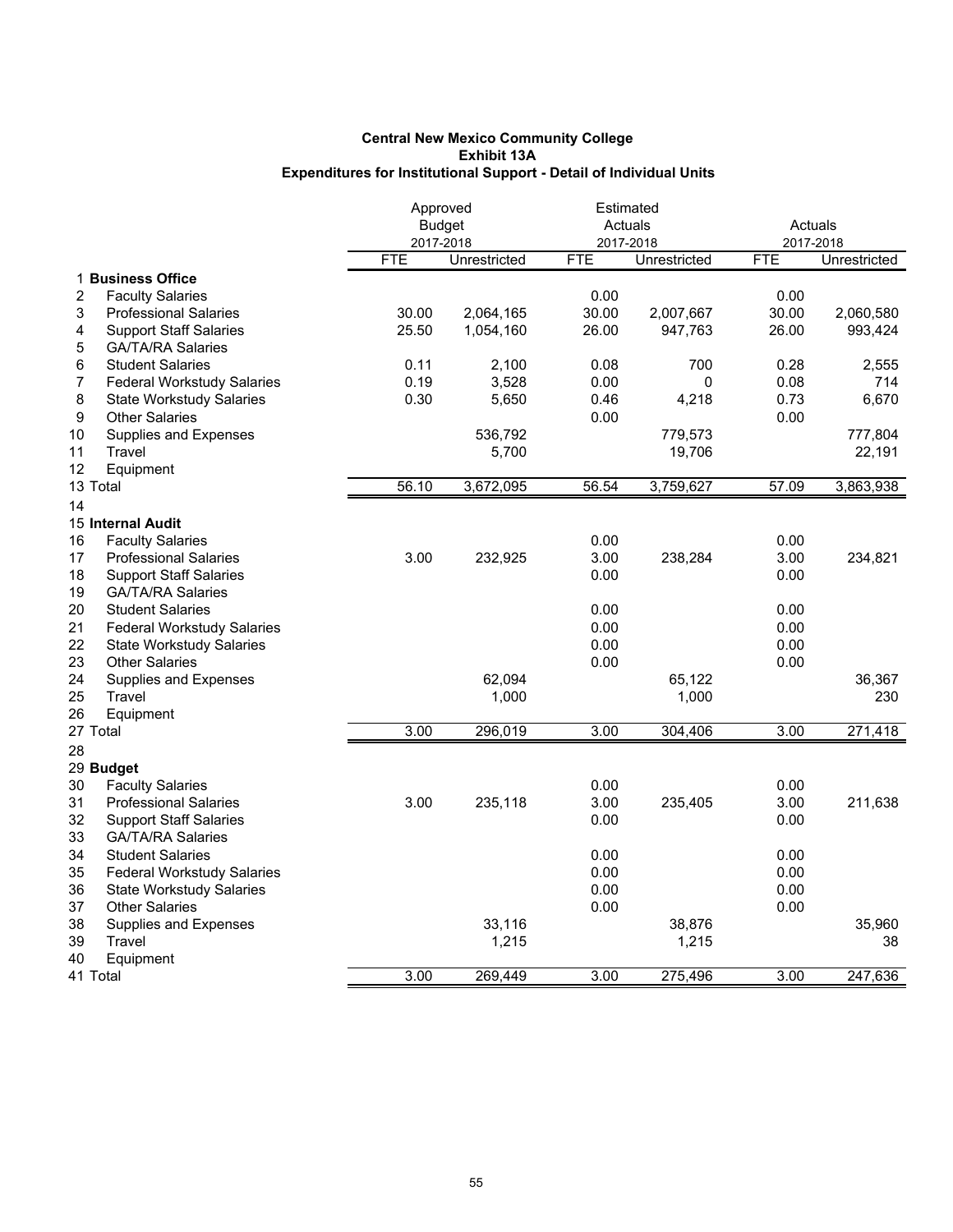|                                         |            | Approved      | Estimated  |              |            |              |
|-----------------------------------------|------------|---------------|------------|--------------|------------|--------------|
|                                         |            | <b>Budget</b> |            | Actuals      |            | Actuals      |
|                                         |            | 2017-2018     |            | 2017-2018    | 2017-2018  |              |
|                                         | <b>FTE</b> | Unrestricted  | <b>FTE</b> | Unrestricted | <b>FTE</b> | Unrestricted |
| 1 Human Resources                       |            |               |            |              |            |              |
| 2<br><b>Faculty Salaries</b>            |            |               | 0.00       |              | 0.00       |              |
| 3<br><b>Professional Salaries</b>       | 9.00       | 693,340       | 11.00      | 680,894      | 11.00      | 692,721      |
| 4<br><b>Support Staff Salaries</b>      | 8.00       | 310,760       | 8.00       | 245,390      | 8.00       | 245,554      |
| <b>GA/TA/RA Salaries</b><br>5           |            |               |            |              |            |              |
| 6<br><b>Student Salaries</b>            | 0.61       | 11,557        | 0.08       | 700          | 0.34       | 3,082        |
| 7<br><b>Federal Workstudy Salaries</b>  | 0.12       | 2,239         | 0.00       |              | 0.06       | 512          |
| 8<br><b>State Workstudy Salaries</b>    | 0.08       | 1,465         | 0.82       | 7,455        | 0.52       | 4,764        |
| 9<br><b>Other Salaries</b>              |            |               | 0.00       |              | 0.00       |              |
| 10<br>Supplies and Expenses             |            | 328,953       |            | 338,804      |            | 399,141      |
| Travel<br>11                            |            | 2,642         |            | 2,642        |            | 2,138        |
| 12<br>Equipment                         |            |               |            |              |            |              |
| 13 Total                                | 17.81      | 1,350,956     | 19.89      | 1,275,885    | 19.91      | 1,347,912    |
| 14                                      |            |               |            |              |            |              |
| 15 Westside Campus Administration       |            |               |            |              |            |              |
| 16<br><b>Faculty Salaries</b>           |            |               | 0.00       |              | 0.00       |              |
| 17<br><b>Professional Salaries</b>      |            |               | 0.00       |              | 0.00       |              |
| 18<br><b>Support Staff Salaries</b>     |            |               | 0.00       |              | 0.00       |              |
| 19<br><b>GA/TA/RA Salaries</b>          |            |               |            |              |            |              |
| 20<br><b>Student Salaries</b>           | 0.61       | 11,557        | 0.08       | 700          | 0.00       |              |
| 21<br><b>Federal Workstudy Salaries</b> | 0.11       | 2,140         | 0.00       |              | 0.00       |              |
| 22<br><b>State Workstudy Salaries</b>   | 0.25       | 4,679         | 0.00       |              | 0.00       |              |
| 23<br><b>Other Salaries</b>             |            |               | 0.00       |              | 0.00       |              |
| 24<br>Supplies and Expenses             |            | 11,459        |            | 11,331       |            | 4,520        |
| 25<br>Travel                            |            |               |            |              |            |              |
| 26<br>Equipment                         |            |               |            |              |            |              |
| 27 Total                                | 0.98       | 29,835        | 0.08       | 12,031       | 0.00       | 4,520        |
| 28                                      |            |               |            |              |            |              |
| 29 Labor Relations Board                |            |               |            |              |            |              |
| 30<br><b>Faculty Salaries</b>           |            |               |            |              |            |              |
| 31<br><b>Professional Salaries</b>      |            |               |            |              |            |              |
| 32<br><b>Support Staff Salaries</b>     |            |               |            |              |            |              |
| 33<br><b>GA/TA/RA Salaries</b>          |            |               |            |              |            |              |
| 34<br><b>Student Salaries</b>           |            |               |            |              |            |              |
| 35<br><b>Federal Workstudy Salaries</b> |            |               |            |              |            |              |
| 36<br><b>State Workstudy Salaries</b>   |            |               |            |              |            |              |
| 37<br><b>Other Salaries</b>             |            |               |            |              |            |              |
| 38<br>Supplies and Expenses             |            | 16,000        |            | 16,000       |            | 5,320        |
| 39<br>Travel                            |            |               |            |              |            |              |
| 40<br>Equipment                         |            |               |            |              |            |              |
| 41 Total                                | 0.00       | 16,000        | 0.00       | 16,000       | 0.00       | 5,320        |
|                                         |            |               |            |              |            |              |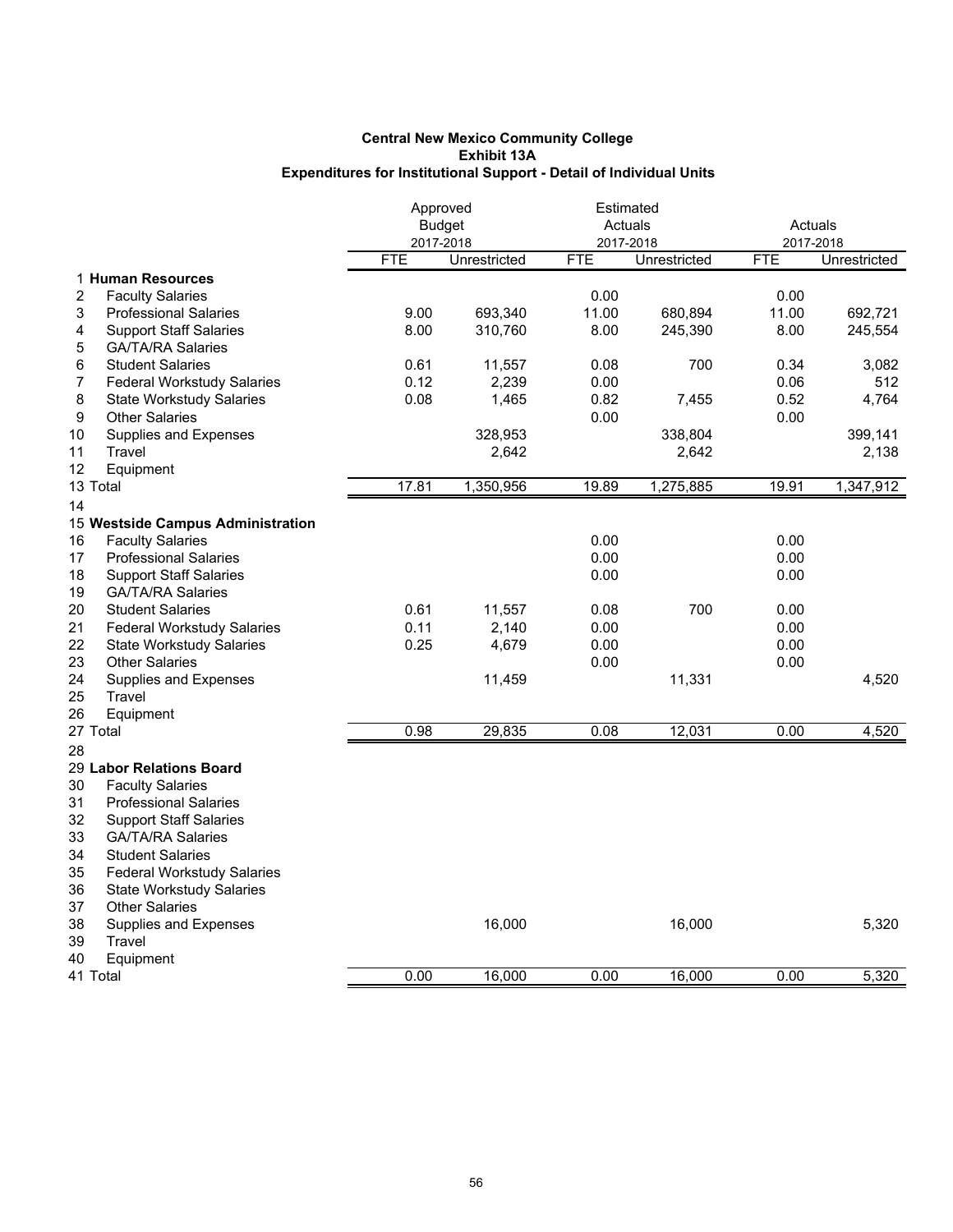|                                             |            | Approved<br><b>Budget</b> | Estimated<br>Actuals<br>2017-2018 |               | Actuals<br>2017-2018 |              |
|---------------------------------------------|------------|---------------------------|-----------------------------------|---------------|----------------------|--------------|
|                                             | <b>FTE</b> | 2017-2018<br>Unrestricted | <b>FTE</b>                        | Unrestricted  | <b>FTE</b>           | Unrestricted |
| 1 Employee Assistance Program               |            |                           |                                   |               |                      |              |
| <b>Faculty Salaries</b><br>2                |            |                           |                                   |               |                      |              |
| 3<br><b>Professional Salaries</b>           |            |                           |                                   |               |                      |              |
| 4<br><b>Support Staff Salaries</b>          |            |                           |                                   |               |                      |              |
| 5<br><b>GA/TA/RA Salaries</b>               |            |                           |                                   |               |                      |              |
| <b>Student Salaries</b><br>6                |            |                           |                                   |               |                      |              |
| 7<br><b>Federal Workstudy Salaries</b>      |            |                           |                                   |               |                      |              |
| 8<br><b>State Workstudy Salaries</b>        |            |                           |                                   |               |                      |              |
| 9<br><b>Other Salaries</b>                  |            |                           |                                   |               |                      |              |
| 10<br>Supplies and Expenses                 |            | 48,500                    |                                   | 48,500        |                      | 33,437       |
| 11<br>Travel<br>12                          |            |                           |                                   |               |                      |              |
| Equipment<br>13 Total                       | 0.00       | 48,500                    | 0.00                              | 48,500        | 0.00                 | 33,437       |
|                                             |            |                           |                                   |               |                      |              |
| 14<br>15 Employee Training                  |            |                           |                                   |               |                      |              |
| 16<br><b>Faculty Salaries</b>               |            |                           | 0.00                              |               | 0.00                 |              |
| 17<br><b>Professional Salaries</b>          | 2.00       | 115,924                   | 2.00                              | 119,103       | 2.00                 | 118,908      |
| 18<br><b>Support Staff Salaries</b>         | 1.00       | 38,712                    | 1.00                              | 40,109        | 1.00                 | 38,713       |
| 19<br><b>GA/TA/RA Salaries</b>              |            |                           |                                   |               |                      |              |
| 20<br><b>Student Salaries</b>               | 0.04       | 700                       | 0.08                              | 700           | 0.00                 |              |
| 21<br><b>Federal Workstudy Salaries</b>     | 0.06       | 1,124                     | 0.00                              |               | 0.00                 |              |
| 22<br><b>State Workstudy Salaries</b>       |            |                           | 0.00                              |               | 0.00                 |              |
| 23<br><b>Other Salaries</b>                 |            |                           | 0.00                              |               | 0.00                 |              |
| 24<br>Supplies and Expenses                 |            | 58,438                    |                                   | 67,630        |                      | 55,399       |
| 25<br>Travel                                |            | 2,250                     |                                   | 2,250         |                      |              |
| 26<br>Equipment                             |            |                           |                                   |               |                      |              |
| 27 Total                                    | 3.10       | 217,148                   | 3.08                              | 229,792       | 3.00                 | 213,020      |
| 28                                          |            |                           |                                   |               |                      |              |
| 29 South Valley Campus                      |            |                           |                                   |               |                      |              |
| 30<br><b>Faculty Salaries</b>               |            |                           | 0.00                              |               | 0.00                 |              |
| 31<br><b>Professional Salaries</b>          |            |                           | 0.00                              |               | 0.00                 |              |
| 32<br><b>Support Staff Salaries</b>         |            |                           | 0.00                              |               | 0.00                 |              |
| 33<br><b>GA/TA/RA Salaries</b>              |            |                           |                                   |               |                      |              |
| 34<br><b>Student Salaries</b>               | 0.04       | 700                       | 0.08                              | 700           | 0.00                 |              |
| 35<br><b>Federal Workstudy Salaries</b>     | 0.11       | 2,140                     | 0.00                              |               | 0.00                 |              |
| 36<br><b>State Workstudy Salaries</b>       | 0.07       | 1,334                     | 0.00                              |               | 0.00                 |              |
| 37<br><b>Other Salaries</b>                 |            |                           | 0.00                              |               | 0.00                 |              |
| 38<br>Supplies and Expenses<br>39<br>Travel |            | 23,043<br>250             |                                   | 17,043<br>250 |                      | 7,195        |
| 40<br>Equipment                             |            |                           |                                   |               |                      |              |
| 41 Total                                    | 0.22       | 27,467                    | 0.08                              | 17,993        | 0.00                 | 7,195        |
|                                             |            |                           |                                   |               |                      |              |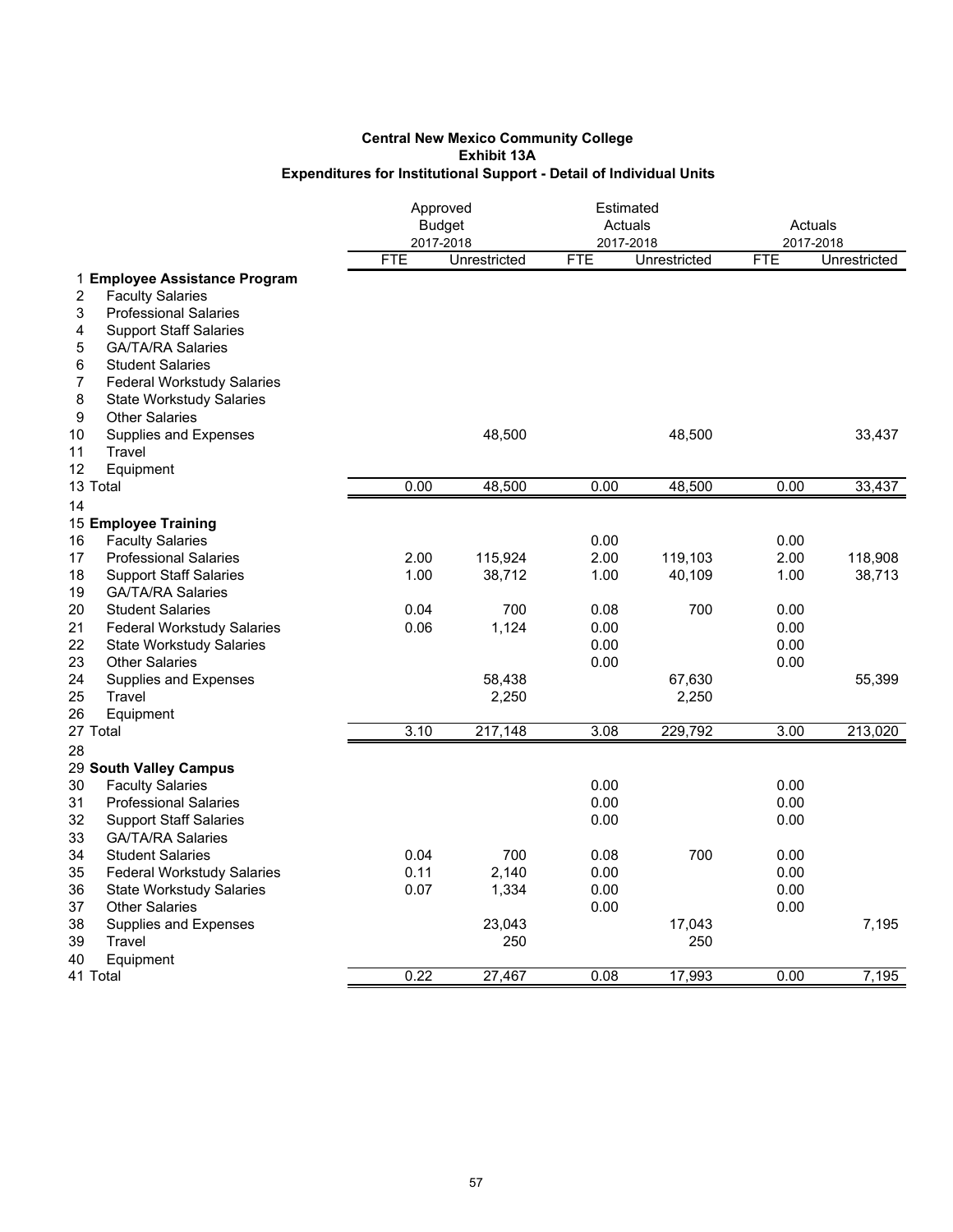|                                         |            | Approved<br><b>Budget</b> | Estimated<br>Actuals |              | Actuals    |                |
|-----------------------------------------|------------|---------------------------|----------------------|--------------|------------|----------------|
|                                         |            | 2017-2018                 | 2017-2018            |              |            | 2017-2018      |
|                                         | <b>FTE</b> | Unrestricted              | <b>FTE</b>           | Unrestricted | <b>FTE</b> | Unrestricted   |
| 1 JMMC Administration                   |            |                           |                      |              |            |                |
| 2<br><b>Faculty Salaries</b>            |            |                           | 0.00                 |              | 0.00       |                |
| 3<br><b>Professional Salaries</b>       |            |                           | 0.00                 |              | 0.00       |                |
| <b>Support Staff Salaries</b><br>4      |            |                           | 0.00                 |              | 0.00       |                |
| <b>GA/TA/RA Salaries</b><br>5           |            |                           |                      |              |            |                |
| 6<br><b>Student Salaries</b>            | 0.04       | 700                       | 0.08                 | 700          | 0.00       |                |
| 7<br><b>Federal Workstudy Salaries</b>  | 0.03       | 543                       | 0.00                 |              | 0.00       |                |
| 8<br><b>State Workstudy Salaries</b>    | 0.31       | 5,910                     | 0.03                 | 249          | 0.03       | 248            |
| 9<br><b>Other Salaries</b>              |            |                           | 0.00                 |              | 0.00       |                |
| 10<br>Supplies and Expenses             |            | 7,917                     |                      | 6,825        |            | 11             |
| 11<br>Travel                            |            | 31                        |                      | 31           |            |                |
| 12<br>Equipment                         |            |                           |                      |              |            |                |
| 13 Total                                | 0.38       | 15,101                    | 0.10                 | 7,805        | 0.03       | 259            |
| 14                                      |            |                           |                      |              |            |                |
| <b>15 Diversity Initiatives</b>         |            |                           |                      |              |            |                |
| <b>Faculty Salaries</b><br>16           |            |                           |                      |              |            |                |
| 17<br><b>Professional Salaries</b>      |            |                           |                      |              |            |                |
| 18<br><b>Support Staff Salaries</b>     |            |                           |                      |              |            |                |
| 19<br><b>GA/TA/RA Salaries</b>          |            |                           |                      |              |            |                |
| 20<br><b>Student Salaries</b>           |            |                           |                      |              |            |                |
| 21<br><b>Federal Workstudy Salaries</b> |            |                           |                      |              |            |                |
| 22<br><b>State Workstudy Salaries</b>   |            |                           |                      |              |            |                |
| 23<br><b>Other Salaries</b>             |            |                           |                      |              |            |                |
| 24<br>Supplies and Expenses             |            | 30,000                    |                      | 20,000       |            | 0              |
| 25<br>Travel                            |            |                           |                      |              |            |                |
| 26<br>Equipment                         |            |                           |                      |              |            |                |
| 27 Total                                | 0.00       | 30,000                    | 0.00                 | 20,000       | 0.00       | $\overline{0}$ |
| 28                                      |            |                           |                      |              |            |                |
| 29 Rio Rancho Campus Admin              |            |                           |                      |              |            |                |
| 30<br><b>Faculty Salaries</b>           |            |                           | 0.00                 |              | 0.00       |                |
| 31<br><b>Professional Salaries</b>      |            |                           | 0.00                 |              | 0.00       |                |
| 32<br><b>Support Staff Salaries</b>     |            |                           | 0.00                 |              | 0.00       |                |
| 33<br><b>GA/TA/RA Salaries</b>          |            |                           |                      |              |            |                |
| 34<br><b>Student Salaries</b>           | 0.04       | 700                       | 0.08                 | 700          | 0.00       |                |
| 35<br><b>Federal Workstudy Salaries</b> |            |                           | 0.00                 |              | 0.00       |                |
| 36<br><b>State Workstudy Salaries</b>   | 0.04       | 782                       | 0.17                 | 1,564        | 0.00       |                |
| 37<br><b>Other Salaries</b>             |            |                           | 0.00                 |              | 0.00       |                |
| 38<br>Supplies and Expenses             |            | 23,922                    |                      | 13,734       |            | 9,662          |
| 39<br>Travel                            |            | 100                       |                      | 100          |            |                |
| 40<br>Equipment                         |            |                           |                      |              |            |                |
| 41 Total                                | 0.08       | 25,504                    | 0.25                 | 16,098       | 0.00       | 9,662          |
|                                         |            |                           |                      |              |            |                |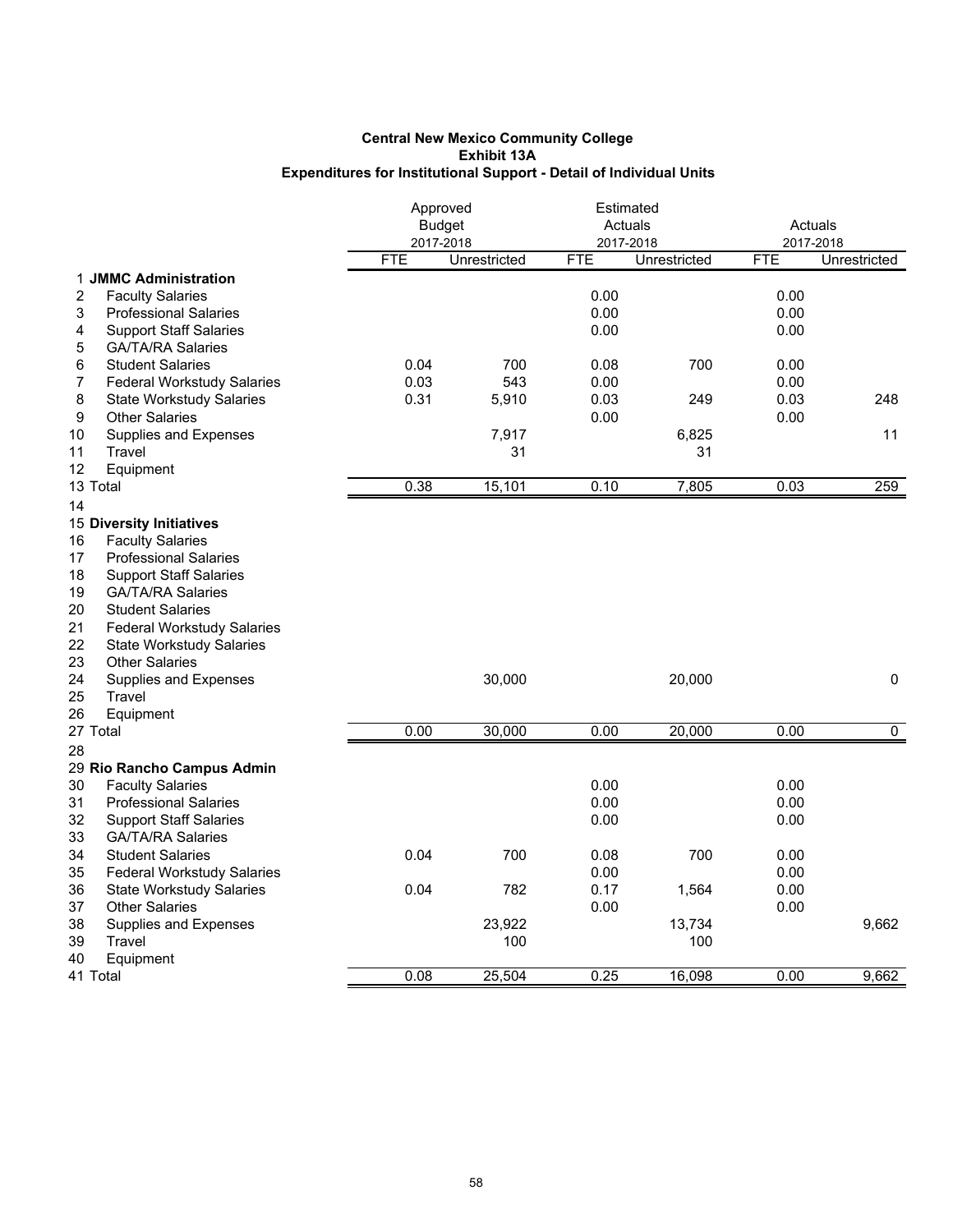|                                         | Approved   |               | Estimated  |              |            |                     |
|-----------------------------------------|------------|---------------|------------|--------------|------------|---------------------|
|                                         |            | <b>Budget</b> |            | Actuals      | Actuals    |                     |
|                                         |            | 2017-2018     | 2017-2018  |              | 2017-2018  |                     |
|                                         | <b>FTE</b> | Unrestricted  | <b>FTE</b> | Unrestricted | <b>FTE</b> | <b>Unrestricted</b> |
| 1 Multi-Campus                          |            |               |            |              |            |                     |
| 2<br><b>Faculty Salaries</b>            |            |               | 0.00       |              | 0.00       |                     |
| 3<br><b>Professional Salaries</b>       | 2.40       | 130,162       | 1.72       | 114,382      | 1.70       | 113,103             |
| 4<br><b>Support Staff Salaries</b>      | 2.00       | 80,389        | 0.62       | 23,101       | 0.45       | 16,790              |
| 5<br><b>GA/TA/RA Salaries</b>           |            |               |            |              |            |                     |
| 6<br><b>Student Salaries</b>            | 0.04       | 700           | 0.08       | 700          | 0.00       |                     |
| 7<br><b>Federal Workstudy Salaries</b>  |            |               | 0.00       |              | 0.00       |                     |
| 8<br><b>State Workstudy Salaries</b>    | 0.14       | 2,700         | 0.00       |              | 0.00       |                     |
| 9<br><b>Other Salaries</b>              |            |               | 0.00       |              | 0.00       |                     |
| 10<br>Supplies and Expenses             |            | 176,788       |            | 142,486      |            | 143,125             |
| 11<br>Travel                            |            |               |            |              |            |                     |
| 12<br>Equipment                         |            |               |            |              |            |                     |
| 13 Total                                | 4.58       | 390,739       | 2.41       | 280,669      | 2.15       | 273,018             |
| 14                                      |            |               |            |              |            |                     |
| 15 Institutional Support                |            |               |            |              |            |                     |
| 16<br><b>Faculty Salaries</b>           |            |               |            |              |            |                     |
| 17<br><b>Professional Salaries</b>      |            |               |            |              |            |                     |
| 18<br><b>Support Staff Salaries</b>     |            |               |            |              |            |                     |
| 19<br><b>GA/TA/RA Salaries</b>          |            |               |            |              |            |                     |
| 20<br><b>Student Salaries</b>           |            |               |            |              |            |                     |
| 21<br><b>Federal Workstudy Salaries</b> |            |               |            |              |            |                     |
| 22<br><b>State Workstudy Salaries</b>   |            |               |            |              |            |                     |
| 23<br><b>Other Salaries</b>             |            |               |            |              |            |                     |
| 24                                      |            |               |            |              |            |                     |
| Supplies and Expenses<br>25             |            | 963,156       |            | 398,856      |            | 59,617              |
| Travel                                  |            |               |            |              |            |                     |
| 26<br>Equipment                         |            |               |            |              | 0.00       |                     |
| 27 Total                                | 0.00       | 963,156       | 0.00       | 398,856      |            | 59,617              |
| 28                                      |            |               |            |              |            |                     |
| 29 Campus Security                      |            |               |            |              |            |                     |
| 30<br><b>Faculty Salaries</b>           |            |               | 0.00       |              | 0.01       | 300                 |
| 31<br><b>Professional Salaries</b>      | 3.00       | 214,800       | 3.00       | 213,912      | 3.00       | 216,340             |
| 32<br><b>Support Staff Salaries</b>     | 11.00      | 415,180       | 11.00      | 382,858      | 11.00      | 374,425             |
| 33<br><b>GA/TA/RA Salaries</b>          |            |               |            |              |            |                     |
| 34<br><b>Student Salaries</b>           | 0.04       | 700           | 0.08       | 700          | 0.15       | 1,400               |
| 35<br><b>Federal Workstudy Salaries</b> |            |               | 0.26       | 2,402        | 0.16       | 1,493               |
| 36<br><b>State Workstudy Salaries</b>   | 0.46       | 8,636         | 0.74       | 6,789.00     | 0.77       | 7,067               |
| 37<br><b>Other Salaries</b>             | 62.00      | 2,043,519     | 62.00      | 1,713,895    | 62.00      | 1,701,270           |
| 38<br>Supplies and Expenses             |            | 435,299       |            | 556,279      |            | 487,623             |
| 39<br>Travel                            |            | 2,255         |            | 2,255        |            | 3,898               |
| Equipment<br>40                         |            |               |            |              |            |                     |
| 41 Total                                | 76.50      | 3,120,389     | 77.08      | 2,879,090    | 77.10      | 2,793,815           |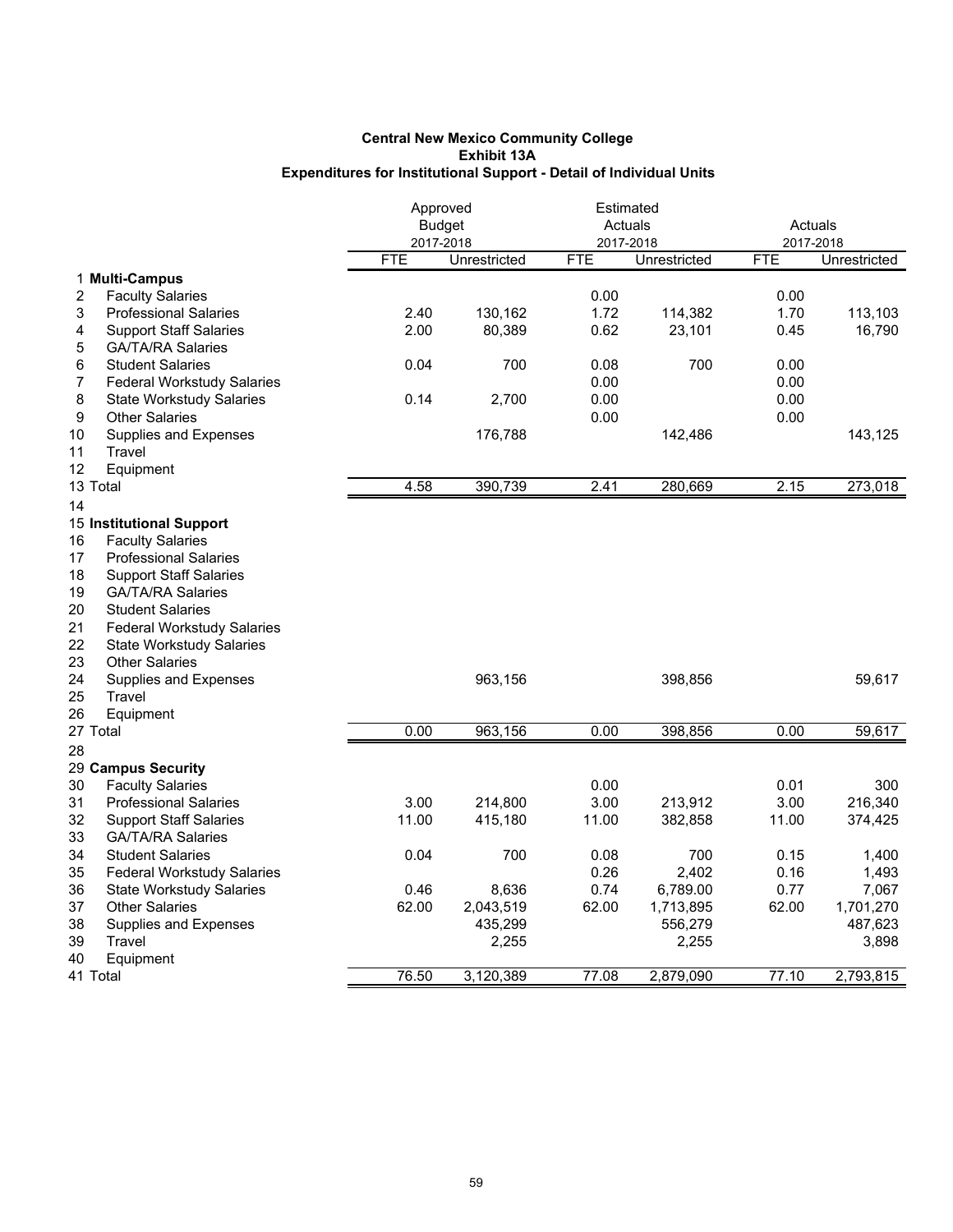|                                              | Approved   |               | Estimated  |              |            |              |
|----------------------------------------------|------------|---------------|------------|--------------|------------|--------------|
|                                              |            | <b>Budget</b> |            | Actuals      | Actuals    |              |
|                                              |            | 2017-2018     |            | 2017-2018    | 2017-2018  |              |
|                                              | <b>FTE</b> | Unrestricted  | <b>FTE</b> | Unrestricted | <b>FTE</b> | Unrestricted |
| 1 Campus Safety                              |            |               |            |              |            |              |
| 2<br><b>Faculty Salaries</b>                 |            |               | 0.00       |              | 0.00       |              |
| 3<br><b>Professional Salaries</b>            | 2.00       | 120,094       | 3.00       | 160,000      | 3.00       | 156,262      |
| 4<br><b>Support Staff Salaries</b>           |            |               | 0.00       |              | 0.00       |              |
| 5<br><b>GA/TA/RA Salaries</b>                |            |               |            |              |            |              |
| 6<br><b>Student Salaries</b>                 |            |               | 1.86       | 16,992       | 0.02       | 217          |
| <b>Federal Workstudy Salaries</b><br>7       |            |               | 0.00       |              | 0.00       |              |
| 8<br><b>State Workstudy Salaries</b>         |            |               | 0.00       |              | 0.00       |              |
| 9<br><b>Other Salaries</b>                   | 2.00       | 77,424        | 0.38       | 11,143       | 0.36       | 10,343       |
| 10<br>Supplies and Expenses                  |            | 123,610       |            | 150,562      |            | 223,414      |
| 11<br>Travel                                 |            | 1,125         |            | 1,125        |            |              |
| 12<br>Equipment                              |            |               |            |              |            |              |
| 13 Total                                     | 4.00       | 322,253       | 5.24       | 339,822      | 3.38       | 390,236      |
| 14                                           |            |               |            |              |            |              |
| 15 Telecommunications                        |            |               |            |              |            |              |
| 16<br><b>Faculty Salaries</b>                |            |               | 0.00       |              | 0.00       |              |
| 17<br><b>Professional Salaries</b>           | 2.00       | 130,309       | 2.00       | 143,209      | 2.00       | 122,610      |
| 18<br><b>Support Staff Salaries</b>          | 1.00       | 40,696        | 1.00       | 42,113       | 1.00       | 38,818       |
| 19<br><b>GA/TA/RA Salaries</b>               |            |               |            |              |            |              |
| 20<br><b>Student Salaries</b>                |            |               | 0.00       |              | 0.00       |              |
| 21<br><b>Federal Workstudy Salaries</b>      |            |               | 0.00       |              | 0.00       |              |
| 22<br><b>State Workstudy Salaries</b>        |            |               | 0.00       |              | 0.00       |              |
| 23<br><b>Other Salaries</b>                  |            |               | 0.00       |              | 0.00       |              |
| 24                                           |            | 80,245        |            | 85,105       |            |              |
| <b>Supplies and Expenses</b><br>25<br>Travel |            | 1,000         |            |              |            | 60,510<br>0  |
| 26                                           |            |               |            | 1,000        |            |              |
| Equipment<br>27 Total                        | 3.00       | 252,250       | 3.00       | 271,427      | 3.00       | 221,937      |
|                                              |            |               |            |              |            |              |
| 28                                           |            |               |            |              |            |              |
| 29 Records & Inventory Control               |            |               |            |              |            |              |
| 30<br><b>Faculty Salaries</b>                |            |               | 0.00       |              | 0.00       |              |
| 31<br><b>Professional Salaries</b>           | 1.00       | 86,900        | 1.00       | 88,779       | 1.00       | 90,727       |
| 32<br><b>Support Staff Salaries</b>          | 1.00       | 65,397        | 1.00       | 67,061       | 1.00       | 66,291       |
| 33<br><b>GA/TA/RA Salaries</b>               |            |               |            |              |            |              |
| 34<br><b>Student Salaries</b>                | 0.03       | 600           | 0.07       | 600          | 0.20       | 1,846        |
| 35<br><b>Federal Workstudy Salaries</b>      |            |               | 0.00       |              | 0.00       |              |
| 36<br><b>State Workstudy Salaries</b>        | 0.14       | 2,686         | 0.29       | 2,686        | 0.15       | 1,362        |
| 37<br><b>Other Salaries</b>                  |            |               | 0.00       |              | 0.00       |              |
| 38<br>Supplies and Expenses                  |            | 37,096        |            | 37,727       |            | 31,026       |
| Travel<br>39                                 |            |               |            |              |            | 351          |
| 40<br>Equipment                              |            |               |            |              |            |              |
| 41 Total                                     | 2.17       | 192,679       | 2.36       | 196,853      | 2.35       | 191,603      |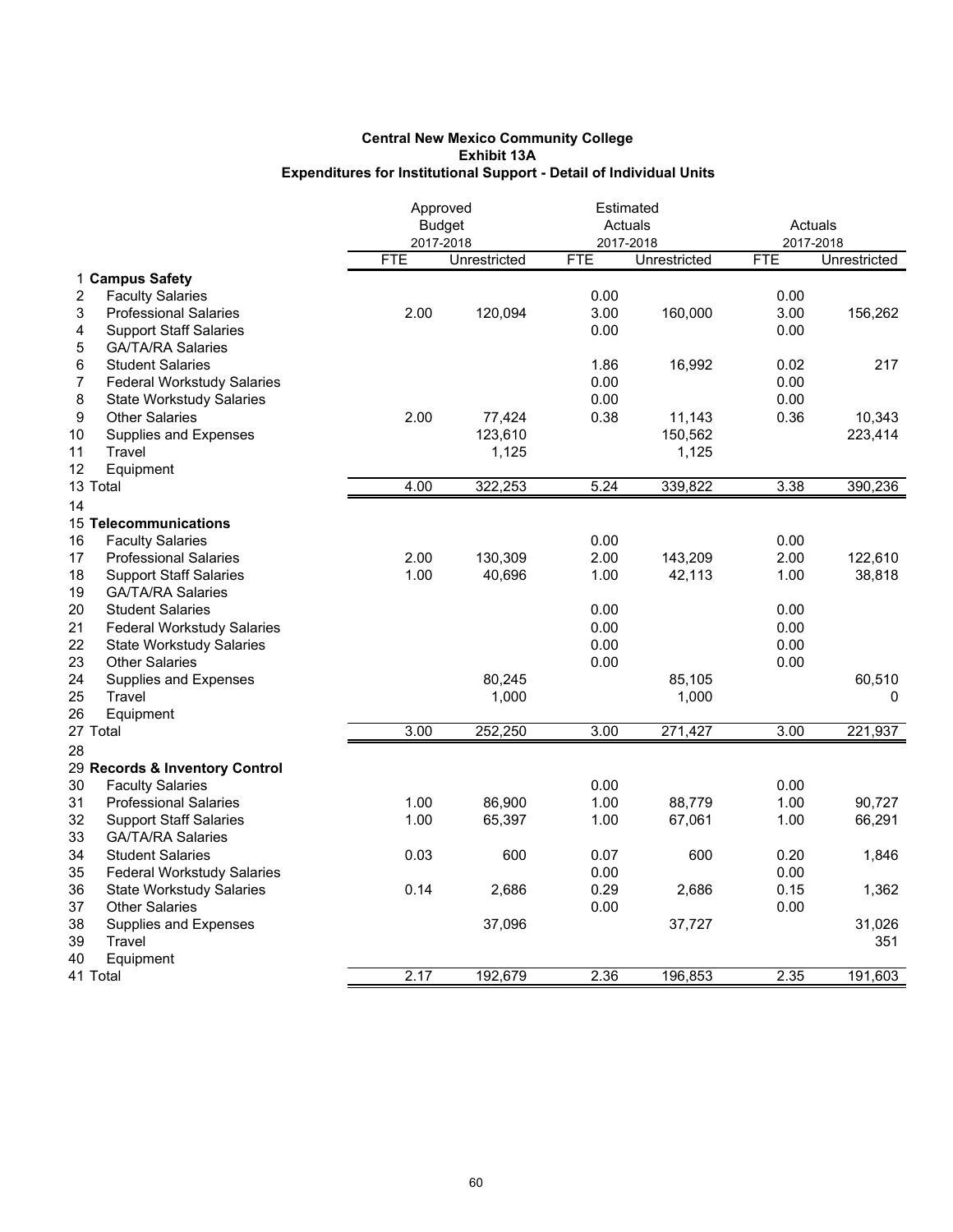|                                           | Approved<br><b>Budget</b><br>2017-2018 |                 | Estimated<br>Actuals<br>2017-2018 |                 | Actuals<br>2017-2018 |                 |
|-------------------------------------------|----------------------------------------|-----------------|-----------------------------------|-----------------|----------------------|-----------------|
|                                           | <b>FTE</b>                             | Unrestricted    | <b>FTE</b>                        | Unrestricted    | <b>FTE</b>           | Unrestricted    |
| 1 Lockshop                                |                                        |                 |                                   |                 |                      |                 |
| $\overline{c}$<br><b>Faculty Salaries</b> |                                        |                 | 0.00                              |                 | 0.00                 |                 |
| 3<br><b>Professional Salaries</b>         |                                        |                 | 0.00                              |                 | 0.00                 |                 |
| 4<br><b>Support Staff Salaries</b>        |                                        |                 | 0.00                              |                 | 0.00                 |                 |
| 5<br><b>GA/TA/RA Salaries</b>             |                                        |                 |                                   |                 |                      |                 |
| 6<br><b>Student Salaries</b>              |                                        |                 | 0.00                              |                 | 0.00                 |                 |
| <b>Federal Workstudy Salaries</b><br>7    |                                        |                 | 0.00                              |                 | 0.00                 |                 |
| 8<br><b>State Workstudy Salaries</b>      |                                        |                 | 0.00                              |                 | 0.00                 |                 |
| 9<br><b>Other Salaries</b>                | 2.00                                   | 71,890          | 2.00                              | 74,629          | 2.00                 | 74,669          |
| Supplies and Expenses<br>10               |                                        | 34,684          |                                   | 42,776          |                      | 14,835          |
| 11<br>Travel                              |                                        |                 |                                   |                 |                      |                 |
| 12<br>Equipment                           |                                        |                 |                                   |                 |                      |                 |
| 13 Total                                  | 2.00                                   | 106,574         | 2.00                              | 117,405         | 2.00                 | 89,504          |
| 14                                        |                                        |                 |                                   |                 |                      |                 |
| 15 Alarm Tech                             |                                        |                 |                                   |                 |                      |                 |
| 16<br><b>Faculty Salaries</b>             |                                        |                 | 0.00                              |                 | 0.00                 |                 |
| 17<br><b>Professional Salaries</b>        |                                        |                 | 0.00                              |                 | 0.00                 |                 |
| 18<br><b>Support Staff Salaries</b>       |                                        |                 | 0.00                              |                 | 0.00                 |                 |
| 19<br><b>GA/TA/RA Salaries</b>            |                                        |                 |                                   |                 |                      |                 |
| 20<br><b>Student Salaries</b>             |                                        |                 | 0.00                              |                 | 0.00                 |                 |
| 21<br><b>Federal Workstudy Salaries</b>   |                                        |                 | 0.00                              |                 | 0.00                 |                 |
| 22<br><b>State Workstudy Salaries</b>     |                                        |                 | 0.00                              |                 | 0.00                 |                 |
| 23<br><b>Other Salaries</b><br>24         | 1.00                                   | 44,913<br>8,098 | 1.00                              | 46,372<br>7,972 | 1.00                 | 45,454<br>6,678 |
| Supplies and Expenses<br>25<br>Travel     |                                        |                 |                                   |                 |                      |                 |
| 26<br>Equipment                           |                                        |                 |                                   |                 |                      |                 |
| 27 Total                                  | 1.00                                   | 53,011          | 1.00                              | 54,344          | 1.00                 | 52,132          |
| 28                                        |                                        |                 |                                   |                 |                      |                 |
| 29 Marketing                              |                                        |                 |                                   |                 |                      |                 |
| 30<br><b>Faculty Salaries</b>             |                                        |                 | 0.00                              |                 | 0.00                 |                 |
| 31<br><b>Professional Salaries</b>        | 3.00                                   | 211,392         | 6.00                              | 336,626         | 6.00                 | 274,659         |
| 32<br><b>Support Staff Salaries</b>       | 2.50                                   | 111,595         | 3.00                              | 115,236         | 3.00                 | 112,890         |
| 33<br><b>GA/TA/RA Salaries</b>            |                                        |                 |                                   |                 |                      |                 |
| 34<br><b>Student Salaries</b>             | 0.03                                   | 600             | 0.07                              | 600             | 0.25                 | 2,275           |
| 35<br><b>Federal Workstudy Salaries</b>   |                                        | 903             | 0.27                              | 2,510           | 0.17                 | 1,591           |
| 36<br><b>State Workstudy Salaries</b>     | 0.42                                   | 7,866           | 0.42                              | 3,827           | 0.46                 | 4,232           |
| 37<br><b>Other Salaries</b>               |                                        |                 | 0.00                              |                 | 0.00                 |                 |
| 38<br>Supplies and Expenses               |                                        | 320,878         |                                   | 547,846         |                      | 537,058         |
| Travel<br>39                              |                                        | 3,154           |                                   | 3,154           |                      | 2,642           |
| 40<br>Equipment                           |                                        |                 |                                   |                 |                      | 5,558           |
| 41 Total                                  | 5.95                                   | 656,388         | 9.76                              | 1,009,799       | 9.89                 | 940,906         |
|                                           |                                        |                 |                                   |                 |                      |                 |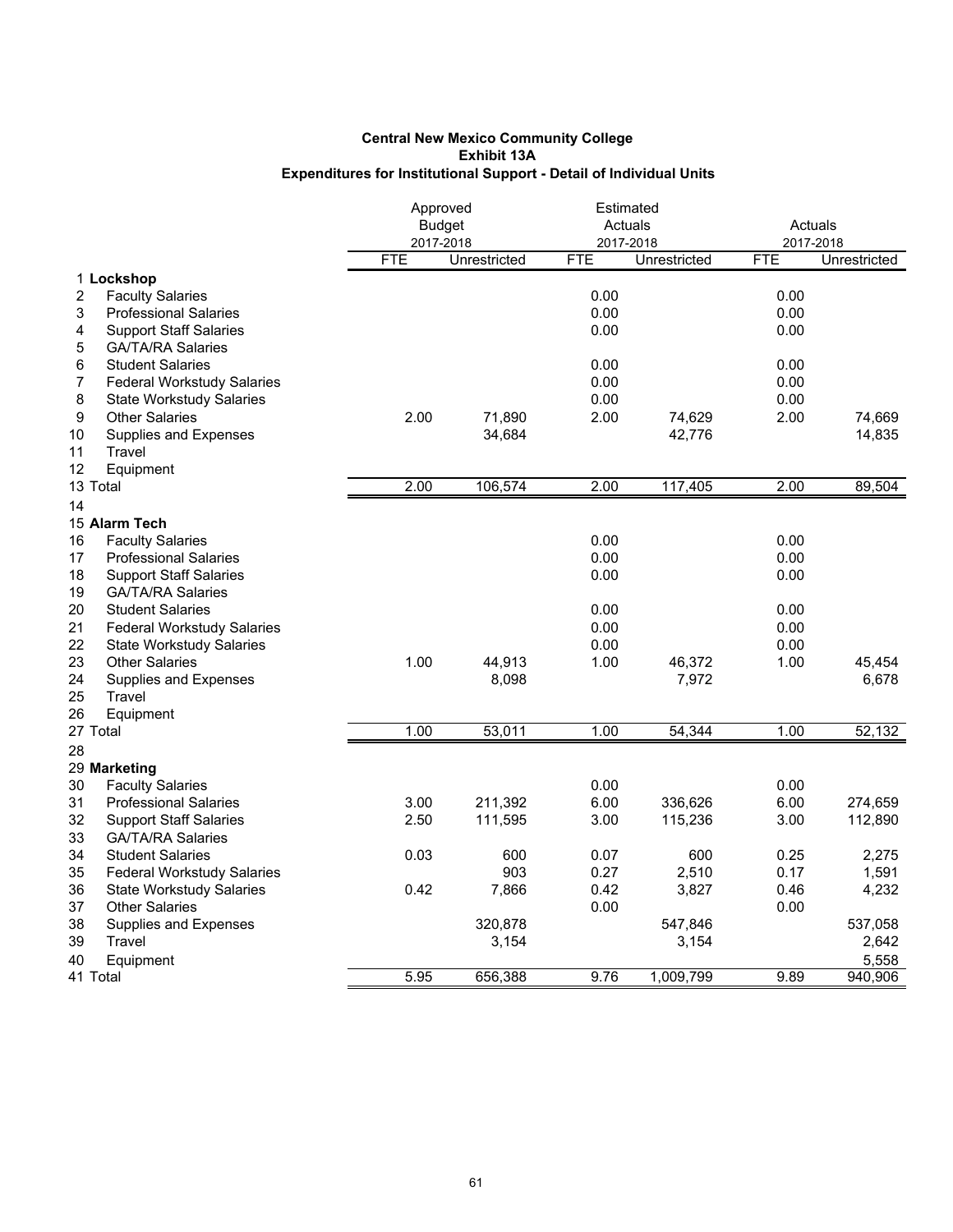|                                         |            | Approved      | Estimated  |              |            |              |
|-----------------------------------------|------------|---------------|------------|--------------|------------|--------------|
|                                         |            | <b>Budget</b> |            | Actuals      |            | Actuals      |
|                                         |            | 2017-2018     |            | 2017-2018    | 2017-2018  |              |
|                                         | <b>FTE</b> | Unrestricted  | <b>FTE</b> | Unrestricted | <b>FTE</b> | Unrestricted |
| 1 Advancement & Community Engagement    |            |               |            |              |            |              |
| 2<br><b>Faculty Salaries</b>            |            |               | 0.00       |              | 0.00       |              |
| 3<br><b>Professional Salaries</b>       | 2.00       | 217,388       | 2.00       | 221,582      | 2.00       | 222,029      |
| <b>Support Staff Salaries</b><br>4      |            |               | 0.00       |              | 0.00       |              |
| <b>GA/TA/RA Salaries</b><br>5           |            |               |            |              |            |              |
| 6<br><b>Student Salaries</b>            |            |               | 0.00       |              | 0.00       |              |
| 7<br><b>Federal Workstudy Salaries</b>  |            |               | 0.00       |              | 0.00       |              |
| 8<br><b>State Workstudy Salaries</b>    |            |               | 0.00       |              | 0.00       |              |
| 9<br><b>Other Salaries</b>              |            |               | 0.00       |              | 0.00       |              |
| 10<br>Supplies and Expenses             |            | 57,200        |            | 58,196       |            | 47,117       |
| 11<br>Travel                            |            |               |            |              |            | 7,677        |
| 12<br>Equipment                         |            |               |            |              |            |              |
| 13 Total                                | 2.00       | 274,588       | 2.00       | 279,778      | 2.00       | 276,823      |
| 14                                      |            |               |            |              |            |              |
| 15 Development Office                   |            |               |            |              |            |              |
| 16<br><b>Faculty Salaries</b>           |            |               | 0.00       |              | 0.00       |              |
| 17<br><b>Professional Salaries</b>      | 3.00       | 208,899       | 2.00       | 169,478      | 2.00       | 174,483      |
| 18<br><b>Support Staff Salaries</b>     | 3.00       | 121,858       | 3.00       | 120,945      | 3.00       | 124,943      |
| 19<br><b>GA/TA/RA Salaries</b>          |            |               |            |              |            |              |
| 20<br><b>Student Salaries</b>           | 0.03       | 600           | 0.48       | 4,375        | 0.58       | 5,278        |
| 21<br><b>Federal Workstudy Salaries</b> | 0.23       | 4,246         | 0.00       |              | 0.03       | 263          |
| 22<br><b>State Workstudy Salaries</b>   |            |               | 0.08       | 686          | 0.12       | 1,082        |
| 23<br><b>Other Salaries</b>             |            |               | 0.00       |              | 0.00       |              |
| 24<br>Supplies and Expenses             |            | 97,457        |            | 87,240       |            | 83,277       |
| 25<br>Travel                            |            | 4,618         |            | 4,618        |            | 2,279        |
| 26<br>Equipment                         |            |               |            |              |            |              |
| 27 Total                                | 6.26       | 437,678       | 5.55       | 387,342      | 5.73       | 391,606      |
| 28                                      |            |               |            |              |            |              |
| 29 Communications                       |            |               |            |              |            |              |
| 30<br><b>Faculty Salaries</b>           |            |               | 0.00       |              | 0.00       |              |
| 31<br><b>Professional Salaries</b>      | 2.00       | 123,207       | 2.00       | 135,052      | 2.00       | 119,813      |
| 32<br><b>Support Staff Salaries</b>     |            |               | 0.00       |              | 0.16       | 5,884        |
| 33<br><b>GA/TA/RA Salaries</b>          |            |               |            |              |            |              |
| 34<br><b>Student Salaries</b>           |            |               | 0.00       |              | 0.00       |              |
| 35<br><b>Federal Workstudy Salaries</b> |            |               | 0.00       |              | 0.00       |              |
| 36<br><b>State Workstudy Salaries</b>   |            |               | 0.00       |              | 0.00       |              |
| 37<br><b>Other Salaries</b>             |            |               | 0.00       |              | 0.00       |              |
| 38<br>Supplies and Expenses             |            | 20,816        |            | 21,384       |            | 22,217       |
| 39<br>Travel                            |            | 300           |            | 300          |            | 110          |
| 40<br>Equipment                         |            |               |            |              |            |              |
| 41 Total                                | 2.00       | 144,323       | 2.00       | 156,736      | 2.16       | 148,023      |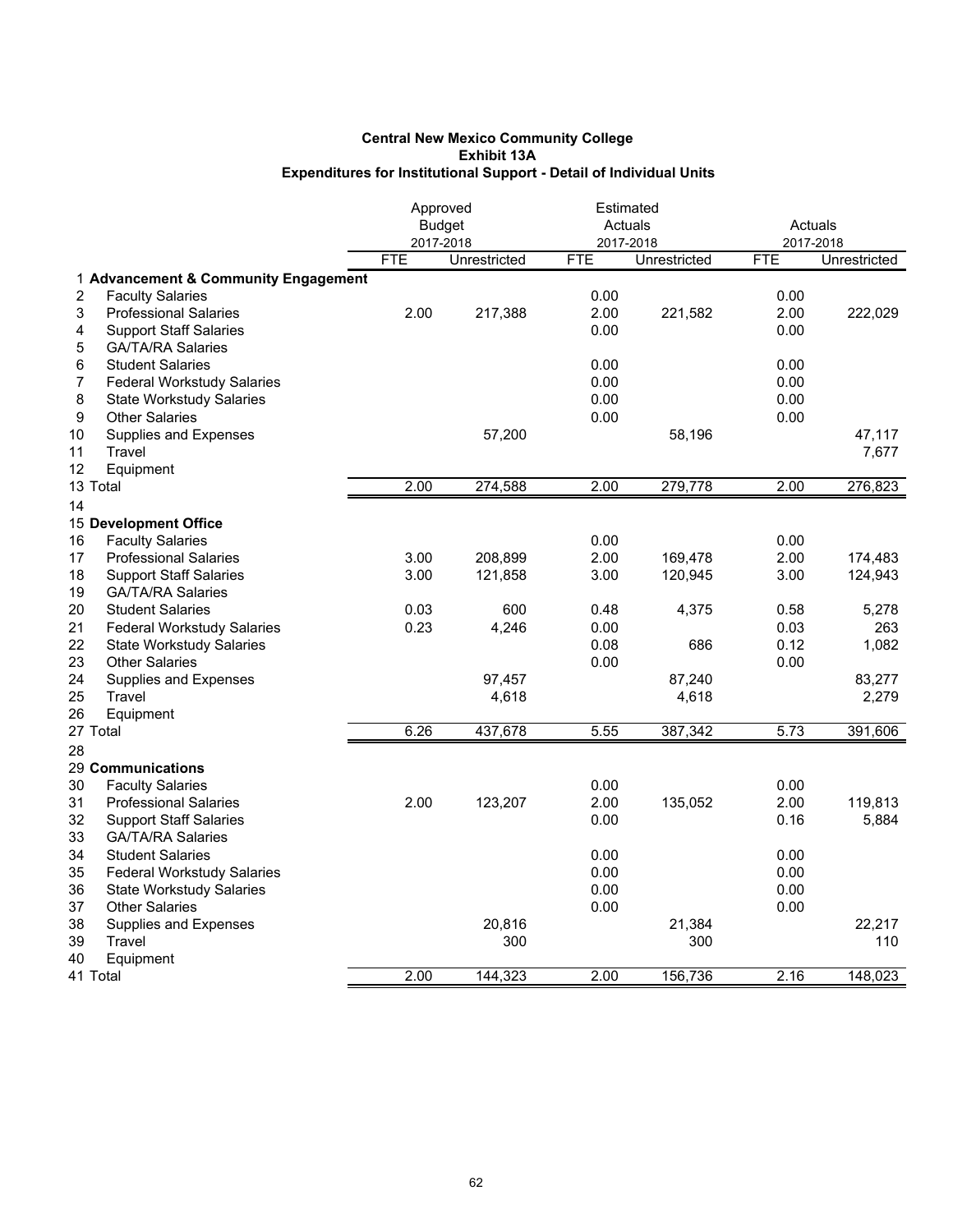|                                                                           | Approved<br><b>Budget</b><br>2017-2018 |              | Estimated<br>Actuals<br>2017-2018 |              | Actuals<br>2017-2018 |              |
|---------------------------------------------------------------------------|----------------------------------------|--------------|-----------------------------------|--------------|----------------------|--------------|
|                                                                           | <b>FTE</b>                             | Unrestricted | <b>FTE</b>                        | Unrestricted | <b>FTE</b>           | Unrestricted |
| 1 Online College                                                          |                                        |              |                                   |              |                      |              |
| 2<br><b>Faculty Salaries</b>                                              |                                        |              |                                   |              |                      |              |
| 3<br><b>Professional Salaries</b>                                         |                                        |              |                                   |              | 0.03                 | 1,974        |
| 4<br><b>Support Staff Salaries</b>                                        |                                        |              |                                   |              |                      |              |
| <b>GA/TA/RA Salaries</b><br>5                                             |                                        |              |                                   |              |                      |              |
| <b>Student Salaries</b><br>6                                              |                                        |              |                                   |              |                      |              |
| 7<br><b>Federal Workstudy Salaries</b>                                    |                                        |              |                                   |              |                      |              |
| 8<br><b>State Workstudy Salaries</b>                                      |                                        |              |                                   |              |                      |              |
| 9<br><b>Other Salaries</b>                                                |                                        |              |                                   |              |                      |              |
| 10<br>Supplies and Expenses<br>11<br>Travel                               |                                        |              |                                   | 130,000      |                      | 9,097        |
| 12<br>Equipment                                                           |                                        |              |                                   |              |                      |              |
| 13 Total                                                                  | 0.00                                   | 0            | 0.00                              | 130,000      | 0.03                 | 11,071       |
| 14                                                                        |                                        |              |                                   |              |                      |              |
| 15 Ingenuity Support                                                      |                                        |              |                                   |              |                      |              |
| <b>Faculty Salaries</b><br>16                                             |                                        |              | 0.00                              |              | 0.00                 |              |
| 17<br><b>Professional Salaries</b>                                        | 1.50                                   | 104,069      | 3.60                              | 239,647      | 3.48                 | 231,898      |
| <b>Support Staff Salaries</b><br>18                                       | 0.40                                   | 16,056       | 0.00                              |              | 0.15                 | 5,594        |
| 19<br><b>GA/TA/RA Salaries</b>                                            |                                        |              |                                   |              |                      |              |
| 20<br><b>Student Salaries</b>                                             |                                        |              | 0.00                              |              | 0.00                 |              |
| 21<br><b>Federal Workstudy Salaries</b>                                   |                                        |              | 0.00                              |              | 0.00                 |              |
| 22<br><b>State Workstudy Salaries</b>                                     |                                        |              | 0.00                              |              | 0.00                 |              |
| 23<br><b>Other Salaries</b>                                               |                                        |              | 0.00                              |              | 0.00                 |              |
| 24<br>Supplies and Expenses                                               |                                        | 106,259      |                                   | 48,722       |                      | 820,952      |
| 25<br>Travel                                                              |                                        |              |                                   |              |                      |              |
| 26<br>Equipment                                                           |                                        |              |                                   |              |                      |              |
| 27 Total                                                                  | 1.90                                   | 226,384      | 3.60                              | 288,369      | 3.63                 | 1,058,444    |
| 28                                                                        |                                        |              |                                   |              |                      |              |
| 29 Pepsi Support                                                          |                                        |              |                                   |              |                      |              |
| 30<br><b>Faculty Salaries</b>                                             |                                        |              |                                   |              |                      |              |
| 31<br><b>Professional Salaries</b><br>32<br><b>Support Staff Salaries</b> |                                        |              |                                   |              |                      |              |
| 33<br><b>GA/TA/RA Salaries</b>                                            |                                        |              |                                   |              |                      |              |
| 34<br><b>Student Salaries</b>                                             |                                        |              |                                   |              |                      |              |
| 35<br>Federal Workstudy Salaries                                          |                                        |              |                                   |              |                      |              |
| 36<br><b>State Workstudy Salaries</b>                                     |                                        |              |                                   |              |                      |              |
| 37<br><b>Other Salaries</b>                                               |                                        |              |                                   |              |                      |              |
| 38<br>Supplies and Expenses                                               |                                        | 20,000       |                                   | 20,000       |                      | 28,359       |
| 39<br>Travel                                                              |                                        |              |                                   |              |                      |              |
| 40<br>Equipment                                                           |                                        |              |                                   |              |                      |              |
| 41 Total                                                                  | 0.00                                   | 20,000       | 0.00                              | 20,000       | 0.00                 | 28,359       |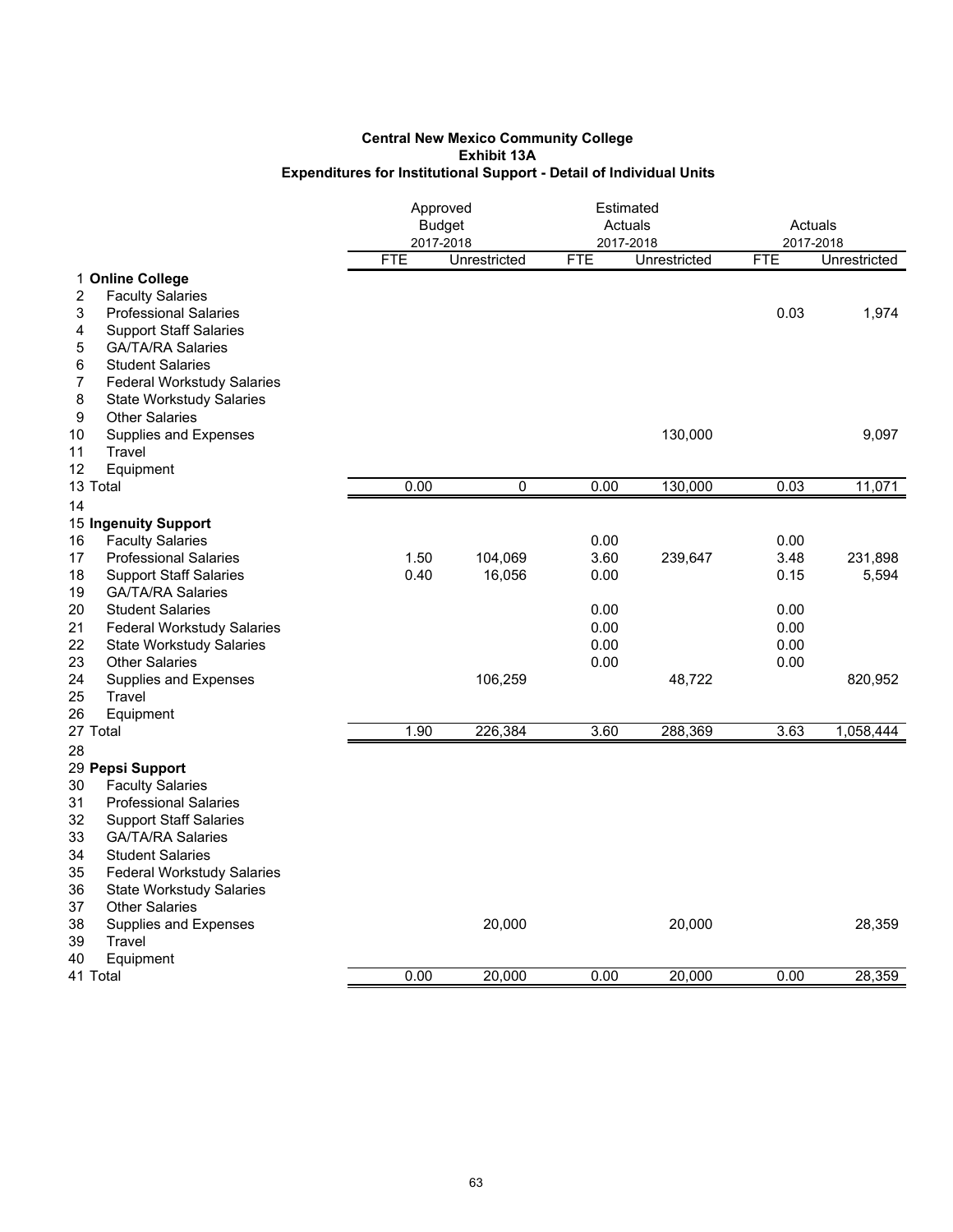|          |                                            | Approved      |              |            | Estimated    |            |              |
|----------|--------------------------------------------|---------------|--------------|------------|--------------|------------|--------------|
|          |                                            | <b>Budget</b> |              |            | Actuals      | Actuals    |              |
|          |                                            |               | 2017-2018    |            | 2017-2018    | 2017-2018  |              |
|          |                                            | <b>FTE</b>    | Unrestricted | <b>FTE</b> | Unrestricted | <b>FTE</b> | Unrestricted |
|          | 1 Total Unrestricted Institutional Support |               |              |            |              |            |              |
| 2        | <b>Faculty Salaries</b>                    | 0.09          | 5,432        | 0.09       | 5,432        | 0.01       | 300          |
| 3        | <b>Professional Salaries</b>               | 88.20         | 6,702,139    | 94.42      | 6,909,348    | 95.31      | 6,800,939    |
| 4        | <b>Support Staff Salaries</b>              | 59.51         | 2,419,415    | 58.62      | 2,106,169    | 58.89      | 2,146,492    |
| 5        | <b>GA/TA/RA Salaries</b>                   | 0.00          | 0            | 0.00       | 0            | 0.00       | $\Omega$     |
| 6        | <b>Student Salaries</b>                    | 1.77          | 33,314       | 3.39       | 30,967       | 2.30       | 20,985       |
| 7        | <b>Federal Workstudy Salaries</b>          | 0.87          | 17.010       | 1.24       | 11.342       | 0.88       | 8,045        |
| 8        | <b>State Workstudy Salaries</b>            | 2.54          | 48.896       | 3.51       | 32.036       | 3.30       | 30,107       |
| 9        | <b>Other Salaries</b>                      | 67.00         | 2.237.746    | 65.38      | 1.846.039    | 65.36      | 1,831,737    |
| 10       | Supplies and Expenses                      | 0.00          | 6,266,615    | 0.00       | 6.378.745    | 0.00       | 5,655,198    |
| 11       | Travel                                     | 0.00          | 69.664       | 0.00       | 83.670       | 0.00       | 69,141       |
| 12       | Equipment                                  | 0.00          | 0            | 0.00       | 0            | 0.00       | 5,558        |
| 13 Total |                                            | 219.98        | 17,800,231   | 226.64     | 17.403.748   | 226.04     | 16,568,501   |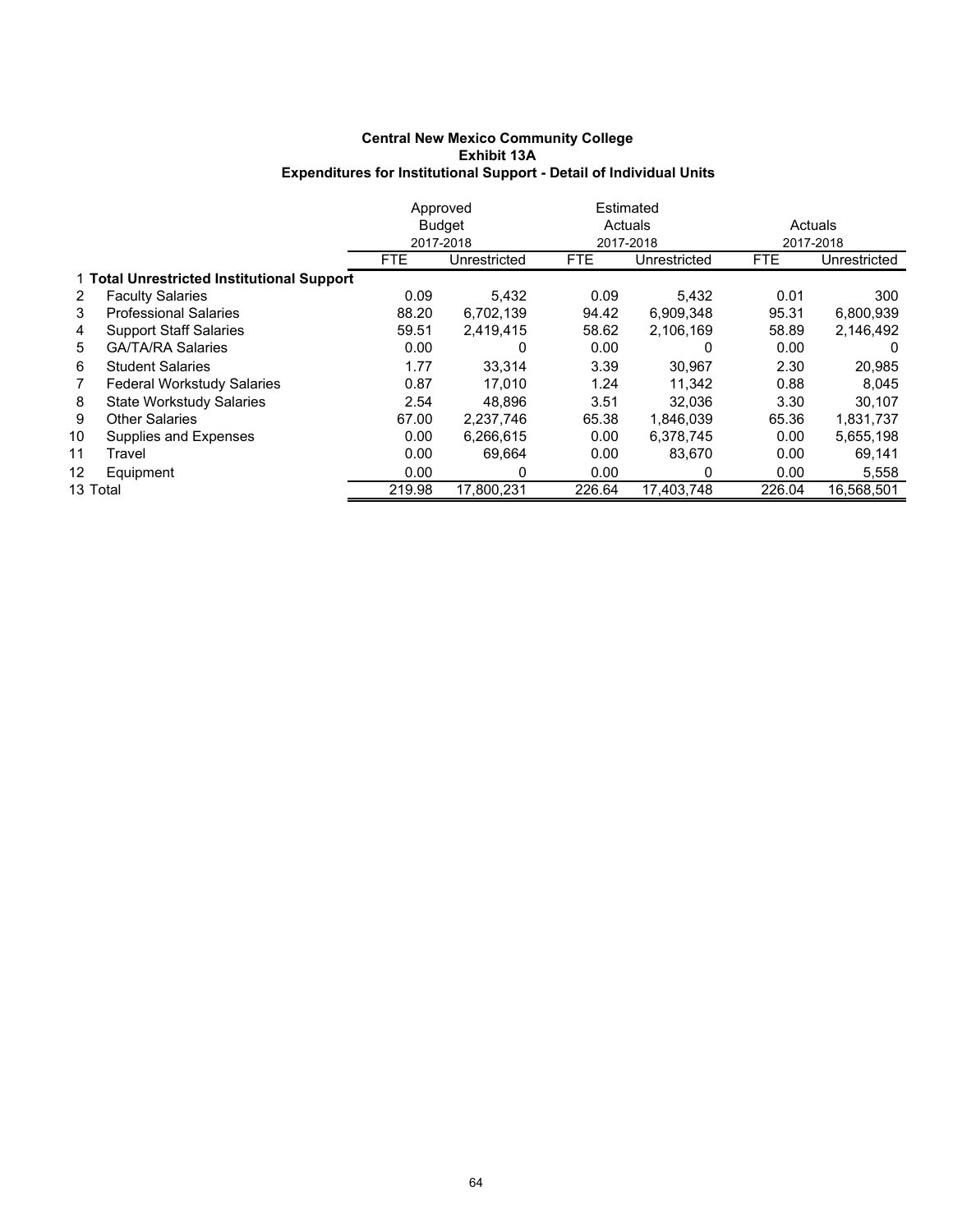|                                         | Approved   | <b>Budget</b> | Estimated<br>Actuals |            | Actuals    |                |
|-----------------------------------------|------------|---------------|----------------------|------------|------------|----------------|
|                                         | 2017-2018  |               | 2017-2018            |            | 2017-2018  |                |
|                                         | <b>FTE</b> | Restricted    | <b>FTE</b>           | Restricted | <b>FTE</b> | Restricted     |
| 1 Kellogg Fnd-STEMulus Center           |            |               |                      |            |            |                |
| <b>Faculty Salaries</b><br>2            | 0.03       | 2,015         | 0.03                 | 2,000      | 0.16       | 9,400          |
| 3<br><b>Professional Salaries</b>       | 0.47       | 31,822        | 0.87                 | 57,655     | 0.52       | 34,445         |
| 4<br><b>Support Staff Salaries</b>      | 0.83       | 29,735        | 0.00                 |            | 0.00       |                |
| <b>GA/TA/RA Salaries</b><br>5           |            |               |                      |            |            |                |
| 6<br><b>Student Salaries</b>            |            |               |                      |            |            |                |
| <b>Federal Workstudy Salaries</b><br>7  |            |               |                      |            |            |                |
| 8<br><b>State Workstudy Salaries</b>    |            |               |                      |            |            |                |
| 9<br><b>Other Salaries</b>              |            |               |                      |            |            |                |
| 10<br>Supplies and Expenses             |            | 226,351       |                      | 76,581     |            | 113,597        |
| 11<br>Travel                            |            |               |                      |            |            |                |
| 12<br>Equipment                         |            |               |                      |            |            |                |
| 13 Total                                | 1.34       | 289,923       | 0.90                 | 136,236    | 0.67       | 157,442        |
| 14                                      |            |               |                      |            |            |                |
| 15 CNM Ingenuity-Daniels Fund E.C.B.A.  |            |               |                      |            |            |                |
| <b>Faculty Salaries</b><br>16           | 0.99       | 60,000        | 0.00                 |            | 0.00       |                |
| <b>Professional Salaries</b><br>17      | 0.25       | 17,000        | 0.00                 |            | 0.00       |                |
| 18<br><b>Support Staff Salaries</b>     | 0.28       | 10,000        | 0.00                 |            | 0.00       |                |
| 19<br><b>GA/TA/RA Salaries</b>          |            |               |                      |            |            |                |
| 20<br><b>Student Salaries</b>           |            |               |                      |            |            |                |
| 21<br><b>Federal Workstudy Salaries</b> |            |               |                      |            |            |                |
| 22<br><b>State Workstudy Salaries</b>   |            |               |                      |            |            |                |
| 23<br><b>Other Salaries</b>             |            |               |                      |            |            |                |
| 24<br>Supplies and Expenses             |            | 55,000        |                      |            |            |                |
| 25<br>Travel                            |            |               |                      |            |            |                |
| 26<br>Equipment                         |            |               |                      |            |            |                |
| 27 Total                                | 1.53       | 142,000       | 0.00                 | 0          | 0.00       | $\overline{0}$ |
| 28                                      |            |               |                      |            |            |                |
| 29 CNM Foundation - In-kind             |            |               |                      |            |            |                |
| 30<br><b>Faculty Salaries</b>           |            |               |                      |            |            |                |
| 31<br><b>Professional Salaries</b>      |            |               |                      |            |            |                |
| 32<br><b>Support Staff Salaries</b>     |            |               |                      |            |            |                |
| 33<br><b>GA/TA/RA Salaries</b>          |            |               |                      |            |            |                |
| 34<br><b>Student Salaries</b>           |            |               |                      |            |            |                |
| 35<br><b>Federal Workstudy Salaries</b> |            |               |                      |            |            |                |
| 36<br><b>State Workstudy Salaries</b>   |            |               |                      |            |            |                |
| 37<br><b>Other Salaries</b>             |            |               |                      |            |            |                |
| 38<br>Supplies and Expenses             |            | 200,000       |                      | 200,000    |            | 127,302        |
| 39<br>Travel                            |            |               |                      |            |            |                |
| 40<br>Equipment                         |            |               |                      |            |            |                |
| 41 Total                                | 0.00       | 200,000       | 0.00                 | 200,000    | 0.00       | 127,302        |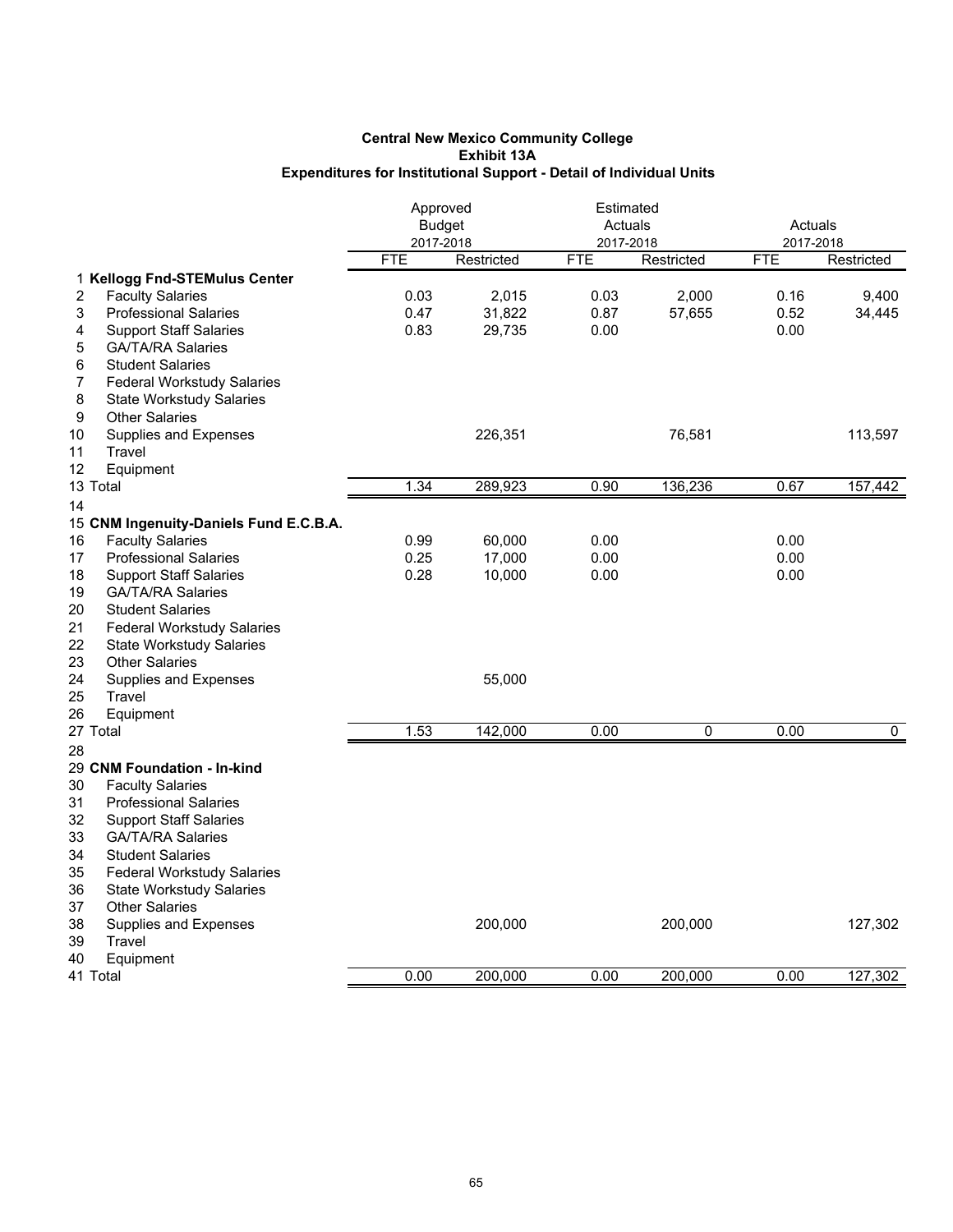|                                                               | Approved<br><b>Budget</b><br>2017-2018 |            | Estimated<br>Actuals<br>2017-2018 |            | Actuals<br>2017-2018 |            |
|---------------------------------------------------------------|----------------------------------------|------------|-----------------------------------|------------|----------------------|------------|
|                                                               | <b>FTE</b>                             | Restricted | <b>FTE</b>                        | Restricted | <b>FTE</b>           | Restricted |
| 1 CNM Ingenuity - ACF Mayor's Prize                           |                                        |            |                                   |            |                      |            |
| 2<br><b>Faculty Salaries</b>                                  |                                        |            | 0.08                              | 5,000      | 0.08                 | 5,000      |
| 3<br><b>Professional Salaries</b>                             |                                        |            | 0.00                              |            |                      |            |
| 4<br><b>Support Staff Salaries</b>                            |                                        |            | 0.37                              | 13,734     |                      |            |
| <b>GA/TA/RA Salaries</b><br>5                                 |                                        |            |                                   |            |                      |            |
| 6<br><b>Student Salaries</b>                                  |                                        |            |                                   |            |                      |            |
| 7<br><b>Federal Workstudy Salaries</b>                        |                                        |            |                                   |            |                      |            |
| 8<br><b>State Workstudy Salaries</b>                          |                                        |            |                                   |            |                      |            |
| 9<br><b>Other Salaries</b>                                    |                                        |            |                                   |            |                      | 13,733     |
| 10<br>Supplies and Expenses                                   |                                        |            |                                   | 6,042      |                      | 6,042      |
| Travel<br>11                                                  |                                        |            |                                   |            |                      |            |
| 12<br>Equipment                                               |                                        |            |                                   |            |                      |            |
| 13 Total                                                      | 0.00                                   | $\Omega$   | 0.45                              | 24,776     | 0.08                 | 24,775     |
| 14                                                            |                                        |            |                                   |            |                      |            |
| 15 CNM Ingenuity - Kellogg Fnd                                |                                        |            |                                   |            |                      |            |
| <b>Faculty Salaries</b><br>16                                 |                                        |            | 0.22                              | 13,000     | 0.30                 | 17,910     |
| 17<br><b>Professional Salaries</b>                            |                                        |            | 1.19                              | 79,500     | 1.64                 | 109,022    |
| 18<br><b>Support Staff Salaries</b>                           |                                        |            | 0.00                              |            | 0.05                 | 2,043      |
| 19<br><b>GA/TA/RA Salaries</b>                                |                                        |            |                                   |            |                      |            |
| 20<br><b>Student Salaries</b>                                 |                                        |            |                                   |            |                      |            |
| 21<br><b>Federal Workstudy Salaries</b>                       |                                        |            |                                   |            |                      |            |
| 22<br><b>State Workstudy Salaries</b>                         |                                        |            |                                   |            |                      |            |
| 23<br><b>Other Salaries</b>                                   |                                        |            |                                   |            |                      |            |
| 24<br>Supplies and Expenses                                   |                                        |            |                                   | 60,600     |                      | 68,556     |
| 25<br>Travel                                                  |                                        |            |                                   |            |                      |            |
| 26<br>Equipment                                               |                                        |            | 1.41                              |            | 1.99                 |            |
| 27 Total                                                      | 0.00                                   | 0          |                                   | 153,100    |                      | 197,531    |
| 28                                                            |                                        |            |                                   |            |                      |            |
| 29 CNM Ingenuity - Tech Hire<br><b>Faculty Salaries</b><br>30 |                                        |            | 0.00                              |            | 0.00                 |            |
| 31<br><b>Professional Salaries</b>                            |                                        |            | 1.11                              | 73,904     | 0.61                 | 40,845     |
| 32<br><b>Support Staff Salaries</b>                           |                                        |            | 0.44                              | 16,697     | 0.43                 | 16,062     |
| 33<br><b>GA/TA/RA Salaries</b>                                |                                        |            |                                   |            |                      |            |
| 34<br><b>Student Salaries</b>                                 |                                        |            |                                   |            |                      |            |
| 35<br><b>Federal Workstudy Salaries</b>                       |                                        |            |                                   |            |                      |            |
| 36<br><b>State Workstudy Salaries</b>                         |                                        |            |                                   |            |                      |            |
| 37<br><b>Other Salaries</b>                                   |                                        |            |                                   |            |                      |            |
| 38<br>Supplies and Expenses                                   |                                        |            |                                   | 6,229      |                      | 5,579      |
| 39<br>Travel                                                  |                                        |            |                                   |            |                      |            |
| 40<br>Equipment                                               |                                        |            |                                   |            |                      |            |
| 41 Total                                                      | 0.00                                   | 0          | 1.55                              | 96,830     | 1.04                 | 62,486     |
|                                                               |                                        |            |                                   |            |                      |            |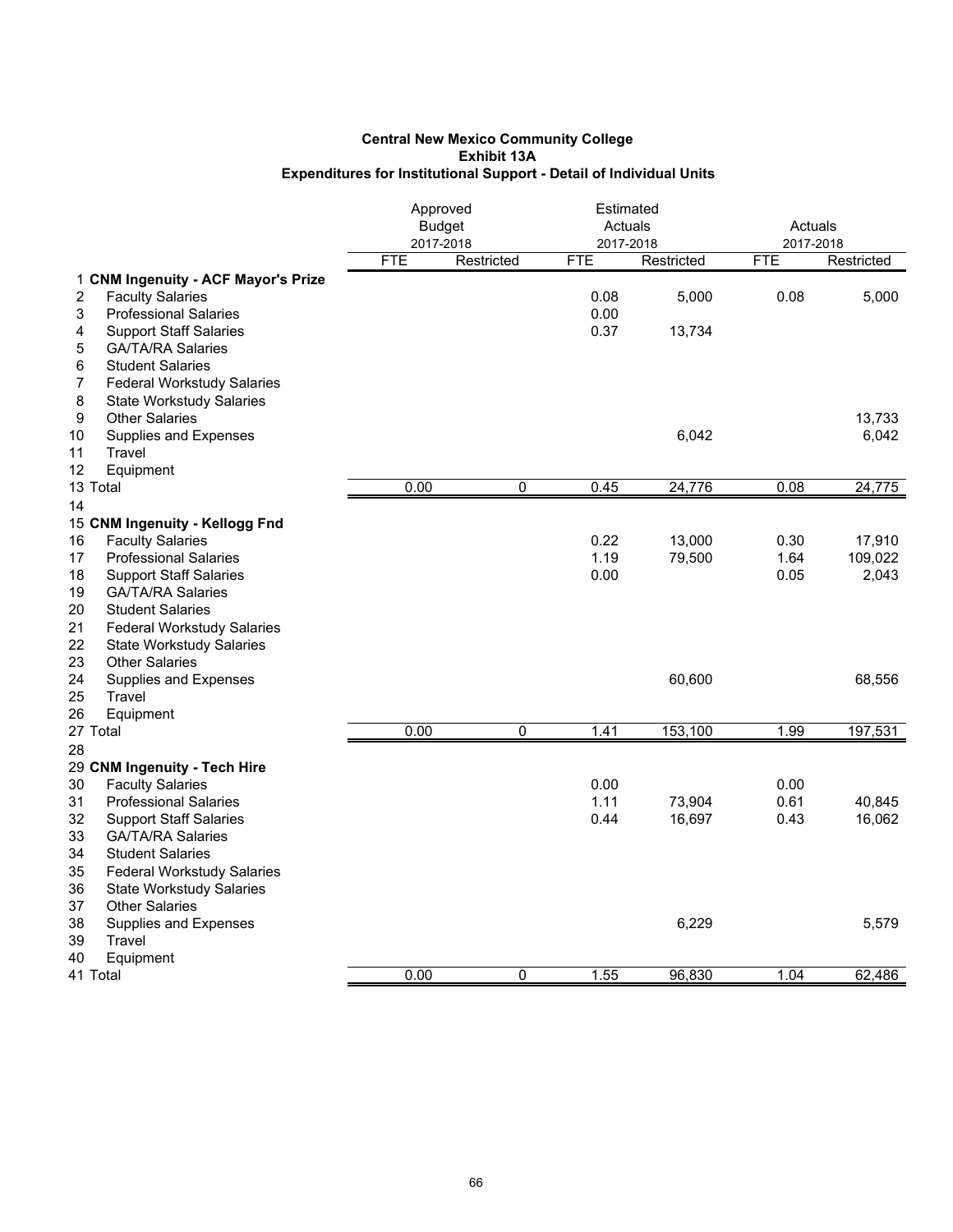|    |                                               | Approved   |               | Estimated  |            |            |            |  |
|----|-----------------------------------------------|------------|---------------|------------|------------|------------|------------|--|
|    |                                               |            | <b>Budget</b> | Actuals    |            | Actuals    |            |  |
|    |                                               |            | 2017-2018     |            | 2017-2018  |            | 2017-2018  |  |
|    |                                               | <b>FTE</b> | Restricted    | <b>FTE</b> | Restricted | <b>FTE</b> | Restricted |  |
|    | <b>Total Restricted Institutional Support</b> |            |               |            |            |            |            |  |
|    | <b>Faculty Salaries</b>                       | 1.03       | 62.015        | 0.33       | 20,000     | 0.54       | 32,310     |  |
| 2  | <b>Professional Salaries</b>                  | 0.72       | 48.822        | 3.17       | 211.059    | 2.77       | 184.312    |  |
| 3  | <b>Support Staff Salaries</b>                 | 1.11       | 39.735        | 0.81       | 30.431     | 0.48       | 18,105     |  |
| 4  | <b>GA/TA/RA Salaries</b>                      | 0.00       | 0             | 0.00       |            | 0.00       | 0          |  |
| 5  | <b>Student Salaries</b>                       | 0.00       | 0             | 0.00       |            | 0.00       | 0          |  |
| 6  | <b>Federal Workstudy Salaries</b>             | 0.00       | 0             | 0.00       |            | 0.00       | 0          |  |
| 7  | <b>State Workstudy Salaries</b>               | 0.00       | 0             | 0.00       | 0          | 0.00       | 0          |  |
| 8  | <b>Other Salaries</b>                         | 0.00       | 0             | 0.00       |            | 0.00       | 13.733     |  |
| 9  | Supplies and Expenses                         | 0.00       | 481.351       | 0.00       | 349.452    | 0.00       | 321,077    |  |
| 10 | Travel                                        | 0.00       | 0             | 0.00       |            | 0.00       | O          |  |
| 11 | Equipment                                     | 0.00       | 0             | 0.00       |            | 0.00       | 0          |  |
|    | 12 Total                                      | 2.86       | 631,923       | 4.31       | 610,942    | 3.79       | 569,537    |  |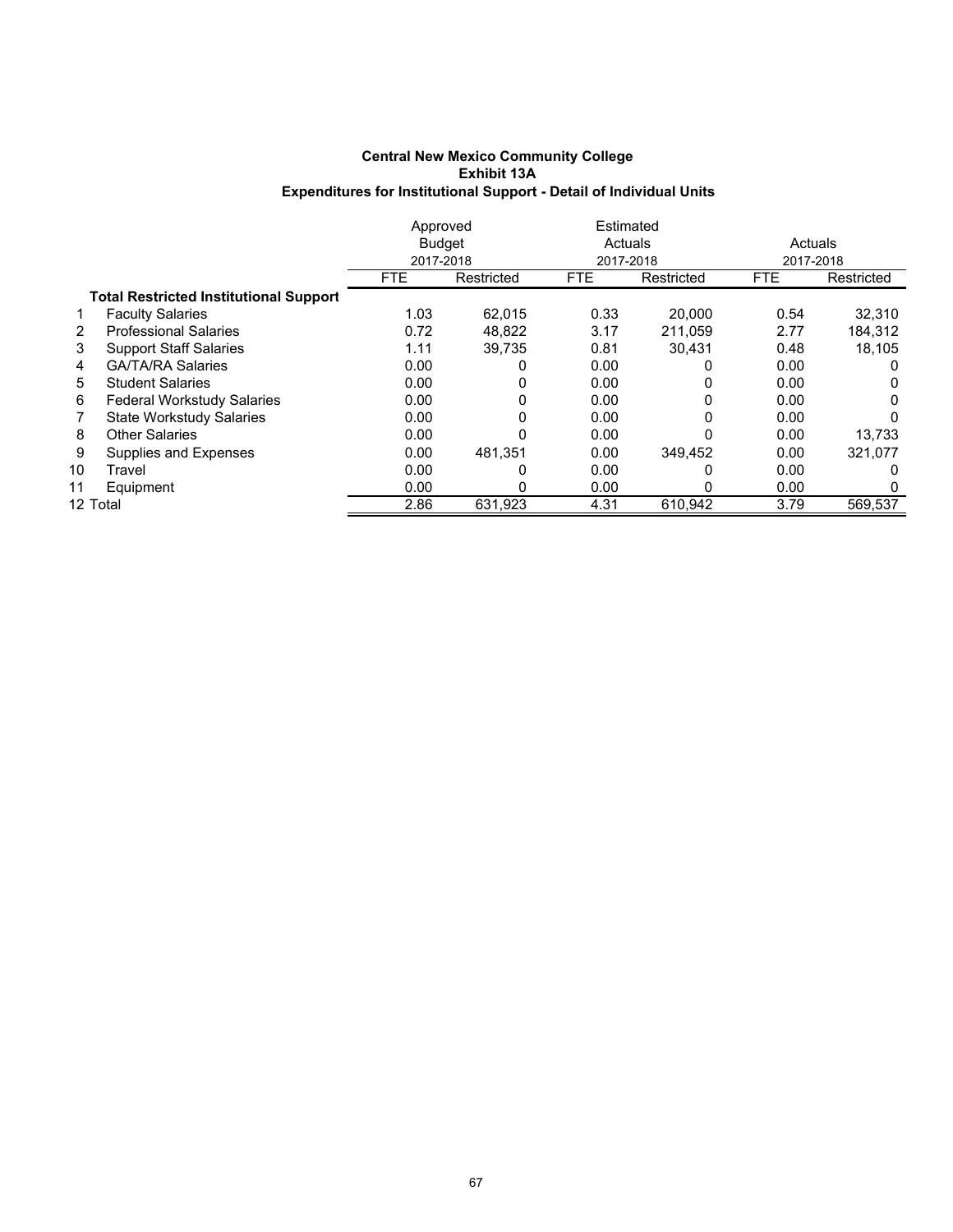### **Central New Mexico Community College Expenditures for Operations and Maintenance Exhibit 14**

|                                         | Approved         |       | Estimated        |        |                     |             |
|-----------------------------------------|------------------|-------|------------------|--------|---------------------|-------------|
|                                         | <b>Budget</b>    |       | Actuals          |        | Actuals             |             |
|                                         | 2017-2018        |       | 2017-2018        |        | 2017-2018           |             |
|                                         | Unrest.          | Rest. | Unrest.          | Rest.  | Unrest.             | Rest.       |
| 1 Facilities Administration<br>2        | 1,296,058        |       | 1,142,559        |        | 1,115,482           |             |
| 3 Plant Maintenance                     | 2,102,438        |       | 2,205,189        |        | 2,286,751           |             |
| 4 Parking Leases                        | 208,000          |       | 208,000          |        | 181,991             |             |
| 5 Custodial & Grounds                   | 3,028,517        |       | 2,861,624        |        | 2,639,232           |             |
| 6 Deferred Maintenance                  | 300,000          | 0     | 600,000          | 0      | 700,516             | 0           |
| 7 Operations & Maintenance Support      | 1,291,853        |       | 564,739          |        | 691,868             |             |
| 8 Insurance                             | 1,645,121        |       | 1,555,264        |        | 1,428,446           |             |
| 9                                       |                  |       |                  |        |                     |             |
| 10 Utilities                            | 3,600,000        |       | 3,811,000        |        | 3,227,214           |             |
| 11                                      |                  |       |                  |        |                     |             |
| 12 Total Physical Plant                 | 13,471,987       | 0     | 12,948,375       | 0      | 12,271,498          | $\mathbf 0$ |
| 13                                      |                  |       |                  |        |                     |             |
| 14                                      |                  |       |                  |        |                     |             |
| 15                                      |                  |       |                  |        |                     |             |
| 16                                      |                  |       |                  |        |                     |             |
| 17                                      |                  |       |                  |        |                     |             |
| 18                                      |                  |       |                  |        |                     |             |
| 19                                      |                  |       |                  |        |                     |             |
| 20                                      |                  |       |                  |        |                     |             |
| 21                                      |                  |       |                  |        |                     |             |
| 22                                      |                  |       |                  |        |                     |             |
| 23                                      |                  |       |                  |        |                     |             |
| 24 State Workstudy                      |                  | 8,583 |                  | 34,332 |                     | 9,819       |
| 25 Federal Workstudy                    |                  | 1,000 |                  | 3,000  |                     |             |
| 26 Retirement                           | 612,785          |       | 504,013          |        | 556,339             |             |
| 27 Social Security                      | 326,730          |       | 268,157          |        | 295,876             |             |
| 28 Group Insurance                      | 817,950          |       | 693,611          |        | 643,452             |             |
| 29 Worker's Compensation                | 55,163           |       | 51,056           |        | 42,868              |             |
| 30 Unemployment                         | 8,271            |       | 10,000           |        | 6,214               |             |
| 31 Retiree Health<br>32 Tuition Waivers | 88,171<br>27,380 |       | 72,056<br>20,000 |        | 80,049              |             |
| 33 Total Items not Included in 14A's    | 1,936,450        | 9,583 | 1,618,893        | 37,332 | 14,407<br>1,639,206 | 9,819       |
| 34                                      |                  |       |                  |        |                     |             |
| 35                                      |                  |       |                  |        |                     |             |
| 36 Total Expenditures for M & O         | 15,408,437       | 9,583 | 14,567,268       | 37,332 | 13,910,703          | 9,819       |
|                                         |                  |       |                  |        |                     |             |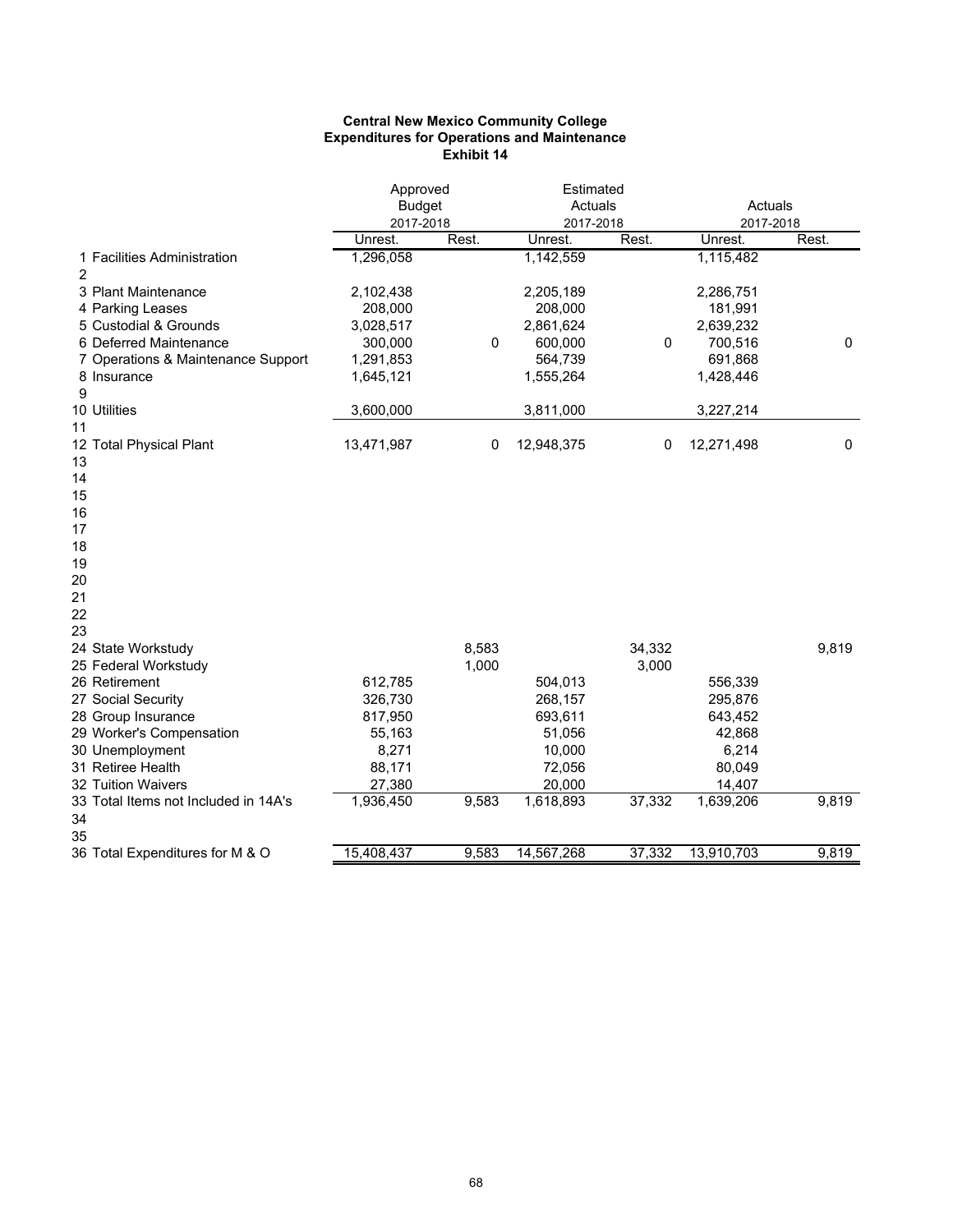|                                         | Approved      |              |            | Estimated    |            |                     |
|-----------------------------------------|---------------|--------------|------------|--------------|------------|---------------------|
|                                         | <b>Budget</b> |              |            | Actuals      |            | Actuals             |
|                                         | 2017-2018     |              |            | 2017-2018    |            | 2017-2018           |
|                                         | <b>FTE</b>    | Unrestricted | <b>FTE</b> | Unrestricted | <b>FTE</b> | <b>Unrestricted</b> |
| 1 Facilities Administration             |               |              |            |              |            |                     |
| <b>Faculty Salaries</b><br>2            |               |              |            |              |            |                     |
| 3<br><b>Professional Salaries</b>       | 11.00         | 730,673      | 11.00      | 744,728      | 11.00      | 758,827             |
| <b>Support Staff Salaries</b><br>4      | 7.00          | 350,545      | 8.00       | 301,598      | 8.00       | 284,668             |
| 5<br><b>GA/TA/RA Salaries</b>           |               |              |            |              |            |                     |
| 6<br><b>Student Salaries</b>            | 0.61          | 5,571        | 0.23       | 2,067        | 0.15       | 1,367               |
| <b>Federal Workstudy Salaries</b><br>7  | 0.11          | 1,000        | 0.07       | 665          | 0.00       |                     |
| 8<br><b>State Workstudy Salaries</b>    | 0.94          | 8,583        | 0.39       | 3,568        | 0.27       | 2,455               |
| 9<br><b>Other Salaries</b>              |               |              |            |              | 0.02       | 149                 |
| 10<br><b>Supplies and Expenses</b>      |               | 195,686      |            | 85,933       |            | 66,144              |
| Travel<br>11                            |               | 4,000        |            | 4,000        |            | 1,872               |
| 12<br>Equipment                         |               |              |            |              |            |                     |
| 13 Total                                | 19.66         | 1,296,058    | 19.69      | 1,142,559    | 19.43      | 1,115,482           |
| 14                                      |               |              |            |              |            |                     |
| <b>15 Custodial Services</b>            |               |              |            |              |            |                     |
| 16<br><b>Faculty Salaries</b>           |               |              |            |              |            |                     |
| 17<br><b>Professional Salaries</b>      |               |              | 0.00       |              | 0.00       |                     |
| 18<br><b>Support Staff Salaries</b>     |               |              | 0.00       |              | 0.03       | 1,095               |
| 19<br><b>GA/TA/RA Salaries</b>          |               |              |            |              |            |                     |
| 20<br><b>Student Salaries</b>           | 0.05          | 850          | 0.08       | 700          | 0.00       |                     |
| 21<br><b>Federal Workstudy Salaries</b> |               |              | 0.00       |              | 0.00       |                     |
| 22<br><b>State Workstudy Salaries</b>   |               |              | 0.00       |              | 0.00       |                     |
| 23<br><b>Other Salaries</b>             | 75.00         | 2,004,657    | 76.00      | 1,895,485    | 76.00      | 1,813,920           |
| 24<br><b>Supplies and Expenses</b>      |               | 492,266      |            | 450,730      |            | 343,730             |
| 25<br>Travel                            |               |              |            |              |            |                     |
| 26<br>Equipment                         |               |              |            |              |            |                     |
| 27 Total                                | 75.05         | 2,497,773    | 76.08      | 2,346,915    | 76.03      | 2,158,745           |
|                                         |               |              |            |              |            |                     |
| 28                                      |               |              |            |              |            |                     |
| 29 Maintenance                          |               |              |            |              |            |                     |
| 30<br><b>Faculty Salaries</b>           |               |              |            |              |            |                     |
| 31<br><b>Professional Salaries</b>      |               |              | 0.00       |              | 0.00       |                     |
| 32<br><b>Support Staff Salaries</b>     |               |              | 0.00       |              | 0.00       |                     |
| 33<br><b>GA/TA/RA Salaries</b>          |               |              |            |              |            |                     |
| 34<br><b>Student Salaries</b>           | 0.03          | 871          | 0.08       | 700          | 0.00       |                     |
| 35<br><b>Federal Workstudy Salaries</b> |               |              | 0.00       |              | 0.00       |                     |
| 36<br><b>State Workstudy Salaries</b>   |               |              | 0.00       |              | 0.00       |                     |
| 37<br><b>Other Salaries</b>             | 17.00         | 790,598      | 17.00      | 792,393      | 17.00      | 803,790             |
| 38<br>Supplies and Expenses             |               | 1,310,219    |            | 1,396,912    |            | 1,468,627           |
| 39<br>Travel                            |               | 750          |            | 750          |            |                     |
| Equipment<br>40                         |               |              |            | 14,434       |            | 14,334              |
| 41 Total                                | 17.03         | 2.102.438    | 17.08      | 2,205,189    | 17.00      | 2,286,751           |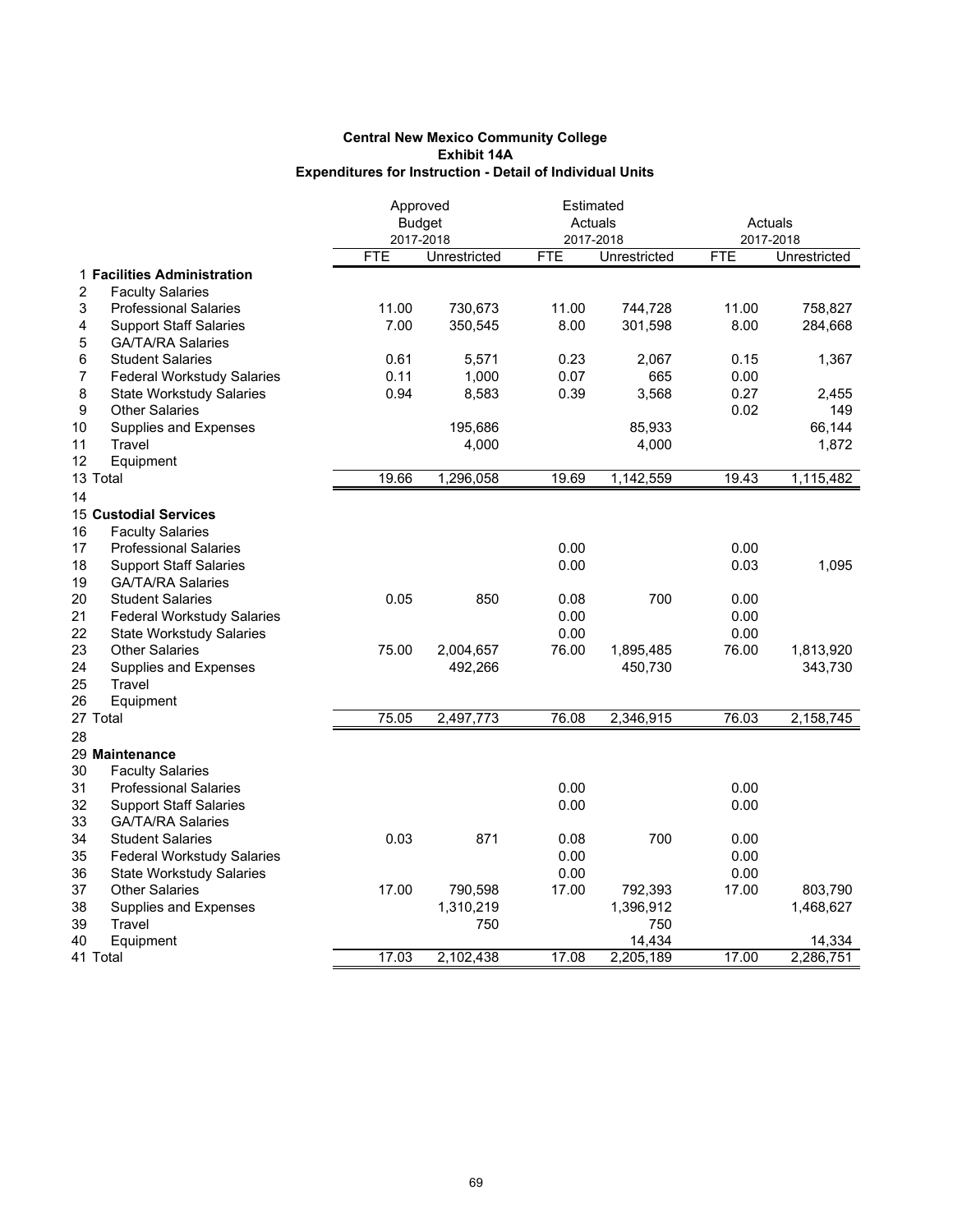|                                         | Approved   | Estimated     |            |              |      |              |
|-----------------------------------------|------------|---------------|------------|--------------|------|--------------|
|                                         |            | <b>Budget</b> |            | Actuals      |      | Actuals      |
|                                         |            | 2017-2018     |            | 2017-2018    |      | 2017-2018    |
|                                         | <b>FTE</b> | Unrestricted  | <b>FTE</b> | Unrestricted | FTE  | Unrestricted |
| 1 Insurance                             |            |               |            |              |      |              |
| 2<br><b>Faculty Salaries</b>            |            |               |            |              |      |              |
| 3<br><b>Professional Salaries</b>       |            |               |            |              |      |              |
| <b>Support Staff Salaries</b><br>4      |            |               |            |              |      |              |
| 5<br><b>GA/TA/RA Salaries</b>           |            |               |            |              |      |              |
| <b>Student Salaries</b><br>6            |            |               |            |              |      |              |
| 7<br><b>Federal Workstudy Salaries</b>  |            |               |            |              |      |              |
| 8<br><b>State Workstudy Salaries</b>    |            |               |            |              |      |              |
| 9<br><b>Other Salaries</b>              |            |               |            |              |      |              |
| 10<br><b>Supplies and Expenses</b>      |            | 1,645,121     |            | 1,555,264    |      | 1,428,446    |
| 11<br>Travel                            |            |               |            |              |      |              |
| Equipment<br>12                         |            |               |            |              |      |              |
| 13 Total                                | 0.00       | 1,645,121     | 0.00       | 1,555,264    | 0.00 | 1,428,446    |
| 14                                      |            |               |            |              |      |              |
| 15 Leases                               |            |               |            |              |      |              |
| 16<br><b>Faculty Salaries</b>           |            |               |            |              |      |              |
| 17<br><b>Professional Salaries</b>      |            |               |            |              |      |              |
| 18<br><b>Support Staff Salaries</b>     |            |               |            |              |      |              |
| 19<br><b>GA/TA/RA Salaries</b>          |            |               |            |              |      |              |
| 20<br><b>Student Salaries</b>           |            |               |            |              |      |              |
| 21<br><b>Federal Workstudy Salaries</b> |            |               |            |              |      |              |
| 22<br><b>State Workstudy Salaries</b>   |            |               |            |              |      |              |
| 23<br><b>Other Salaries</b>             |            |               |            |              |      |              |
| 24<br>Supplies and Expenses             |            | 208,000       |            | 208,000      |      | 181,991      |
| 25<br>Travel                            |            |               |            |              |      |              |
| 26<br>Equipment                         |            |               |            |              |      |              |
| 27 Total                                | 0.00       | 208,000       | 0.00       | 208,000      | 0.00 | 181,991      |
| 28                                      |            |               |            |              |      |              |
| 29 Operations & Maintenance Support     |            |               |            |              |      |              |
| 30<br><b>Faculty Salaries</b>           |            |               |            |              |      |              |
| 31<br><b>Professional Salaries</b>      |            |               |            |              |      |              |
| 32<br><b>Support Staff Salaries</b>     |            |               |            |              |      |              |
| <b>GA/TA/RA Salaries</b><br>33          |            |               |            |              |      |              |
| 34<br><b>Student Salaries</b>           |            |               |            |              |      |              |
| 35                                      |            |               |            |              |      |              |
| <b>Federal Workstudy Salaries</b>       |            |               |            |              |      |              |
| 36<br><b>State Workstudy Salaries</b>   |            |               |            |              |      |              |
| 37<br><b>Other Salaries</b>             |            |               |            |              |      |              |
| 38<br><b>Supplies and Expenses</b>      |            | 1,291,853     |            | 564,739      |      | 681,473      |
| 39<br>Travel                            |            |               |            |              |      |              |
| 40<br>Equipment                         |            |               |            |              |      | 10,395       |
| 41 Total                                | 0.00       | 1,291,853     | 0.00       | 564,739      | 0.00 | 691,868      |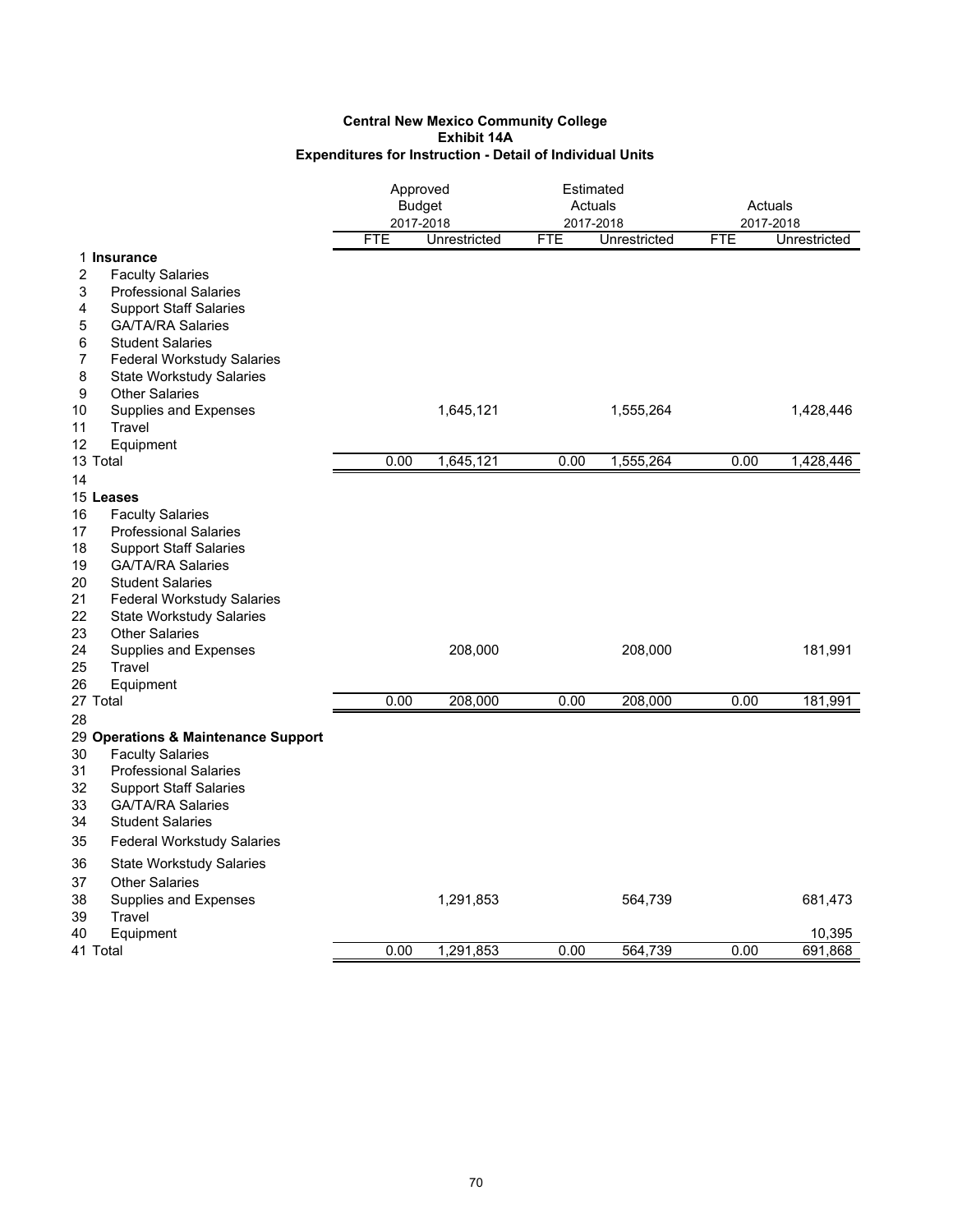### **Central New Mexico Community College Exhibit 14A Expenditures for Instruction - Detail of Individual Units**

|                                         | Approved<br><b>Budget</b><br>2017-2018<br><b>FTE</b><br>Unrestricted |           | Estimated<br>Actuals<br>2017-2018<br><b>FTE</b><br>Unrestricted |           | Actuals<br>2017-2018<br><b>FTE</b><br>Unrestricted |           |
|-----------------------------------------|----------------------------------------------------------------------|-----------|-----------------------------------------------------------------|-----------|----------------------------------------------------|-----------|
| 1 Landscape & Ground Maintenance        |                                                                      |           |                                                                 |           |                                                    |           |
| 2<br><b>Faculty Salaries</b>            |                                                                      |           |                                                                 |           |                                                    |           |
| 3<br><b>Professional Salaries</b>       |                                                                      |           |                                                                 |           |                                                    |           |
| 4<br><b>Support Staff Salaries</b>      |                                                                      |           |                                                                 |           |                                                    |           |
| 5<br><b>GA/TA/RA Salaries</b>           |                                                                      |           |                                                                 |           |                                                    |           |
| 6<br><b>Student Salaries</b>            |                                                                      |           |                                                                 |           |                                                    |           |
| 7<br><b>Federal Workstudy Salaries</b>  |                                                                      |           |                                                                 |           |                                                    |           |
| 8<br><b>State Workstudy Salaries</b>    |                                                                      |           |                                                                 |           |                                                    |           |
| 9<br><b>Other Salaries</b>              | 16.00                                                                | 396,605   | 16.00                                                           | 382,806   | 16.00                                              | 383,381   |
| 10<br>Supplies and Expenses             |                                                                      | 134,139   |                                                                 | 131,903   |                                                    | 97,106    |
| 11<br>Travel                            |                                                                      |           |                                                                 |           |                                                    |           |
| 12<br>Equipment                         |                                                                      |           |                                                                 |           |                                                    |           |
| 13 Total                                | 16.00                                                                | 530,744   | 16.00                                                           | 514,709   | 16.00                                              | 480,486   |
| 14                                      |                                                                      |           |                                                                 |           |                                                    |           |
| 15 Deferred Maintenance                 |                                                                      |           |                                                                 |           |                                                    |           |
| <b>Faculty Salaries</b><br>16           |                                                                      |           |                                                                 |           |                                                    |           |
| 17<br><b>Professional Salaries</b>      |                                                                      |           |                                                                 |           |                                                    |           |
| 18<br><b>Support Staff Salaries</b>     |                                                                      |           |                                                                 |           |                                                    |           |
| <b>GA/TA/RA Salaries</b><br>19          |                                                                      |           |                                                                 |           |                                                    |           |
| 20<br><b>Student Salaries</b>           |                                                                      |           |                                                                 |           |                                                    |           |
| 21<br><b>Federal Workstudy Salaries</b> |                                                                      |           |                                                                 |           |                                                    |           |
| 22<br><b>State Workstudy Salaries</b>   |                                                                      |           |                                                                 |           |                                                    |           |
| <b>Other Salaries</b><br>23             |                                                                      |           |                                                                 |           |                                                    |           |
| 24<br>Supplies and Expenses             |                                                                      | 300,000   |                                                                 | 600,000   |                                                    | 700,516   |
| 25<br>Travel                            |                                                                      |           |                                                                 |           |                                                    |           |
| 26<br>Equipment                         |                                                                      |           |                                                                 |           |                                                    |           |
| 27 Total                                | 0.00                                                                 | 300,000   | 0.00                                                            | 600,000   | 0.00                                               | 700,516   |
| 28                                      |                                                                      |           |                                                                 |           |                                                    |           |
| 29 Utilities                            |                                                                      |           |                                                                 |           |                                                    |           |
| 30<br>Gas                               |                                                                      | 450,000   |                                                                 | 501,000   |                                                    | 241,598   |
| 31<br>Electricity                       |                                                                      | 2,550,000 |                                                                 | 2,750,000 |                                                    | 2,466,852 |
| 32<br>Water                             |                                                                      | 400,000   |                                                                 | 360,000   |                                                    | 301,246   |
| 33<br>Refuse                            |                                                                      | 200,000   |                                                                 | 200,000   |                                                    | 217,518   |
| 34                                      |                                                                      |           |                                                                 |           |                                                    |           |
| 35                                      |                                                                      |           |                                                                 |           |                                                    |           |
| 36                                      |                                                                      |           |                                                                 |           |                                                    |           |
| 37                                      |                                                                      |           |                                                                 |           |                                                    |           |
| 38                                      |                                                                      |           |                                                                 |           |                                                    |           |
| 39                                      |                                                                      |           |                                                                 |           |                                                    |           |
| 40<br>41 Total                          | 0.00                                                                 | 3,600,000 | 0.00                                                            | 3,811,000 | 0.00                                               | 3,227,214 |
|                                         |                                                                      |           |                                                                 |           |                                                    |           |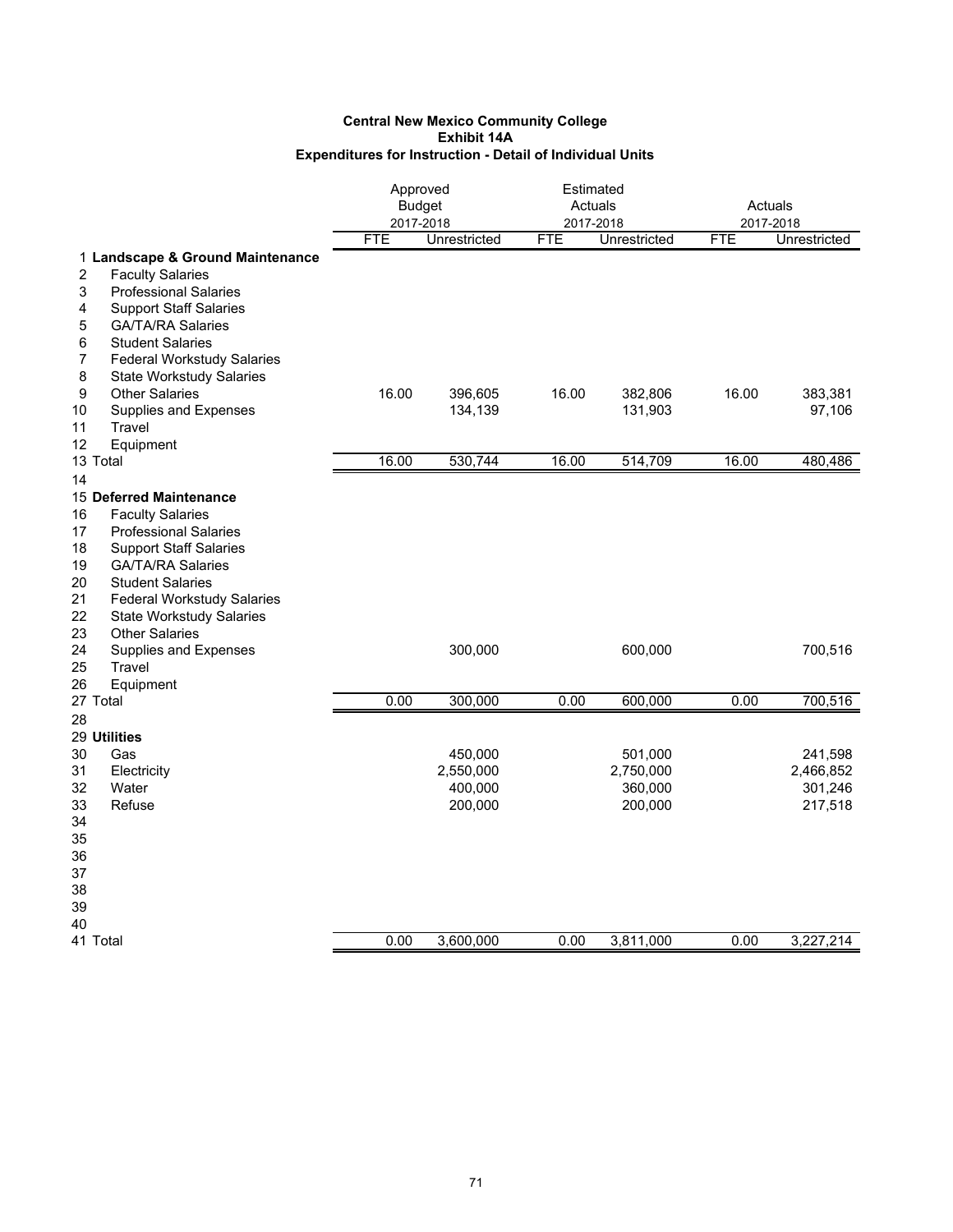### **Central New Mexico Community College Exhibit 14A Expenditures for Instruction - Detail of Individual Units**

|          |                                                 | Approved      |            |            | Estimated  |            |            |  |  |  |  |  |
|----------|-------------------------------------------------|---------------|------------|------------|------------|------------|------------|--|--|--|--|--|
|          |                                                 | <b>Budget</b> |            | Actuals    |            |            | Actuals    |  |  |  |  |  |
|          |                                                 | 2017-2018     |            | 2017-2018  |            |            | 2017-2018  |  |  |  |  |  |
|          |                                                 | <b>FTE</b>    | Restricted | <b>FTE</b> | Restricted | <b>FTE</b> | Restricted |  |  |  |  |  |
|          | 1 Total Unrestricted Operations and Maintenance |               |            |            |            |            |            |  |  |  |  |  |
| 2        | <b>Faculty Salaries</b>                         | 0.00          | 0          | 0.00       | 0          | 0.00       | 0          |  |  |  |  |  |
| 3        | <b>Professional Salaries</b>                    | 11.00         | 730,673    | 11.00      | 744,728    | 11.00      | 758,827    |  |  |  |  |  |
| 4        | <b>Support Staff Salaries</b>                   | 7.00          | 350,545    | 8.00       | 301,598    | 8.03       | 285,763    |  |  |  |  |  |
| 5.       | <b>GA/TA/RA Salaries</b>                        | 0.00          | 0          | 0.00       | 0          | 0.00       | $\Omega$   |  |  |  |  |  |
| 6        | <b>Student Salaries</b>                         | 0.69          | 7,292      | 0.38       | 3,467      | 0.15       | 1,367      |  |  |  |  |  |
|          | <b>Federal Workstudy Salaries</b>               | 0.11          | 1,000      | 0.07       | 665        | 0.00       | $\Omega$   |  |  |  |  |  |
| 8        | <b>State Workstudy Salaries</b>                 | 0.94          | 8,583      | 0.39       | 3,568      | 0.27       | 2,455      |  |  |  |  |  |
| 9        | <b>Other Salaries</b>                           | 108.00        | 3,191,860  | 109.00     | 3,070,684  | 109.02     | 3,001,239  |  |  |  |  |  |
| 10       | Supplies and Expenses                           | 0.00          | 5.577.284  | 0.00       | 4,993,481  | 0.00       | 4,968,032  |  |  |  |  |  |
| 11       | Travel                                          | 0.00          | 4,750      | 0.00       | 4,750      | 0.00       | 1,872      |  |  |  |  |  |
| 12       | Equipment                                       | 0.00          | 0          | 0.00       | 14,434     | 0.00       | 24,729     |  |  |  |  |  |
| 13 Total |                                                 | 127.74        | 9,871,987  | 128.84     | 9,137,375  | 128.46     | 9,044,284  |  |  |  |  |  |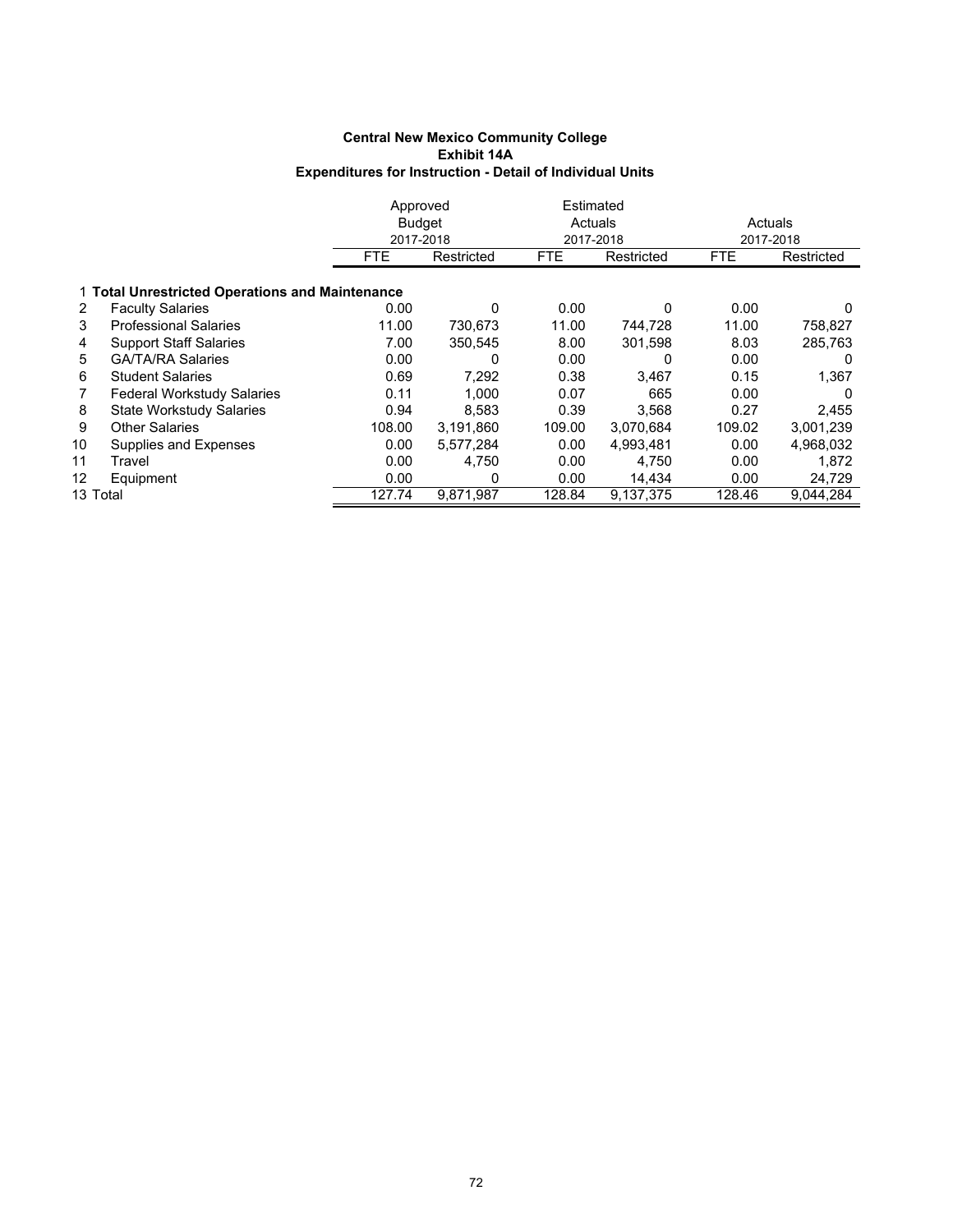# **Central New Mexico Community College Summary of Student Social and Cultural Development Activities Exhibit 15**

|                                                                                                                       | Approved<br><b>Budget</b><br>2017-2018 |                | Estimated<br>Actuals<br>2017-2018 |                | Actuals<br>2017-2018 |             |
|-----------------------------------------------------------------------------------------------------------------------|----------------------------------------|----------------|-----------------------------------|----------------|----------------------|-------------|
|                                                                                                                       | Unrest.                                | Rest.          | Unrest.                           | Rest.          | Unrest.              | Rest.       |
| 1 Revenues<br><b>Student Tuition and Fees</b><br>2<br>3<br><b>Government Grants and Contracts</b>                     | 115,000                                |                | 100,000                           |                | 104,982              |             |
| 4<br>Federal                                                                                                          |                                        | 2,000          |                                   | 2,000          |                      |             |
| 5<br><b>State</b><br><b>Other Sources</b><br>6                                                                        |                                        | 2,000          |                                   | 2,000          |                      |             |
| 7 Total Revenues<br>8                                                                                                 | 115,000                                | 4,000          | 100,000                           | 4,000          | 104,982              | $\mathbf 0$ |
| 9 Beginning Balance<br>10                                                                                             | 313,127                                |                | 313,127                           |                | 307,461              |             |
| 11 Total Available                                                                                                    | 428,127                                | 4,000          | 413,127                           | 4,000          | 412,443              | $\pmb{0}$   |
| 12<br>13 Expenditures                                                                                                 |                                        |                |                                   |                |                      |             |
| <b>Faculty Salaries</b><br>14                                                                                         |                                        |                |                                   |                |                      |             |
| <b>Professional Salaries</b><br>15<br><b>Support Staff Salaries</b><br>16<br><b>GA/TA/RA Salaries</b><br>17           | 41,613                                 |                | $\pmb{0}$                         |                |                      |             |
| <b>Student Salaries</b><br>18                                                                                         |                                        |                |                                   |                |                      |             |
| <b>Federal Workstudy Salaries</b><br>19<br>20<br><b>State Workstudy Salaries</b><br>21<br><b>Other Salaries</b><br>22 |                                        | 2,000<br>2,000 | 667<br>500                        | 2,000<br>2,000 |                      |             |
| 23<br><b>Supplies and Expense</b>                                                                                     | 60,500                                 |                | 108,182                           |                | 57,250               |             |
| 24<br>Travel<br>25<br>Equipment<br>26                                                                                 | 14,000                                 |                | 50,000                            |                | 65,467               |             |
| 27<br><b>Fringe Benefits</b><br>Waiver of Tuition<br>28                                                               | 15,044                                 |                | $\pmb{0}$                         |                |                      |             |
| 29 Total Expenditures                                                                                                 | 131,157                                | 4,000          | 159,349                           | 4,000          | 122,717              | $\mathbf 0$ |
| 30<br>31 Transfers to (from)                                                                                          |                                        |                |                                   |                |                      |             |
| 32<br><b>Student Aid</b><br><b>Plant Funds</b><br>33                                                                  | 10,800                                 |                | 10,800                            |                | 10,800               |             |
| 34 Total Transfers<br>35                                                                                              | 10,800                                 | $\pmb{0}$      | 10,800                            | $\pmb{0}$      | 10,800               | $\mathbf 0$ |
| 36 Ending Balance                                                                                                     | 286,170                                | 0              | 242,978                           | 0              | 278,926              | $\mathbf 0$ |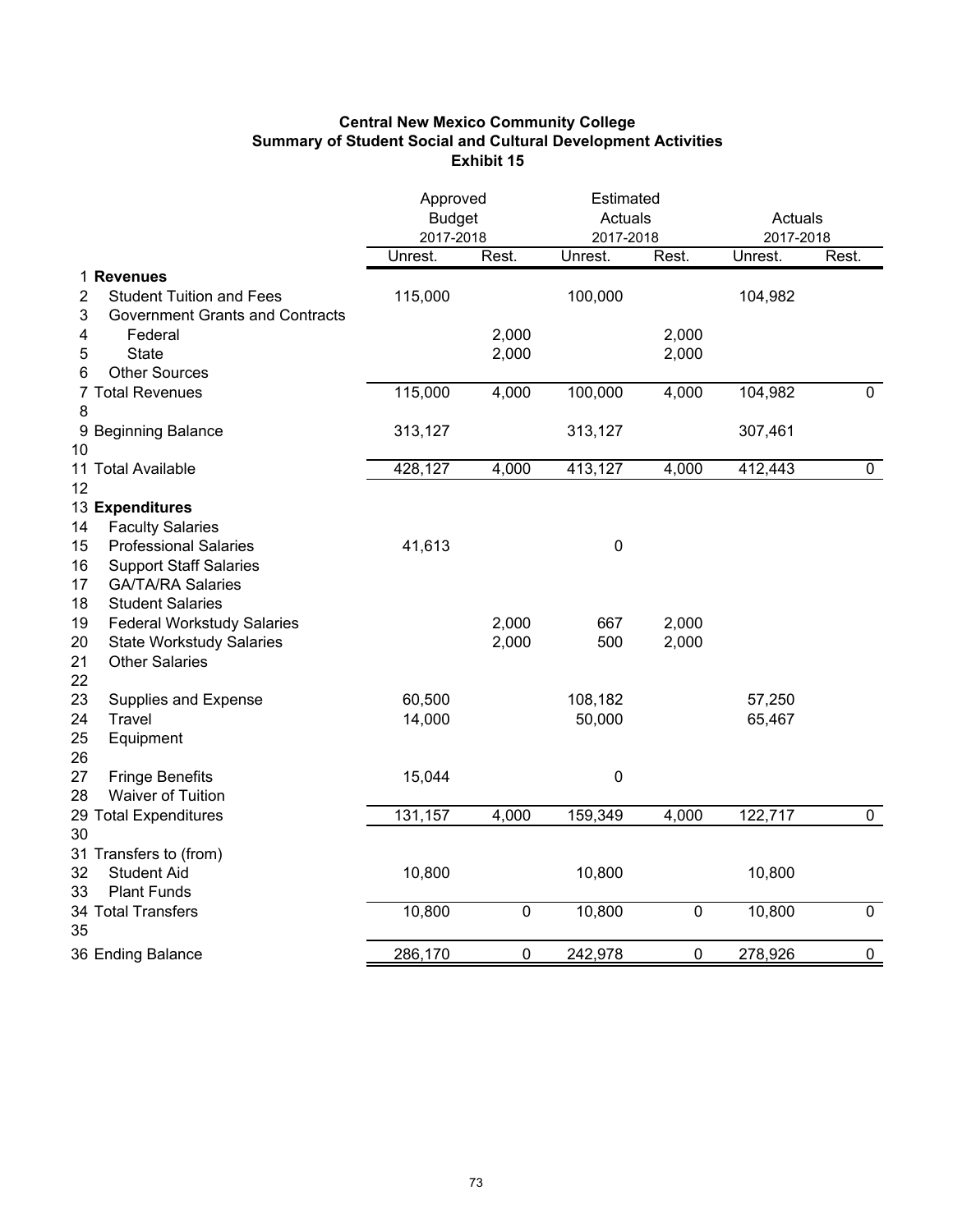#### **Central New Mexico Community College Summary of Public Service Exhibit 17**

|                                         | Approved       |                | Estimated |                |           |             |
|-----------------------------------------|----------------|----------------|-----------|----------------|-----------|-------------|
|                                         | <b>Budget</b>  |                | Actuals   |                | Actuals   |             |
|                                         | 2017-2018      |                | 2017-2018 |                | 2017-2018 |             |
|                                         | Unrest.        | Rest.          | Unrest.   | Rest.          | Unrest.   | Rest.       |
| 1 Revenues                              |                |                |           |                |           |             |
| 2<br><b>Government Appropriations</b>   |                |                |           |                |           |             |
| 3<br><b>State</b>                       |                |                |           |                |           |             |
| 4<br>Government Grants and Contracts    | 0              | 0              | 0         | 0              | 0         | 0           |
| 5<br>Federal                            | 0              | 41,378         | 0         | 43,813         | 0         | 18,612      |
| 6<br><b>State</b>                       | 0              | 472,726        | 0         | 670,320        | 0         | 571,738     |
| 7<br>Local                              | 0              | 0              | 0         | 0              | 0         | 0           |
| 8<br>Sales and Service                  | 0              | 87,516         | $\Omega$  | 79,450         | 0         | 9,998       |
| <b>Other Sources</b><br>9               | 60,000         | 200,000        | 60,000    | 200,000        | 58,629    | 0           |
| 10 Total Revenues                       | 60,000         | 801,620        | 60,000    | 993,583        | 58,629    | 600,348     |
| 11                                      |                |                |           |                |           |             |
| 12 Beginning Balance                    | 182,186        | 0              | 182,186   | 0              | 172,186   | $\mathbf 0$ |
| 13                                      |                |                |           |                |           |             |
| 14 Total Available                      | 242,186        | 801,620        | 242,186   | 993,583        | 230,815   | 600,348     |
| 15                                      |                |                |           |                |           |             |
| 16 Expenditures                         |                |                |           |                |           |             |
| 17<br><b>Faculty Salaries</b>           | 0              | 5,000          | 0         | 5,000          | 0         | 418         |
| 18<br><b>Professional Salaries</b>      | 0              | 280,103        | 0         | 400,092        | 0         | 332,011     |
| <b>Support Staff Salaries</b><br>19     | 0              | 74,025         | 0         | 70,318         | 0         | 73,754      |
| 20<br><b>GA/TA/RA Salaries</b>          | 0              | 0              | 0         | 0              | 0         | 0           |
| 21<br><b>Student Salaries</b>           | 0              | 0              | 0         | 0              | 0         | 0           |
| 22<br><b>Federal Workstudy Salaries</b> | 0              | 0              | 0         | 0              | 0         | 0           |
| 23<br><b>State Workstudy Salaries</b>   | 0              | 0              | 0         | 0              | 0         | $\mathbf 0$ |
| 24<br><b>Other Salaries</b>             | 0              | 0              | 0         | 0              | 0         | 0           |
| 25                                      | 0              | $\overline{0}$ | 0         | 0              | 0         | 0           |
| 26<br>Supplies and Expense              | 60,000         | 283,044        | 60,000    | 279,105        | 56,413    | 20,797      |
| Travel<br>27                            | 0              | 28,404         | 0         | 51,923         | 0         | 20,763      |
| 28<br>Equipment                         | 0              | 0              | 0         | 0              | 0         | 0           |
| 29                                      | 0              | $\mathbf{0}$   | 0         | 0              | 0         | $\Omega$    |
| 30<br><b>Fringe Benefits</b>            | 0              | 131,044        | 0         | 187,145        | 0         | 152,605     |
| Waiver of Tuition<br>31                 | $\overline{0}$ | 0              | $\Omega$  | 0              | $\Omega$  | 0           |
| 32 Total Expenditures                   | 60,000         | 801,620        | 60,000    | 993,583        | 56,413    | 600,348     |
| 33                                      |                |                |           |                |           |             |
| 34 Transfers to (from)                  |                |                |           |                |           |             |
| 35<br>Instruction and General           | 0              | $\pmb{0}$      | 0         | 0              | 0         | $\pmb{0}$   |
| 36<br><b>Student Aid</b>                | $\mathbf 0$    | 0              | 0         | 0              | 0         | $\pmb{0}$   |
| 37 Total Transfers                      | $\mathbf 0$    | $\overline{0}$ | $\Omega$  | 0              | $\Omega$  | $\mathbf 0$ |
| 38                                      |                |                |           |                |           |             |
| 39 Ending Balance                       | 182,186        | 0              | 182,186   | $\overline{0}$ | 174,402   | 0           |
|                                         |                |                |           |                |           |             |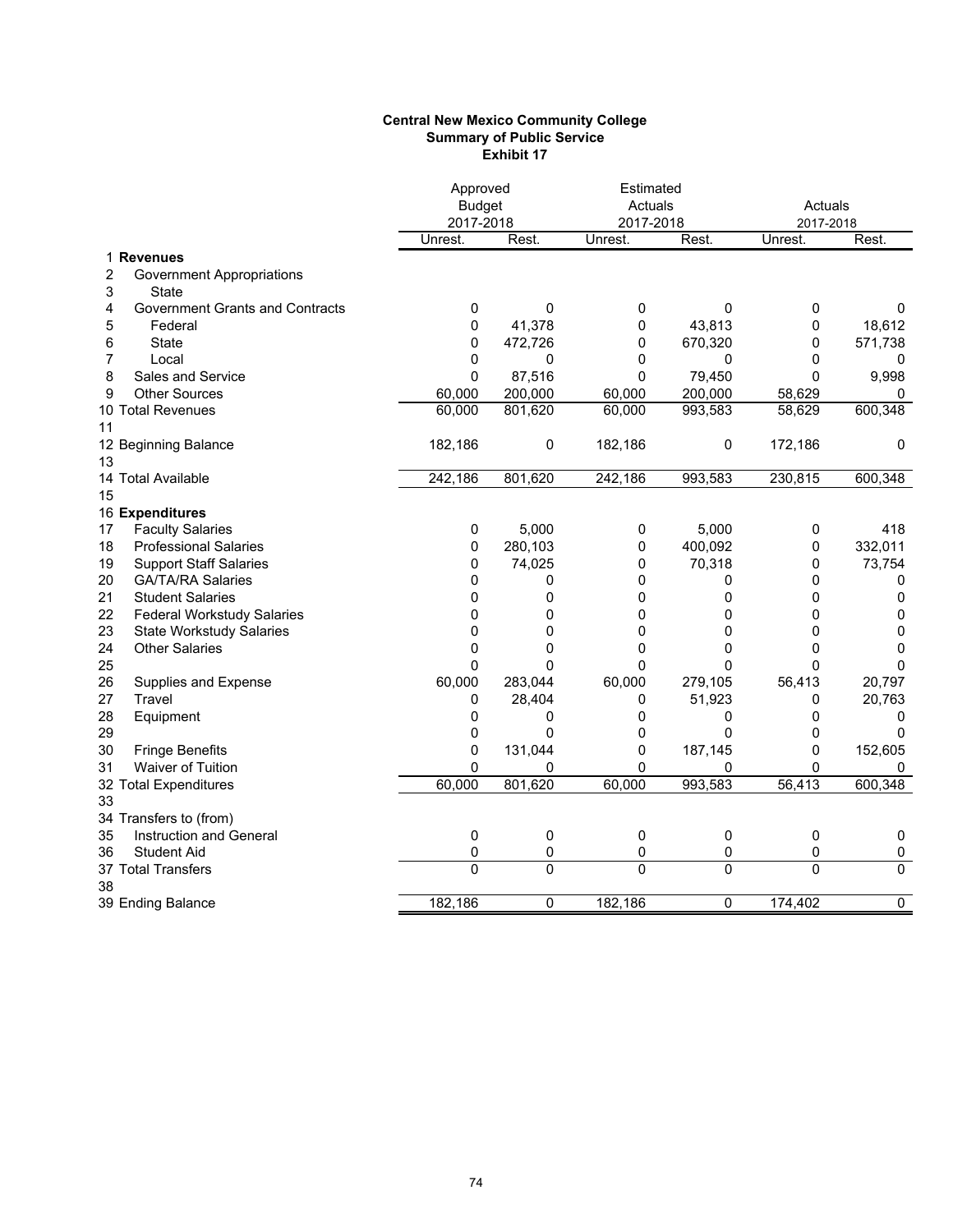### **Central New Mexico Community College General Activity Exhibit 17A**

|                                                                                                                                                                                                                                                                                                                                                         |                  | Approved<br><b>Budget</b><br>2017-2018 |                  | Estimated<br>Actuals<br>2017-2018 |                  | Actuals<br>2017-2018 |
|---------------------------------------------------------------------------------------------------------------------------------------------------------------------------------------------------------------------------------------------------------------------------------------------------------------------------------------------------------|------------------|----------------------------------------|------------------|-----------------------------------|------------------|----------------------|
|                                                                                                                                                                                                                                                                                                                                                         | Unrest.          | Rest.                                  | Unrest.          | Rest.                             | Unrest.          | Rest.                |
| 1 Revenues<br><b>Government Grants and Contracts</b><br>2<br>3<br>Federal<br><b>State</b><br>4<br>5<br>Local                                                                                                                                                                                                                                            |                  |                                        |                  |                                   |                  |                      |
| Sales and Service<br>6                                                                                                                                                                                                                                                                                                                                  |                  |                                        |                  |                                   |                  |                      |
| <b>Other Sources</b><br>7<br>8 Total Revenues<br>9                                                                                                                                                                                                                                                                                                      | 60,000<br>60,000 | $\mathbf{0}$                           | 60,000<br>60,000 | $\overline{0}$                    | 58,629<br>58,629 | $\mathbf{0}$         |
| 10 Beginning Balance<br>11                                                                                                                                                                                                                                                                                                                              | 142,186          |                                        | 142,186          |                                   | 132,186          |                      |
| 12 Total Available<br>13                                                                                                                                                                                                                                                                                                                                | 202,186          | 0                                      | 202,186          | $\mathbf 0$                       | 190,815          | 0                    |
| 14 Expenditures<br><b>Faculty Salaries</b><br>15<br><b>Professional Salaries</b><br>16<br><b>Support Staff Salaries</b><br>17<br>18<br><b>GA/TA/RA Salaries</b><br><b>Student Salaries</b><br>19<br>20<br><b>Federal Workstudy Salaries</b><br>21<br><b>State Workstudy Salaries</b><br><b>Other Salaries</b><br>22<br>23<br>24<br>Supplies and Expense | 60,000           |                                        | 60,000           |                                   | 56,413           |                      |
| Travel<br>25<br>26<br>Equipment<br>27<br><b>Fringe Benefits</b><br>28<br><b>Waiver of Tuition</b><br>29<br>30 Total Expenditures<br>31                                                                                                                                                                                                                  | 60,000           | $\mathbf 0$                            | 60,000           | $\mathbf 0$                       | 56,413           | $\mathbf 0$          |
| 32 Transfers to (from)<br>33<br>Instruction and General<br><b>Plant Funds</b><br>34                                                                                                                                                                                                                                                                     |                  |                                        |                  |                                   |                  |                      |
| 35 Total Transfers<br>36                                                                                                                                                                                                                                                                                                                                | $\mathbf 0$      | 0                                      | $\mathbf 0$      | $\mathbf 0$                       | 0                | $\mathbf 0$          |
| 37 Ending Balance                                                                                                                                                                                                                                                                                                                                       | 142,186          | 0                                      | 142,186          | 0                                 | 134,402          | $\overline{0}$       |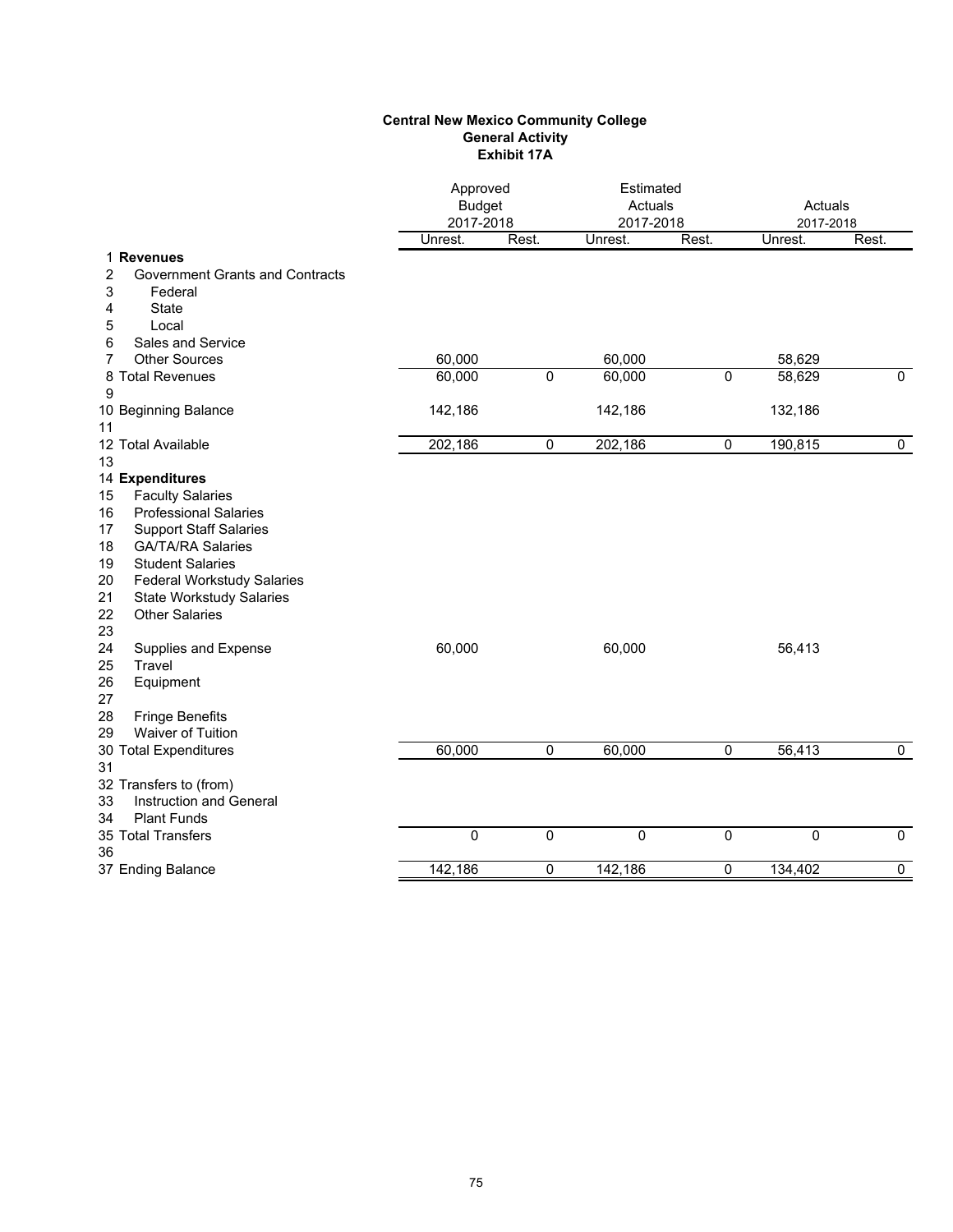### **Central New Mexico Community College Small Business Development Center - CNM Exhibit 17A**

|                                                     |             | Approved<br><b>Budget</b><br>2017-2018 |             | Estimated<br>Actuals<br>2017-2018 |             | Actuals<br>2017-2018 |
|-----------------------------------------------------|-------------|----------------------------------------|-------------|-----------------------------------|-------------|----------------------|
|                                                     | Unrest.     | Rest.                                  | Unrest.     | Rest.                             | Unrest.     | Rest.                |
| 1 Revenues                                          |             |                                        |             |                                   |             |                      |
| 2<br><b>Government Grants and Contracts</b>         |             |                                        |             |                                   |             |                      |
| 3<br>Federal                                        |             | 41,378                                 |             | 43,813                            |             | 18,612               |
| 4<br><b>State</b>                                   |             | 472,726                                |             | 670,320                           |             | 571,738              |
| Local<br>5                                          |             |                                        |             |                                   |             |                      |
| Sales and Service<br>6<br>7<br><b>Other Sources</b> |             | 87,516                                 |             | 79,450                            |             | 9,998                |
|                                                     | $\mathbf 0$ | 601,620                                |             | 793,583                           | $\mathbf 0$ | 600,348              |
| 8 Total Revenues<br>9                               |             |                                        | 0           |                                   |             |                      |
| 10 Beginning Balance                                |             |                                        |             |                                   |             |                      |
| 11                                                  |             |                                        |             |                                   |             |                      |
| 12 Total Available                                  | 0           | 601,620                                | 0           | 793,583                           | $\mathbf 0$ | 600,348              |
| 13                                                  |             |                                        |             |                                   |             |                      |
| 14 Expenditures                                     |             |                                        |             |                                   |             |                      |
| <b>Faculty Salaries</b><br>15                       |             | 5,000                                  |             | 5,000                             |             | 418                  |
| <b>Professional Salaries</b><br>16                  |             | 280,103                                |             | 400,092                           |             | 332,011              |
| 17<br><b>Support Staff Salaries</b>                 |             | 74,025                                 |             | 70,318                            |             | 73,754               |
| 18<br><b>GA/TA/RA Salaries</b>                      |             |                                        |             |                                   |             |                      |
| 19<br><b>Student Salaries</b>                       |             |                                        |             |                                   |             |                      |
| 20<br><b>Federal Workstudy Salaries</b>             |             |                                        |             |                                   |             |                      |
| 21<br><b>State Workstudy Salaries</b>               |             |                                        |             |                                   |             |                      |
| 22<br><b>Other Salaries</b>                         |             |                                        |             |                                   |             |                      |
| 23                                                  |             |                                        |             |                                   |             |                      |
| 24<br>Supplies and Expense                          |             | 83,044                                 |             | 79,105                            |             | 20,797               |
| 25<br>Travel                                        |             | 28,404                                 |             | 51,923                            |             | 20,763               |
| 26<br>Equipment                                     |             |                                        |             |                                   |             |                      |
| 27                                                  |             |                                        |             |                                   |             |                      |
| 28<br><b>Fringe Benefits</b>                        |             | 131,044                                |             | 187,145                           |             | 152,605              |
| Waiver of Tuition<br>29                             |             |                                        |             |                                   |             |                      |
| 30 Total Expenditures                               | $\mathbf 0$ | 601,620                                | 0           | 793,583                           | $\mathbf 0$ | 600,348              |
| 31                                                  |             |                                        |             |                                   |             |                      |
| 32 Transfers to (from)                              |             |                                        |             |                                   |             |                      |
| 33<br>Instruction and General                       |             |                                        |             |                                   |             |                      |
| 34<br><b>Plant Funds</b>                            |             |                                        |             |                                   |             |                      |
| 35 Total Transfers                                  | $\mathbf 0$ | $\mathbf 0$                            | $\mathbf 0$ | $\mathbf 0$                       | $\mathbf 0$ | $\mathbf 0$          |
| 36                                                  |             |                                        |             |                                   |             |                      |
| 37 Ending Balance                                   | $\mathbf 0$ | $\mathbf 0$                            | $\mathbf 0$ | $\mathbf 0$                       | $\mathbf 0$ | $\overline{0}$       |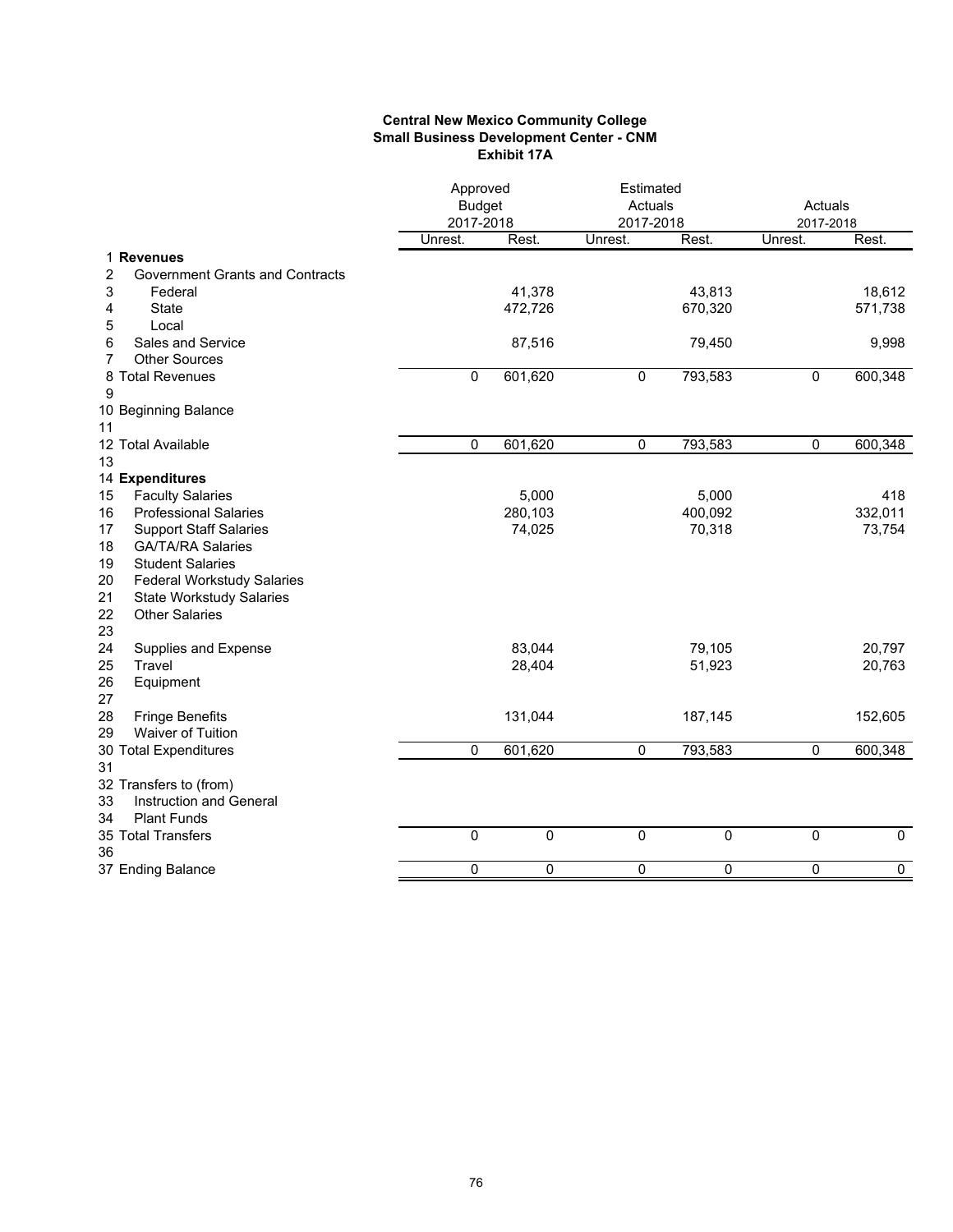### **Central New Mexico Community College Public Service Support Exhibit 17A**

| Rest.<br>Rest.<br>Rest.<br>Unrest.<br>Unrest.<br>Unrest.<br>1 Revenues<br>$\overline{\mathbf{c}}$<br><b>Government Grants and Contracts</b><br>3<br>Federal<br><b>State</b><br>4<br>5<br>Local<br>Sales and Service<br>6<br><b>Other Sources</b><br>7<br>$\mathbf 0$<br>0<br>$\overline{0}$<br>$\overline{0}$<br>0<br>8 Total Revenues<br>$\mathbf 0$<br>9<br>40,000<br>40,000<br>40,000<br>10 Beginning Balance<br>11<br>12 Total Available<br>40,000<br>0<br>40,000<br>$\pmb{0}$<br>40,000<br>$\mathbf 0$<br>13<br>14 Expenditures<br><b>Faculty Salaries</b><br>15<br><b>Professional Salaries</b><br>16<br>17<br><b>Support Staff Salaries</b><br><b>GA/TA/RA Salaries</b><br>18<br><b>Student Salaries</b><br>19<br>20<br><b>Federal Workstudy Salaries</b><br>21<br><b>State Workstudy Salaries</b><br><b>Other Salaries</b><br>22<br>23<br>24<br>Supplies and Expense<br>25<br>Travel<br>26<br>Equipment<br>27<br><b>Fringe Benefits</b><br>28<br>Waiver of Tuition<br>29<br>$\mathbf 0$<br>$\mathbf 0$<br>0<br>$\mathbf 0$<br>$\mathbf 0$<br>$\mathbf 0$<br>30 Total Expenditures<br>31<br>32 Transfers to (from)<br>Instruction and General<br>33<br><b>Plant Funds</b><br>34<br>35 Total Transfers<br>$\mathbf 0$<br>0<br>$\mathbf 0$<br>$\mathbf 0$<br>0<br>$\mathbf 0$<br>36<br>$\overline{0}$<br>40,000<br>0<br>40,000<br>0<br>40,000<br>37 Ending Balance | Approved<br><b>Budget</b><br>2017-2018 |  | Estimated<br>Actuals<br>2017-2018 |  | Actuals<br>2017-2018 |  |
|-------------------------------------------------------------------------------------------------------------------------------------------------------------------------------------------------------------------------------------------------------------------------------------------------------------------------------------------------------------------------------------------------------------------------------------------------------------------------------------------------------------------------------------------------------------------------------------------------------------------------------------------------------------------------------------------------------------------------------------------------------------------------------------------------------------------------------------------------------------------------------------------------------------------------------------------------------------------------------------------------------------------------------------------------------------------------------------------------------------------------------------------------------------------------------------------------------------------------------------------------------------------------------------------------------------------------------------------------------------------------|----------------------------------------|--|-----------------------------------|--|----------------------|--|
|                                                                                                                                                                                                                                                                                                                                                                                                                                                                                                                                                                                                                                                                                                                                                                                                                                                                                                                                                                                                                                                                                                                                                                                                                                                                                                                                                                         |                                        |  |                                   |  |                      |  |
|                                                                                                                                                                                                                                                                                                                                                                                                                                                                                                                                                                                                                                                                                                                                                                                                                                                                                                                                                                                                                                                                                                                                                                                                                                                                                                                                                                         |                                        |  |                                   |  |                      |  |
|                                                                                                                                                                                                                                                                                                                                                                                                                                                                                                                                                                                                                                                                                                                                                                                                                                                                                                                                                                                                                                                                                                                                                                                                                                                                                                                                                                         |                                        |  |                                   |  |                      |  |
|                                                                                                                                                                                                                                                                                                                                                                                                                                                                                                                                                                                                                                                                                                                                                                                                                                                                                                                                                                                                                                                                                                                                                                                                                                                                                                                                                                         |                                        |  |                                   |  |                      |  |
|                                                                                                                                                                                                                                                                                                                                                                                                                                                                                                                                                                                                                                                                                                                                                                                                                                                                                                                                                                                                                                                                                                                                                                                                                                                                                                                                                                         |                                        |  |                                   |  |                      |  |
|                                                                                                                                                                                                                                                                                                                                                                                                                                                                                                                                                                                                                                                                                                                                                                                                                                                                                                                                                                                                                                                                                                                                                                                                                                                                                                                                                                         |                                        |  |                                   |  |                      |  |
|                                                                                                                                                                                                                                                                                                                                                                                                                                                                                                                                                                                                                                                                                                                                                                                                                                                                                                                                                                                                                                                                                                                                                                                                                                                                                                                                                                         |                                        |  |                                   |  |                      |  |
|                                                                                                                                                                                                                                                                                                                                                                                                                                                                                                                                                                                                                                                                                                                                                                                                                                                                                                                                                                                                                                                                                                                                                                                                                                                                                                                                                                         |                                        |  |                                   |  |                      |  |
|                                                                                                                                                                                                                                                                                                                                                                                                                                                                                                                                                                                                                                                                                                                                                                                                                                                                                                                                                                                                                                                                                                                                                                                                                                                                                                                                                                         |                                        |  |                                   |  |                      |  |
|                                                                                                                                                                                                                                                                                                                                                                                                                                                                                                                                                                                                                                                                                                                                                                                                                                                                                                                                                                                                                                                                                                                                                                                                                                                                                                                                                                         |                                        |  |                                   |  |                      |  |
|                                                                                                                                                                                                                                                                                                                                                                                                                                                                                                                                                                                                                                                                                                                                                                                                                                                                                                                                                                                                                                                                                                                                                                                                                                                                                                                                                                         |                                        |  |                                   |  |                      |  |
|                                                                                                                                                                                                                                                                                                                                                                                                                                                                                                                                                                                                                                                                                                                                                                                                                                                                                                                                                                                                                                                                                                                                                                                                                                                                                                                                                                         |                                        |  |                                   |  |                      |  |
|                                                                                                                                                                                                                                                                                                                                                                                                                                                                                                                                                                                                                                                                                                                                                                                                                                                                                                                                                                                                                                                                                                                                                                                                                                                                                                                                                                         |                                        |  |                                   |  |                      |  |
|                                                                                                                                                                                                                                                                                                                                                                                                                                                                                                                                                                                                                                                                                                                                                                                                                                                                                                                                                                                                                                                                                                                                                                                                                                                                                                                                                                         |                                        |  |                                   |  |                      |  |
|                                                                                                                                                                                                                                                                                                                                                                                                                                                                                                                                                                                                                                                                                                                                                                                                                                                                                                                                                                                                                                                                                                                                                                                                                                                                                                                                                                         |                                        |  |                                   |  |                      |  |
|                                                                                                                                                                                                                                                                                                                                                                                                                                                                                                                                                                                                                                                                                                                                                                                                                                                                                                                                                                                                                                                                                                                                                                                                                                                                                                                                                                         |                                        |  |                                   |  |                      |  |
|                                                                                                                                                                                                                                                                                                                                                                                                                                                                                                                                                                                                                                                                                                                                                                                                                                                                                                                                                                                                                                                                                                                                                                                                                                                                                                                                                                         |                                        |  |                                   |  |                      |  |
|                                                                                                                                                                                                                                                                                                                                                                                                                                                                                                                                                                                                                                                                                                                                                                                                                                                                                                                                                                                                                                                                                                                                                                                                                                                                                                                                                                         |                                        |  |                                   |  |                      |  |
|                                                                                                                                                                                                                                                                                                                                                                                                                                                                                                                                                                                                                                                                                                                                                                                                                                                                                                                                                                                                                                                                                                                                                                                                                                                                                                                                                                         |                                        |  |                                   |  |                      |  |
|                                                                                                                                                                                                                                                                                                                                                                                                                                                                                                                                                                                                                                                                                                                                                                                                                                                                                                                                                                                                                                                                                                                                                                                                                                                                                                                                                                         |                                        |  |                                   |  |                      |  |
|                                                                                                                                                                                                                                                                                                                                                                                                                                                                                                                                                                                                                                                                                                                                                                                                                                                                                                                                                                                                                                                                                                                                                                                                                                                                                                                                                                         |                                        |  |                                   |  |                      |  |
|                                                                                                                                                                                                                                                                                                                                                                                                                                                                                                                                                                                                                                                                                                                                                                                                                                                                                                                                                                                                                                                                                                                                                                                                                                                                                                                                                                         |                                        |  |                                   |  |                      |  |
|                                                                                                                                                                                                                                                                                                                                                                                                                                                                                                                                                                                                                                                                                                                                                                                                                                                                                                                                                                                                                                                                                                                                                                                                                                                                                                                                                                         |                                        |  |                                   |  |                      |  |
|                                                                                                                                                                                                                                                                                                                                                                                                                                                                                                                                                                                                                                                                                                                                                                                                                                                                                                                                                                                                                                                                                                                                                                                                                                                                                                                                                                         |                                        |  |                                   |  |                      |  |
|                                                                                                                                                                                                                                                                                                                                                                                                                                                                                                                                                                                                                                                                                                                                                                                                                                                                                                                                                                                                                                                                                                                                                                                                                                                                                                                                                                         |                                        |  |                                   |  |                      |  |
|                                                                                                                                                                                                                                                                                                                                                                                                                                                                                                                                                                                                                                                                                                                                                                                                                                                                                                                                                                                                                                                                                                                                                                                                                                                                                                                                                                         |                                        |  |                                   |  |                      |  |
|                                                                                                                                                                                                                                                                                                                                                                                                                                                                                                                                                                                                                                                                                                                                                                                                                                                                                                                                                                                                                                                                                                                                                                                                                                                                                                                                                                         |                                        |  |                                   |  |                      |  |
|                                                                                                                                                                                                                                                                                                                                                                                                                                                                                                                                                                                                                                                                                                                                                                                                                                                                                                                                                                                                                                                                                                                                                                                                                                                                                                                                                                         |                                        |  |                                   |  |                      |  |
|                                                                                                                                                                                                                                                                                                                                                                                                                                                                                                                                                                                                                                                                                                                                                                                                                                                                                                                                                                                                                                                                                                                                                                                                                                                                                                                                                                         |                                        |  |                                   |  |                      |  |
|                                                                                                                                                                                                                                                                                                                                                                                                                                                                                                                                                                                                                                                                                                                                                                                                                                                                                                                                                                                                                                                                                                                                                                                                                                                                                                                                                                         |                                        |  |                                   |  |                      |  |
|                                                                                                                                                                                                                                                                                                                                                                                                                                                                                                                                                                                                                                                                                                                                                                                                                                                                                                                                                                                                                                                                                                                                                                                                                                                                                                                                                                         |                                        |  |                                   |  |                      |  |
|                                                                                                                                                                                                                                                                                                                                                                                                                                                                                                                                                                                                                                                                                                                                                                                                                                                                                                                                                                                                                                                                                                                                                                                                                                                                                                                                                                         |                                        |  |                                   |  |                      |  |
|                                                                                                                                                                                                                                                                                                                                                                                                                                                                                                                                                                                                                                                                                                                                                                                                                                                                                                                                                                                                                                                                                                                                                                                                                                                                                                                                                                         |                                        |  |                                   |  |                      |  |
|                                                                                                                                                                                                                                                                                                                                                                                                                                                                                                                                                                                                                                                                                                                                                                                                                                                                                                                                                                                                                                                                                                                                                                                                                                                                                                                                                                         |                                        |  |                                   |  |                      |  |
|                                                                                                                                                                                                                                                                                                                                                                                                                                                                                                                                                                                                                                                                                                                                                                                                                                                                                                                                                                                                                                                                                                                                                                                                                                                                                                                                                                         |                                        |  |                                   |  |                      |  |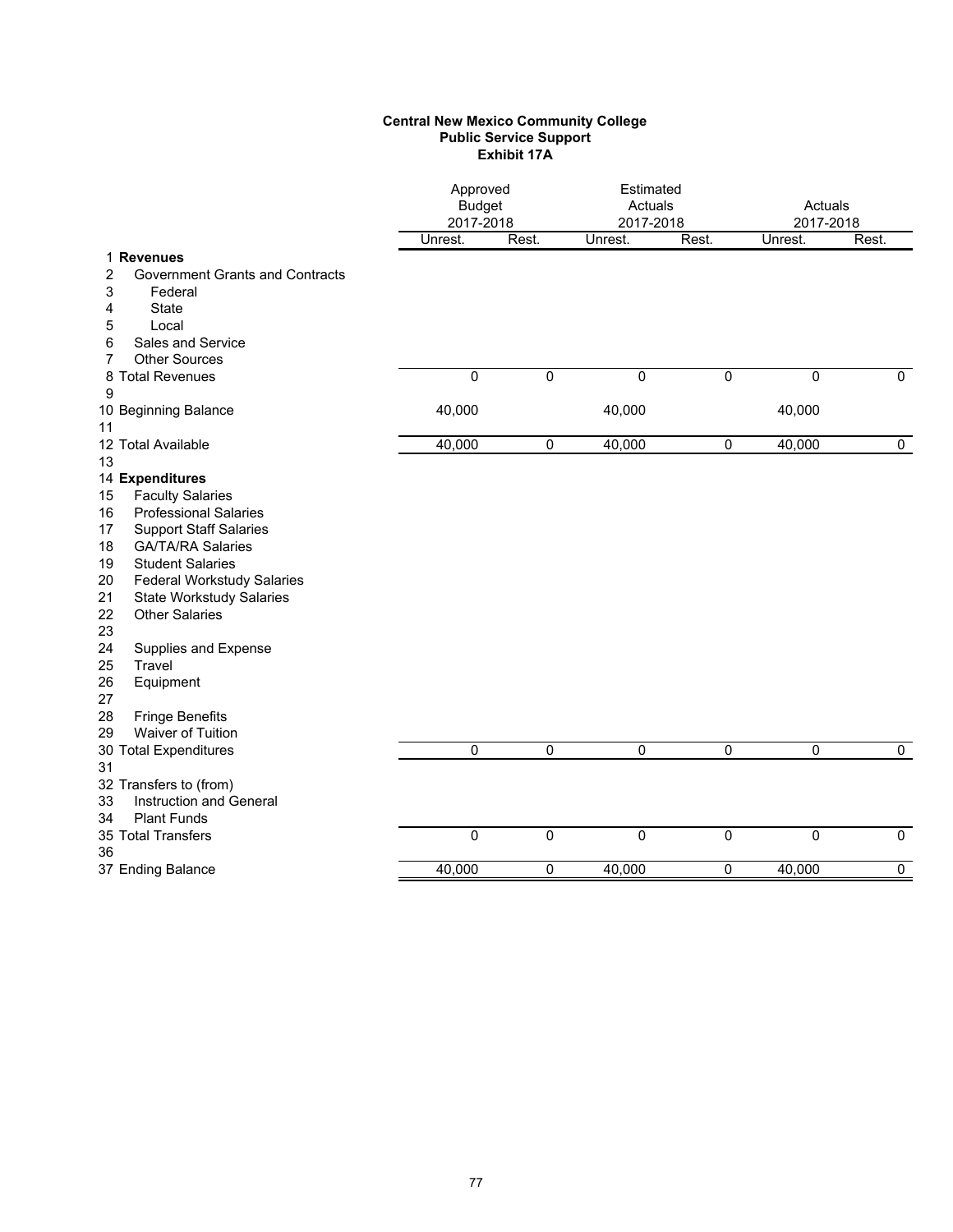### **Central New Mexico Community College CNM Foundation In-Kind Exhibit 17A**

|                                                                      | Approved<br><b>Budget</b><br>2017-2018 |             | Estimated<br>Actuals<br>2017-2018 |             | Actuals<br>2017-2018 |                |
|----------------------------------------------------------------------|----------------------------------------|-------------|-----------------------------------|-------------|----------------------|----------------|
|                                                                      | Unrest.                                | Rest.       | Unrest.                           | Rest.       | Unrest.              | Rest.          |
| 1 Revenues                                                           |                                        |             |                                   |             |                      |                |
| 2<br><b>Government Grants and Contracts</b><br>3<br>Federal          |                                        |             |                                   |             |                      |                |
| <b>State</b><br>4                                                    |                                        |             |                                   |             |                      |                |
| 5<br>Local                                                           |                                        |             |                                   |             |                      |                |
| Sales and Service<br>6                                               |                                        |             |                                   |             |                      |                |
| <b>Other Sources</b><br>7                                            |                                        | 200,000     |                                   | 200,000     |                      | 0              |
| 8 Total Revenues                                                     | $\Omega$                               | 200,000     | $\mathbf 0$                       | 200,000     | $\mathbf 0$          | $\overline{0}$ |
| 9                                                                    |                                        |             |                                   |             |                      |                |
| 10 Beginning Balance                                                 |                                        |             |                                   |             | $\mathbf 0$          |                |
| 11                                                                   |                                        |             |                                   |             |                      |                |
| 12 Total Available                                                   | 0                                      | 200,000     | 0                                 | 200,000     | $\pmb{0}$            | $\mathbf 0$    |
| 13                                                                   |                                        |             |                                   |             |                      |                |
| 14 Expenditures                                                      |                                        |             |                                   |             |                      |                |
| <b>Faculty Salaries</b><br>15                                        |                                        |             |                                   |             |                      |                |
| <b>Professional Salaries</b><br>16                                   |                                        |             |                                   |             |                      |                |
| <b>Support Staff Salaries</b><br>17                                  |                                        |             |                                   |             |                      |                |
| <b>GA/TA/RA Salaries</b><br>18                                       |                                        |             |                                   |             |                      |                |
| 19<br><b>Student Salaries</b>                                        |                                        |             |                                   |             |                      |                |
| 20<br><b>Federal Workstudy Salaries</b>                              |                                        |             |                                   |             |                      |                |
| 21<br><b>State Workstudy Salaries</b><br><b>Other Salaries</b><br>22 |                                        |             |                                   |             |                      |                |
| 23                                                                   |                                        |             |                                   |             |                      |                |
| 24<br>Supplies and Expense                                           |                                        | 200,000     |                                   | 200,000     |                      | $\pmb{0}$      |
| 25<br>Travel                                                         |                                        |             |                                   |             |                      |                |
| 26<br>Equipment                                                      |                                        |             |                                   |             |                      |                |
| 27                                                                   |                                        |             |                                   |             |                      |                |
| 28<br><b>Fringe Benefits</b>                                         |                                        |             |                                   |             |                      |                |
| Waiver of Tuition<br>29                                              |                                        |             |                                   |             |                      |                |
| 30 Total Expenditures                                                | $\mathbf 0$                            | 200,000     | $\mathbf 0$                       | 200,000     | 0                    | 0              |
| 31                                                                   |                                        |             |                                   |             |                      |                |
| 32 Transfers to (from)                                               |                                        |             |                                   |             |                      |                |
| Instruction and General<br>33                                        |                                        |             |                                   |             |                      |                |
| <b>Plant Funds</b><br>34                                             |                                        |             |                                   |             |                      |                |
| 35 Total Transfers                                                   | $\mathbf 0$                            | $\mathbf 0$ | 0                                 | $\mathbf 0$ | 0                    | $\mathbf 0$    |
| 36                                                                   |                                        |             |                                   |             |                      |                |
| 37 Ending Balance                                                    | $\mathbf 0$                            | 0           | 0                                 | $\mathbf 0$ | 0                    | $\mathbf 0$    |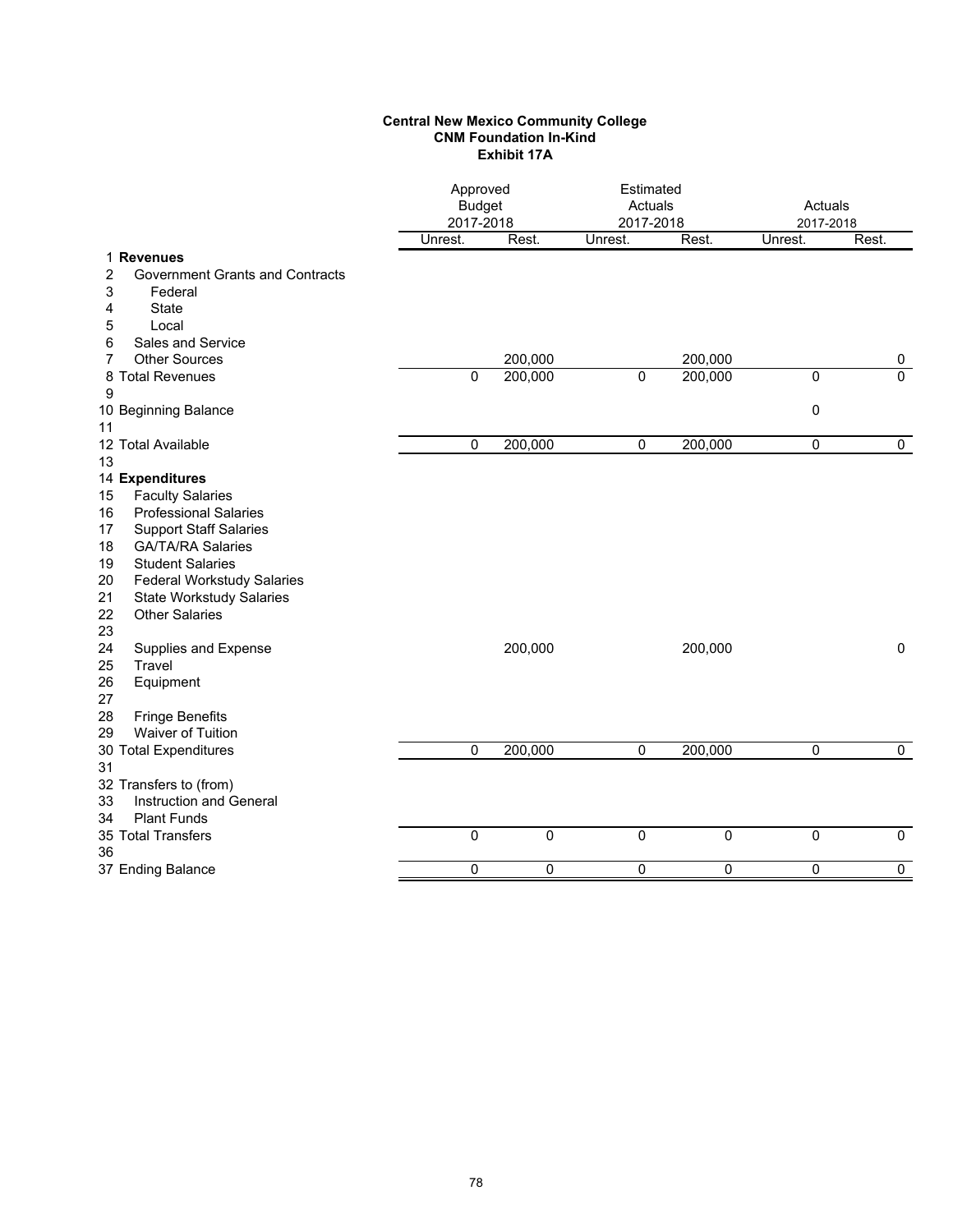## **Central New Mexico Community College Summary of Internal Services Exhibit 18**

|    |                                         | Approved       |                | Estimated      |                |                |                |
|----|-----------------------------------------|----------------|----------------|----------------|----------------|----------------|----------------|
|    |                                         | <b>Budget</b>  |                | Actuals        |                | Actuals        |                |
|    |                                         | 2017-2018      |                | 2017-2018      |                | 2017-2018      |                |
|    |                                         | Unrest.        | Rest.          | Unrest.        | Rest.          | Unrest.        | Rest.          |
|    | 1 Revenues                              |                |                |                |                |                |                |
| 2  | <b>Federal Grants and Contracts</b>     | 0              | 24,470         | 0              | 24,468         | 0              | 16,064         |
| 3  | <b>State Grants and Contracts</b>       | 0              | 43,175         | 0              | 48,908         | 0              | 33,843         |
| 4  | Sales and Service                       | 3,000          | 0              | 3,000          | 0              | 925            | 0              |
| 5  | <b>Total Revenues</b>                   | 3,000          | 67,645         | 3,000          | 73,376         | 925            | 49,906         |
| 6  |                                         |                |                |                |                |                |                |
|    | 7 Beginning Balance                     | 0              | 0              | 0              | 0              | 0              | 0              |
| 8  |                                         |                |                |                |                |                |                |
| 9  | <b>Total Available</b>                  | 3,000          | 67,645         | 3,000          | 73,376         | 925            | 49,906         |
| 10 |                                         |                |                |                |                |                |                |
|    | 11 Expenditures                         |                |                |                |                |                |                |
| 12 | <b>Faculty Salaries</b>                 | 0              | 0              | 0              | 0              | 0              | 0              |
| 13 | <b>Professional Salaries</b>            | 2,817,030      | 0              | 2,659,348      | 0              | 2,602,113      | 0              |
| 14 | <b>Support Staff Salaries</b>           | 1,625,653      | 0              | 1,735,574      | 0              | 1,638,179      | 0              |
| 15 | <b>GA/TA/RA Salaries</b>                | 0              | 0              | 0              | 0              | 0              | 0              |
| 16 | <b>Student Salaries</b>                 | 245            | 0              | 3,245          | 0              | 8,186          | 0              |
| 17 | <b>Federal Workstudy Salaries</b>       | 8,156          | 24,470         | 8,156          | 24,468         | 5,355          | 16,064         |
| 18 | <b>State Workstudy Salaries</b>         | 10,793         | 43,175         | 12,227         | 48,908         | 8,461          | 33,843         |
| 19 | <b>Other Salaries</b>                   | 41,342         | 0              | 45,592         | 0              | 7,537          | 0              |
| 20 |                                         |                |                |                |                |                |                |
| 21 | Supplies and Expense                    | 4,903,905      | 0              | 5,540,596      | 0              | 5,263,579      | 0              |
| 22 | Travel                                  | 35,195         | 0              | 41,796         | 0              | 46,392         | 0              |
| 23 | Equipment                               | 39,585         | 0              | 24,470         | 0              | 0              | 0              |
| 24 |                                         |                |                |                |                |                |                |
| 25 | <b>Fringe Benefits</b>                  | 1,641,571      | 0              | 1,587,715      | 0              | 1,470,023      | 0              |
| 26 | Waiver of Tuition                       | 32,174         | 0              | 38,495         | 0              | 45,759         | 0              |
|    | 27 Total Expenditures                   | 11,155,649     | 67,645         | 11,697,214     | 73,376         | 11,095,583     | 49,906         |
| 28 |                                         |                |                |                |                |                |                |
|    | 29 Internal Department Charges          |                |                |                |                |                |                |
| 30 | Data Processing                         | (10, 223, 171) | 0              | (10, 955, 994) | 0              | (10, 469, 121) | 0              |
| 31 | Printing, Duplicating, and Postal       | (675, 250)     | 0              | (478, 676)     | 0              | (417, 408)     | 0              |
| 32 | <b>Motor Pool</b>                       | (254,228)      | 0              | (259,544)      | 0              | (208, 130)     | 0              |
|    | 33 Total Internal Department Charges    | (11, 152, 649) | 0              | (11,694,214)   | 0              | (11,094,659)   | $\overline{0}$ |
|    | 34 Expenditures Net of Internal Charges | 3,000          | 67,645         | 3,000          | 73,376         | 925            | 49,906         |
| 35 |                                         |                |                |                |                |                |                |
|    | 36 Transfers to (from)                  |                |                |                |                |                |                |
| 37 | Renewals and Replacements               | 0              | $\pmb{0}$      | 0              | 0              | 0              | 0              |
| 38 | Instruction and General                 | 0              | 0              | 0              | 0              | 0              | 0              |
|    | 39 Total Transfers                      | $\mathbf{0}$   | $\overline{0}$ | $\overline{0}$ | 0              | $\overline{0}$ | $\overline{0}$ |
| 40 |                                         |                |                |                |                |                |                |
|    | 41 Ending Balance                       | $\overline{0}$ | $\overline{0}$ | $\overline{0}$ | $\overline{0}$ | $\overline{0}$ | $\overline{0}$ |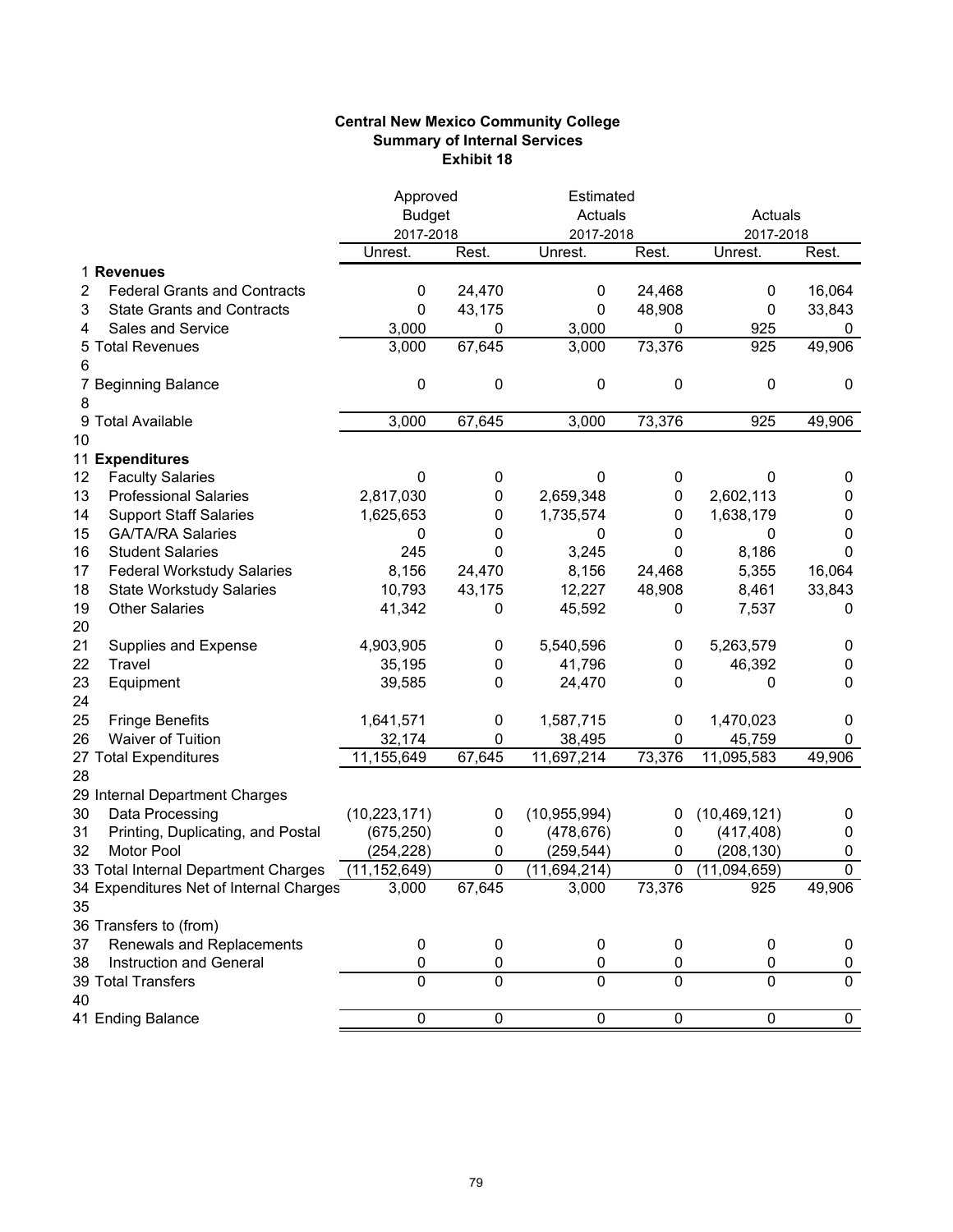## **Central New Mexico Community College Information Technology Services Exhibit 18A**

|              |                                                                                        | Approved<br><b>Budget</b><br>2017-2018 |                  |                | Estimated<br>Actuals<br>2017-2018 |                | Actuals<br>2017-2018 |
|--------------|----------------------------------------------------------------------------------------|----------------------------------------|------------------|----------------|-----------------------------------|----------------|----------------------|
|              |                                                                                        | Unrest.                                | Rest.            | Unrest.        | Rest.                             | Unrest.        | Rest.                |
| 2<br>3       | 1 Revenues<br><b>Federal Grants and Contracts</b><br><b>State Grants and Contracts</b> |                                        | 18,172<br>27,463 |                | 17,418<br>35,824                  |                | 11,312<br>23,476     |
| 4<br>5.<br>6 | <b>Sales and Service</b><br><b>Total Revenues</b>                                      | 0                                      | 45,635           | 0              | 53,242                            | 0              | 34,788               |
| 7<br>8       | <b>Beginning Balance</b>                                                               |                                        |                  |                |                                   |                |                      |
| 9            | <b>Total Available</b>                                                                 | 0                                      | 45,635           | 0              | 53,242                            | 0              | 34,788               |
| 10           |                                                                                        |                                        |                  |                |                                   |                |                      |
|              | 11 Expenditures                                                                        |                                        |                  |                |                                   |                |                      |
| 12           | <b>Faculty Salaries</b>                                                                |                                        |                  |                |                                   |                |                      |
| 13           | <b>Professional Salaries</b>                                                           | 2,802,216                              |                  | 2,659,348      |                                   | 2,602,113      |                      |
| 14           | <b>Support Staff Salaries</b>                                                          | 1,406,691                              |                  | 1,570,338      |                                   | 1,442,776      |                      |
| 15<br>16     | <b>GA/TA/RA Salaries</b><br><b>Student Salaries</b>                                    | 245                                    |                  | 3,245          |                                   | 6,414          |                      |
| 17           | <b>Federal Workstudy Salaries</b>                                                      | 5,806                                  | 18,172           | 5,806          | 17,418                            | 3,771          | 11,312               |
| 18           | <b>State Workstudy Salaries</b>                                                        | 6,846                                  | 27,463           | 8,956          | 35,824                            | 5,869          | 23,476               |
| 19           | <b>Other Salaries</b>                                                                  |                                        |                  |                |                                   |                |                      |
| 20           |                                                                                        |                                        |                  |                |                                   |                |                      |
| 21           | Supplies and Expense                                                                   | 4,390,446                              |                  | 5,125,383      |                                   | 4,934,241      |                      |
| 22           | Travel                                                                                 | 32,340                                 |                  | 41,196         |                                   | 46,392         |                      |
| 23           | Equipment                                                                              | 39,585                                 |                  | 10,000         |                                   |                |                      |
| 24           |                                                                                        |                                        |                  |                |                                   |                |                      |
| 25           | <b>Fringe Benefits</b>                                                                 | 1,512,800                              |                  | 1,495,227      |                                   | 1,381,786      |                      |
| 26           | <b>Waiver of Tuition</b>                                                               | 26,196                                 |                  | 36,495         |                                   | 45,759         |                      |
|              | 27 Total Expenditures                                                                  | 10,223,171                             | 45,635           | 10,955,994     | 53,242                            | 10,469,121     | 34,788               |
| 28           |                                                                                        |                                        |                  |                |                                   |                |                      |
| 30           | 29 Internal Department Charges<br>Data Processing                                      | (10, 223, 171)                         |                  | (10, 955, 994) |                                   | (10, 469, 121) |                      |
| 31           | Printing, Duplicating, and Postal                                                      |                                        |                  |                |                                   |                |                      |
| 32           | <b>Motor Pool</b>                                                                      |                                        |                  |                |                                   |                |                      |
|              | 33 Total Internal Department Charges                                                   | (10, 223, 171)                         | $\pmb{0}$        | (10, 955, 994) | 0                                 | (10, 469, 121) | $\pmb{0}$            |
|              | 34 Expenditures Net of Internal Charges                                                | $\pmb{0}$                              | 45,635           | $\pmb{0}$      | 53,242                            | $\pmb{0}$      | 34,788               |
| 35           |                                                                                        |                                        |                  |                |                                   |                |                      |
|              | 36 Transfers to (from)                                                                 |                                        |                  |                |                                   |                |                      |
| 37           | Renewals and Replacements                                                              |                                        |                  |                |                                   |                |                      |
| 38           | Instruction and General                                                                |                                        |                  |                |                                   |                |                      |
|              | 39 Total Transfers                                                                     | $\pmb{0}$                              | $\mathbf 0$      | $\mathbf 0$    | 0                                 | $\mathbf 0$    | 0                    |
| 40           | 41 Ending Balance                                                                      | 0                                      | $\pmb{0}$        | $\overline{0}$ | 0                                 | 0              | $\mathbf 0$          |
|              |                                                                                        |                                        |                  |                |                                   |                |                      |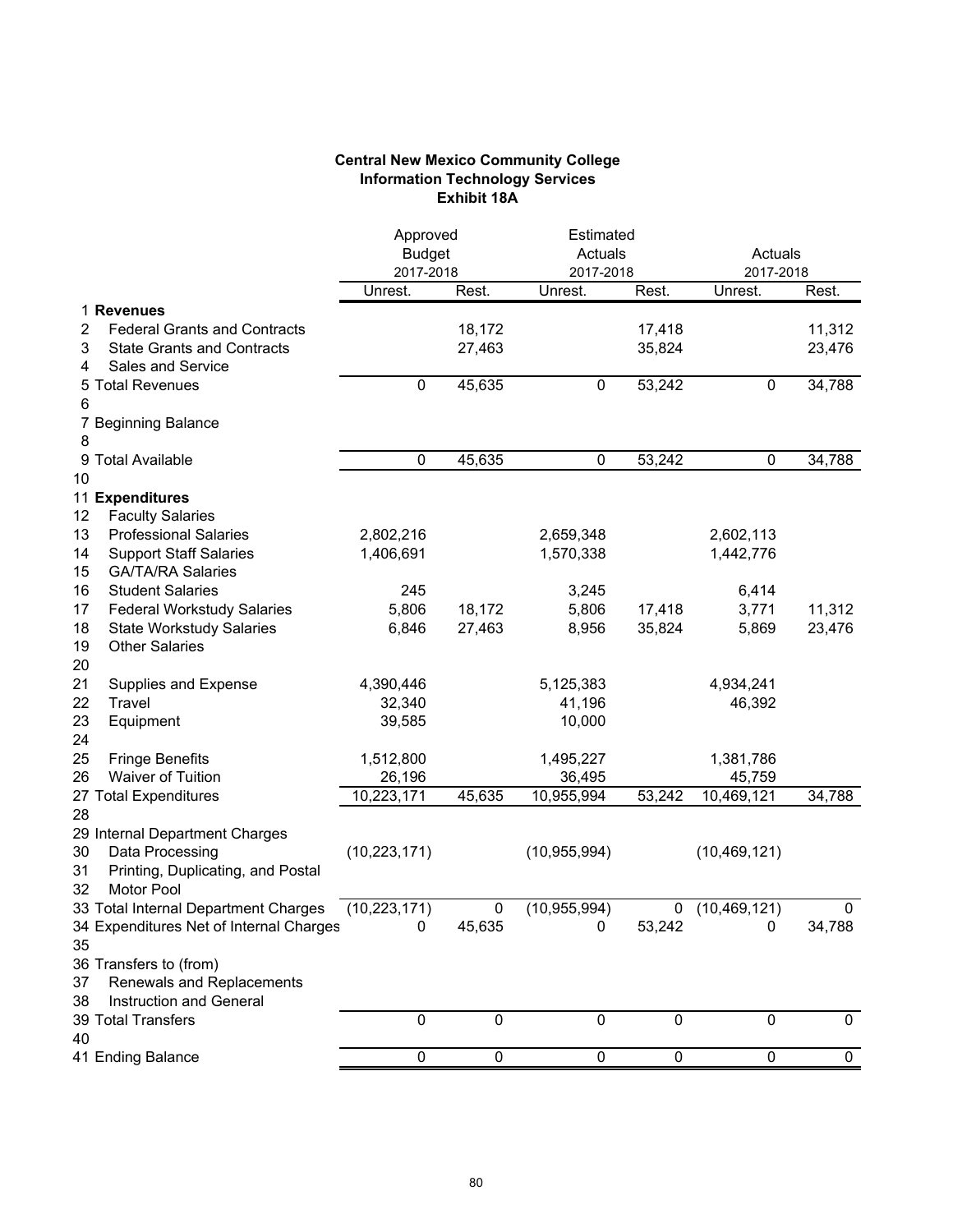# **Central New Mexico Community College Printing, Duplicating, and Postal Exhibit 18A**

|    |                                         | Approved       |                | Estimated      |                |                |             |
|----|-----------------------------------------|----------------|----------------|----------------|----------------|----------------|-------------|
|    |                                         | <b>Budget</b>  |                | Actuals        |                | Actuals        |             |
|    |                                         | 2017-2018      |                | 2017-2018      |                | 2017-2018      |             |
|    |                                         | Unrest.        | Rest.          | Unrest.        | Rest.          | Unrest.        | Rest.       |
|    | 1 Revenues                              |                |                |                |                |                |             |
| 2  | <b>Federal Grants and Contracts</b>     |                | 6,298          |                | 7,050          |                | 4,751       |
| 3  | <b>State Grants and Contracts</b>       |                | 15,712         |                | 13,084         |                | 10,367      |
| 4  | Sales and Service                       | 3,000          |                | 3,000          |                | 925            |             |
| 5  | <b>Total Revenues</b>                   | 3,000          | 22,010         | 3,000          | 20,134         | 925            | 15,118      |
| 6  |                                         |                |                |                |                |                |             |
|    | 7 Beginning Balance                     |                |                |                |                |                |             |
| 8  |                                         |                |                |                |                |                |             |
| 9  | <b>Total Available</b>                  | 3,000          | 22,010         | 3,000          | 20,134         | 925            | 15,118      |
| 10 |                                         |                |                |                |                |                |             |
|    | 11 Expenditures                         |                |                |                |                |                |             |
| 12 | <b>Faculty Salaries</b>                 |                |                |                |                |                |             |
| 13 | <b>Professional Salaries</b>            | 14,814         |                |                |                |                |             |
| 14 | <b>Support Staff Salaries</b>           | 218,962        |                | 165,236        |                | 157,636        |             |
| 15 | <b>GA/TA/RA Salaries</b>                |                |                |                |                |                |             |
| 16 | <b>Student Salaries</b>                 |                |                |                |                | 1,772          |             |
| 17 | <b>Federal Workstudy Salaries</b>       | 2,350          | 6,298          | 2,350          | 7,050          | 1,584          | 4,751       |
| 18 | <b>State Workstudy Salaries</b>         | 3,947          | 15,712         | 3,271          | 13,084         | 2,592          | 10,367      |
| 19 | <b>Other Salaries</b>                   |                |                |                |                |                |             |
| 20 |                                         |                |                |                |                |                |             |
| 21 | Supplies and Expense                    | 311,200        |                | 219,038        |                | 185,489        |             |
| 22 | Travel                                  | 2,855          |                | 600            |                |                |             |
| 23 | Equipment                               |                |                | 14,470         |                |                |             |
| 24 |                                         |                |                |                |                |                |             |
| 25 | <b>Fringe Benefits</b>                  | 118,144        |                | 74,711         |                | 69,261         |             |
| 26 | Waiver of Tuition                       | 5,978          |                | 2,000          |                |                |             |
|    | 27 Total Expenditures                   | 678,250        | 22,010         | 481,676        | 20,134         | 418,333        | 15,118      |
| 28 |                                         |                |                |                |                |                |             |
|    | 29 Internal Department Charges          |                |                |                |                |                |             |
| 30 | Data Processing                         |                |                |                |                |                |             |
| 31 | Printing, Duplicating, and Postal       | (675, 250)     |                | (478, 676)     |                | (417, 408)     |             |
| 32 | Motor Pool                              |                |                |                |                |                |             |
|    | 33 Total Internal Department Charges    | (675, 250)     | 0              | (478, 676)     | 0              | (417, 408)     | 0           |
|    | 34 Expenditures Net of Internal Charges | 3,000          | 22,010         | 3,000          | 20,134         | 925            | 15,118      |
| 35 |                                         |                |                |                |                |                |             |
|    | 36 Transfers to (from)                  |                |                |                |                |                |             |
| 37 | Renewals and Replacements               |                |                |                |                |                |             |
| 38 | Instruction and General                 |                |                |                |                |                |             |
|    | 39 Total Transfers                      | $\pmb{0}$      | $\mathbf 0$    | $\pmb{0}$      | $\pmb{0}$      | $\pmb{0}$      | 0           |
| 40 |                                         |                |                |                |                |                |             |
|    | 41 Ending Balance                       | $\overline{0}$ | $\overline{0}$ | $\overline{0}$ | $\overline{0}$ | $\overline{0}$ | $\mathbf 0$ |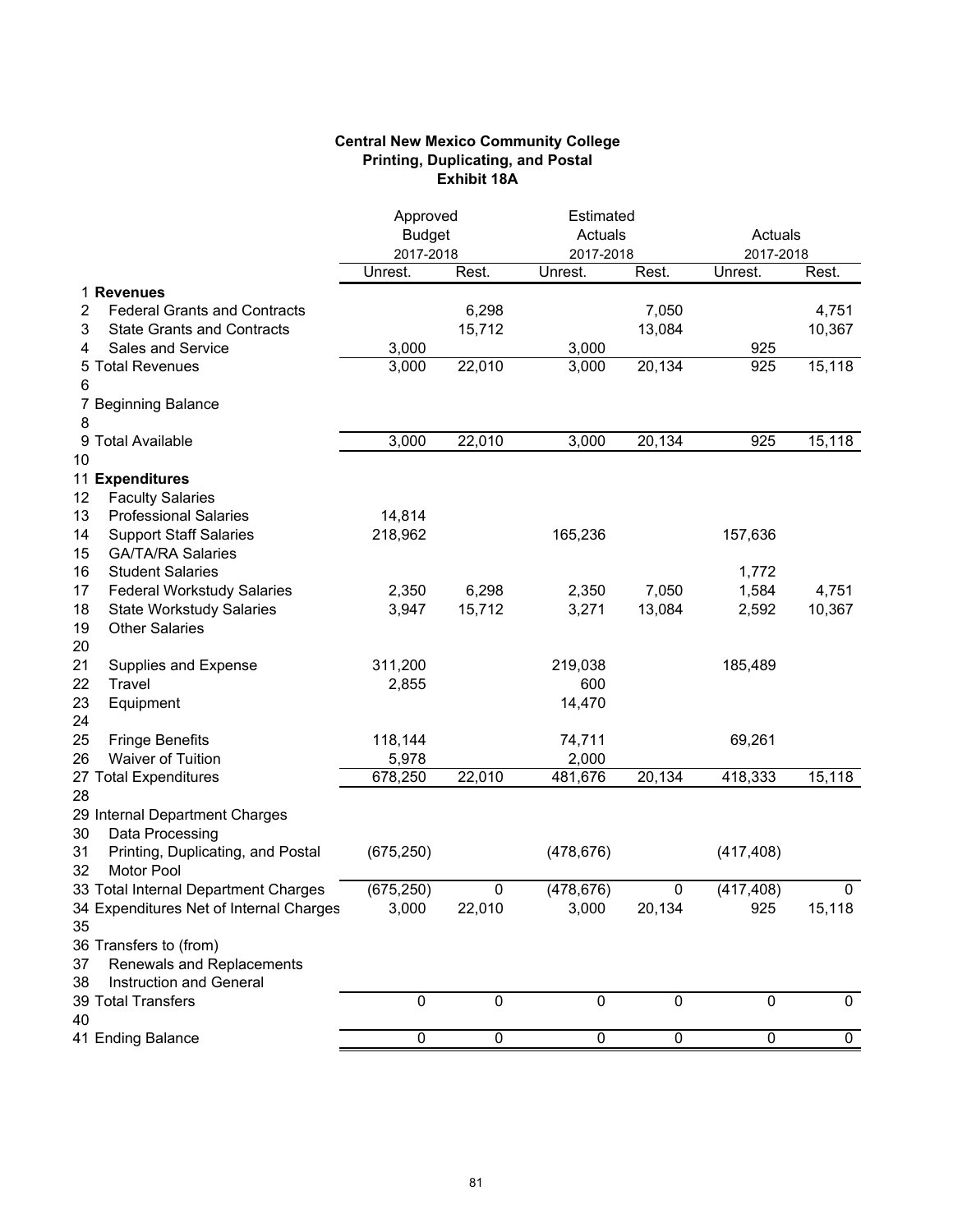# **Central New Mexico Community College Motor Pool Exhibit 18A**

| Rest.<br>Rest.<br>Unrest.<br>Unrest.<br>Rest.<br>Unrest.<br>1 Revenues<br><b>Federal Grants and Contracts</b><br>2<br>3<br><b>State Grants and Contracts</b><br><b>Sales and Service</b><br>4<br><b>Total Revenues</b><br>$\mathbf 0$<br>$\pmb{0}$<br>0<br>$\pmb{0}$<br>$\pmb{0}$<br>$\mathbf 0$<br>5<br>6<br>7 Beginning Balance<br>8<br>0<br>0<br>0<br>0<br>0<br>9<br><b>Total Available</b><br>0<br>10<br>11 Expenditures<br><b>Faculty Salaries</b><br>12<br>13<br><b>Professional Salaries</b><br><b>Support Staff Salaries</b><br>14<br>37,767<br><b>GA/TA/RA Salaries</b><br>15<br><b>Student Salaries</b><br>16<br>17<br><b>Federal Workstudy Salaries</b><br>18<br><b>State Workstudy Salaries</b><br>19<br><b>Other Salaries</b><br>41,342<br>45,592<br>7,537<br>20<br>21<br>Supplies and Expense<br>202,259<br>196,175<br>143,850<br>22<br>Travel<br>23<br>Equipment<br>24<br>25<br><b>Fringe Benefits</b><br>10,627<br>17,777<br>18,976<br>26<br><b>Waiver of Tuition</b><br>254,228<br>0<br>259,544<br>0<br>208,130<br>27 Total Expenditures<br>0<br>28<br>29 Internal Department Charges<br>30<br>Data Processing<br>Printing, Duplicating, and Postal<br>31<br>32<br><b>Motor Pool</b><br>(254, 228)<br>(259, 544)<br>(208, 130)<br>$\pmb{0}$<br>$\pmb{0}$<br>(208, 130)<br>$\pmb{0}$<br>33 Total Internal Department Charges<br>(254, 228)<br>(259, 544)<br>34 Expenditures Net of Internal Charges<br>0<br>0<br>$\pmb{0}$<br>0<br>0<br>$\pmb{0}$<br>35<br>36 Transfers to (from)<br>Renewals and Replacements<br>37<br>Instruction and General<br>38<br>$\mathbf 0$<br>$\pmb{0}$<br>$\pmb{0}$<br>$\pmb{0}$<br>$\pmb{0}$<br>39 Total Transfers<br>$\mathbf 0$<br>40 |                   |   | Approved<br><b>Budget</b><br>2017-2018 |   | Estimated<br>Actuals<br>2017-2018 |   | Actuals<br>2017-2018 |
|-------------------------------------------------------------------------------------------------------------------------------------------------------------------------------------------------------------------------------------------------------------------------------------------------------------------------------------------------------------------------------------------------------------------------------------------------------------------------------------------------------------------------------------------------------------------------------------------------------------------------------------------------------------------------------------------------------------------------------------------------------------------------------------------------------------------------------------------------------------------------------------------------------------------------------------------------------------------------------------------------------------------------------------------------------------------------------------------------------------------------------------------------------------------------------------------------------------------------------------------------------------------------------------------------------------------------------------------------------------------------------------------------------------------------------------------------------------------------------------------------------------------------------------------------------------------------------------------------------------------------------------------------------------------------------------|-------------------|---|----------------------------------------|---|-----------------------------------|---|----------------------|
|                                                                                                                                                                                                                                                                                                                                                                                                                                                                                                                                                                                                                                                                                                                                                                                                                                                                                                                                                                                                                                                                                                                                                                                                                                                                                                                                                                                                                                                                                                                                                                                                                                                                                     |                   |   |                                        |   |                                   |   |                      |
|                                                                                                                                                                                                                                                                                                                                                                                                                                                                                                                                                                                                                                                                                                                                                                                                                                                                                                                                                                                                                                                                                                                                                                                                                                                                                                                                                                                                                                                                                                                                                                                                                                                                                     |                   |   |                                        |   |                                   |   |                      |
|                                                                                                                                                                                                                                                                                                                                                                                                                                                                                                                                                                                                                                                                                                                                                                                                                                                                                                                                                                                                                                                                                                                                                                                                                                                                                                                                                                                                                                                                                                                                                                                                                                                                                     |                   |   |                                        |   |                                   |   |                      |
|                                                                                                                                                                                                                                                                                                                                                                                                                                                                                                                                                                                                                                                                                                                                                                                                                                                                                                                                                                                                                                                                                                                                                                                                                                                                                                                                                                                                                                                                                                                                                                                                                                                                                     |                   |   |                                        |   |                                   |   |                      |
|                                                                                                                                                                                                                                                                                                                                                                                                                                                                                                                                                                                                                                                                                                                                                                                                                                                                                                                                                                                                                                                                                                                                                                                                                                                                                                                                                                                                                                                                                                                                                                                                                                                                                     |                   |   |                                        |   |                                   |   |                      |
|                                                                                                                                                                                                                                                                                                                                                                                                                                                                                                                                                                                                                                                                                                                                                                                                                                                                                                                                                                                                                                                                                                                                                                                                                                                                                                                                                                                                                                                                                                                                                                                                                                                                                     |                   |   |                                        |   |                                   |   |                      |
|                                                                                                                                                                                                                                                                                                                                                                                                                                                                                                                                                                                                                                                                                                                                                                                                                                                                                                                                                                                                                                                                                                                                                                                                                                                                                                                                                                                                                                                                                                                                                                                                                                                                                     |                   |   |                                        |   |                                   |   |                      |
|                                                                                                                                                                                                                                                                                                                                                                                                                                                                                                                                                                                                                                                                                                                                                                                                                                                                                                                                                                                                                                                                                                                                                                                                                                                                                                                                                                                                                                                                                                                                                                                                                                                                                     |                   |   |                                        |   |                                   |   |                      |
|                                                                                                                                                                                                                                                                                                                                                                                                                                                                                                                                                                                                                                                                                                                                                                                                                                                                                                                                                                                                                                                                                                                                                                                                                                                                                                                                                                                                                                                                                                                                                                                                                                                                                     |                   |   |                                        |   |                                   |   |                      |
|                                                                                                                                                                                                                                                                                                                                                                                                                                                                                                                                                                                                                                                                                                                                                                                                                                                                                                                                                                                                                                                                                                                                                                                                                                                                                                                                                                                                                                                                                                                                                                                                                                                                                     |                   |   |                                        |   |                                   |   |                      |
|                                                                                                                                                                                                                                                                                                                                                                                                                                                                                                                                                                                                                                                                                                                                                                                                                                                                                                                                                                                                                                                                                                                                                                                                                                                                                                                                                                                                                                                                                                                                                                                                                                                                                     |                   |   |                                        |   |                                   |   |                      |
|                                                                                                                                                                                                                                                                                                                                                                                                                                                                                                                                                                                                                                                                                                                                                                                                                                                                                                                                                                                                                                                                                                                                                                                                                                                                                                                                                                                                                                                                                                                                                                                                                                                                                     |                   |   |                                        |   |                                   |   |                      |
|                                                                                                                                                                                                                                                                                                                                                                                                                                                                                                                                                                                                                                                                                                                                                                                                                                                                                                                                                                                                                                                                                                                                                                                                                                                                                                                                                                                                                                                                                                                                                                                                                                                                                     |                   |   |                                        |   |                                   |   |                      |
|                                                                                                                                                                                                                                                                                                                                                                                                                                                                                                                                                                                                                                                                                                                                                                                                                                                                                                                                                                                                                                                                                                                                                                                                                                                                                                                                                                                                                                                                                                                                                                                                                                                                                     |                   |   |                                        |   |                                   |   |                      |
|                                                                                                                                                                                                                                                                                                                                                                                                                                                                                                                                                                                                                                                                                                                                                                                                                                                                                                                                                                                                                                                                                                                                                                                                                                                                                                                                                                                                                                                                                                                                                                                                                                                                                     |                   |   |                                        |   |                                   |   |                      |
|                                                                                                                                                                                                                                                                                                                                                                                                                                                                                                                                                                                                                                                                                                                                                                                                                                                                                                                                                                                                                                                                                                                                                                                                                                                                                                                                                                                                                                                                                                                                                                                                                                                                                     |                   |   |                                        |   |                                   |   |                      |
|                                                                                                                                                                                                                                                                                                                                                                                                                                                                                                                                                                                                                                                                                                                                                                                                                                                                                                                                                                                                                                                                                                                                                                                                                                                                                                                                                                                                                                                                                                                                                                                                                                                                                     |                   |   |                                        |   |                                   |   |                      |
|                                                                                                                                                                                                                                                                                                                                                                                                                                                                                                                                                                                                                                                                                                                                                                                                                                                                                                                                                                                                                                                                                                                                                                                                                                                                                                                                                                                                                                                                                                                                                                                                                                                                                     |                   |   |                                        |   |                                   |   |                      |
|                                                                                                                                                                                                                                                                                                                                                                                                                                                                                                                                                                                                                                                                                                                                                                                                                                                                                                                                                                                                                                                                                                                                                                                                                                                                                                                                                                                                                                                                                                                                                                                                                                                                                     |                   |   |                                        |   |                                   |   |                      |
|                                                                                                                                                                                                                                                                                                                                                                                                                                                                                                                                                                                                                                                                                                                                                                                                                                                                                                                                                                                                                                                                                                                                                                                                                                                                                                                                                                                                                                                                                                                                                                                                                                                                                     |                   |   |                                        |   |                                   |   |                      |
|                                                                                                                                                                                                                                                                                                                                                                                                                                                                                                                                                                                                                                                                                                                                                                                                                                                                                                                                                                                                                                                                                                                                                                                                                                                                                                                                                                                                                                                                                                                                                                                                                                                                                     |                   |   |                                        |   |                                   |   |                      |
|                                                                                                                                                                                                                                                                                                                                                                                                                                                                                                                                                                                                                                                                                                                                                                                                                                                                                                                                                                                                                                                                                                                                                                                                                                                                                                                                                                                                                                                                                                                                                                                                                                                                                     |                   |   |                                        |   |                                   |   |                      |
|                                                                                                                                                                                                                                                                                                                                                                                                                                                                                                                                                                                                                                                                                                                                                                                                                                                                                                                                                                                                                                                                                                                                                                                                                                                                                                                                                                                                                                                                                                                                                                                                                                                                                     |                   |   |                                        |   |                                   |   |                      |
|                                                                                                                                                                                                                                                                                                                                                                                                                                                                                                                                                                                                                                                                                                                                                                                                                                                                                                                                                                                                                                                                                                                                                                                                                                                                                                                                                                                                                                                                                                                                                                                                                                                                                     |                   |   |                                        |   |                                   |   |                      |
|                                                                                                                                                                                                                                                                                                                                                                                                                                                                                                                                                                                                                                                                                                                                                                                                                                                                                                                                                                                                                                                                                                                                                                                                                                                                                                                                                                                                                                                                                                                                                                                                                                                                                     |                   |   |                                        |   |                                   |   |                      |
|                                                                                                                                                                                                                                                                                                                                                                                                                                                                                                                                                                                                                                                                                                                                                                                                                                                                                                                                                                                                                                                                                                                                                                                                                                                                                                                                                                                                                                                                                                                                                                                                                                                                                     |                   |   |                                        |   |                                   |   |                      |
|                                                                                                                                                                                                                                                                                                                                                                                                                                                                                                                                                                                                                                                                                                                                                                                                                                                                                                                                                                                                                                                                                                                                                                                                                                                                                                                                                                                                                                                                                                                                                                                                                                                                                     |                   |   |                                        |   |                                   |   |                      |
|                                                                                                                                                                                                                                                                                                                                                                                                                                                                                                                                                                                                                                                                                                                                                                                                                                                                                                                                                                                                                                                                                                                                                                                                                                                                                                                                                                                                                                                                                                                                                                                                                                                                                     |                   |   |                                        |   |                                   |   |                      |
|                                                                                                                                                                                                                                                                                                                                                                                                                                                                                                                                                                                                                                                                                                                                                                                                                                                                                                                                                                                                                                                                                                                                                                                                                                                                                                                                                                                                                                                                                                                                                                                                                                                                                     |                   |   |                                        |   |                                   |   |                      |
|                                                                                                                                                                                                                                                                                                                                                                                                                                                                                                                                                                                                                                                                                                                                                                                                                                                                                                                                                                                                                                                                                                                                                                                                                                                                                                                                                                                                                                                                                                                                                                                                                                                                                     |                   |   |                                        |   |                                   |   |                      |
|                                                                                                                                                                                                                                                                                                                                                                                                                                                                                                                                                                                                                                                                                                                                                                                                                                                                                                                                                                                                                                                                                                                                                                                                                                                                                                                                                                                                                                                                                                                                                                                                                                                                                     |                   |   |                                        |   |                                   |   |                      |
|                                                                                                                                                                                                                                                                                                                                                                                                                                                                                                                                                                                                                                                                                                                                                                                                                                                                                                                                                                                                                                                                                                                                                                                                                                                                                                                                                                                                                                                                                                                                                                                                                                                                                     |                   |   |                                        |   |                                   |   |                      |
|                                                                                                                                                                                                                                                                                                                                                                                                                                                                                                                                                                                                                                                                                                                                                                                                                                                                                                                                                                                                                                                                                                                                                                                                                                                                                                                                                                                                                                                                                                                                                                                                                                                                                     |                   |   |                                        |   |                                   |   |                      |
|                                                                                                                                                                                                                                                                                                                                                                                                                                                                                                                                                                                                                                                                                                                                                                                                                                                                                                                                                                                                                                                                                                                                                                                                                                                                                                                                                                                                                                                                                                                                                                                                                                                                                     |                   |   |                                        |   |                                   |   |                      |
|                                                                                                                                                                                                                                                                                                                                                                                                                                                                                                                                                                                                                                                                                                                                                                                                                                                                                                                                                                                                                                                                                                                                                                                                                                                                                                                                                                                                                                                                                                                                                                                                                                                                                     |                   |   |                                        |   |                                   |   |                      |
|                                                                                                                                                                                                                                                                                                                                                                                                                                                                                                                                                                                                                                                                                                                                                                                                                                                                                                                                                                                                                                                                                                                                                                                                                                                                                                                                                                                                                                                                                                                                                                                                                                                                                     |                   |   |                                        |   |                                   |   |                      |
|                                                                                                                                                                                                                                                                                                                                                                                                                                                                                                                                                                                                                                                                                                                                                                                                                                                                                                                                                                                                                                                                                                                                                                                                                                                                                                                                                                                                                                                                                                                                                                                                                                                                                     |                   |   |                                        |   |                                   |   |                      |
|                                                                                                                                                                                                                                                                                                                                                                                                                                                                                                                                                                                                                                                                                                                                                                                                                                                                                                                                                                                                                                                                                                                                                                                                                                                                                                                                                                                                                                                                                                                                                                                                                                                                                     |                   |   |                                        |   |                                   |   |                      |
|                                                                                                                                                                                                                                                                                                                                                                                                                                                                                                                                                                                                                                                                                                                                                                                                                                                                                                                                                                                                                                                                                                                                                                                                                                                                                                                                                                                                                                                                                                                                                                                                                                                                                     |                   |   |                                        |   |                                   |   |                      |
|                                                                                                                                                                                                                                                                                                                                                                                                                                                                                                                                                                                                                                                                                                                                                                                                                                                                                                                                                                                                                                                                                                                                                                                                                                                                                                                                                                                                                                                                                                                                                                                                                                                                                     | 41 Ending Balance | 0 | $\pmb{0}$                              | 0 | $\pmb{0}$                         | 0 | $\mathbf 0$          |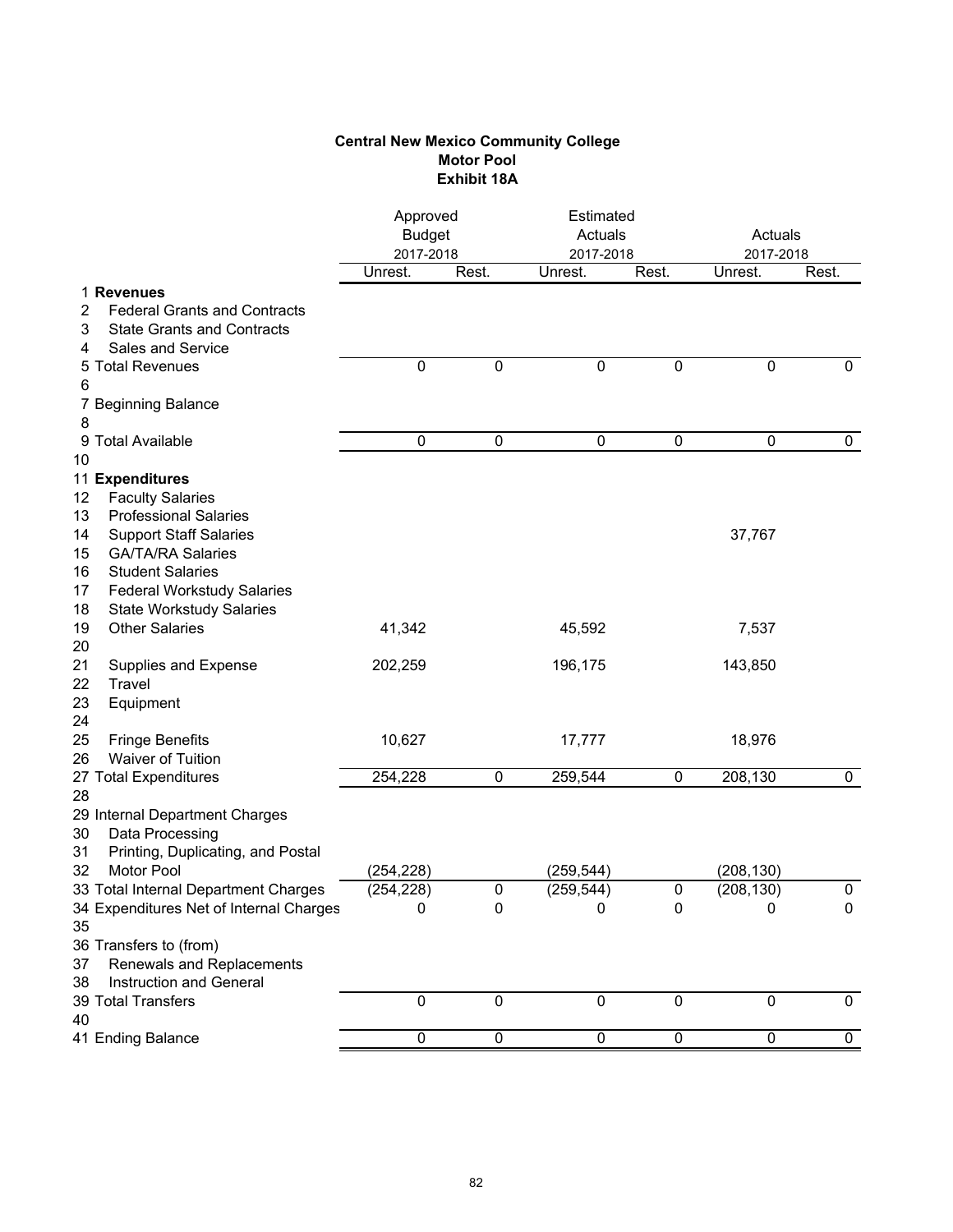### **Central New Mexico Community College Student Aid Grants and Stipends Exhibit 19**

|                                                |               | Approved Budget<br>2017-2018 | <b>Estimated Actuals</b><br>2017-2018 |            | Actuals<br>2017-2018 |            |
|------------------------------------------------|---------------|------------------------------|---------------------------------------|------------|----------------------|------------|
|                                                | Unrest.       | Rest.                        | Unrest.                               | Rest.      | Unrest.              | Rest.      |
| 1 Revenues                                     |               |                              |                                       |            |                      |            |
| 2<br><b>Federal Government Appropriations</b>  |               |                              |                                       |            |                      |            |
| 3<br><b>SEOG</b>                               |               | 464,164                      |                                       | 500,000    |                      | 480,135    |
| <b>PELL</b><br>4                               |               | 23,041,017                   |                                       | 23,041,017 |                      | 20,270,992 |
| 5<br><b>State Government Appropriations</b>    |               |                              |                                       |            |                      |            |
| <b>SSIG</b><br>6                               |               | 2,114,397                    |                                       | 2,114,397  |                      | 1,849,467  |
| 7<br><b>HED Loan Scholarships</b>              |               | 40,000                       |                                       | 7,500      |                      | 0          |
| 8<br>Legislative Endowment Scholarships        |               | 43,358                       |                                       | 43,358     |                      | 42,601     |
| 9<br><b>NM Scholars</b>                        |               | 63,899                       |                                       | 10,000     |                      | U          |
| 10<br><b>ETB Pathways</b>                      |               | 2,000                        |                                       | 2,000      |                      | 0          |
| Lottery Success Scholarships<br>11             |               | 1,259,807                    |                                       | 1,434,373  |                      | 750,348    |
| 12<br><b>College Affordability Grant</b>       |               | 489,245                      |                                       | 489,245    |                      | 323,151    |
| 13<br><b>Federal Govt Grants and Contracts</b> |               |                              |                                       |            |                      |            |
| 14<br>SBA-Growth Accelerator Scholarship       |               | 18,000                       |                                       | 0          |                      | 0          |
| 15<br>UNM/NSF                                  |               | 35,000                       |                                       | 16,800     |                      | 3,000      |
| 16<br><b>NSF AMP Senior Alliance</b>           |               | 8,000                        |                                       | 4,000      |                      | 0          |
| 17<br><b>TRIO Scholarship</b>                  |               | 34,696                       |                                       | 34,696     |                      | 43,524     |
| 18<br>DOL NM ITAP Scholarship                  |               | 55,000                       |                                       | 30,000     |                      | 19,673     |
| AmeriCorps Program<br>19                       |               | 80,000                       |                                       | 80,000     |                      | 55,350     |
| <b>State Govt Grants and Contracts</b><br>20   |               |                              |                                       |            |                      |            |
| <b>Local Govt Grants and Contracts</b><br>21   |               |                              |                                       |            |                      |            |
| 22<br><b>Private Sources</b>                   | 0             | 586,346                      | 0                                     | 527,543    | 0                    | 473,261    |
| 23 Total Revenues                              | $\mathbf{0}$  | 28,334,929                   | $\mathbf{0}$                          | 28,334,929 | 0                    | 24,311,503 |
| 24                                             |               |                              |                                       |            |                      |            |
| 25 Beginning Balance                           | 141,172       |                              | 141,172                               |            | 141,172              |            |
| 26                                             |               |                              |                                       |            |                      |            |
| 27 Total Available                             | 141,172       | 28,334,929                   | 141,172                               | 28,334,929 | 141,172              | 24,311,503 |
| 28                                             |               |                              |                                       |            |                      |            |
| 29 Expenditures                                |               |                              |                                       |            |                      |            |
| <b>SEOG</b><br>30                              | 154,721       | 464,164                      | 187,900                               | 500,000    | 160,028              | 480,135    |
| 31<br>Scholarship Programs                     | 750,000       | 586,346                      | 959,391                               | 527,543    | 581,890              | 473,261    |
| 32<br>State Scholarships - 3%                  | 847,570       |                              | 780,000                               |            | 847,570              |            |
| SSIG<br>33                                     |               | 2,114,397                    |                                       | 2,114,397  |                      | 1,849,467  |
| 34<br>AmeriCorps Program                       |               | 80,000                       |                                       | 80,000     |                      | 55,350     |
| 35<br><b>HED Loan Scholarships</b>             |               | 40,000                       |                                       | 7,500      |                      | 0          |
| 36<br>PELL                                     |               | 23,041,017                   |                                       | 23,041,017 |                      | 20,270,992 |
| 37<br>Lottery Success Scholarships             |               | 1,259,807                    |                                       | 1,434,373  |                      | 750,348    |
| 38<br>UNM/NSF                                  |               | 35,000                       |                                       | 16,800     |                      | 3,000      |
| Pepsi Scholarships<br>39                       |               |                              |                                       |            |                      |            |
| NSF AMP Senior Alliance<br>40                  |               | 8,000                        |                                       | 4,000      |                      | 0          |
| <b>CTE Scholarship</b><br>41                   | 650,000       |                              | 475,000                               |            | 566,384              |            |
| SBA-Growth Accelerator Scholarship<br>42       |               | 18,000                       |                                       | 0          |                      | 0          |
| 43<br>Legislative Endowment Scholarships       |               | 43,358                       |                                       | 43,358     |                      | 42,601     |
| <b>NM Scholars</b><br>44                       |               | 63,899                       |                                       | 10,000     |                      | 0          |
| 45<br><b>ETB Pathways</b>                      |               | 2,000                        |                                       | 2,000      |                      | 0          |
| <b>College Affordability Grant</b><br>46       |               | 489,245                      |                                       | 489,245    |                      | 323,151    |
| <b>TRIO Scholarship</b><br>47                  |               | 34,696                       |                                       | 34,696     |                      | 43,524     |
| 48<br>DOL NM ITAP Scholarship                  |               | 55,000                       |                                       | 30,000     |                      | 19,673     |
| 49<br><b>CNM Scholarship Support</b>           | 16,781        |                              | 16,781                                |            |                      |            |
| 50 Total Expenditures                          | 2,419,072     | 28,334,929                   | 2,419,072                             | 28,334,929 | 2,155,873            | 24,311,503 |
| 51 Transfers to (from)                         |               |                              |                                       |            |                      |            |
| 52<br>Instruction and General                  | (2,270,562)   |                              | (2, 117, 100)                         |            | (2, 117, 100)        |            |
| <b>Public Service</b><br>53                    |               |                              |                                       |            |                      |            |
| 54<br><b>Student Social and Cultural</b>       | (10, 800)     |                              | (10, 800)                             |            | (10, 800)            |            |
| Auxiliaries<br>55                              | (150,000)     |                              | (150,000)                             |            | (150,000)            |            |
| 56 Net Transfers                               | (2, 431, 362) | 0                            | (2,277,900)                           | 0          | (2,277,900)          | 0          |
| 57 Ending Balance                              | 153,462       | 0                            | 0                                     | 0          | 263,199              | 0          |
|                                                |               |                              |                                       |            |                      |            |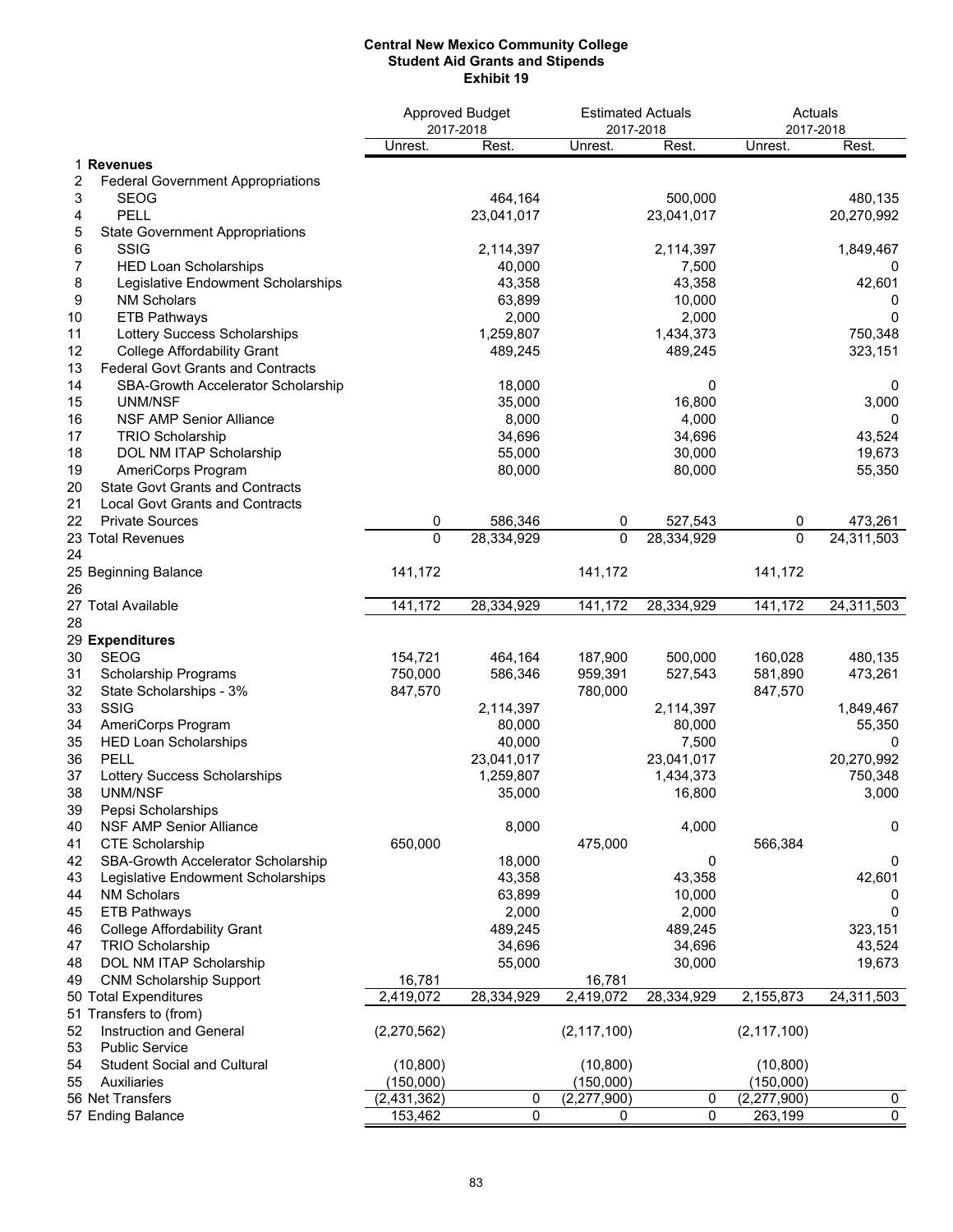## **Central New Mexico Community College Summary of Auxiliary Enterprises Exhibit 20**

|                                          | Approved      |       | Estimated |       |           |                |
|------------------------------------------|---------------|-------|-----------|-------|-----------|----------------|
|                                          | <b>Budget</b> |       | Actuals   |       | Actuals   |                |
|                                          | 2017-2018     |       | 2017-2018 |       | 2017-2018 |                |
|                                          | Unrest.       | Rest. | Unrest.   | Rest. | Unrest.   | Rest.          |
| 1 Revenues                               |               |       |           |       |           |                |
| 2<br><b>Federal Grants and Contracts</b> | 0             | 1,000 | 0         | 1,000 | 0         | 0              |
| 3<br><b>State Grants and Contracts</b>   | 0             | 3,000 | 0         | 3,000 | 0         | $\mathbf 0$    |
| <b>Sales and Service</b><br>4            | 1,732,500     | 0     | 1,480,000 | 0     | 1,785,148 | 0              |
| 5 Total Revenues                         | 1,732,500     | 4,000 | 1,480,000 | 4,000 | 1,785,148 | 0              |
| 6                                        |               |       |           |       |           |                |
| 7 Beginning Balance                      | 4,644,147     | 0     | 4,644,147 | 0     | 4,623,707 | 0              |
| 8                                        |               |       |           |       |           |                |
| 9 Total Available                        | 6,376,647     | 4,000 | 6,124,147 | 4,000 | 6,408,855 | 0              |
| 10                                       |               |       |           |       |           |                |
| 11 Expenditures                          |               |       |           |       |           |                |
| 12<br><b>Faculty Salaries</b>            | 0             | 0     | 0         | 0     | 0         | 0              |
| 13<br><b>Professional Salaries</b>       | 47,476        | 0     | 48,248    | 0     | 49,485    | $\pmb{0}$      |
| <b>Support Staff Salaries</b><br>14      | 30,068        | 0     | 30,068    | 0     | 24,316    | $\pmb{0}$      |
| <b>GA/TA/RA Salaries</b><br>15           | 0             | 0     | 0         | 0     | 0         | $\pmb{0}$      |
| 16<br><b>Student Salaries</b>            | 2,894         | 0     | 2,894     | 0     | 0         | $\pmb{0}$      |
| 17<br><b>Federal Workstudy Salaries</b>  | 0             | 1,000 | 333       | 1,000 | 0         | $\pmb{0}$      |
| 18<br><b>State Workstudy Salaries</b>    | 0             | 3,000 | 750       | 3,000 | 0         | $\pmb{0}$      |
| 19<br><b>Other Salaries</b>              | 145,538       | 0     | 117,000   | 0     | 116,606   | $\pmb{0}$      |
| 20                                       | 0             | 0     | 0         | 0     | 0         | $\pmb{0}$      |
| 21<br>Supplies and Expense               | 558,230       | 0     | 415,767   | 0     | 234,431   | $\pmb{0}$      |
| 22<br><b>Heating Fuel</b>                | 6,314         | 0     | 6,510     | 0     | 6,137     | $\pmb{0}$      |
| 23<br>Electricity                        | 45,202        | 0     | 42,630    | 0     | 36,133    | 0              |
| 24<br>Waste Disposal and Water           | 5,706         | 0     | 7,282     | 0     | 6,859     | $\pmb{0}$      |
| 25<br>Travel                             | 1,050         | 0     | 1,050     | 0     | 0         | 0              |
| 26<br>Equipment                          | 0             | 0     | 0         | 0     | 0         | 0              |
| 27                                       | $\mathbf 0$   | 0     | 0         | 0     | 0         | 0              |
| 28<br><b>Fringe Benefits</b>             | 60,087        | 0     | 68,790    | 0     | 64,881    | $\pmb{0}$      |
| Waiver of Tuition<br>29                  | 4,917         | 0     | 6,323     | 0     | 4,484     | 0              |
| 30 Total Expenditures                    | 907,482       | 4,000 | 747,645   | 4,000 | 543,331   | $\overline{0}$ |
| 31                                       |               |       |           |       |           |                |
| 32 Transfers to (from)                   |               |       |           |       |           |                |
| <b>Student Aid</b><br>33                 | 150,000       | 0     | 150,000   | 0     | 150,000   | 0              |
| 34<br><b>Renewals and Replacements</b>   | 500,000       | 0     | 0         | 0     | 0         | 0              |
| 35<br>Instruction and General            | 500,000       | 0     | 1,000,000 | 0     | 1,000,000 | $\pmb{0}$      |
| Auxiliaries<br>36                        | 0             | 0     | 0         | 0     | 0         | 0              |
| 37 Total Transfers                       | 1,150,000     | 0     | 1,150,000 | 0     | 1,150,000 | $\pmb{0}$      |
| 38                                       |               |       |           |       |           |                |
| 39 Ending Balance                        | 4,319,165     | 0     | 4,226,502 | 0     | 4,715,524 | $\pmb{0}$      |
|                                          |               |       |           |       |           |                |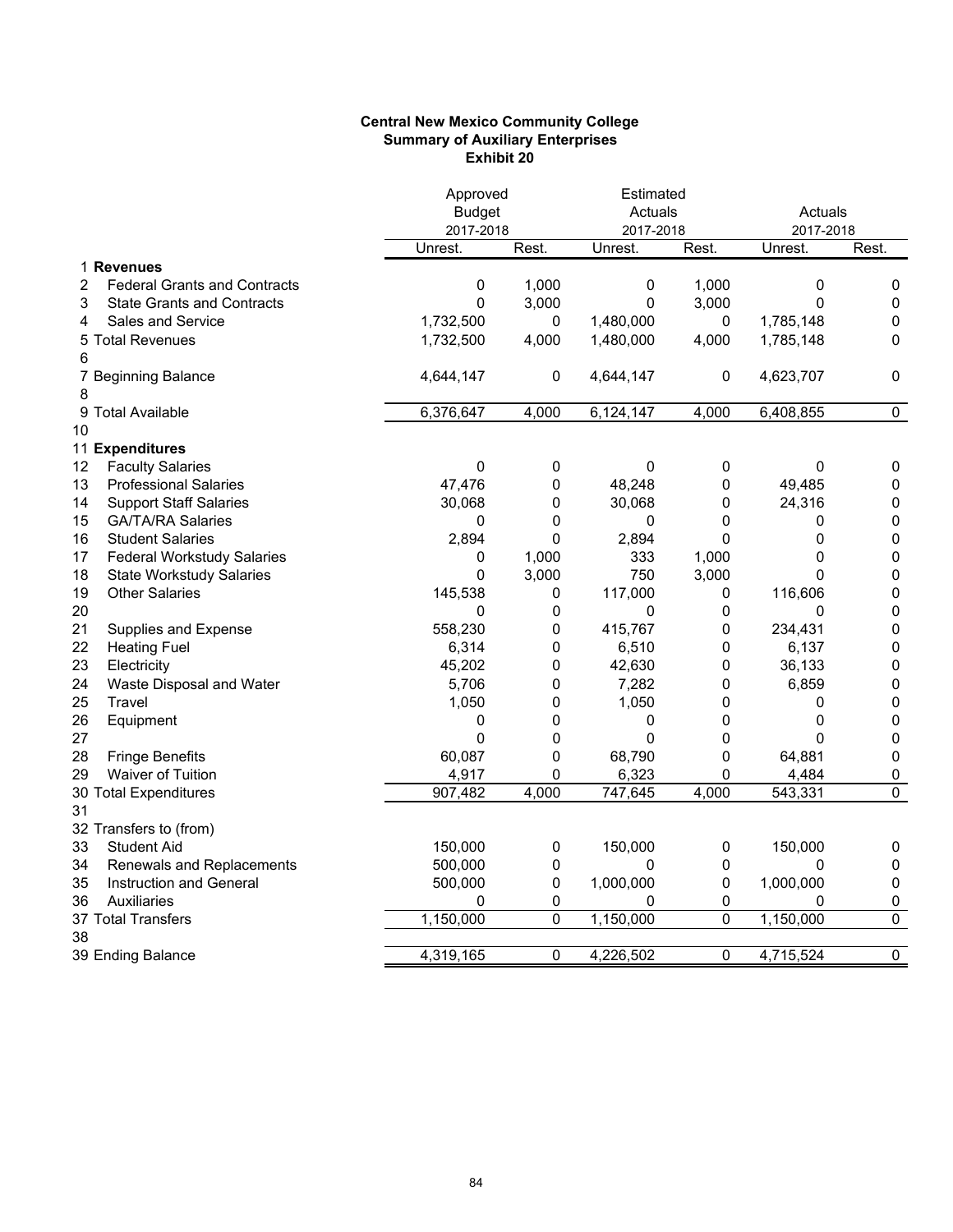# **Central New Mexico Community College Bookstore Exhibit 20A**

|                                          | Approved<br><b>Budget</b><br>2017-2018 |                | Estimated<br>Actuals<br>2017-2018 |           | Actuals<br>2017-2018 |                |  |
|------------------------------------------|----------------------------------------|----------------|-----------------------------------|-----------|----------------------|----------------|--|
|                                          | Unrest.                                | Rest.          | Unrest.                           | Rest.     | Unrest.              | Rest.          |  |
| 1 Revenues                               |                                        |                |                                   |           |                      |                |  |
| 2<br><b>Federal Grants and Contracts</b> |                                        |                |                                   |           |                      |                |  |
| 3<br><b>State Grants and Contracts</b>   |                                        |                |                                   |           |                      |                |  |
| Sales and Service<br>4                   | 1,267,500                              |                | 915,000                           |           | 1,104,177            |                |  |
| 5 Total Revenues                         | 1,267,500                              | $\overline{0}$ | 915,000                           | 0         | 1,104,177            | $\overline{0}$ |  |
| 6                                        |                                        |                |                                   |           |                      |                |  |
| 7 Beginning Balance                      | 4,644,147                              |                | 4,644,147                         |           | 3,974,632            |                |  |
| 8                                        |                                        |                |                                   |           |                      |                |  |
| 9 Total Available                        | 5,911,647                              | 0              | 5,559,147                         | $\pmb{0}$ | 5,078,808            | $\mathbf 0$    |  |
| 10                                       |                                        |                |                                   |           |                      |                |  |
| 11 Expenditures                          |                                        |                |                                   |           |                      |                |  |
| 12<br><b>Faculty Salaries</b>            |                                        |                |                                   |           |                      |                |  |
| <b>Professional Salaries</b><br>13       |                                        |                |                                   |           |                      |                |  |
| 14<br><b>Support Staff Salaries</b>      |                                        |                |                                   |           |                      |                |  |
| 15<br><b>GA/TA/RA Salaries</b>           |                                        |                |                                   |           |                      |                |  |
| 16<br><b>Student Salaries</b>            |                                        |                |                                   |           |                      |                |  |
| 17<br><b>Federal Workstudy Salaries</b>  |                                        |                |                                   |           |                      |                |  |
| 18<br><b>State Workstudy Salaries</b>    |                                        |                |                                   |           |                      |                |  |
| 19<br><b>Other Salaries</b>              |                                        |                |                                   |           |                      |                |  |
| 20                                       |                                        |                |                                   |           |                      |                |  |
| 21<br>Supplies and Expense               | 96,761                                 |                | 76,350                            |           | 3,014                |                |  |
| 22<br><b>Heating Fuel</b>                | 5,948                                  |                | 6,144                             |           | 6,137                |                |  |
| 23<br>Electricity                        | 42,640                                 |                | 40,068                            |           | 36,133               |                |  |
| 24<br>Waste Disposal and Water           | 5,300                                  |                | 6,876                             |           | 6,859                |                |  |
| 25<br>Travel                             |                                        |                |                                   |           |                      |                |  |
| 26<br>Equipment                          |                                        |                |                                   |           |                      |                |  |
| 27                                       |                                        |                |                                   |           |                      |                |  |
| 28<br><b>Fringe Benefits</b>             |                                        |                |                                   |           |                      |                |  |
| Waiver of Tuition<br>29                  |                                        |                |                                   |           |                      |                |  |
| 30 Total Expenditures                    | 150,649                                | $\pmb{0}$      | 129,438                           | $\pmb{0}$ | 52,143               | $\mathbf{0}$   |  |
| 31                                       |                                        |                |                                   |           |                      |                |  |
| 32 Transfers to (from)                   |                                        |                |                                   |           |                      |                |  |
| 33<br><b>Student Aid</b>                 | 150,000                                |                | 150,000                           |           | 150,000              |                |  |
| 34<br><b>Instruction and General</b>     | 500,000                                |                | 1,000,000                         |           | 1,000,000            |                |  |
| 35<br>Auxiliaries                        | 791,833                                |                | 53,207                            |           | (838, 859)           |                |  |
| 36 Total Transfers                       | 1,441,833                              | 0              | 1,203,207                         | 0         | 311,141              | $\overline{0}$ |  |
| 37                                       |                                        |                |                                   |           |                      |                |  |
| 38 Ending Balance                        | 4,319,165                              | 0              | 4,226,502                         | 0         | 4,715,524            | $\overline{0}$ |  |
|                                          |                                        |                |                                   |           |                      |                |  |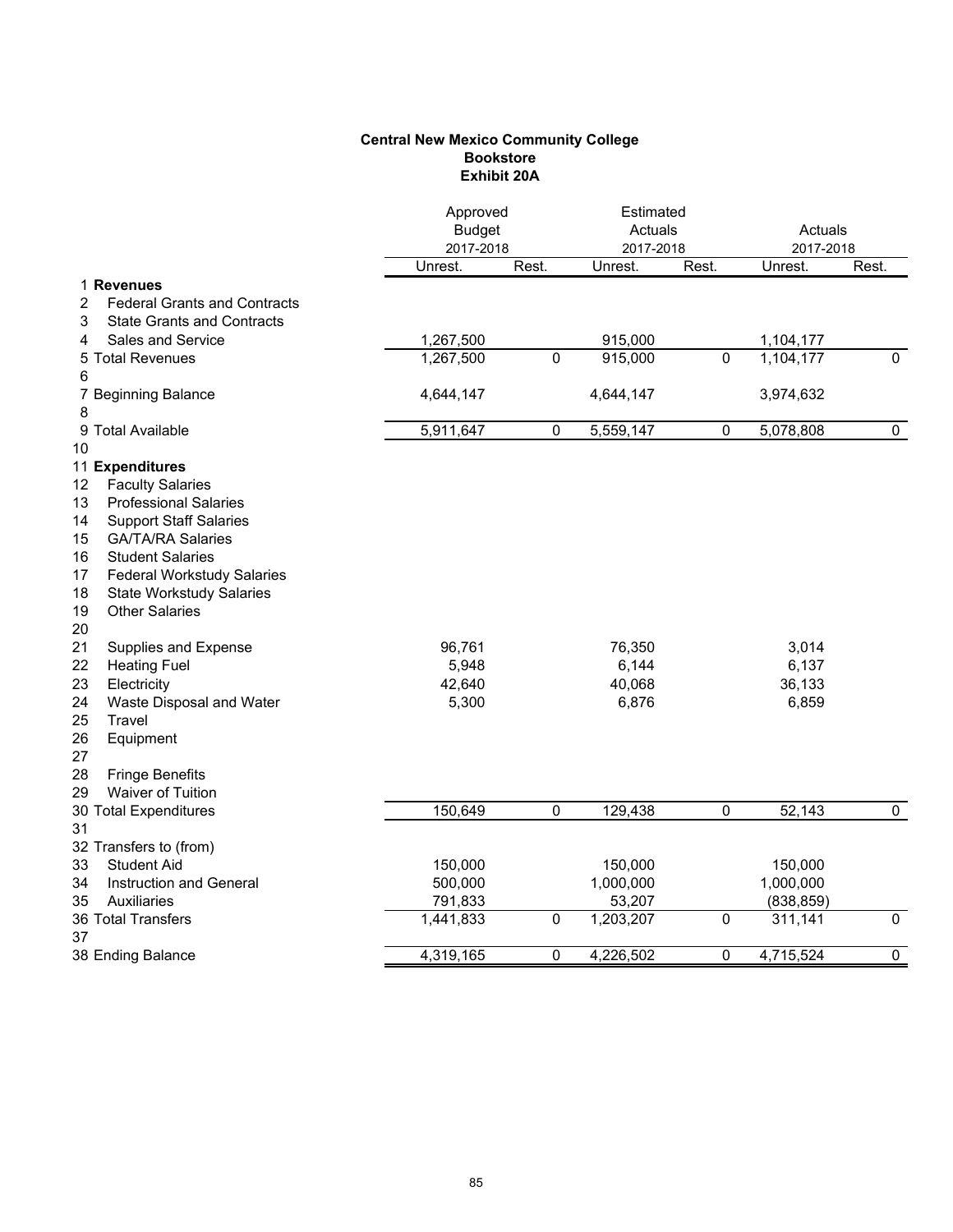# **Central New Mexico Community College Food Services Exhibit 20A**

|                                          | Approved<br><b>Budget</b><br>2017-2018 |             | Estimated<br>Actuals<br>2017-2018 |           | Actuals<br>2017-2018 |              |  |
|------------------------------------------|----------------------------------------|-------------|-----------------------------------|-----------|----------------------|--------------|--|
|                                          | Unrest.                                | Rest.       | Unrest.                           | Rest.     | Unrest.              | Rest.        |  |
| 1 Revenues                               |                                        |             |                                   |           |                      |              |  |
| 2<br><b>Federal Grants and Contracts</b> |                                        |             |                                   |           |                      |              |  |
| <b>State Grants and Contracts</b><br>3   |                                        |             |                                   |           |                      |              |  |
| Sales and Service<br>4                   | 20,000                                 |             | 10,000                            |           | 9,384                |              |  |
| 5 Total Revenues                         | $\overline{20,000}$                    | $\mathbf 0$ | 10,000                            | $\Omega$  | 9,384                | $\mathbf{0}$ |  |
| 6                                        |                                        |             |                                   |           |                      |              |  |
| 7 Beginning Balance                      | 0                                      |             | $\boldsymbol{0}$                  |           | 279,687              |              |  |
| 8                                        |                                        |             |                                   |           |                      |              |  |
| 9 Total Available                        | 20,000                                 | 0           | 10,000                            | 0         | 289,071              | $\mathbf 0$  |  |
| 10                                       |                                        |             |                                   |           |                      |              |  |
| 11 Expenditures                          |                                        |             |                                   |           |                      |              |  |
| <b>Faculty Salaries</b><br>12            |                                        |             |                                   |           |                      |              |  |
| <b>Professional Salaries</b><br>13       |                                        |             |                                   |           |                      |              |  |
| 14<br><b>Support Staff Salaries</b>      |                                        |             |                                   |           |                      |              |  |
| 15<br><b>GA/TA/RA Salaries</b>           |                                        |             |                                   |           |                      |              |  |
| 16<br><b>Student Salaries</b>            |                                        |             |                                   |           |                      |              |  |
| 17<br><b>Federal Workstudy Salaries</b>  |                                        |             |                                   |           |                      |              |  |
| 18<br><b>State Workstudy Salaries</b>    |                                        |             |                                   |           |                      |              |  |
| <b>Other Salaries</b><br>19              |                                        |             |                                   |           |                      |              |  |
| 20                                       |                                        |             |                                   |           |                      |              |  |
| 21<br>Supplies and Expense               | 251,200                                |             | 72,000                            |           | 2,117                |              |  |
| 22<br><b>Heating Fuel</b>                |                                        |             |                                   |           |                      |              |  |
| 23<br>Electricity                        |                                        |             |                                   |           |                      |              |  |
| 24<br>Waste Disposal and Water           |                                        |             |                                   |           |                      |              |  |
| 25<br>Travel                             |                                        |             |                                   |           |                      |              |  |
| 26<br>Equipment                          |                                        |             |                                   |           |                      |              |  |
| 27                                       |                                        |             |                                   |           |                      |              |  |
| 28<br><b>Fringe Benefits</b>             |                                        |             |                                   |           |                      |              |  |
| Waiver of Tuition<br>29                  |                                        |             |                                   |           |                      |              |  |
| 30 Total Expenditures                    | 251,200                                | 0           | 72,000                            | 0         | 2,117                | $\mathbf 0$  |  |
| 31                                       |                                        |             |                                   |           |                      |              |  |
| 32 Transfers to (from)                   |                                        |             |                                   |           |                      |              |  |
| 33<br>Renewals and Replacements          | 500,000                                |             | 0                                 |           | $\mathbf 0$          |              |  |
| 34<br>Auxiliaries                        | (731, 200)                             |             | (62,000)                          |           | 286,954              |              |  |
| <b>36 Total Transfers</b>                | (231, 200)                             | $\mathbf 0$ | (62,000)                          | $\pmb{0}$ | 286,954              | $\mathbf 0$  |  |
| 37                                       |                                        |             |                                   |           |                      |              |  |
| 38 Ending Balance                        | 0                                      | 0           | 0                                 | 0         | 0                    | $\mathbf 0$  |  |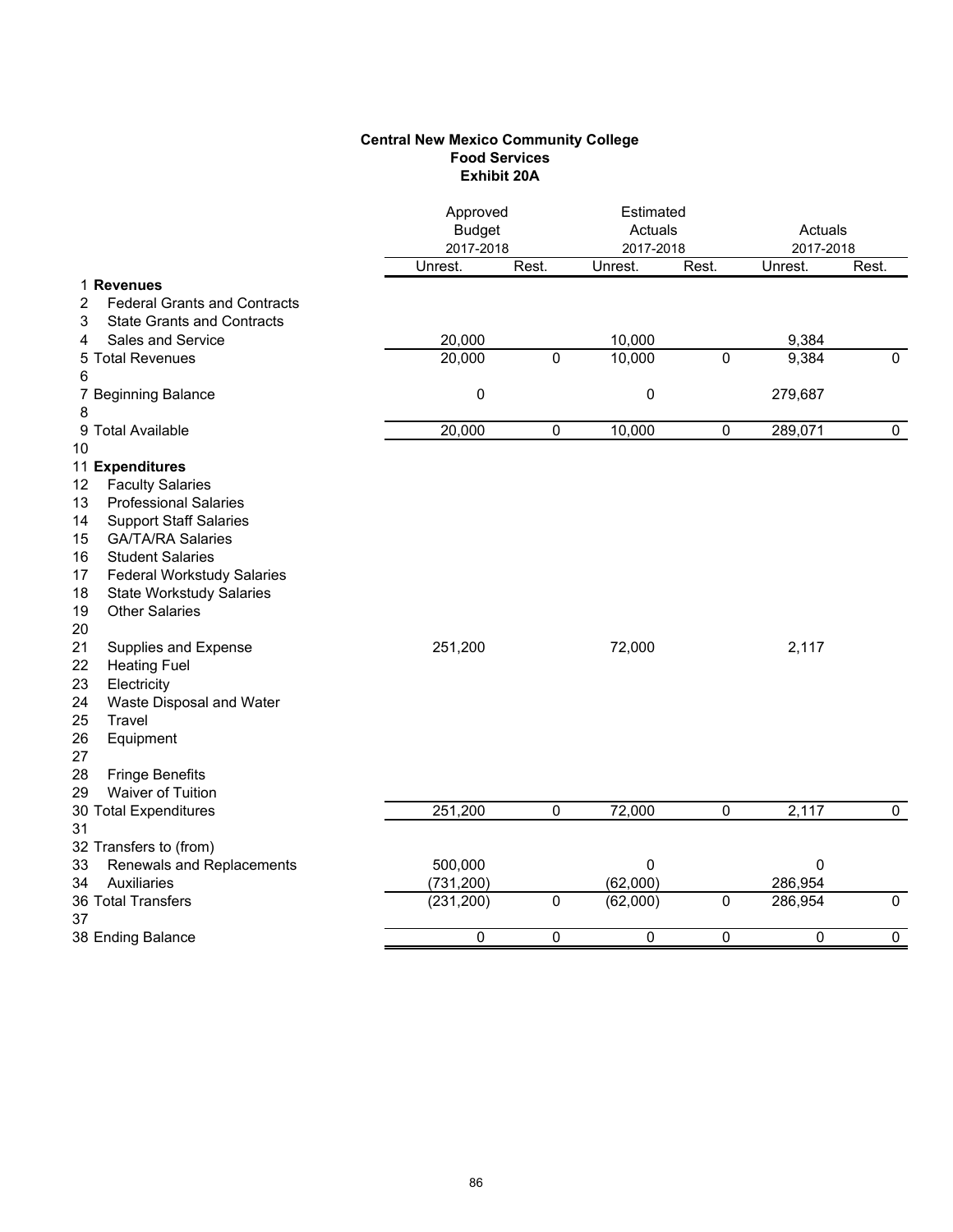## **Central New Mexico Community College Parking Exhibit 20A**

| 1 Revenues<br>1,000<br><b>Federal Grants and Contracts</b><br>1,000<br>2<br>3,000<br>3,000<br><b>State Grants and Contracts</b><br>3<br>Sales and Service<br>445,000<br>555,000<br>671,588<br>4<br>445,000<br>555,000<br>671,588<br>$\mathbf 0$<br>5 Total Revenues<br>4,000<br>4,000<br>6<br>0<br>0<br>369,388<br>7 Beginning Balance<br>8<br>9 Total Available<br>445,000<br>4,000<br>4,000<br>1,040,976<br>555,000<br>0<br><b>Faculty Salaries</b><br><b>Professional Salaries</b><br>47,476<br>48,248<br>49,485<br><b>Support Staff Salaries</b><br>24,316<br>30,068<br>30,068<br><b>GA/TA/RA Salaries</b><br><b>Student Salaries</b><br>2,894<br>2,894<br><b>Federal Workstudy Salaries</b><br>1,000<br>333<br>1,000<br>3,000<br>750<br>3,000<br><b>State Workstudy Salaries</b><br><b>Other Salaries</b><br>117,000<br>145,538<br>116,606<br>210,269<br>229,300<br>Supplies and Expense<br>267,417<br><b>Heating Fuel</b><br>366<br>366<br>Electricity<br>2,562<br>2,562<br>406<br>Waste Disposal and Water<br>406<br>Travel<br>1,050<br>1,050<br>Equipment<br><b>Fringe Benefits</b><br>68,790<br>60,087<br>64,881<br>Waiver of Tuition<br>4,917<br>6,323<br>4,484<br>505,633<br>546,207<br>489,071<br>4,000<br>4,000<br>0<br>Instruction and General<br>Auxiliaries<br>(60, 633)<br>8,793<br>551,905<br>$\overline{0}$<br>(60, 633)<br>8,793<br>0<br>551,905<br>$\mathbf 0$<br>0<br>0<br>0<br>0<br>0<br>0 |                        | Approved<br><b>Budget</b><br>2017-2018 |       | Estimated<br>Actuals<br>2017-2018 |       | Actuals<br>2017-2018 |       |  |
|-------------------------------------------------------------------------------------------------------------------------------------------------------------------------------------------------------------------------------------------------------------------------------------------------------------------------------------------------------------------------------------------------------------------------------------------------------------------------------------------------------------------------------------------------------------------------------------------------------------------------------------------------------------------------------------------------------------------------------------------------------------------------------------------------------------------------------------------------------------------------------------------------------------------------------------------------------------------------------------------------------------------------------------------------------------------------------------------------------------------------------------------------------------------------------------------------------------------------------------------------------------------------------------------------------------------------------------------------------------------------------------------------------------------|------------------------|----------------------------------------|-------|-----------------------------------|-------|----------------------|-------|--|
|                                                                                                                                                                                                                                                                                                                                                                                                                                                                                                                                                                                                                                                                                                                                                                                                                                                                                                                                                                                                                                                                                                                                                                                                                                                                                                                                                                                                                   |                        | Unrest.                                | Rest. | Unrest.                           | Rest. | Unrest.              | Rest. |  |
|                                                                                                                                                                                                                                                                                                                                                                                                                                                                                                                                                                                                                                                                                                                                                                                                                                                                                                                                                                                                                                                                                                                                                                                                                                                                                                                                                                                                                   |                        |                                        |       |                                   |       |                      |       |  |
|                                                                                                                                                                                                                                                                                                                                                                                                                                                                                                                                                                                                                                                                                                                                                                                                                                                                                                                                                                                                                                                                                                                                                                                                                                                                                                                                                                                                                   |                        |                                        |       |                                   |       |                      |       |  |
|                                                                                                                                                                                                                                                                                                                                                                                                                                                                                                                                                                                                                                                                                                                                                                                                                                                                                                                                                                                                                                                                                                                                                                                                                                                                                                                                                                                                                   |                        |                                        |       |                                   |       |                      |       |  |
|                                                                                                                                                                                                                                                                                                                                                                                                                                                                                                                                                                                                                                                                                                                                                                                                                                                                                                                                                                                                                                                                                                                                                                                                                                                                                                                                                                                                                   |                        |                                        |       |                                   |       |                      |       |  |
|                                                                                                                                                                                                                                                                                                                                                                                                                                                                                                                                                                                                                                                                                                                                                                                                                                                                                                                                                                                                                                                                                                                                                                                                                                                                                                                                                                                                                   |                        |                                        |       |                                   |       |                      |       |  |
|                                                                                                                                                                                                                                                                                                                                                                                                                                                                                                                                                                                                                                                                                                                                                                                                                                                                                                                                                                                                                                                                                                                                                                                                                                                                                                                                                                                                                   |                        |                                        |       |                                   |       |                      |       |  |
|                                                                                                                                                                                                                                                                                                                                                                                                                                                                                                                                                                                                                                                                                                                                                                                                                                                                                                                                                                                                                                                                                                                                                                                                                                                                                                                                                                                                                   | 10                     |                                        |       |                                   |       |                      |       |  |
|                                                                                                                                                                                                                                                                                                                                                                                                                                                                                                                                                                                                                                                                                                                                                                                                                                                                                                                                                                                                                                                                                                                                                                                                                                                                                                                                                                                                                   | 11 Expenditures<br>12  |                                        |       |                                   |       |                      |       |  |
|                                                                                                                                                                                                                                                                                                                                                                                                                                                                                                                                                                                                                                                                                                                                                                                                                                                                                                                                                                                                                                                                                                                                                                                                                                                                                                                                                                                                                   | 13                     |                                        |       |                                   |       |                      |       |  |
|                                                                                                                                                                                                                                                                                                                                                                                                                                                                                                                                                                                                                                                                                                                                                                                                                                                                                                                                                                                                                                                                                                                                                                                                                                                                                                                                                                                                                   | 14                     |                                        |       |                                   |       |                      |       |  |
|                                                                                                                                                                                                                                                                                                                                                                                                                                                                                                                                                                                                                                                                                                                                                                                                                                                                                                                                                                                                                                                                                                                                                                                                                                                                                                                                                                                                                   | 15                     |                                        |       |                                   |       |                      |       |  |
|                                                                                                                                                                                                                                                                                                                                                                                                                                                                                                                                                                                                                                                                                                                                                                                                                                                                                                                                                                                                                                                                                                                                                                                                                                                                                                                                                                                                                   | 16                     |                                        |       |                                   |       |                      |       |  |
|                                                                                                                                                                                                                                                                                                                                                                                                                                                                                                                                                                                                                                                                                                                                                                                                                                                                                                                                                                                                                                                                                                                                                                                                                                                                                                                                                                                                                   | 17                     |                                        |       |                                   |       |                      |       |  |
|                                                                                                                                                                                                                                                                                                                                                                                                                                                                                                                                                                                                                                                                                                                                                                                                                                                                                                                                                                                                                                                                                                                                                                                                                                                                                                                                                                                                                   | 18                     |                                        |       |                                   |       |                      |       |  |
|                                                                                                                                                                                                                                                                                                                                                                                                                                                                                                                                                                                                                                                                                                                                                                                                                                                                                                                                                                                                                                                                                                                                                                                                                                                                                                                                                                                                                   | 19                     |                                        |       |                                   |       |                      |       |  |
|                                                                                                                                                                                                                                                                                                                                                                                                                                                                                                                                                                                                                                                                                                                                                                                                                                                                                                                                                                                                                                                                                                                                                                                                                                                                                                                                                                                                                   | 20                     |                                        |       |                                   |       |                      |       |  |
|                                                                                                                                                                                                                                                                                                                                                                                                                                                                                                                                                                                                                                                                                                                                                                                                                                                                                                                                                                                                                                                                                                                                                                                                                                                                                                                                                                                                                   | 21                     |                                        |       |                                   |       |                      |       |  |
|                                                                                                                                                                                                                                                                                                                                                                                                                                                                                                                                                                                                                                                                                                                                                                                                                                                                                                                                                                                                                                                                                                                                                                                                                                                                                                                                                                                                                   | 22                     |                                        |       |                                   |       |                      |       |  |
|                                                                                                                                                                                                                                                                                                                                                                                                                                                                                                                                                                                                                                                                                                                                                                                                                                                                                                                                                                                                                                                                                                                                                                                                                                                                                                                                                                                                                   | 23                     |                                        |       |                                   |       |                      |       |  |
|                                                                                                                                                                                                                                                                                                                                                                                                                                                                                                                                                                                                                                                                                                                                                                                                                                                                                                                                                                                                                                                                                                                                                                                                                                                                                                                                                                                                                   | 24                     |                                        |       |                                   |       |                      |       |  |
|                                                                                                                                                                                                                                                                                                                                                                                                                                                                                                                                                                                                                                                                                                                                                                                                                                                                                                                                                                                                                                                                                                                                                                                                                                                                                                                                                                                                                   | 25                     |                                        |       |                                   |       |                      |       |  |
|                                                                                                                                                                                                                                                                                                                                                                                                                                                                                                                                                                                                                                                                                                                                                                                                                                                                                                                                                                                                                                                                                                                                                                                                                                                                                                                                                                                                                   | 26                     |                                        |       |                                   |       |                      |       |  |
|                                                                                                                                                                                                                                                                                                                                                                                                                                                                                                                                                                                                                                                                                                                                                                                                                                                                                                                                                                                                                                                                                                                                                                                                                                                                                                                                                                                                                   | 27                     |                                        |       |                                   |       |                      |       |  |
|                                                                                                                                                                                                                                                                                                                                                                                                                                                                                                                                                                                                                                                                                                                                                                                                                                                                                                                                                                                                                                                                                                                                                                                                                                                                                                                                                                                                                   | 28                     |                                        |       |                                   |       |                      |       |  |
|                                                                                                                                                                                                                                                                                                                                                                                                                                                                                                                                                                                                                                                                                                                                                                                                                                                                                                                                                                                                                                                                                                                                                                                                                                                                                                                                                                                                                   | 29                     |                                        |       |                                   |       |                      |       |  |
|                                                                                                                                                                                                                                                                                                                                                                                                                                                                                                                                                                                                                                                                                                                                                                                                                                                                                                                                                                                                                                                                                                                                                                                                                                                                                                                                                                                                                   | 30 Total Expenditures  |                                        |       |                                   |       |                      |       |  |
|                                                                                                                                                                                                                                                                                                                                                                                                                                                                                                                                                                                                                                                                                                                                                                                                                                                                                                                                                                                                                                                                                                                                                                                                                                                                                                                                                                                                                   | 31                     |                                        |       |                                   |       |                      |       |  |
|                                                                                                                                                                                                                                                                                                                                                                                                                                                                                                                                                                                                                                                                                                                                                                                                                                                                                                                                                                                                                                                                                                                                                                                                                                                                                                                                                                                                                   | 32 Transfers to (from) |                                        |       |                                   |       |                      |       |  |
|                                                                                                                                                                                                                                                                                                                                                                                                                                                                                                                                                                                                                                                                                                                                                                                                                                                                                                                                                                                                                                                                                                                                                                                                                                                                                                                                                                                                                   | 33                     |                                        |       |                                   |       |                      |       |  |
|                                                                                                                                                                                                                                                                                                                                                                                                                                                                                                                                                                                                                                                                                                                                                                                                                                                                                                                                                                                                                                                                                                                                                                                                                                                                                                                                                                                                                   | 34                     |                                        |       |                                   |       |                      |       |  |
|                                                                                                                                                                                                                                                                                                                                                                                                                                                                                                                                                                                                                                                                                                                                                                                                                                                                                                                                                                                                                                                                                                                                                                                                                                                                                                                                                                                                                   | 35 Total Transfers     |                                        |       |                                   |       |                      |       |  |
|                                                                                                                                                                                                                                                                                                                                                                                                                                                                                                                                                                                                                                                                                                                                                                                                                                                                                                                                                                                                                                                                                                                                                                                                                                                                                                                                                                                                                   | 36                     |                                        |       |                                   |       |                      |       |  |
|                                                                                                                                                                                                                                                                                                                                                                                                                                                                                                                                                                                                                                                                                                                                                                                                                                                                                                                                                                                                                                                                                                                                                                                                                                                                                                                                                                                                                   | 37 Ending Balance      |                                        |       |                                   |       |                      |       |  |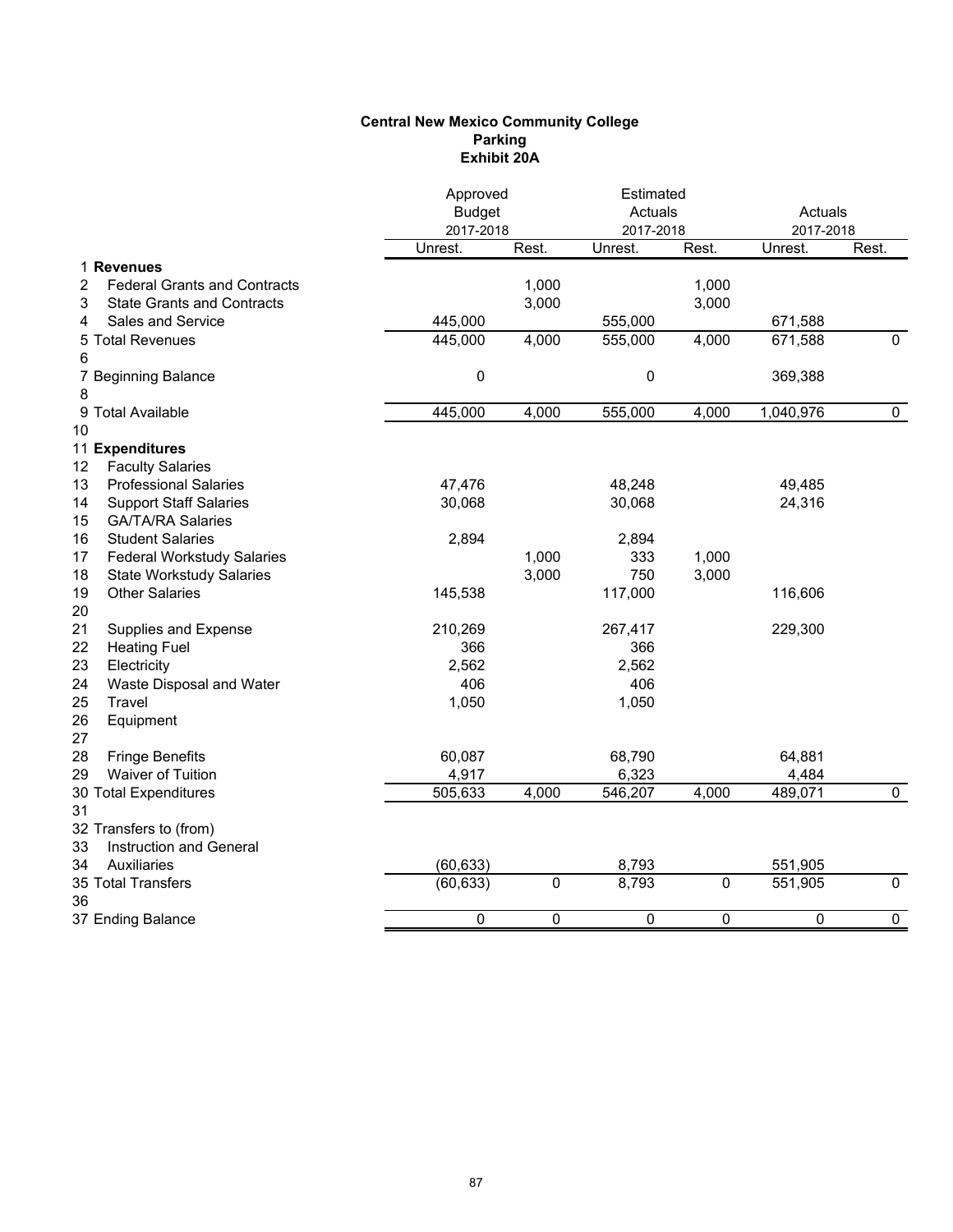# **Central New Mexico Community College Plant Funds Capital Outlay Exhibit I**

|                                                     | Approved<br><b>Budget</b><br>2017-2018 | Estimated<br>Actuals<br>2017-2018 | Actuals<br>2017-2018 |
|-----------------------------------------------------|----------------------------------------|-----------------------------------|----------------------|
| 1 ALLOCATED                                         |                                        |                                   |                      |
| 2 Revenues                                          |                                        |                                   |                      |
| 3<br>Interest on Investments                        | 100,000                                | 430,000                           | 519,742              |
| 4<br>State GO and STB Bond                          | 12,500,000                             | 12,500,000                        | 948,824              |
| 5<br><b>Other Bond</b>                              | 19,300,000                             | 19,300,000                        | 17,979,848           |
| 6 Total Revenues                                    | 31,900,000                             | 32,230,000                        | 19,448,414           |
| $\overline{7}$                                      |                                        |                                   |                      |
| 8 Beginning Balance                                 | 4,592,596                              | 4,592,596                         | 4,592,596            |
| 9                                                   |                                        |                                   |                      |
| 10 Total Available                                  | 36,492,596                             | 36,822,596                        | 24,041,010           |
| 11                                                  |                                        |                                   |                      |
| 12 Expenditures                                     |                                        |                                   |                      |
| Major Projects<br>13                                | 28,500,000                             | 31,950,000                        | 20,307,109           |
| 14<br>Minor Capital Outlay<br>15 Total Expenditures |                                        |                                   | 20,307,109           |
| 16                                                  | 28,500,000                             | 31,950,000                        |                      |
| 17 Transfers In (Out)                               |                                        |                                   |                      |
| Instruction and General<br>18                       | 500,000                                | 4,500,000                         | 4,500,000            |
| 19<br>Auxiliaries                                   |                                        |                                   |                      |
| Renewals and Replacements<br>20                     |                                        |                                   |                      |
| 21 Total Transfers                                  | 500,000                                | 4,500,000                         | 4,500,000            |
| 22                                                  |                                        |                                   |                      |
| 23 Ending Balance                                   | 8,492,596                              | 9,372,596                         | 8,233,901            |
| 24 UNALLOCATED                                      |                                        |                                   |                      |
| 25 Revenues                                         |                                        |                                   |                      |
| Interest on Investments<br>26<br>27<br>Other        | 20,000                                 | 500                               | 360                  |
| 28 Total Revenues                                   | 20,000                                 | 500                               | 360                  |
| 29                                                  |                                        |                                   |                      |
| 30 Beginning Balance                                | 2,069,970                              | 2,069,970                         | 2,069,970            |
| 31                                                  |                                        |                                   |                      |
| 32 Total Available                                  | 2,089,970                              | 2,070,470                         | 2,070,330            |
| 33<br>34 Expenditures                               |                                        |                                   |                      |
| 35<br>Major Projects                                |                                        |                                   |                      |
| Minor Capital Outlay<br>36                          | 500,000                                | 226,954                           | 226,968              |
| 37 Total Expenditures                               | 500,000                                | 226,954                           | 226,968              |
| 38                                                  |                                        |                                   |                      |
| 39 Transfers In (out)                               |                                        |                                   |                      |
| Debt Service<br>40                                  |                                        |                                   |                      |
| Renewals and Replacements<br>41                     |                                        |                                   |                      |
| 42 Total Transfers<br>43                            | 0                                      | 0                                 | 0                    |
| 44 Ending Balance                                   | 1,589,970                              | 1,843,516                         | 1,843,361            |
|                                                     |                                        |                                   |                      |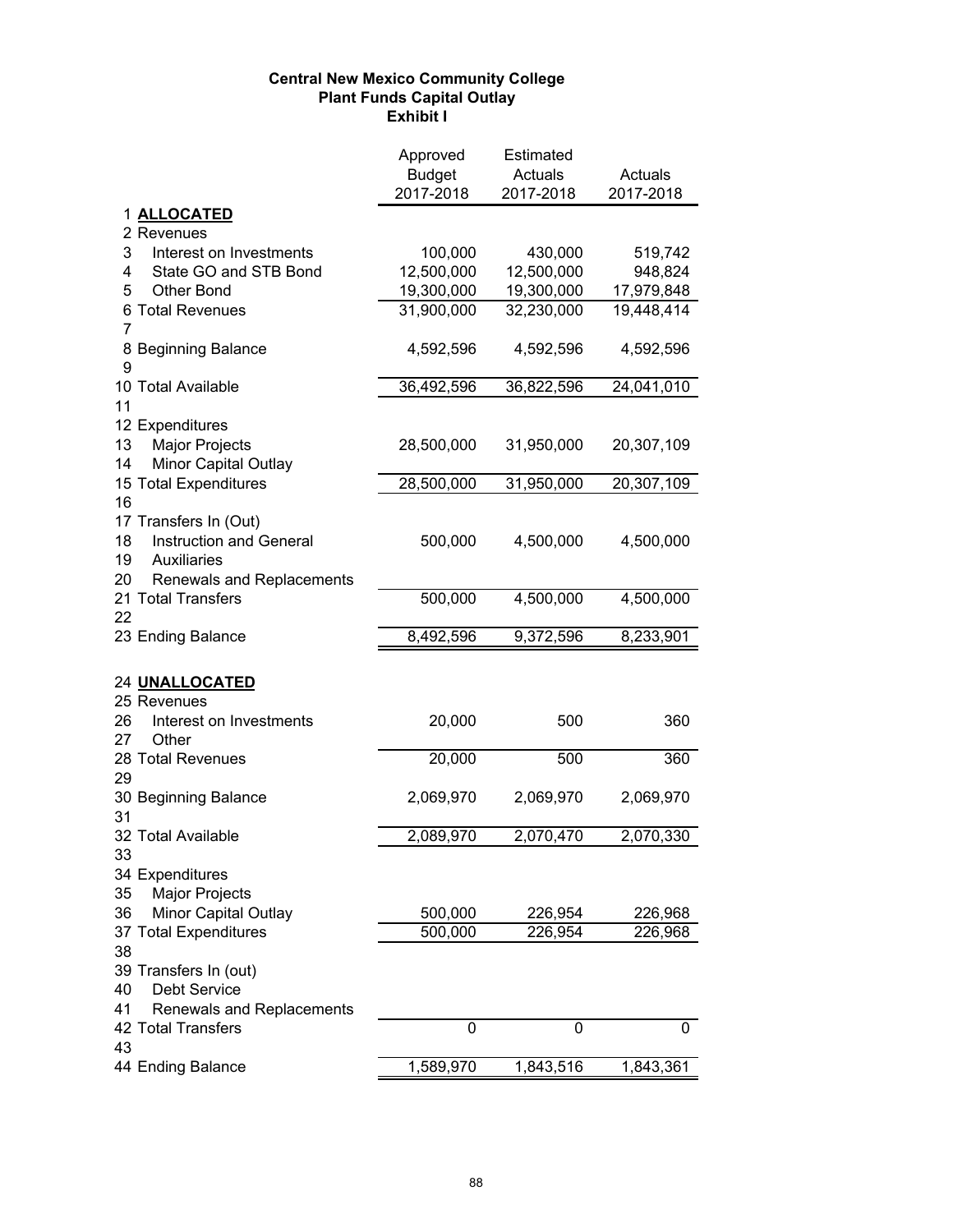# **Central New Mexico Community College Renewals and Replacements Exhibit II**

|    |                                        | Approved<br><b>Budget</b><br>2017-2018 | <b>Estimated</b><br>Actuals<br>2017-2018 | Actuals<br>2017-2018 |
|----|----------------------------------------|----------------------------------------|------------------------------------------|----------------------|
|    | 1 ALLOCATED                            |                                        |                                          |                      |
|    | 2 Revenues                             |                                        |                                          |                      |
| 3  | For Instruction and General Operations |                                        |                                          |                      |
| 4  | Interest on Investments                | 25,000                                 | 100,000                                  | 153,786              |
| 5  | Other                                  | 3,580,436                              | 3,172,899                                | 3,249,358            |
| 6  | For Internal Service Operations        |                                        |                                          |                      |
| 7  | Other                                  |                                        |                                          |                      |
| 8  | <b>Total Revenues</b>                  | 3,605,436                              | 3,272,899                                | 3,403,144            |
| 9  |                                        |                                        |                                          |                      |
|    | 10 Beginning Balances                  | 10,621,160                             | 10,621,160                               | 10,621,160           |
| 11 |                                        |                                        |                                          |                      |
| 12 |                                        |                                        |                                          |                      |
| 13 |                                        |                                        |                                          |                      |
|    | 14 Expenditures                        | 6,500,000                              | 9,000,000                                | 5,212,215            |
| 15 |                                        |                                        |                                          |                      |
| 16 |                                        |                                        |                                          |                      |
| 17 | 18 Transfers In                        |                                        |                                          |                      |
| 19 | Required                               |                                        |                                          |                      |
| 20 | NonMandatory                           | 1,670,788                              | 1,670,788                                | 1,670,788            |
|    | 21 Total Transfers In                  | 1,670,788                              | 1,670,788                                | 1,670,788            |
| 22 |                                        |                                        |                                          |                      |
| 23 |                                        |                                        |                                          |                      |
| 24 |                                        |                                        |                                          |                      |
|    | 25 Total Transfers                     | 1,670,788                              | 1,670,788                                | 1,670,788            |
| 26 |                                        |                                        |                                          |                      |
|    | 27 Ending Balances                     | 9,397,384                              | 6,564,847                                | 10,482,877           |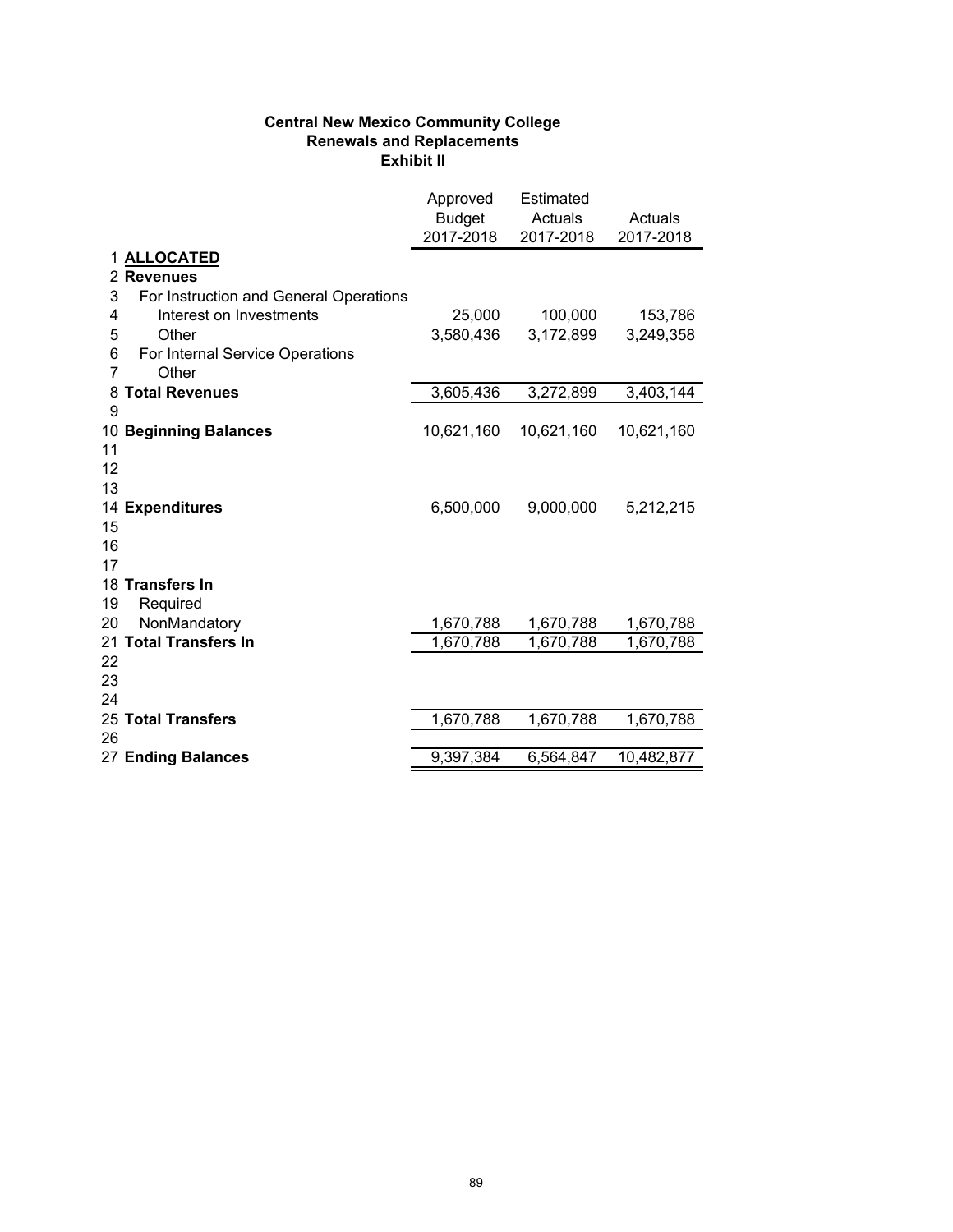# **Central New Mexico Community College Summary of Debt Service Exhibit III**

|                                      | Approved<br><b>Budget</b><br>2017-2018 | <b>Estimated</b><br>Actuals<br>2017-2018 | Actuals<br>2017-2018 |
|--------------------------------------|----------------------------------------|------------------------------------------|----------------------|
| <b>Revenues</b>                      |                                        |                                          |                      |
| Interest Income<br>2                 | 35,000                                 | 55,000                                   | 120,911              |
| 3<br>Mill Levy                       | 18,500,000                             | 18,500,000                               | 18,471,369           |
| <b>Premium on Bond Sales</b><br>4    |                                        |                                          |                      |
| 5 Total Revenues                     | 18,535,000                             | 18,555,000                               | 18,592,279           |
| 6                                    |                                        |                                          |                      |
| <b>Beginning Balance</b><br>7        | 13,217,985                             | 13,217,985                               | 13,217,984           |
| 8                                    |                                        |                                          |                      |
| 9 Total Available                    | 31,752,985                             | 31,772,985                               | 31,810,263           |
| 10                                   |                                        |                                          |                      |
| 11 Expenditures                      |                                        |                                          |                      |
| 12                                   |                                        |                                          |                      |
| 13<br><b>Retirement of Principal</b> | 12,817,891                             | 11,500,000                               | 11,500,000           |
| Payment of Interest<br>14            | 2,864,058                              | 4,181,000                                | 3,408,868            |
| 15<br>Service Charges/Issuing Costs  | 1,551                                  | 2,500                                    | 4,297                |
| 16                                   |                                        |                                          |                      |
| 17 Total Expenditures                | 15,683,500                             | 15,683,500                               | 14,913,165           |
| 18                                   |                                        |                                          |                      |
| 19 Transfers In                      |                                        |                                          |                      |
| <b>Instruction and General</b><br>20 | 0                                      |                                          |                      |
| 21<br><b>Capital Outlay</b>          |                                        |                                          |                      |
| 22 Total Transfers                   | $\mathbf{0}$                           | 0                                        | 0                    |
| 23                                   |                                        |                                          |                      |
| 24 Ending Balance                    | 16,069,485                             | 16,089,485                               | 16,897,099           |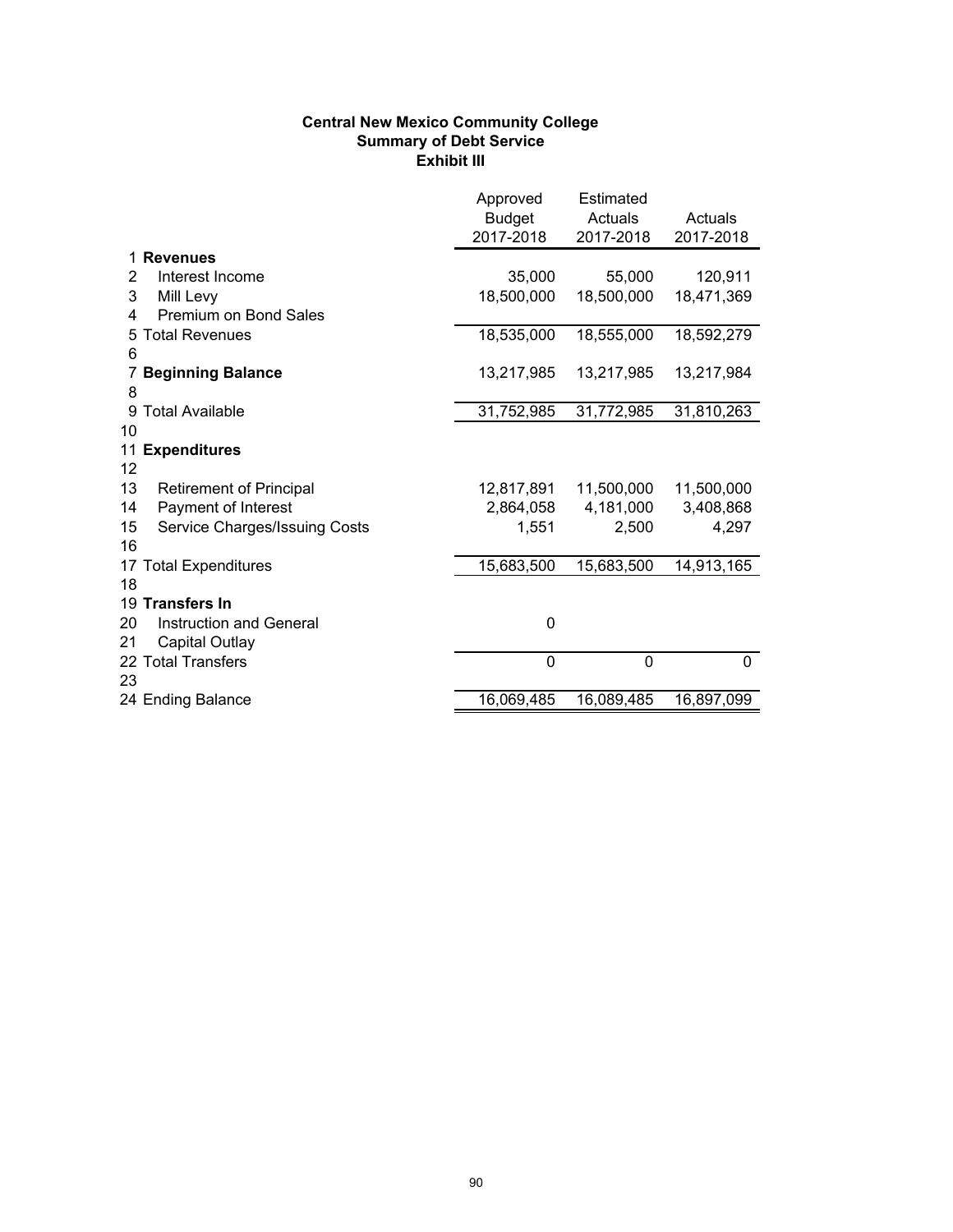## **Central New Mexico Community College Summary of Current Fund Revenues By Source Exhibit a**

|    |                                     | <b>Approved Budget</b> |            | <b>Estimated Actuals</b> |            | Actuals    |             |
|----|-------------------------------------|------------------------|------------|--------------------------|------------|------------|-------------|
|    |                                     | 2017-2018              |            | 2017-2018                |            | 2017-2018  |             |
|    |                                     | Unrestr                | Restr      | Unrestr                  | Restr      | Unrestr    | Restr       |
|    | 1 Tuition and Fees                  |                        |            |                          |            |            |             |
| 2  | Instruction and General             | 25,694,870             | 45,000     | 25,312,233               | 45,000     | 25,816,524 | 22,230      |
| 3  | <b>Student Social and Cultural</b>  | 115,000                | 0          | 100,000                  | 0          | 104,982    | 0           |
| 4  | <b>Public Service</b>               |                        |            |                          |            |            |             |
| 5  | <b>Internal Services</b>            |                        |            |                          |            |            |             |
| 6  | <b>Student Aid and Grants</b>       |                        |            |                          |            |            |             |
| 7  | <b>Auxiliary Enterprises</b>        |                        |            |                          |            |            |             |
|    | 8 Total Tuition and Fees            | 25,809,870             | 45,000     | 25,412,233               | 45,000     | 25,921,506 | 22,230      |
|    | 9 Federal Govt Appropriations       |                        |            |                          |            |            |             |
| 10 | Instruction and General             |                        |            |                          |            |            |             |
| 11 | <b>Student Social and Cultural</b>  |                        |            |                          |            |            |             |
| 12 | <b>Public Service</b>               |                        |            |                          |            |            |             |
| 13 | <b>Internal Services</b>            |                        |            |                          |            |            |             |
| 14 | <b>Student Aid and Grants</b>       |                        | 23,505,181 |                          | 23,541,017 |            | 20,751,127  |
| 15 | <b>Auxiliary Enterprises</b>        |                        |            |                          |            |            |             |
|    | 16 Total Federal Govt Approp        | 0                      | 23,505,181 | 0                        | 23,541,017 | 0          | 20,751,127  |
|    | 17 State Govt Appropriations        |                        |            |                          |            |            |             |
| 18 | Instruction and General             | 52,995,400             | 0          | 52,995,400               | 0          | 52,995,400 | $\mathbf 0$ |
| 19 | <b>Student Social and Cultural</b>  |                        |            |                          |            |            |             |
| 20 | <b>Public Service</b>               | 0                      | 0          | 0                        | 0          | 0          | 0           |
| 21 | <b>Internal Services</b>            |                        |            |                          |            |            |             |
| 22 | <b>Student Aid and Grants</b>       |                        |            |                          |            |            |             |
| 23 | <b>Auxiliary Enterprises</b>        |                        |            |                          |            |            |             |
|    | 24 Total State Govt Approp          | 52,995,400             | 0          | 52,995,400               | 0          | 52,995,400 | $\pmb{0}$   |
|    | <b>25 Local Govt Appropriations</b> |                        |            |                          |            |            |             |
| 26 | Instruction and General             | 51,658,299             | 0          | 51,658,299               | 0          | 52,683,551 | $\pmb{0}$   |
| 27 | <b>Student Social and Cultural</b>  |                        |            |                          |            |            |             |
| 28 | <b>Public Service</b>               |                        |            |                          |            |            |             |
| 29 | <b>Internal Services</b>            |                        |            |                          |            |            |             |
| 30 | <b>Student Aid and Grants</b>       |                        |            |                          |            |            |             |
| 31 | <b>Auxiliary Enterprises</b>        |                        |            |                          |            |            |             |
|    | 32 Total Local Govt Approp          | 51,658,299             | 0          | 51,658,299               | 0          | 52,683,551 | $\mathbf 0$ |
|    | 33 Federal Government Grants        |                        |            |                          |            |            |             |
| 34 | Instruction and General             | 300,000                | 4,578,377  | 50,000                   | 5,464,188  | 50,993     | 3,453,762   |
| 35 | <b>Student Social and Cultural</b>  |                        | 2,000      |                          | 2,000      |            | 0           |
| 36 | <b>Public Service</b>               | 0                      | 41,378     | 0                        | 43,813     | 0          | 18,612      |
| 37 | <b>Internal Services</b>            | 0                      | 24,470     | 0                        | 24,468     | 0          | 16,064      |
| 38 | <b>Student Aid and Grants</b>       | 0                      | 230,696    | 0                        | 165,496    | 0          | 121,547     |
| 39 | <b>Auxiliary Enterprises</b>        | 0                      | 1,000      | 0                        | 1,000      | 0          | 0           |
|    | 40 Total Federal Govt Grants        | 300,000                | 4,877,921  | 50,000                   | 5,700,965  | 50,993     | 3,609,985   |
|    | <b>41 State Government Grants</b>   |                        |            |                          |            |            |             |
| 42 | Instruction and General             | 15,000                 | 2,120,299  | 109,500                  | 2,404,045  | 109,387    | 2,016,393   |
| 43 | <b>Student Social and Cultural</b>  |                        | 2,000      |                          | 2,000      |            | 0           |
| 44 | <b>Public Service</b>               | 0                      | 472,726    | 0                        | 670,320    | 0          | 571,738     |
| 45 | <b>Internal Services</b>            | 0                      | 43,175     | 0                        | 48,908     | 0          | 33,843      |
| 46 | <b>Student Aid and Grants</b>       | 0                      | 4,012,706  | 0                        | 4,100,873  | 0          | 2,965,567   |
| 47 | <b>Auxiliary Enterprises</b>        | 0                      | 3,000      | 0                        | 3,000      | 0          | 0           |
|    | 48 Total State Govt Grants          | 15,000                 | 6,653,906  | 109,500                  | 7,229,146  | 109,387    | 5,587,541   |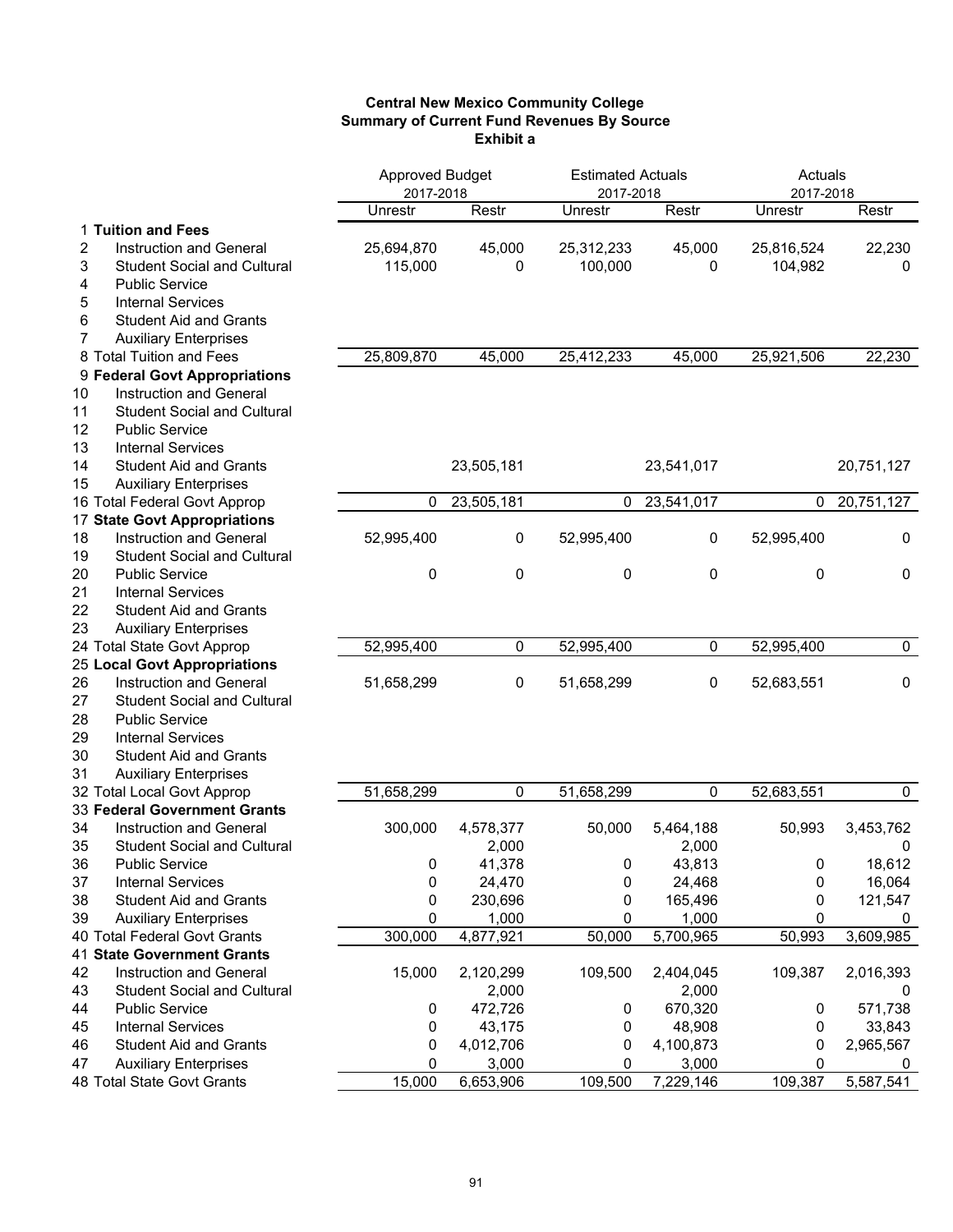## **Central New Mexico Community College Summary of Current Fund Revenues By Source Exhibit a**

|                                          | <b>Approved Budget</b> |            | <b>Estimated Actuals</b> |            | Actuals              |             |
|------------------------------------------|------------------------|------------|--------------------------|------------|----------------------|-------------|
|                                          | 2017-2018<br>Unrestr   | Restr      | 2017-2018<br>Unrestr     | Restr      | 2017-2018<br>Unrestr | Restr       |
|                                          |                        |            |                          |            |                      |             |
| 1 Local Government Grants                |                        |            |                          |            |                      |             |
| 2<br><b>Instruction and General</b>      | 0                      | 100,618    | 0                        | 65,000     | 0                    | 35,168      |
| 3<br><b>Student Social and Cultural</b>  |                        |            |                          |            |                      |             |
| 4<br><b>Public Service</b>               |                        |            |                          |            |                      |             |
| 5<br><b>Internal Services</b>            |                        |            |                          |            |                      |             |
| 6<br><b>Student Aid and Grants</b>       |                        | 0          |                          | 0          |                      | $\mathbf 0$ |
| 7<br><b>Auxiliary Enterprises</b>        |                        |            |                          |            |                      |             |
| 8 Total Local Govt Grants                | 0                      | 100,618    | 0                        | 65,000     | $\pmb{0}$            | 35,168      |
| 9 Private Grants and Contracts           |                        |            |                          |            |                      |             |
| 10<br><b>Instruction and General</b>     | 20,000                 | 2,278,020  | 20,600                   | 1,470,212  | 20,600               | 1,064,393   |
| 11<br><b>Student Social and Cultural</b> |                        |            |                          |            |                      |             |
| 12<br><b>Public Service</b>              |                        |            |                          |            |                      |             |
| 13<br><b>Internal Services</b>           |                        |            |                          |            |                      |             |
| <b>Student Aid and Grants</b><br>14      | 0                      | 586,346    | 0                        | 527,543    | 0                    | 473,261     |
| 15<br><b>Auxiliary Enterprises</b>       |                        |            |                          |            |                      |             |
| 16 Total Private Grants & Contracts      | 20,000                 | 2,864,366  | 20,600                   | 1,997,755  | 20,600               | 1,537,654   |
| 17 Endowments, Land and Perm Funds       |                        |            |                          |            |                      |             |
| 18<br>Instruction and General            | 0                      | 12,500     | 0                        | 12,500     | 0                    | 10,259      |
| 19<br><b>Student Social and Cultural</b> |                        |            |                          |            |                      |             |
| <b>Public Service</b><br>20              |                        |            |                          |            |                      |             |
| 21<br><b>Internal Services</b>           |                        |            |                          |            |                      |             |
| 22<br><b>Student Aid and Grants</b>      |                        |            |                          |            |                      |             |
| 23<br><b>Auxiliary Enterprises</b>       |                        |            |                          |            |                      |             |
| 24 Total Endow, Land & Perm Funds        | 0                      | 12,500     | 0                        | 12,500     | 0                    | 10,259      |
| 25 Sales and Services                    |                        |            |                          |            |                      |             |
| 26<br>Instruction and General            | 300,000                | 0          | 40,000                   | 0          | 33,012               | 0           |
| 27<br><b>Student Social and Cultural</b> |                        |            |                          |            |                      |             |
| 28<br><b>Public Service</b>              | 0                      | 87,516     | 0                        | 79,450     | 0                    | 9,998       |
| 29<br><b>Internal Services</b>           | 3,000                  | 0          | 3,000                    | 0          | 925                  | 0           |
| 30<br><b>Student Aid and Grants</b>      |                        |            |                          |            |                      |             |
| 31                                       |                        |            |                          |            |                      |             |
| <b>Auxiliary Enterprises</b>             | 1,732,500              | 0          | 1,480,000                | 0          | 1,785,148            | 0           |
| 32 Total Sales and Services              | 2,035,500              | 87,516     | 1,523,000                | 79,450     | 1,819,085            | 9,998       |
| 33 Other Sources                         |                        |            |                          |            |                      |             |
| 34<br><b>Instruction and General</b>     | 2,076,700              | 6,000      | 1,989,636                | 6,000      | 1,896,999            | 0           |
| 35<br><b>Student Social and Cultural</b> |                        |            |                          |            |                      |             |
| 36<br><b>Public Service</b>              | 60,000                 | 200,000    | 60,000                   | 200,000    | 58,629               | 0           |
| 37<br><b>Internal Services</b>           |                        |            |                          |            |                      |             |
| 38<br><b>Student Aid and Grants</b>      |                        |            |                          |            |                      |             |
| 39<br><b>Auxiliary Enterprises</b>       |                        |            |                          |            |                      |             |
| 40 Total Other Sources                   | 2,136,700              | 206,000    | 2,049,636                | 206,000    | 1,955,628            | 0           |
| 41 Total Current Fund Revenue            |                        |            |                          |            |                      |             |
| 42<br>Instruction and General            | 133,060,269            | 9,140,814  | 132, 175, 668            | 9,466,945  | 133,606,466          | 6,602,206   |
| 43<br><b>Student Social and Cultural</b> | 115,000                | 4,000      | 100,000                  | 4,000      | 104,982              | 0           |
| <b>Public Service</b><br>44              | 60,000                 | 801,620    | 60,000                   | 993,583    | 58,629               | 600,348     |
| 45<br><b>Internal Services</b>           | 3,000                  | 67,645     | 3,000                    | 73,376     | 925                  | 49,906      |
| 46<br><b>Student Aid and Grants</b>      | 0                      | 28,334,929 | 0                        | 28,334,929 | 0                    | 24,311,503  |
| <b>Auxiliary Enterprises</b><br>47       | 1,732,500              | 4,000      | 1,480,000                | 4,000      | 1,785,148            | 0           |
| 48 Grand Total Current Fund Revenues     | 134,970,769            | 38,353,008 | 133,818,668              | 38,876,833 | 135,556,150          | 31,563,963  |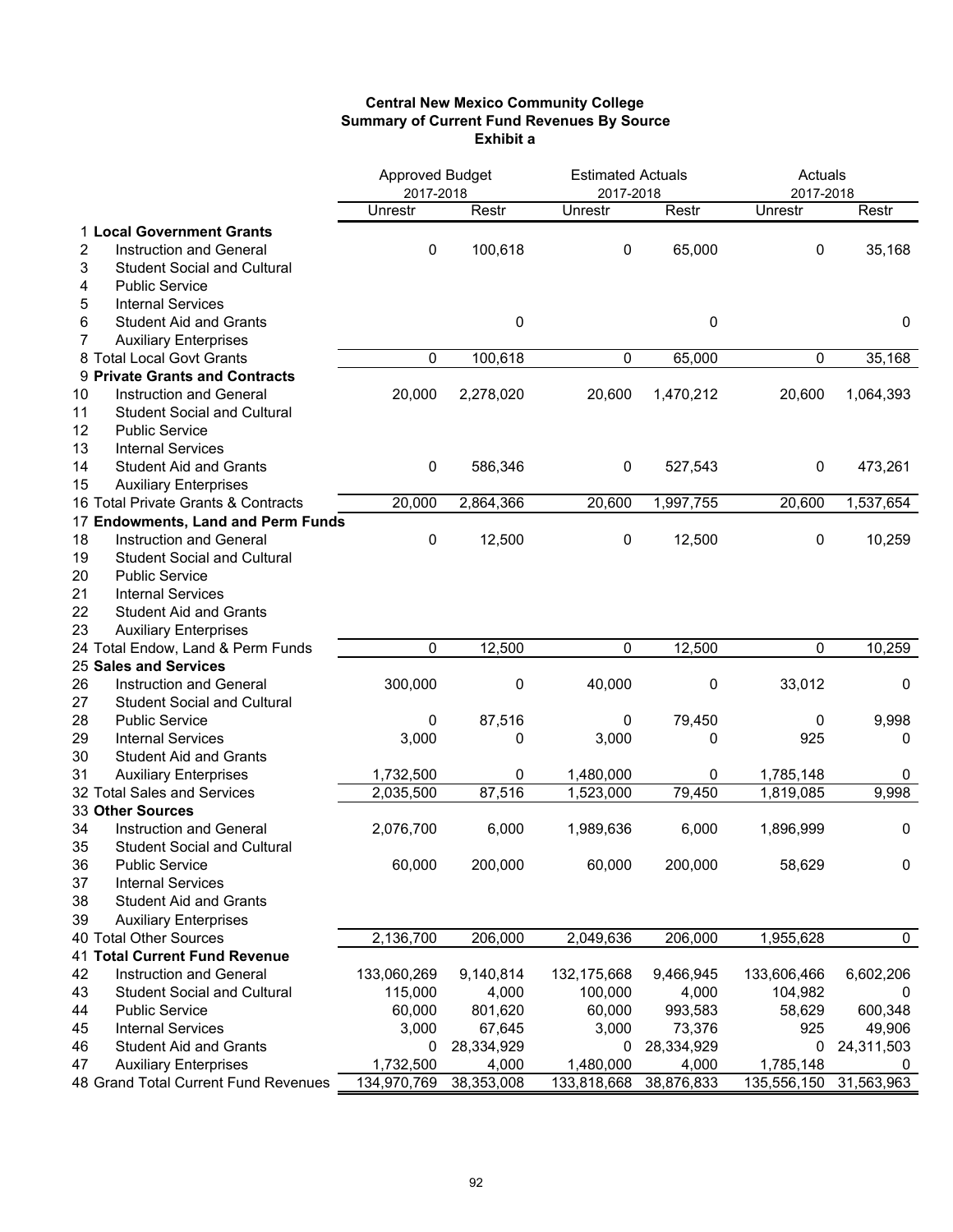## **Central New Mexico Community College Summary of Salaries in All Current Funds Exhibit b**

|                |                                    | Approved Budget 2017-2018 |              |            |            | <b>Estimated Actuals 2017-2018</b> |              |            | <b>Actuals 2017-2018</b> |            |              |            |              |
|----------------|------------------------------------|---------------------------|--------------|------------|------------|------------------------------------|--------------|------------|--------------------------|------------|--------------|------------|--------------|
|                |                                    |                           | Unrestricted |            | Restricted |                                    | Unrestricted |            | Restricted               |            | Unrestricted |            | Restricted   |
|                |                                    | <b>FTE</b>                | Amount       | <b>FTE</b> | Amount     | <b>FTE</b>                         | Amount       | <b>FTE</b> | Amount                   | <b>FTE</b> | Amount       | <b>FTE</b> | Amount       |
|                | 1 Faculty salaries                 |                           |              |            |            |                                    |              |            |                          |            |              |            |              |
|                | 2 10 Instruction                   | 606.16                    | 36,435,349   | 19.48      | 1,175,962  | 549.08                             | 33,004,330   | 14.33      | 862.102                  | 533.01     | 32,038,365   | 12.85      | 772,443      |
| 3              | Academic Support<br>11             | 3.17                      | 215,000      | 0.24       | 14,200     | 2.16                               | 129,685      | 0.11       | 6,418                    | 2.43       | 146,198      | 0.02       | 645          |
| 4              | 12 Student Services                | 0.11                      | 6,867        | 0.05       | 3,072      | 0.10                               | 5,733        | 0.69       | 41,706                   | 0.07       | 3,624        | 0.22       | 13,257       |
| 5              | 13 Institutional Support           | 0.09                      | 5,432        | 1.03       | 62,015     | 0.09                               | 5,432        | 0.33       | 20,000                   | 0.01       | 300          | 0.54       | 32,310       |
| 6              | 14 Maintenance and Operations      | 0.00                      | $\Omega$     | 0.00       |            | 0.00                               | $\Omega$     | 0.00       | $\Omega$                 | 0.00       | $\Omega$     | 0.00       | $\mathbf 0$  |
| $\overline{7}$ | 15 Student Social and Cultural     | 0.00                      | 0            | 0.00       |            | 0.00                               | $\Omega$     | 0.00       | $\Omega$                 | 0.00       | $\Omega$     | 0.00       | $\mathbf 0$  |
| 8              | <b>Public Service</b><br>17        | 0.00                      | 0            | 0.08       | 5,000      | 0.00                               | $\mathbf 0$  | 0.08       | 5,000                    | 0.00       | $\Omega$     | 0.01       | 418          |
| 9              | 18 Internal Services               | 0.00                      | $\Omega$     | 0.00       |            | 0.00                               | $\Omega$     | 0.00       | 0                        | 0.00       | $\Omega$     | 0.00       | 0            |
| 10 20          | <b>Auxiliary Enterprises</b>       | 0.00                      | $\Omega$     | 0.00       |            | 0.00                               | $\Omega$     | 0.00       | $\Omega$                 | 0.00       | $\Omega$     | 0.00       | 0            |
|                | 11 Total Faculty Salaries          | 609.53                    | 36,662,648   | 20.88      | 1,260,249  | 551.43                             | 33, 145, 180 | 15.55      | 935,226                  | 535.53     | 32,188,488   | 13.63      | 819,073      |
|                | 12 Professional Salaries           |                           |              |            |            |                                    |              |            |                          |            |              |            |              |
| 13             | Instruction                        | 0.32                      | 19,500       | 10.36      | 690,543    | 0.14                               | 9,300        | 7.89       | 525,272                  | 0.05       | 3,107        | 4.00       | 266,113      |
| 14             | Academic Support                   | 70.12                     | 4.804.925    | 1.94       | 132,045    | 68.31                              | 4,269,038    | 2.39       | 158,981                  | 67.32      | 4,372,592    | 1.67       | 111,544      |
| 15             | <b>Student Services</b>            | 81.10                     | 4,605,765    | 3.33       | 225,885    | 78.95                              | 4.178.130    | 3.72       | 247,793                  | 79.14      | 4.188.905    | 2.67       | 177,632      |
| 16             | <b>Institutional Support</b>       | 88.20                     | 6,702,139    | 0.72       | 48,822     | 94.42                              | 6,909,348    | 3.17       | 211,059                  | 95.31      | 6,800,939    | 2.77       | 184,312      |
| 17             | Maintenance and Operations         | 11.00                     | 730,673      | 0.00       | 0          | 11.00                              | 744,728      | 0.00       | 0                        | 11.00      | 758,827      | 0.00       | $\mathbf 0$  |
| 18             | <b>Student Social and Cultural</b> | 0.62                      | 41,613       | 0.00       | $\Omega$   | 0.00                               | $\Omega$     | 0.00       | 0                        | 0.00       | 0            | 0.00       | $\mathbf 0$  |
| 19             | <b>Public Service</b>              | 0.00                      | $\Omega$     | 4.21       | 280,103    | 0.00                               | $\Omega$     | 6.01       | 400,092                  | 0.00       | $\Omega$     | 4.98       | 332,011      |
| 20             | <b>Internal Services</b>           | 42.29                     | 2,817,030    | 0.00       | 0          | 39.93                              | 2,659,348    | 0.00       | $\Omega$                 | 39.07      | 2,602,113    | 0.00       | 0            |
| 21             | <b>Auxiliary Enterprises</b>       | 0.71                      | 47,476       | 0.00       | $\Omega$   | 0.72                               | 48,248       | 0.00       | $\Omega$                 | 0.74       | 49,485       | 0.00       | 0            |
|                | 22 Total Professional Salaries     | 294.38                    | 19,769,121   | 20.55      | 1,377,398  | 293.46                             | 18,818,140   | 23.17      | 1,543,197                | 292.63     | 18,775,969   | 16.09      | 1,071,612    |
|                | 23 Support Staff Salaries          |                           |              |            |            |                                    |              |            |                          |            |              |            |              |
| 24             | Instruction                        | 26.64                     | 1,573,042    | 9.96       | 374,046    | 36.64                              | 1,370,542    | 9.02       | 338,696                  | 34.92      | 1,305,931    | 9.89       | 371,112      |
| 25             | Academic Support                   | 97.81                     | 4,001,072    | 1.54       | 54,813     | 90.98                              | 3,289,065    | 4.17       | 156,500                  | 89.48      | 3,317,537    | 5.14       | 192,848      |
| 26             | <b>Student Services</b>            | 171.50                    | 6,863,027    | 5.24       | 186,886    | 171.73                             | 5,784,976    | 6.17       | 231,469                  | 181.24     | 5,866,155    | 4.67       | 175,522      |
| 27             | <b>Institutional Support</b>       | 59.51                     | 2,419,415    | 1.11       | 39,735     | 58.62                              | 2,106,169    | 0.81       | 30,431                   | 58.89      | 2,146,492    | 0.48       | 18,105       |
| 28             | Maintenance and Operations         | 7.00                      | 350,545      | 0.00       | 0.00       | 8.00                               | 301,598      | 0.00       | 0.00                     | 8.03       | 285,763      | 0.00       | $\mathbf 0$  |
| 29             | <b>Student Social and Cultural</b> | 0.00                      | $\mathbf{0}$ | 0.00       | $\Omega$   | 0.00                               | $\Omega$     | 0.00       | $\Omega$                 | 0.00       | $\Omega$     | 0.00       | $\mathbf{0}$ |
| 30             | <b>Public Service</b>              | 0.00                      | $\mathbf{0}$ | 1.97       | 74,025     | 0.00                               | $\Omega$     | 1.87       | 70,318                   | 0.00       | $\mathbf 0$  | 1.96       | 73,754       |
| 31             | <b>Internal Services</b>           | 43.30                     | 1,625,653    | 0.00       | 0          | 46.23                              | 1,735,574    | 0.00       | 0                        | 43.63      | 1,638,179    | 0.00       | $\mathbf 0$  |
| 32             | <b>Auxiliary Enterprises</b>       | 0.80                      | 30,068       | 0.00       | $\Omega$   | 0.80                               | 30,068       | 0.00       | 0                        | 0.65       | 24,316       | 0.00       | 0            |
|                | 33 Total Support Staff Salaries    | 406.57                    | 16,862,822   | 19.82      | 729,505    | 412.99                             | 14,617,992   | 22.04      | 827,414                  | 416.83     | 14,584,373   | 22.15      | 831,342      |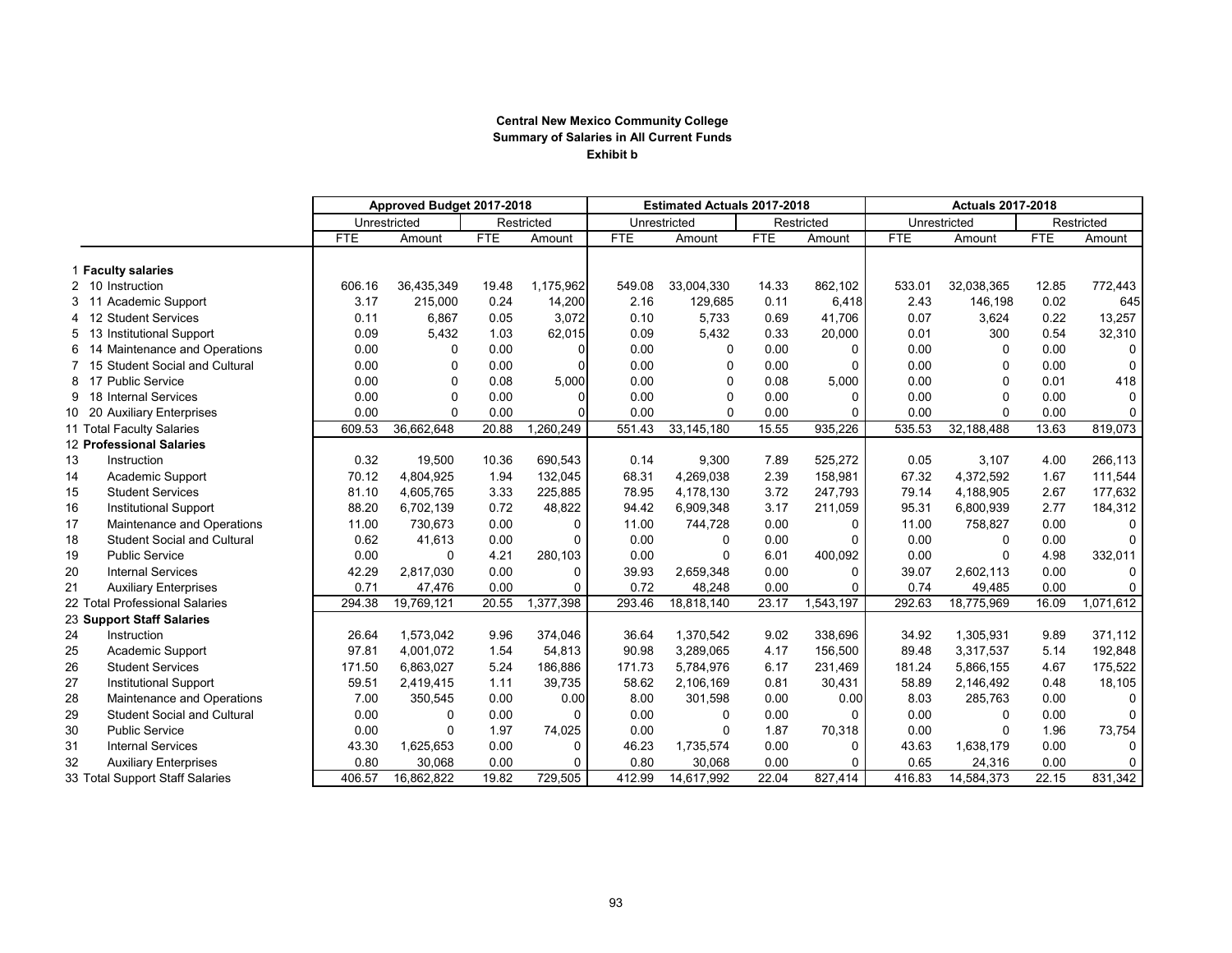## **Central New Mexico Community College Summary of Salaries in All Current Funds Exhibit b**

|    |                                     | Approved Budget 2017-2018 |         |            |            | <b>Estimated Actuals 2017-2018</b> |          |            | <b>Actuals 2017-2018</b> |              |          |            |              |
|----|-------------------------------------|---------------------------|---------|------------|------------|------------------------------------|----------|------------|--------------------------|--------------|----------|------------|--------------|
|    |                                     | Unrestricted              |         |            | Restricted | Unrestricted                       |          |            | Restricted               | Unrestricted |          | Restricted |              |
|    |                                     | <b>FTE</b>                | Amount  | <b>FTE</b> | Amount     | <b>FTE</b>                         | Amount   | <b>FTE</b> | Amount                   | <b>FTE</b>   | Amount   | <b>FTE</b> | Amount       |
|    | 1 GA/TA Salaries                    |                           |         |            |            |                                    |          |            |                          |              |          |            |              |
| 2  | Instruction                         |                           |         |            |            |                                    |          |            |                          |              |          |            |              |
| 3  | Academic Support                    |                           |         |            |            |                                    |          |            |                          |              |          |            |              |
| 4  | <b>Student Services</b>             |                           |         |            |            |                                    |          |            |                          |              |          |            |              |
| 5  | <b>Institutional Support</b>        |                           |         |            |            |                                    |          |            |                          |              |          |            |              |
| 6  | Maintenance and Operations          |                           |         |            |            |                                    |          |            |                          |              |          |            |              |
| 7  | <b>Student Social and Cultural</b>  |                           |         |            |            |                                    |          |            |                          |              |          |            |              |
| 8  | <b>Public Service</b>               |                           |         |            |            |                                    |          |            |                          |              |          |            |              |
| 9  | <b>Internal Services</b>            |                           |         |            |            |                                    |          |            |                          |              |          |            |              |
| 10 | <b>Auxiliary Enterprises</b>        |                           |         |            |            |                                    |          |            |                          |              |          |            |              |
|    | 11 Total GA/TA Salaries             | 0.00                      | 0       | 0.00       | 0          | 0.00                               | 0        | 0.00       | $\mathbf 0$              | 0.00         | $\Omega$ | 0.00       | $\mathsf{O}$ |
|    | 12 Student Salaries                 |                           |         |            |            |                                    |          |            |                          |              |          |            |              |
| 13 | Instruction                         | 51.07                     | 3,529   | 0.00       | 0          | 0.35                               | 3,169    | 0.00       | 0                        | 1.14         | 10,437   | 0.00       | 0            |
| 14 | Academic Support                    | 1.15                      | 21,722  | 0.00       | 0          | 1.94                               | 17,681   | 0.00       | 0                        | 7.74         | 70,706   | 0.00       | 0            |
| 15 | <b>Student Services</b>             | 2.39                      | 44,913  | 0.00       | 0          | 6.73                               | 61,519   | 0.00       | 0                        | 14.66        | 133,912  | 0.00       | 0            |
| 16 | <b>Institutional Support</b>        | 1.77                      | 33,314  | 0.00       | 0          | 3.39                               | 30,967   | 0.00       | 0                        | 2.30         | 20,985   | 0.00       | 0            |
| 17 | Maintenance and Operations          | 0.37                      | 7,292   | 0.00       | 0          | 0.38                               | 3,467    | 0.00       | 0                        | 0.15         | 1,367    | 0.00       | 0            |
| 18 | <b>Student Social and Cultural</b>  | 0.00                      | 0       | 0.00       | 0          | 0.00                               | 0        | 0.00       | 0                        | 0.00         | 0        | 0.00       | 0            |
| 19 | <b>Public Service</b>               | 0.00                      | 0       | 0.00       | $\Omega$   | 0.00                               | $\Omega$ | 0.00       | 0                        | 0.00         | 0        | 0.00       | 0            |
| 20 | <b>Internal Services</b>            | 0.03                      | 245     | 0.00       | 0          | 0.36                               | 3,245    | 0.00       | 0                        | 0.90         | 8,186    | 0.00       | 0            |
| 21 | <b>Auxiliary Enterprises</b>        | 0.32                      | 2,894   | 0.00       | 0          | 0.32                               | 2,894    | 0.00       | 0                        | 0.00         | $\Omega$ | 0.00       | 0            |
|    | 22 Total Student Salaries           | 57.09                     | 113,909 | 0.00       | 0          | 13.46                              | 122,942  | 0.00       | $\mathbf{0}$             | 26.88        | 245,593  | 0.00       | $\mathsf{O}$ |
|    | 23 Federal Workstudy Salaries       |                           |         |            |            |                                    |          |            |                          |              |          |            |              |
| 24 | Instruction                         | 0.74                      | 6,749   | 0.00       | 0          | 1.34                               | 12,249   | 0.00       | $\mathbf 0$              | 1.25         | 11,378   | 0.00       | 0            |
| 25 | Academic Support                    | 1.47                      | 27,584  | 0.00       | 0          | 4.62                               | 42,103   | 0.00       | $\Omega$                 | 4.92         | 44,921   | 0.00       | 0            |
| 26 | <b>Student Services</b>             | 4.52                      | 85,650  | 0.00       | $\Omega$   | 8.02                               | 73,250   | 0.00       | 0                        | 8.10         | 73,952   | 0.00       | 0            |
| 27 | <b>Institutional Support</b>        | 0.87                      | 17,010  | 0.00       | $\Omega$   | 1.24                               | 11,342   | 0.00       | $\Omega$                 | 0.88         | 8,045    | 0.00       | 0            |
| 28 | Maintenance and Operations          | 0.11                      | 1,000   | 0.00       |            | 0.07                               | 665      | 0.00       | $\Omega$                 | 0.00         | 0        | 0.00       | 0            |
| 29 | <b>Student Social and Cultural</b>  | 0.00                      | 0       | 0.22       | 2,000      | 0.07                               | 667      | 0.22       | 2,000                    | 0.00         |          | 0.00       | $\mathbf 0$  |
| 30 | <b>Public Service</b>               | 0.00                      | 0       | 0.00       | $\Omega$   | 0.00                               | $\Omega$ | 0.00       | $\Omega$                 | 0.00         | $\Omega$ | 0.00       | $\mathbf 0$  |
| 31 | <b>Internal Services</b>            | 0.89                      | 8,156   | 2.68       | 24,470     | 0.89                               | 8,156    | 2.68       | 24,468                   | 0.59         | 5,355    | 1.76       | 16,064       |
| 32 | <b>Auxiliary Enterprises</b>        | 0.00                      | 0       | 0.11       | 1,000      | 0.04                               | 333      | 0.11       | 1,000                    | 0.00         | $\Omega$ | 0.00       | 0            |
|    | 33 Total Federal Workstudy Salaries | 8.60                      | 146,149 | 3.01       | 27,470     | 16.30                              | 148,765  | 3.01       | 27,468                   | 15.73        | 143,650  | 1.76       | 16,064       |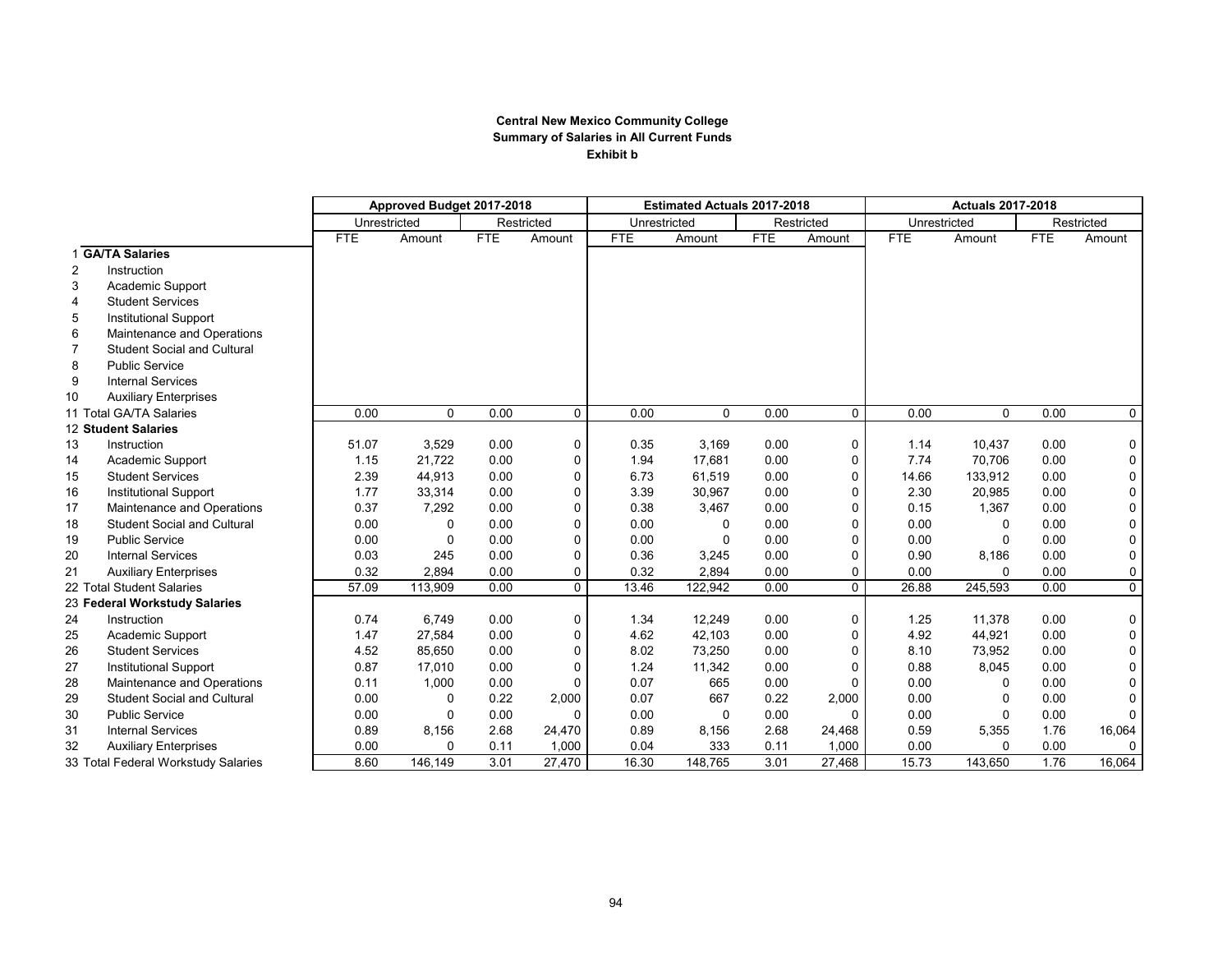## **Central New Mexico Community College Summary of Salaries in All Current Funds Exhibit b**

|                                        |                                     | Approved Budget 2017-2018 |              |            | <b>Estimated Actuals 2017-2018</b> |            |              |            | <b>Actuals 2017-2018</b> |              |            |            |                |
|----------------------------------------|-------------------------------------|---------------------------|--------------|------------|------------------------------------|------------|--------------|------------|--------------------------|--------------|------------|------------|----------------|
|                                        |                                     |                           | Unrestricted |            | Restricted                         |            | Unrestricted |            | Restricted               | Unrestricted |            | Restricted |                |
|                                        |                                     | FTE                       | Amount       | <b>FTE</b> | Amount                             | <b>FTE</b> | Amount       | <b>FTE</b> | Amount                   | <b>FTE</b>   | Amount     | <b>FTE</b> | Amount         |
|                                        | <b>State Workstudy Salaries</b>     |                           |              |            |                                    |            |              |            |                          |              |            |            |                |
| $\overline{2}$                         | Instruction                         | 3.96                      | 36,148       | 0.00       | 0                                  | 2.86       | 26,123       | 0.00       | 0                        | 2.87         | 26,219     | 0.00       | $\mathbf 0$    |
| 3                                      | Academic Support                    | 3.50                      | 66,823       | 0.00       | 0                                  | 5.19       | 47,432       | 0.00       | 0                        | 5.25         | 48,003     | 0.00       | $\mathbf 0$    |
| $\overline{4}$                         | <b>Student Services</b>             | 5.60                      | 107,698      | 0.00       | $\mathbf 0$                        | 10.73      | 98,063       | 0.00       | 0                        | 10.94        | 99,904     | 0.00       | $\mathbf 0$    |
| 5                                      | <b>Institutional Support</b>        | 2.44                      | 48,896       | 0.00       | $\mathbf 0$                        | 3.51       | 32,036       | 0.00       | $\mathbf 0$              | 3.30         | 30,107     | 0.00       | $\mathbf 0$    |
| 6                                      | Maintenance and Operations          | 0.94                      | 8,583        | 0.00       | $\Omega$                           | 0.39       | 3,568        | 0.00       | $\Omega$                 | 0.27         | 2,455      | 0.00       | $\mathbf 0$    |
| 7                                      | <b>Student Social and Cultural</b>  | 0.00                      | $\Omega$     | 0.22       | 2,000                              | 0.05       | 500          | 0.22       | 2,000                    | 0.00         | $\Omega$   | 0.00       | $\overline{0}$ |
| 8                                      | <b>Public Service</b>               | 0.00                      | $\Omega$     | 0.00       | $\Omega$                           | 0.00       | 0            | 0.00       | 0                        | 0.00         | 0          | 0.00       | $\Omega$       |
| 9                                      | <b>Internal Services</b>            | 1.18                      | 10,793       | 4.73       | 43,175                             | 1.34       | 12,227       | 5.35       | 48,908                   | 0.93         | 8,461      | 3.70       | 33,843         |
| 10                                     | <b>Auxiliary Enterprises</b>        | 0.00                      | $\Omega$     | 0.33       | 3,000                              | 0.08       | 750          | 0.33       | 3,000                    | 0.00         | $\Omega$   | 0.00       | $\Omega$       |
|                                        | 11 Total State Workstudy Salaries   | 17.62                     | 278,941      | 5.27       | 48,175                             | 24.16      | 220,699      | 5.90       | 53,908                   | 23.55        | 215,149    | 3.70       | 33,843         |
|                                        | 12 Other Salaries                   |                           |              |            |                                    |            |              |            |                          |              |            |            |                |
| 13                                     | Instruction                         | 0.00                      | 0            | 0.00       | 0                                  | 0.00       | 0            | 0.00       | 0                        | 0.00         | 0          | 0.00       | $\mathbf 0$    |
| 14                                     | Academic Support                    | 0.00                      | $\Omega$     | 0.00       | $\Omega$                           | 0.00       | 500          | 0.00       | $\Omega$                 | 0.00         | 630        | 0.00       | $\mathbf 0$    |
| 15                                     | <b>Student Services</b>             | 0.00                      | $\Omega$     | 0.00       | $\Omega$                           | 0.00       | $\Omega$     | 0.00       | $\Omega$                 | 0.00         | $\Omega$   | 0.00       | $\mathbf 0$    |
| 16                                     | <b>Institutional Support</b>        | 67.00                     | 2,237,746    | 0.00       | $\Omega$                           | 65.38      | 1,846,039    | 0.00       | 0                        | 65.36        | 1.831.737  | 0.00       | 13,733         |
| 17                                     | Maintenance and Operations          | 108.00                    | 3,191,860    | 0.00       | $\Omega$                           | 109.00     | 3,070,684    | 0.00       | $\Omega$                 | 109.02       | 3.001.239  | 0.00       | $\Omega$       |
| 18                                     | <b>Student Social and Cultural</b>  | 0.00                      | 0            | 0.00       | $\mathbf 0$                        | 0.00       | $\mathbf{0}$ | 0.00       | 0                        | 0.00         | 0          | 0.00       | $\mathbf 0$    |
| 19                                     | <b>Public Service</b>               | 0.00                      | $\Omega$     | 0.00       | $\mathbf 0$                        | 0.00       | $\Omega$     | 0.00       | 0                        | 0.00         | $\Omega$   | 0.00       | $\mathbf 0$    |
| 20                                     | <b>Internal Services</b>            | 1.42                      | 41,342       | 0.00       | $\mathbf 0$                        | 1.57       | 45,592       | 0.00       | 0                        | 0.26         | 7,537      | 0.00       | $\mathbf 0$    |
| 21                                     | <b>Auxiliary Enterprises</b>        | 5.00                      | 145,538      | 0.00       | 0                                  | 4.02       | 117.000      | 0.00       | 0                        | 4.00         | 116,606    | 0.00       | $\mathbf 0$    |
|                                        | 22 Total Other Salaries             | 181.42                    | 5,616,486    | 0.00       | $\Omega$                           | 179.96     | 5,079,815    | 0.00       | $\Omega$                 | 178.63       | 4,957,748  | 0.00       | 13,733         |
|                                        | 23 Summary of Current Fund Salaries |                           |              |            |                                    |            |              |            |                          |              |            |            |                |
| 24                                     | Instruction                         | 688.89                    | 38,074,317   | 39.80      | 2,240,551                          | 590.41     | 34,425,713   | 31.25      | 1,726,070                | 573.23       | 33,395,437 | 26.74      | 1,409,668      |
| 25                                     | Academic Support                    | 177.23                    | 9,137,126    | 3.72       | 201.058                            | 173.19     | 7,795,504    | 6.66       | 321,899                  | 177.15       | 8,000,587  | 6.83       | 305,037        |
| 26                                     | <b>Student Services</b>             | 265.22                    | 11,713,920   | 8.61       | 415,843                            | 276.26     | 10,201,671   | 10.58      | 520,968                  | 294.14       | 10,366,453 | 7.56       | 366,411        |
| 27                                     | <b>Institutional Support</b>        | 219.88                    | 11,463,952   | 2.86       | 150,572                            | 226.64     | 10,941,333   | 4.31       | 261,490                  | 226.04       | 10,838,605 | 3.79       | 248,460        |
| 28                                     | Maintenance and Operations          | 127.42                    | 4,289,953    | 0.00       | $\Omega$                           | 128.84     | 4,124,710    | 0.00       | $\Omega$                 | 128.46       | 4,049,652  | 0.00       | $\Omega$       |
| 29                                     | <b>Student Social and Cultural</b>  | 0.62                      | 41,613       | 0.44       | 4,000                              | 0.13       | 1,167        | 0.44       | 4,000                    | 0.00         | 0          | 0.00       | $\mathbf 0$    |
| 30                                     | <b>Public Service</b>               | 0.00                      | 0            | 6.26       | 359,128                            | 0.00       | 0            | 7.96       | 475,410                  | 0.00         | $\Omega$   | 6.96       | 406,183        |
| 31                                     | <b>Internal Services</b>            | 89.11                     | 4,503,219    | 7.41       | 67,645                             | 90.31      | 4,464,142    | 8.03       | 73,376                   | 85.37        | 4,269,830  | 5.46       | 49,906         |
| 32                                     | <b>Auxiliary Enterprises</b>        | 6.83                      | 225,976      | 0.44       | 4,000                              | 5.98       | 199,293      | 0.44       | 4,000                    | 5.39         | 190,406    | 0.00       | $\mathbf 0$    |
| 33 Grand Total - Current Fund Salaries |                                     | 1575.21                   | 79,450,076   | 69.53      | 3,442,797                          | 1,491.75   | 72,153,533   | 69.67      | 3,387,213                | 1,489.79     | 71,110,969 | 57.33      | 2.785.666      |